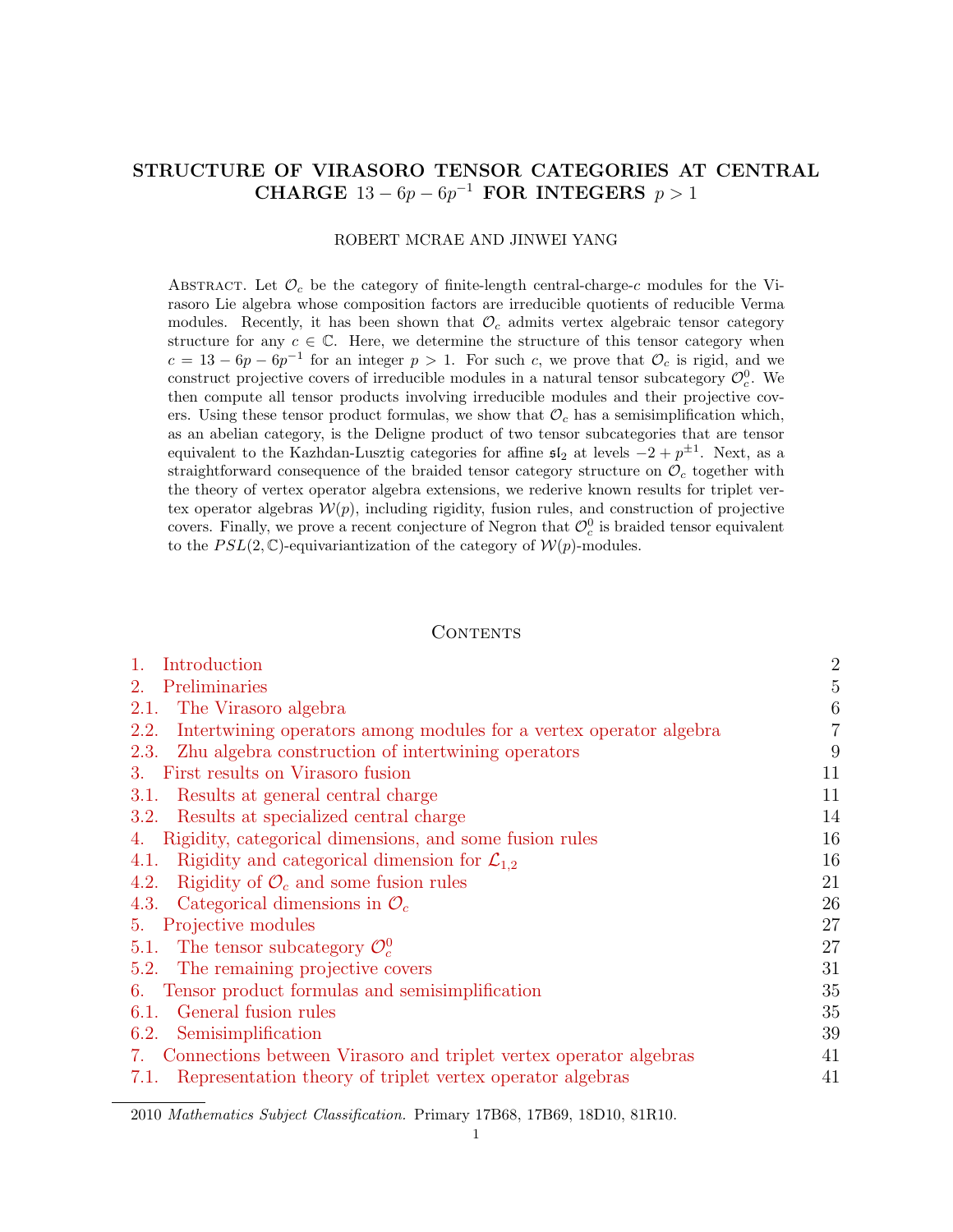[7.2. The Virasoro category](#page-46-0)  $\mathcal{O}_c^0$  as an equivariantization 47 [References](#page-51-0) 52

#### 1. INTRODUCTION

<span id="page-1-0"></span>The Virasoro algebra  $Vir$  is the unique non-trivial one-dimensional central extension of the Lie algebra of polynomial vector fields on the circle. It is foundational in algebraic approaches to two-dimensional conformal field theory, and it is the source of one of the first-constructed families of vertex operator algebras [\[FZ1\]](#page-52-0). As with all Lie algebras, the full category of  $Vir$ -modules is a symmetric tensor category, but for applications in physics, one restricts to categories of  $Vir$ -modules with a fixed central charge: this is the scalar by which the canonical central element of  $Vir$  acts. The correct tensor product operation on such categories then becomes the fusion product of conformal field theory, which can be defined mathematically in terms of vertex algebraic intertwining operators (see for example [\[HLZ3\]](#page-53-0)).

At central charge  $c = c_{p,q} = 13 - 6(\frac{p}{q} + \frac{q}{p})$  $_p^{\underline{q}}$ ) for  $p, q \geq 2$  and  $gcd(p, q) = 1$ , the *Vir*-module category of primary interest, corresponding to "minimal models" in rational conformal field theory [\[BPZ\]](#page-51-1), is the representation category of the simple Virasoro vertex operator algebra  $V_c$ . The algebra  $V_c$  is rational [\[Wa\]](#page-54-0) and  $C_2$ -cofinite [\[Zh,](#page-54-1) [DLM\]](#page-52-1), and thus its representations form a modular tensor category [\[Hu1,](#page-52-2) [Hu2\]](#page-52-3). For all other central charges, however, the Virasoro vertex operator algebras are neither rational nor  $C_2$ -cofinite, and only recently has there been much progress in understanding the tensor structure of their representations.

In  $\text{[CJORY]}$ , it was shown that for any  $c \in \mathbb{C}$ , the category  $\mathcal{O}_c$  of  $C_1$ -cofinite gradingrestricted generalized modules for the universal Virasoro vertex operator algebra of central charge c is the same as the category of finite-length  $Vir$ -modules whose composition factors are irreducible quotients of reducible Verma modules of central charge c. As a consequence, it was shown that  $\mathcal{O}_c$  satisfies the conditions of Huang-Lepowsky-Zhang's vertex tensor category theory [\[HLZ1\]](#page-52-4)-[\[HLZ8\]](#page-53-1), and thus  $\mathcal{O}_c$  is a braided tensor category as described in [\[HLZ8\]](#page-53-1). Some details of the tensor structure on  $\mathcal{O}_c$  are known for the following c:

- (1) For  $c = 13 6t 6t^{-1}$  with  $t \notin \mathbb{Q}$ , it was shown in [\[CJORY\]](#page-51-2) that  $\mathcal{O}_c$  is a rigid semisimple tensor category, with tensor products of irreducible modules given by the fusion rules calculated previously in [\[FZ2\]](#page-52-5) using a Zhu algebra approach.
- (2) For  $c = 1$ , tensor products of simple modules in  $\mathcal{O}_1$  were determined in [\[McR1\]](#page-53-2) using the fusion rule calculations of [\[Mil\]](#page-53-3), and it was shown in [\[CMY2,](#page-51-3) Remark 4.4.6] using results from [\[McR1\]](#page-53-2) that  $\mathcal{O}_1$  is rigid. The full category  $\mathcal{O}_1$  is not semisimple, but its simple objects generate a semisimple tensor subcategory, namely, the category of  $C_1$ -cofinite unitary modules for the unitary vertex operator algebra  $V_1$ .
- (3) For  $c = 13-6p-6p^{-1}$  with  $p > 1$  an integer and for  $c = 25$ , fusion rules for irreducible modules in  $\mathcal{O}_c$  were calculated in [\[Lin\]](#page-53-4) and [\[OH\]](#page-54-2), respectively. However, since these categories are not semisimple, fusion rules are not enough to identify tensor products of irreducible modules in  $\mathcal{O}_c$ . Rigidity for these categories has also remained open.

In this work, we present a comprehensive analysis of the tensor category  $\mathcal{O}_c$  at central charge  $c = c_{p,1} = 13 - 6p - 6p^{-1}$  for integers  $p > 1$ ; especially, we prove rigidity and compute all tensor products of irreducible modules. The simple Virasoro vertex operator algebras  $V_c$  at these central charges occur as subalgebras of many of the best-known vertex operator algebras in logarithmic conformal field theory, including the singlet algebras [\[Ka,](#page-53-5) [Ad,](#page-51-4) [AM1,](#page-51-5) [CF,](#page-51-6)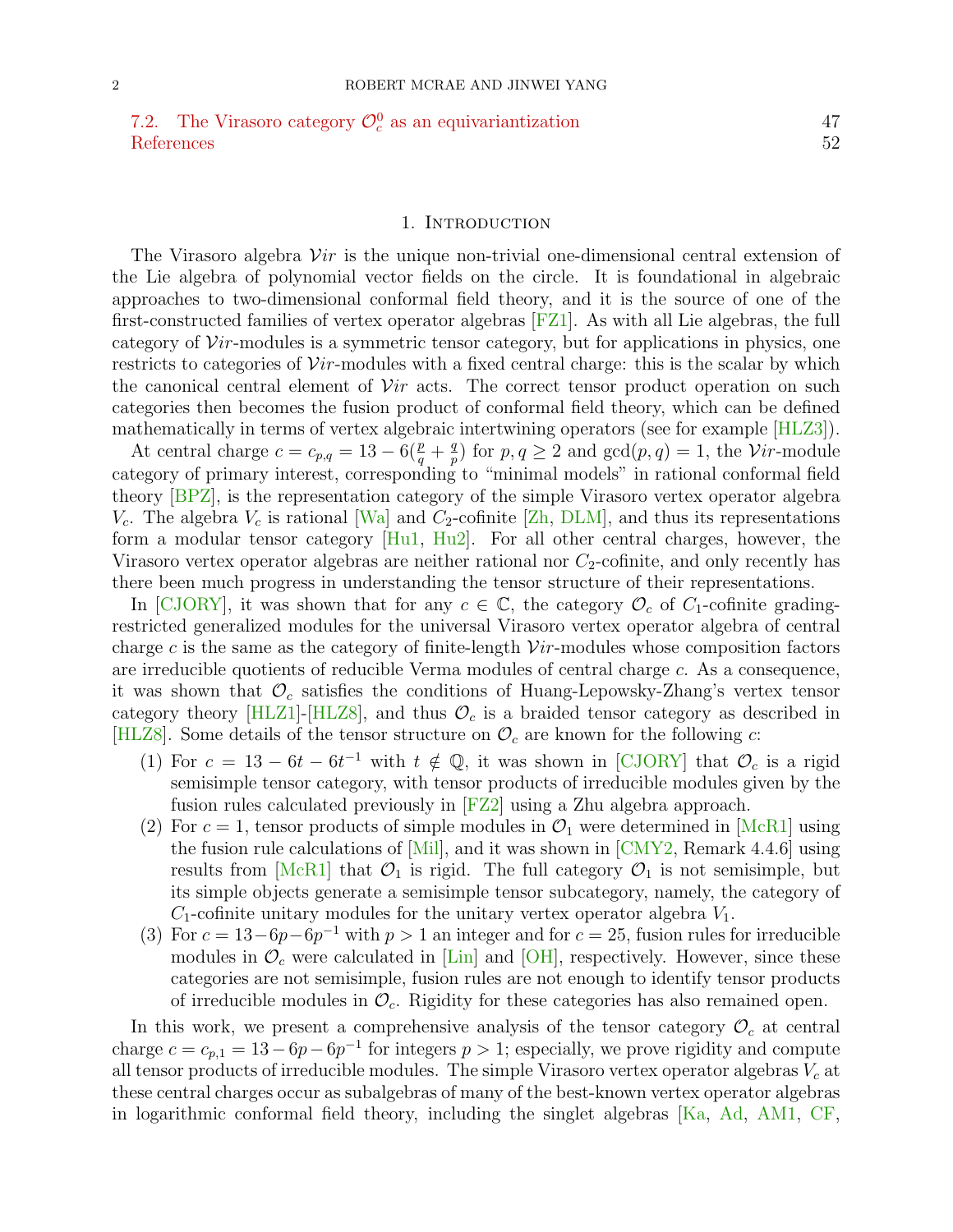[CMR,](#page-52-6) [CMY2\]](#page-51-3), triplet algebras [\[FHST,](#page-52-7) [FGST1,](#page-52-8) [FGST2,](#page-52-9) [GR,](#page-52-10) [AM2,](#page-51-7) [AM3,](#page-51-8) [NT,](#page-54-3) [TW,](#page-54-4) [CGR\]](#page-51-9), and logarithmic  $\mathcal{B}_p$  algebras [\[CRW,](#page-52-11) [ACKR,](#page-51-10) [ACGY\]](#page-51-11). Reflecting the non-semisimplicity of the Virasoro zero-mode  $L_0$  in logarithmic conformal field theory (which leads to logarithmic singularities in correlation functions), the Virasoro categories  $\mathcal{O}_{c_{p,1}}$  are neither semisimple nor finite.

Although the singlet and triplet algebra extensions of  $V_c$  have been studied fairly extensively by mathematicians, most work on the Virasoro algebra itself at central charge  $13 - 6p - 6p^{-1}$  has appeared in the physics literature, in the study of "logarithmic minimal" models" denoted  $\mathcal{LM}(1,p)$ . Starting with work of Gaberdiel and Kausch [\[GaK\]](#page-52-12), indecomposable modules at these central charges have been constructed and fusion products have been predicted using a variety of methods [\[PRZ,](#page-54-5) [RP,](#page-54-6) [RS,](#page-54-7) [KyR,](#page-53-6) [BFGT,](#page-51-12) [BGT,](#page-51-13) [Ra,](#page-54-8) [MRR\]](#page-53-7). Comparison of these works with our results summarized in Theorem [1.1](#page-2-0) below shows that the vertex algebraic tensor category  $\mathcal{O}_c$  can be viewed as a rigorous mathematical setting for logarithmic minimal models. For example, the formula in Theorem [1.1\(](#page-2-0)3) for the tensor product of irreducible  $V_c$ -modules agrees with the fusion product conjecture in  $\sqrt{GaK}$ , Equation 4.1. More precisely, the mathematics of  $\mathcal{LM}(1,p)$  is captured by the tensor structure on the subcategory  $\mathcal{O}_c^0$  of  $\mathcal{O}_c$  mentioned in Theorem [1.1\(](#page-2-0)2), which we introduced in order to obtain projective covers of irreducible modules. This turns out to be the smallest tensor subcategory of  $\mathcal{O}_c$  that contains all irreducible modules.

At central charge  $c = c_{p,1}$ , the Virasoro category  $\mathcal{O}_c$  has simple modules labeled  $\mathcal{L}_{r,s}$  for  $r, s \in \mathbb{Z}$  such that  $r \geq 1$  and  $1 \leq s \leq p$ . Tensor products of these  $V_c$ -modules are described in the following theorem, which summarizes our main results:

<span id="page-2-0"></span>**Theorem 1.1.** Let  $V_c$  denote the simple Virasoro vertex operator algebra of central charge  $c = 13 - 6p - 6p^{-1}$  for an integer  $p > 1$ . Then:

- (1) The tensor category  $\mathcal{O}_c$  of  $C_1$ -cofinite grading-restricted generalized  $V_c$ -modules is rigid and ribbon, with duals given by the contragredient modules of [\[FHL\]](#page-52-13) and natural twist isomorphism  $\theta = e^{2\pi i L_0}$ .
- (2) Every irreducible module  $\mathcal{L}_{r,s}$  in  $\mathcal{O}_c$  has a projective cover  $\mathcal{P}_{r,s}$  in a natural tensor subcategory  $\mathcal{O}_c^0$  of  $\mathcal{O}_c$ .
- (3) Tensor products of the irreducible modules in  $\mathcal{O}_c$  are as follows:

$$
\mathcal{L}_{r,s} \boxtimes \mathcal{L}_{r',s'} \cong \bigoplus_{\substack{k=|r-r'|+1\\k+r+r'\equiv 1\;(\text{mod}\;2)}}^{r+r'-1} \Big(\bigoplus_{\substack{\ell=|s-s'|+1\\ \ell+s+s'\equiv 1\;(\text{mod}\;2)}}^{\min(s+s'-1,2p-1-s-s')}\mathcal{L}_{k,\ell} \oplus \bigoplus_{\substack{\ell=2p+1-s-s'\\ \ell+s+s'\equiv 1\;(\text{mod}\;2)}}^p\mathcal{P}_{k,\ell}\Big)
$$

for  $r, r' \geq 1$  and  $1 \leq s, s' \leq p$ , with sums taken to be empty if the lower bound exceeds the upper bound.

The proof of Theorem [1.1](#page-2-0) begins in Section [3,](#page-10-0) where we largely determine which composition factors of the tensor products  $\mathcal{L}_{1,2} \boxtimes \mathcal{L}_{r,s}$  show up in the lowest conformal weight spaces of the tensor product modules. To do so, we use the Zhu algebra approach developed in [\[FZ1,](#page-52-0) [Li,](#page-53-8) [FZ2,](#page-52-5) [HY\]](#page-53-9), among other references, but our calculations also resemble those done by physicists to compute fusion products using the Nahm-Gaberdiel-Kausch algorithm [\[Na,](#page-54-9) [GaK\]](#page-52-12). See [\[KaR\]](#page-53-10) for a comparison of mathematicians' and physicists' approaches to fusion products; note that our work in Section [3](#page-10-0) as well as later in Proposition [4.7](#page-22-0) recovers (in greater generality and more systematically) the results of the sample calculations in  $KaR$ , Sections 7 and 8].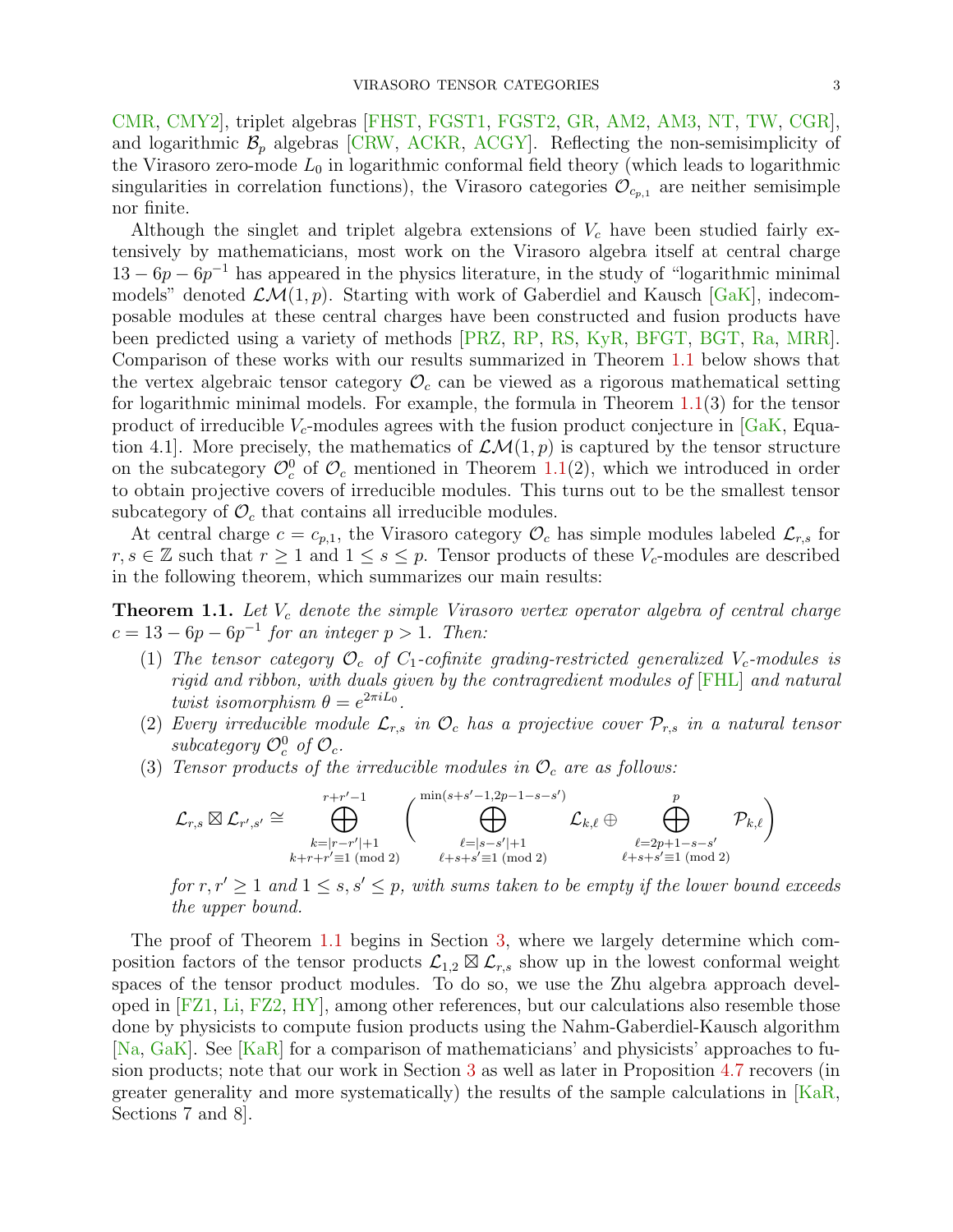To fully determine tensor products in  $\mathcal{O}_c$ , we use rigidity. To prove that  $\mathcal{O}_c$  is rigid, we first prove that  $\mathcal{L}_{1,2}$  is rigid (and self-dual) using explicit formulas for compositions of intertwining operators, obtained from solutions to Belavin-Polyakov-Zamolodchikov equations (Theorem [4.1\)](#page-16-0); the method is the same as in  $[TW]$  for the triplet algebras and in  $[CMY2]$  for the singlet algebras. Next, the modules  $\mathcal{L}_{r,1}$ ,  $r \geq 1$ , are the irreducible  $V_c$ -modules appearing in the decomposition of the doublet abelian intertwining algebra  $[AM4]$  as a  $V_c$ -module. As  $V_c$  is an  $SU(2)$ -fixed point subalgebra of the doublet, results in [\[McR1\]](#page-53-2) show that the modules  $\mathcal{L}_{r,1}$ generate a tensor subcategory of  $\mathcal{O}_c$  that is braided tensor equivalent to an abelian 3-cocycle twist of Rep  $SU(2)$  (Theorem [4.3\)](#page-20-1). Consequently, these  $V_c$ -modules are rigid. Once we know that the modules  $\mathcal{L}_{1,2}$  and  $\mathcal{L}_{r,1}$  are rigid, we can compute tensor products involving these modules using the preliminary results of Section [3.](#page-10-0) We show that all remaining irreducible modules in  $\mathcal{O}_c$  occur as direct summands in repeated tensor products of the rigid modules  $\mathcal{L}_{1,2}$  and  $\mathcal{L}_{r,1}$ , and thus are rigid. Finally, we use [\[CMY2,](#page-51-3) Theorem 4.4.1] to extend rigidity from irreducible modules to all finite-length modules in  $\mathcal{O}_c$ .

The modules  $\mathcal{L}_{r,s}$  do not have projective covers in the full category  $\mathcal{O}_c$  since their associated Verma modules have infinite length. Thus to obtain projective covers, it is indeed necessary to introduce the tensor subcategory  $\mathcal{O}_c^0$ , which contains all irreducible modules in  $\mathcal{O}_c$ . We can define  $\mathcal{O}_c^0$  in several ways: it turns out to be the tensor subcategory of  $\mathcal{O}_c$  (closed under tensor products and subquotients) generated by  $\mathcal{L}_{1,2}$ , but it is more useful to define  $\mathcal{O}_c^0$  as the Müger centralizer of the semisimple subcategory of  $\mathcal{O}_c$  that has simple objects  $\mathcal{L}_{2n+1,1}$ ,  $n \in \mathbb{N}$ . Equivalently, this is the subcategory of modules in  $\mathcal{O}_c$  that induce to ordinary modules for the triplet vertex operator algebra  $\mathcal{W}(p)$ , an infinite-order extension of  $V_c$ .

In  $\mathcal{O}_c^0$ , the irreducible modules  $\mathcal{L}_{r,p}$  are already projective (Theorem [5.4\)](#page-27-0), and then we construct length-3 projective covers  $\mathcal{P}_{1,s}$  from  $\mathcal{L}_{1,p}$  recursively (Theorem [5.7\)](#page-32-0), using the methods of [\[CMY2,](#page-51-3) Section 5.1]. Finally, we show that  $\mathcal{P}_{r,s} = \mathcal{L}_{r,1} \boxtimes \mathcal{P}_{1,s}$  is a length-4 projective cover of  $\mathcal{L}_{r,s}$  for  $r \geq 2$  (Theorem [5.9\)](#page-33-0). After constructing all projective covers, we complete the proof of the tensor product formula in Theorem  $1.1(3)$  $1.1(3)$ , and we also determine all tensor products of the projective modules with irreducible modules and with each other (see the details in Theorem [6.2\)](#page-35-0).

In Section [6.2,](#page-38-0) we investigate relations between  $\mathcal{O}_c$  and representations of the affine Lie algebra  $\widehat{\mathfrak{sl}}_2$  at levels  $-2 + p^{\pm 1}$  (note that  $V_c$  is the W-algebra obtained via quantum Drinfeld-Sokolov reduction from the universal affine vertex operator algebras for  $5\ell_2$  at both levels [\[FFr\]](#page-52-14); see also [\[FB,](#page-52-15) Chapter 15]). First, the tensor product formulas of Theorem [6.2](#page-35-0) show that  $\mathcal{O}_c$  has a semisimplification which is a ribbon category with simple objects  $\mathcal{L}_{r,s}$  for  $r \geq 1$ and  $1 \leq s \leq p-1$ . As an abelian category, the semisimplification is the Deligne product of two subcategories:  $\mathcal{O}_c^L$  containing the modules  $\mathcal{L}_{r,1}$  for  $r \geq 1$ , and  $\mathcal{O}_c^R$  containing the modules  $\mathcal{L}_{1,s}$  for  $1 \leq s \leq p-1$ . We then use  $[ACGY]$  to show that  $\mathcal{O}_c^L$  is braided tensor equivalent to the Kazhdan-Lusztig category  $KL_{-2+1/p}(\mathfrak{sl}_2)$  of  $\widehat{\mathfrak{sl}}_2$ -modules at level  $-2 + p^{-1}$ , while we use the main theorem of [\[KW\]](#page-53-11) to show that  $\mathcal{O}_c^R$  is tensor equivalent to the  $\mathfrak{sl}_2$ -module category  $KL_{-2+p}(\mathfrak{sl}_2).$ 

Note that  $KL_{-2+p}(\mathfrak{sl}_2)$  is a modular tensor category since the simple affine vertex operator algebra of  $\mathfrak{sl}_2$  at level  $-2 + p$  is rational and  $C_2$ -cofinite. The corresponding universal affine vertex operator algebra, however, has a non-semisimple  $C_1$ -cofinite module category; it would be interesting to see if this category bears any relation to the non-semisimple Virasoro category  $\mathcal{O}_c$ . There is in fact a Kazhdan-Lusztig-type tensor equivalence conjectured in [\[BFGT,](#page-51-12) [BGT\]](#page-51-13) between  $\mathcal{O}_c^0$  and a module category for the Lusztig limit of quantum  $\mathfrak{sl}_2$  at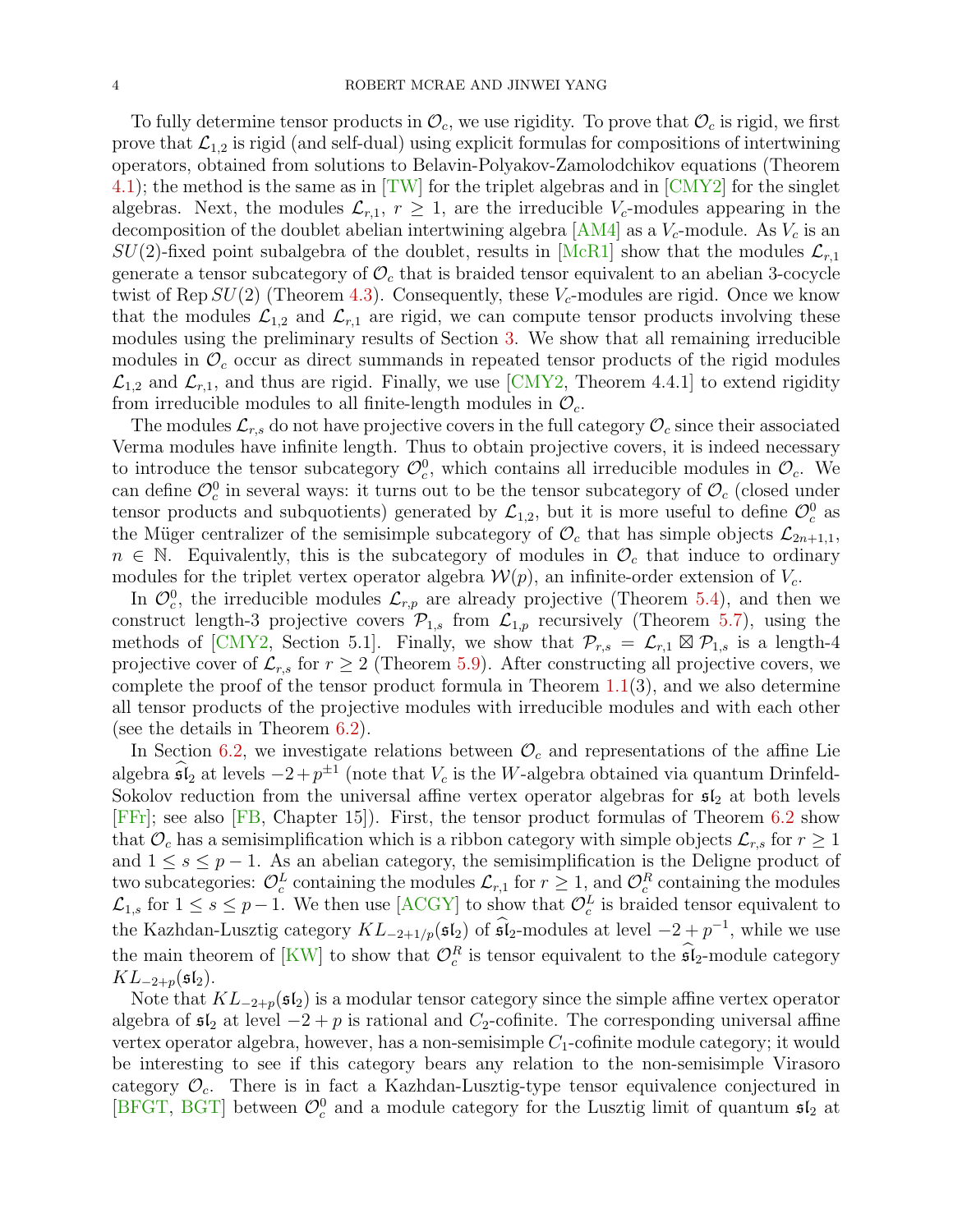the root of unity  $e^{\pi i/p}$ ; see also [\[Ne,](#page-54-10) Conjecture 11.4] for a reformulation of this conjecture. After the initial version of the present paper was posted on arXiv, this conjecture was proved in [\[GN,](#page-52-16) Theorem 10.1]; the proof heavily used the tensor structure on  $\mathcal{O}_c^0$  deduced here.

We conclude this paper by applying our results, together with the vertex operator algebra extension theory of [\[HKL,](#page-52-17) [CKM,](#page-51-15) [CMY1\]](#page-51-16), to the triplet vertex operator algebra extension  $W(p) \supseteq V_c$ . Using the rigid tensor category structure on  $\mathcal{O}_c$ , we can rather quickly derive rigidity of the tensor category  $\mathcal{C}_{W(p)}$  of  $W(p)$ -modules, tensor product formulas in  $\mathcal{C}_{W(p)}$ , and a construction of the projective covers of irreducible  $W(p)$ -modules. The only properties of  $W(p)$  that we need come from [\[AM2\]](#page-51-7): the classification of irreducible  $W(p)$ -modules and their decompositions as direct sums of  $V_c$ -modules, as well as some of the structure of the Zhu algebra of  $W(p)$ . Our results on  $W(p)$  recover those obtained in [\[AM3,](#page-51-8) [NT,](#page-54-3) [TW\]](#page-54-4). Our tensor-categorical approach especially provides an alternative to the technical construction of projective covers for irreducible  $W(p)$ -modules outlined in [\[NT\]](#page-54-3). Note that since every vertex operator algebra has a built-in Virasoro subalgebra, vertex operator algebra extension techniques could be used to study the modules for many other vertex operator algebras. For example, the results on singlet algebras recently obtained in [\[CMY2\]](#page-51-3) could also be recovered from the structure of  $\mathcal{O}_c$ .

Finally, we use our results together with ideas from  $[\text{McR2}]$  to prove a precise relation-ship conjectured in [\[Ne,](#page-54-10) Conjecture 11.6] between the tensor categories  $\mathcal{C}_{\mathcal{W}(p)}$  and  $\mathcal{O}_c^0$ . It was shown in [\[ALM\]](#page-51-17) that the full automorphism group of  $\mathcal{C}_{\mathcal{W}(p)}$  is  $PSL(2,\mathbb{C})$ , with fixedpoint subalgebra  $V_c$ . Consequently, there is a braided tensor category  $(\mathcal{C}_{\mathcal{W}(p)})^{PSL(2,\mathbb{C})}$ , called the equivariantization of  $\mathcal{C}_{\mathcal{W}(p)}$ , whose objects are  $\mathcal{W}(p)$ -modules equipped with a suitably compatible  $PSL(2, \mathbb{C})$ -action. Then an easy extension of [\[McR2,](#page-53-12) Theorem 4.17] (which was proved in a finite group setting) shows that there is a braided tensor equivalence from  $\mathcal{O}_c^0$ to  $(\mathcal{C}_{\mathcal{W}(p)})^{PSL(2,\mathbb{C})}$  given by induction. We remark that essentially the same proof shows that if  $T^{\vee} \subseteq PSL(2,\mathbb{C})$  is the one-dimensional torus, then the T<sup>V</sup>-equivariantization of  $\mathcal{C}_{\mathcal{W}(p)}$  is braided tensor equivalent to the category  $\mathcal{C}^0_{\mathcal{M}(p)}$  of modules for the singlet vertex operator algebra  $\mathcal{M}(p)$  that was studied in [\[CMY2\]](#page-51-3). Such a relationship had also been conjectured in [\[Ne,](#page-54-10) Conjecture 11.6].

We plan to explore the tensor structure of  $\mathcal{O}_c$  for other central charges in future work. The remaining unsolved cases are the universal Virasoro vertex operator algebra at central charge  $c_{p,q}$  and the simple Virasoro vertex operator algebra at central charge  $c_t = 13 - 6t - 6t^{-1}$ for  $t = -\frac{p}{q}$  $\frac{p}{q}$  a negative rational number. For  $c_{p,q}$ , the universal Virasoro vertex operator algebra is neither simple nor self-contragredient and thus the braided tensor category  $\mathcal{O}_{c_{p,q}}$ will be poorly behaved. For example, it will not be rigid because tensor products of non-zero modules in  $\mathcal{O}_{c_{p,q}}$  can be zero. However, we expect  $\mathcal{O}_{c_t}$  for  $t = -\frac{p}{q}$  $\frac{p}{q}$  to be rigid and quite interesting, and we expect  $V_{c_t}$  to admit large conformal vertex algebra extensions analogous to the triplet W-algebras. These categories  $\mathcal{O}_{c_t}$  will be subjects of forthcoming papers.

Acknowledgements. We would like to thank Thomas Creutzig for many useful discussions. JY also thanks Florencia Orosz Hunziker for discussions on the Virasoro algebra.

### 2. Preliminaries

<span id="page-4-0"></span>In this section we collect some results on the representation theory of the Virasoro Lie algebra, and on intertwining operators among modules for a vertex operator algebra.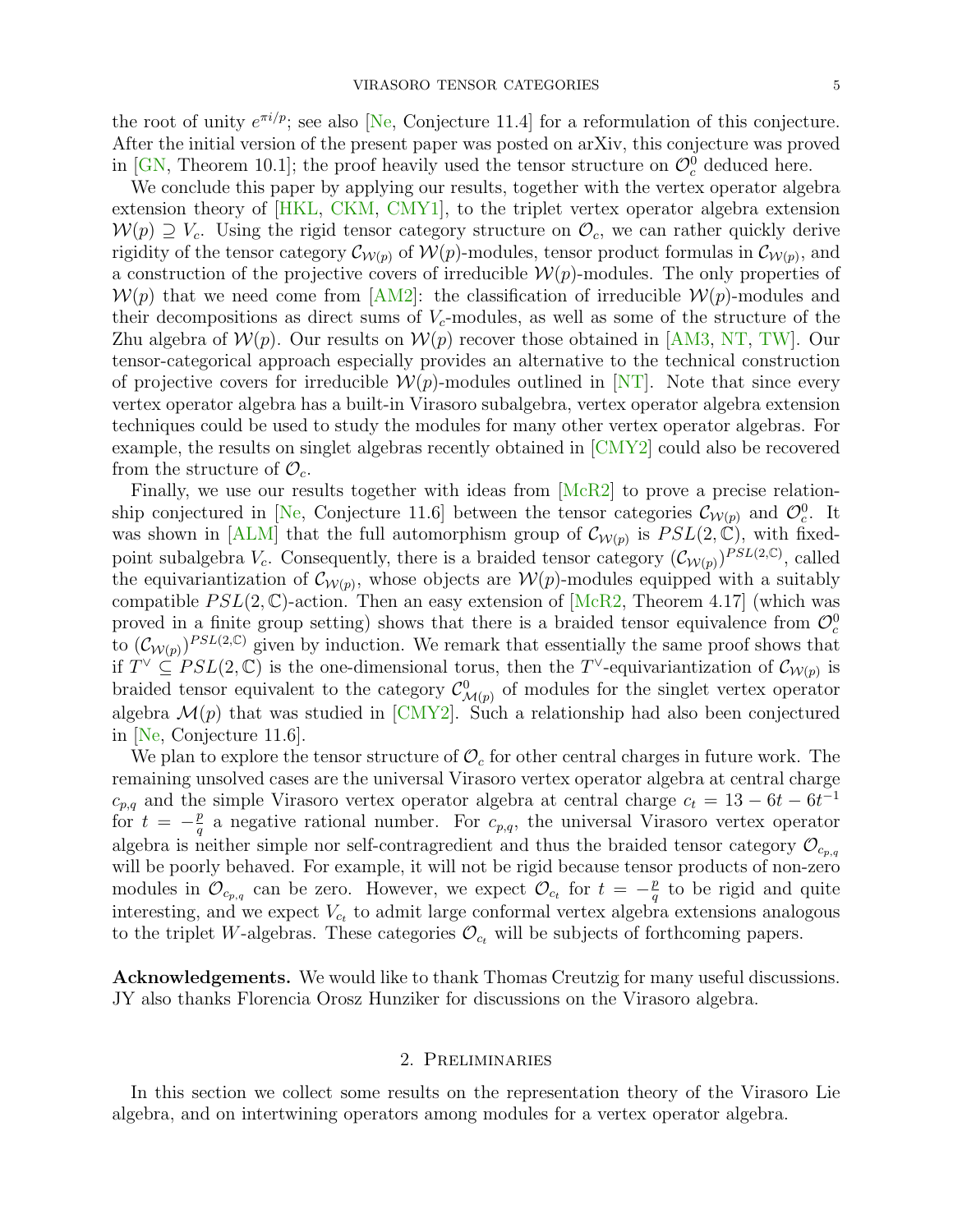<span id="page-5-0"></span>2.1. The Virasoro algebra. Let  $Vir$  denote the Virasoro Lie algebra with basis  ${L_n | n \in \mathbb{R}^n}$  $\mathbb{Z}\}\cup\{\mathbf{c}\}\$  with  $\mathbf c$  central and commutation relations

$$
[L_m, L_n] = (m - n)L_{m+n} + \frac{m^3 - m}{12} \delta_{m+n,0} \mathbf{c}.
$$

We will sometimes use the decomposition  $Vir = Vir_0 \oplus Vir_{\geq 0}$ , where

$$
\mathcal{V}ir_{-} = \operatorname{span}\{L_n \mid n < 0\}, \qquad \mathcal{V}ir_{\geq 0} = \operatorname{span}\{L_n, \mathbf{c} \mid n \geq 0\}.
$$

For any vector space  $U$  on which  $L_0$  and c act by commuting operators,  $U$  extends to a  $Vir_{\geq 0}$ -module on which  $L_n$  acts by zero for  $n > 0$ , and then we can form the induced module Ind $\overline{V}^{ir}_{\nu}$  U. In particular, for any central charge  $c \in \mathbb{C}$  and conformal dimension  $h \in \mathbb{C}$ , the one-dimensional  $Vir_{>0}$ -module  $\mathbb{C}_{c,h}$  on which c acts by c and  $L_0$  acts by h induces to the Verma module  $V(c, \overline{h}) = \text{Ind}_{Vir>0}^{\mathcal{V}ir} \mathbb{C}_{c,h}$ . Every Verma module  $V(c, h)$  has a unique irreducible quotient  $L(c, h)$ .

For a central charge  $c \in \mathbb{C}$ , we define  $V_c$  to be the quotient of the Verma module  $V(c, 0)$ (induced from  $\mathbb{C}_{c,0} = \mathbb{C}1$ ) by the submodule generated by the singular vector  $L_{-1}1$ . By [\[FZ1\]](#page-52-0),  $V_c$  is a vertex operator algebra in the sense of [\[LL\]](#page-53-13). Moreover, every  $Vir$ -module W that is suitably graded by generalized  $L_0$ -eigenvalues is a grading-restricted generalized  $V_c$ -module. Specifically, we require a grading  $W = \bigoplus_{h \in \mathbb{C}} W_{[h]}$  such that:

- (1)  $\mathcal{W}_{[h]}$  is the generalized  $L_0$ -eigenspace with generalized eigenvalue h,
- (2) dim  $\mathcal{W}_{[h]} < \infty$  for all  $h \in \mathbb{C}$ , and
- (3) For any  $h \in \mathbb{C}$ ,  $\mathcal{W}_{[h+n]} = 0$  for  $n \in \mathbb{Z}$  sufficiently negative.

The irreducible modules  $L(c, h)$  for  $h \in \mathbb{C}$  comprise all irreducible  $V_c$ -modules. We are interested, however, in the category  $\mathcal{O}_c$  of  $C_1$ -cofinite grading-restricted generalized  $V_c$ -modules: by  $\overline{CJORY}$  this is the category of finite-length  $Vir$ -modules at central charge c whose composition factors are irreducible quotients of reducible Verma modules. (In particular, irreducible Verma modules are not  $C_1$ -cofinite.)

Writing the central charge as  $c = 13 - 6t - 6t^{-1}$  for some  $t \in \mathbb{C} \setminus \{0\}$ , the Feigin-Fuchs criterion for the existence of singular vectors in Verma modules  $[FFu]$  implies that  $\mathcal{O}_c$  contains all irreducible modules  $\mathcal{L}_{r,s} = L(c, h_{r,s})$  for  $r, s \in \mathbb{Z}_+$ , where

$$
h_{r,s} := \frac{r^2 - 1}{4}t - \frac{rs - 1}{2} + \frac{s^2 - 1}{4}t^{-1} = \frac{(tr - s)^2}{4t} - \frac{(t - 1)^2}{4t}.
$$

Moreover, every irreducible module in  $\mathcal{O}_c$  is isomorphic to  $L(c, h_{r,s})$  for some  $r, s \in \mathbb{Z}$  (see [\[IK,](#page-53-14) Section 5.3] for a full description of the irreducible modules in  $\mathcal{O}_c$  for general central charges). For any  $r, s \in \mathbb{Z}$ , we use  $\mathcal{V}_{r,s}$  to denote the Verma module  $V(c, h_{r,s})$ .

It was established in [\[CJORY\]](#page-51-2) that for any central charge c, the category  $\mathcal{O}_c$  of  $V_c$ -modules admits the vertex algebraic braided tensor category structure of [\[HLZ1\]](#page-52-4)-[\[HLZ8\]](#page-53-1). In this work, we are mainly concerned with central charges  $c_{p,1} = 13-6p-6p^{-1}$  for integers  $p > 1$ . At these central charges, we can use the conformal weight symmetries  $h_{r,s+p} = h_{r-1,s}$  and  $h_{r,s} = h_{-r,-s}$ for  $r, s \in \mathbb{Z}$  to show that any irreducible module in  $\mathcal{O}_{c_{p,1}}$  is isomorphic to a unique  $\mathcal{L}_{r,s}$  with  $r \geq 1$  and  $1 \leq s \leq p$ . Then we have the following embedding diagrams involving the Verma modules  $\mathcal{V}_{r,s}$  (see for example [\[IK,](#page-53-14) Section 5.3]):

(1) When  $1 \leq s \leq p-1$ , we have the diagram

$$
\mathcal{V}_{1,s} \longleftarrow \mathcal{V}_{2,p-s} \longleftarrow \mathcal{V}_{3,s} \longleftarrow \mathcal{V}_{4,p-s} \longleftarrow \cdots
$$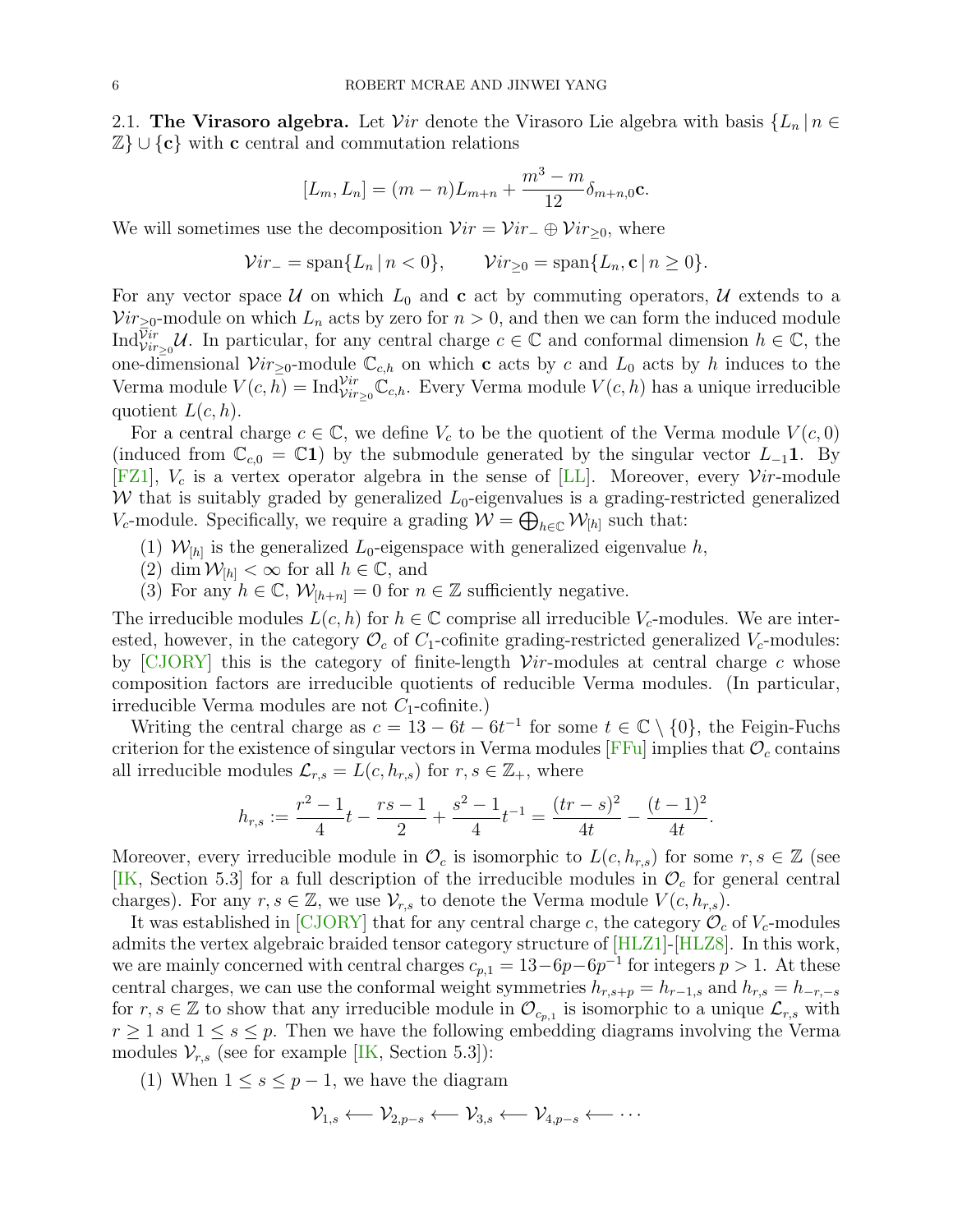In particular, the maximal proper submodule of  $\mathcal{V}_{r,s}$  is  $\mathcal{V}_{r+1,p-s}$  when  $r \geq 1$  and  $1 \leq s \leq p-1$ .

(2) When  $s = p$ , we have the diagram

$$
\mathcal{V}_{i,p} \longleftarrow \mathcal{V}_{i+2,p} \longleftarrow \mathcal{V}_{i+4,p} \longleftarrow \mathcal{V}_{i+6,p} \longleftarrow \cdots
$$

for  $i = 1, 2$ . In particular, the maximal proper submodule of  $\mathcal{V}_{r,p}$  is  $\mathcal{V}_{r+2,p}$  when  $r \geq 1$ . Note that the maximal proper submodule of  $\mathcal{V}_{1,1}$  is a Verma module generated by a singular vector of degree 1, so  $V_c \cong \mathcal{L}_{1,1}$  as a  $V_c$ -module at the central charges we are considering. In particular,  $V_c$  is a simple (and self-contragredient) vertex operator algebra.

In addition to Verma modules, we will sometimes need to work with their contragredients  $\mathcal{V}_{r,s}'$ . Since irreducible Virasoro modules are self-contragredient, the surjections  $\mathcal{V}_{r,s} \to \mathcal{L}_{r,s}$ dualize to injections  $\mathcal{L}_{r,s} \to \mathcal{V}'_{r,s}$ . In particular,  $\mathcal{L}_{r,s}$  is the  $V_c$ -submodule of  $\mathcal{V}'_{r,s}$  generated by the lowest conformal weight space.

<span id="page-6-0"></span>2.2. Intertwining operators among modules for a vertex operator algebra. We recall the definition of (logarithmic) intertwining operator among a triple of modules for a vertex operator algebra V from [\[HLZ2\]](#page-53-15):

**Definition 2.1.** Suppose  $W_1$ ,  $W_2$ , and  $W_3$  are grading-restricted generalized V-modules. An *intertwining operator* of type  $\binom{W_3}{W_1 W_2}$  is a linear map

$$
\mathcal{Y}: W_1 \otimes W_2 \to W_3[\log x] \{x\}
$$
  

$$
w_1 \otimes w_2 \mapsto \mathcal{Y}(w_1, x)w_2 = \sum_{h \in \mathbb{C}} \sum_{k \in \mathbb{N}} (w_1)_{h,k} w_2 x^{-h-1} (\log x)^k
$$

which satisfies the following properties:

- (1) Lower truncation: For any  $w_1 \in W_1$ ,  $w_2 \in W_2$ , and  $h \in \mathbb{C}$ ,  $(w_1)_{h+n,k}w_2 = 0$  for  $n \in \mathbb{Z}$ sufficiently large, independently of  $k$ .
- (2) The *Jacobi identity*: For  $v \in V$  and  $w_1 \in W_1$ ,

$$
x_0^{-1}\delta\left(\frac{x_1 - x_2}{x_0}\right)Y_{W_3}(v, x_1)\mathcal{Y}(w_1, x_2) - x_0^{-1}\left(\frac{-x_2 + x_1}{x_0}\right)\mathcal{Y}(w_1, x_2)Y_{W_2}(v, x_1)
$$
  
=  $x_1^{-1}\delta\left(\frac{x_2 + x_0}{x_1}\right)\mathcal{Y}(Y_{W_1}(v, x_0)w_1, x_2).$ 

(3) The  $L_{-1}$ -derivative property: For  $w_1 \in W_1$ ,

<span id="page-6-1"></span>
$$
\mathcal{Y}(L_{-1}w_1, x) = \frac{d}{dx}\mathcal{Y}(w_1, x).
$$

We will need two consequences of the Jacobi identity. Extracting the coefficient of  $x_0^{-1}x_1^{-n-1}$  in the Jacobi identity yields the *commutator formula* 

(2.1) 
$$
v_n \mathcal{Y}(w_1, x) = \mathcal{Y}(w_1, x)v_n + \sum_{i \geq 0} {n \choose i} x^{n-i} \mathcal{Y}(v_i w_1, x);
$$

in the special case that v is the conformal vector  $\omega$ , this means

<span id="page-6-2"></span>(2.2) 
$$
L_n \mathcal{Y}(w_1, x) = \mathcal{Y}(w_1, x)L_n + \sum_{i \geq 0} {n+1 \choose i} x^{n+1-i} \mathcal{Y}(L_{i-1}w_1, x).
$$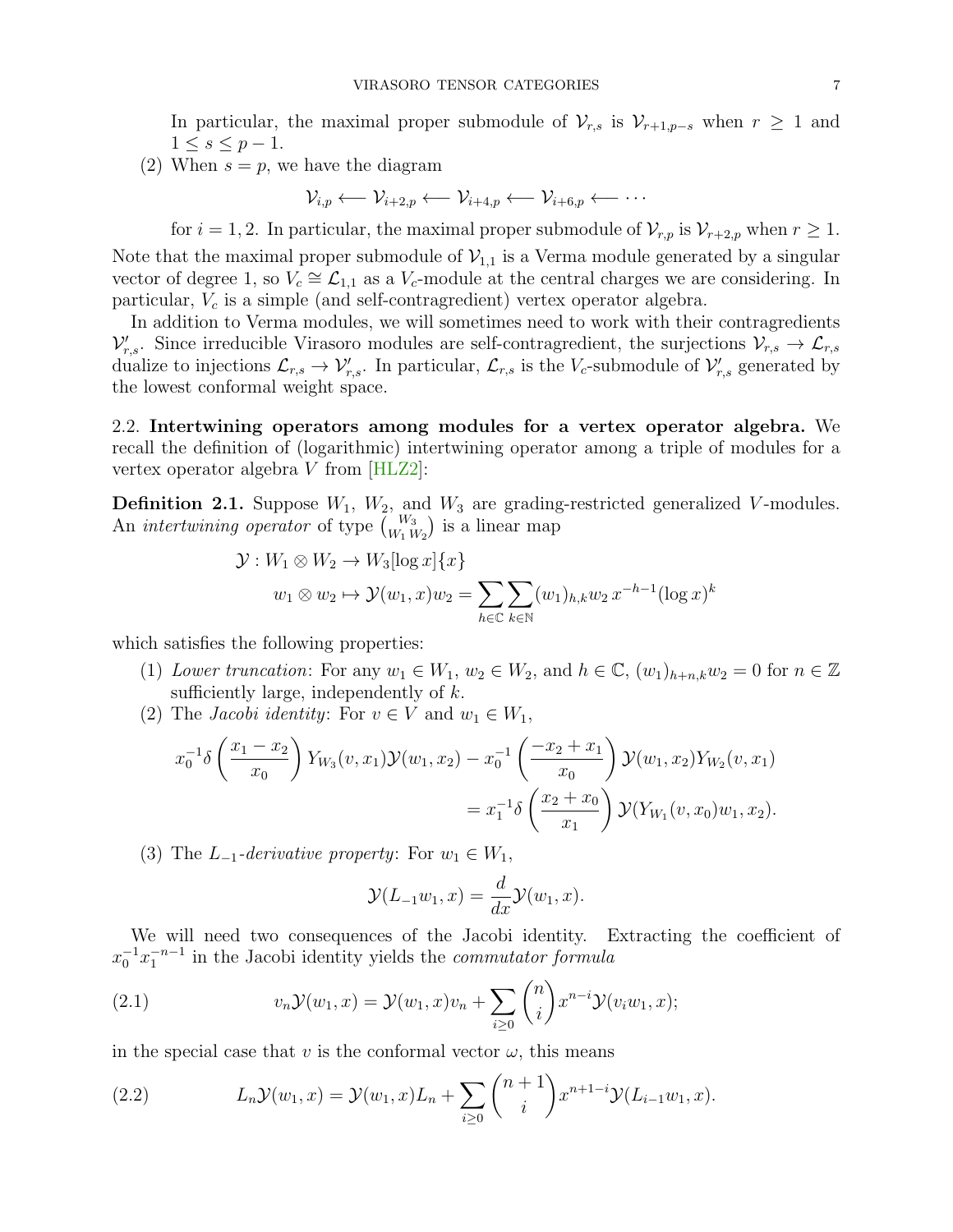Similarly, extracting the coefficient of  $x_0^{-n-1}x_1^{-1}$  yields the *iterate formula* 

(2.3) 
$$
\mathcal{Y}(v_n w_1, x) = \sum_{i \geq 0} (-1)^i {n \choose i} (v_{n-i} x^i \mathcal{Y}(w_1, x) - (-1)^n x^{n-i} \mathcal{Y}(w_1, x) v_i);
$$

in the special case  $v = \omega$  we have

<span id="page-7-2"></span>
$$
(2.4) \qquad \mathcal{Y}(L_n w_1, x) = \sum_{i \geq 0} (-1)^i \binom{n+1}{i} \left( L_{n-i} x^i \mathcal{Y}(w_1, x) + (-1)^n x^{n+1-i} \mathcal{Y}(w_1, x) L_{i-1} \right).
$$

For grading-restricted generalized V-modules  $W_1, W_2, W_3$ , we say that an intertwining operator  $\mathcal Y$  of type  ${W_3 \choose W_1 W_2}$  is surjective if

 $W_3 = \text{span}\{(w_1)_{h,k}w_2 \mid w_1 \in W_1, w_2 \in W_2, h \in \mathbb{C}, k \in \mathbb{N}\}.$ 

Actually, we can reduce the spanning set for the image of an intertwining operator somewhat:

<span id="page-7-0"></span>**Lemma 2.2.** Let  $W_1$ ,  $W_2$ , and  $W_3$  be grading-restricted generalized V-modules. An intertwining operator  $\mathcal Y$  of type  ${W_3 \choose W_1\, W_2}$  is surjective if and only if

$$
W_3 = \text{span}\{(w_1)_{h,0}w_2 \mid w_1 \in W_1, w_2 \in W_2, h \in \mathbb{C}\}.
$$

*Proof.* We just need to show that all  $(w_1)_{h,k}w_2$  for  $k \in \mathbb{N}$  are contained in the span of the vectors  $(w_1)_{h,0}w_2$  for  $w_1 \in W_1$ ,  $w_2 \in W_2$ , and  $h \in \mathbb{C}$ . Using the  $L_{-1}$ -derivative property,

$$
\mathcal{Y}(L_{-1}w_1, x)w_2 = \frac{d}{dx} \sum_{h \in \mathbb{C}} \sum_{k \in \mathbb{N}} (w_1)_{h,k} w_2 x^{-h-1} (\log x)^k
$$
  
= 
$$
\sum_{h \in \mathbb{C}} \sum_{k \in \mathbb{N}} (w_1)_{h,k} w_2 x^{-h-2} (k (\log x)^{k-1} - (h+1) (\log x)^k).
$$

From this we see that

$$
(w_1)_{h,k+1}w_2 = \frac{1}{k+1} ((h+1)(w_1)_{h,k}w_2 + (L_{-1}w_1)_{h+1,k}w_2),
$$

so that

 $(w_1)_{h,k}w_2 \in \text{span}\{(w_1)_{h,0}w_2 \mid w_1 \in W_1 \ w_2 \in W_2, h \in \mathbb{C}\}\$ 

for all  $k \in \mathbb{N}$  follows by induction on k.

Associated to any intertwining operator  $\mathcal Y$  of type  ${W_3 \choose W_1 W_2}$ , we have an *intertwining map* 

$$
I: W_1 \otimes W_2 \to \overline{W}_3 = \prod_{h \in \mathbb{C}} (W_3)_{[h]}
$$

defined by

$$
I(w_1 \otimes w_2) = \mathcal{Y}(w_1, 1)w_2
$$

for  $w_1 \in W_1$ ,  $w_2 \in W_2$ , where we realize the substitution  $x \mapsto 1$  using the real-valued branch of logarithm ln 1 = 0. In particular, for generalized  $L_0$ -eigenvectors  $w_1 \in W_1$  and  $w_2 \in W_2$ , the coefficients  $(w_1)_{h,0}w_2$  are simply the projections of  $I(w_1 \otimes w_2)$  to the conformal weight spaces of  $W_3$ . Thus we get the following corollary of Lemma [2.2:](#page-7-0)

<span id="page-7-1"></span>**Corollary 2.3.** Let  $W_1$ ,  $W_2$ , and  $W_3$  be grading-restricted generalized V-modules. An intertwining operator  $\mathcal Y$  of type  ${W_3 \choose W_1 W_2}$  is surjective if and only if  $W_3$  is spanned by projections of vectors  $\mathcal{Y}(w_1, 1)w_2$  for  $w_1 \in W_1$ ,  $w_2 \in W_2$  to the conformal weight spaces of  $W_3$ .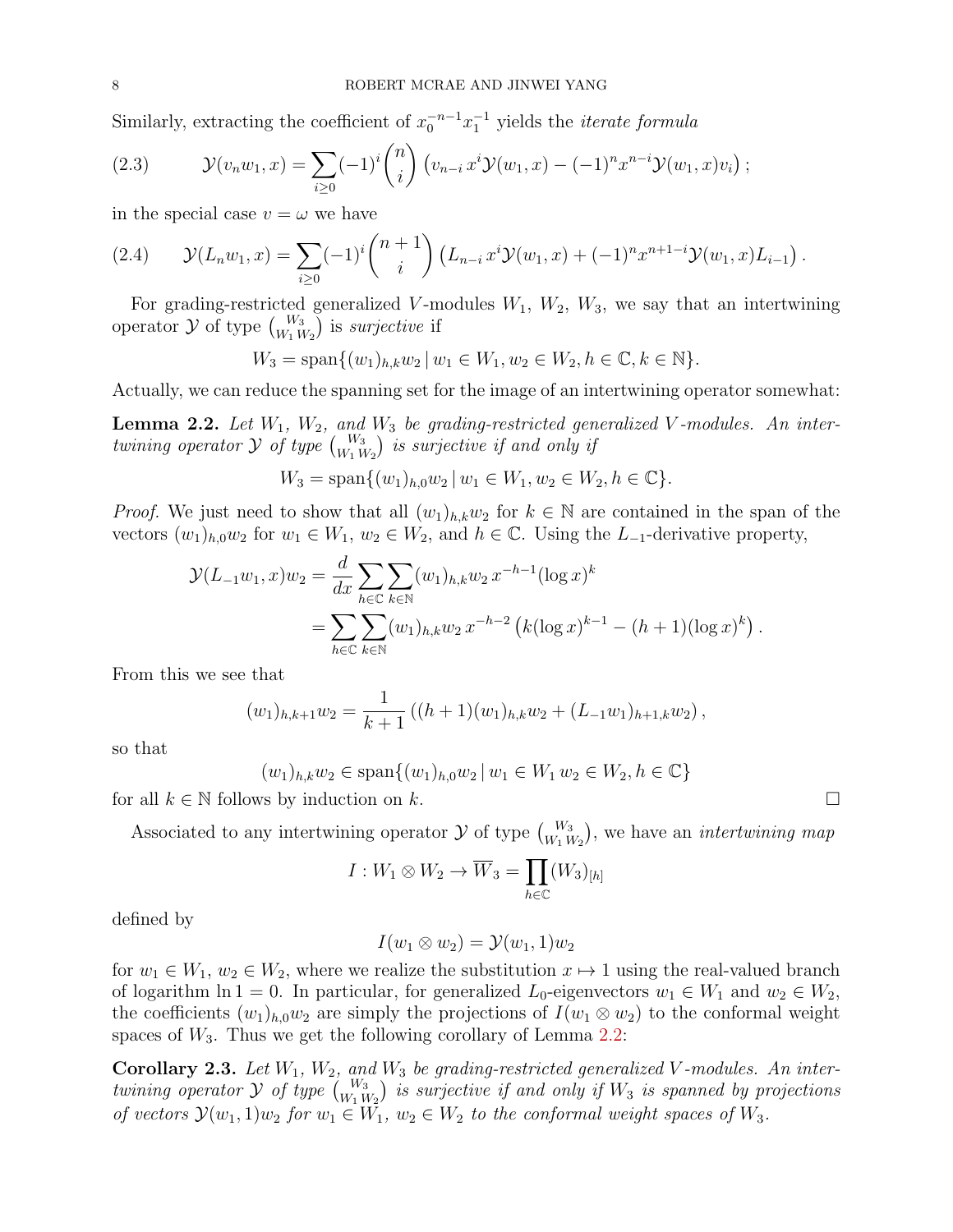In [\[HLZ3\]](#page-53-0), tensor products of V-modules are defined in terms of intertwining maps; they can be defined equivalently in terms of intertwining operators:

**Definition 2.4.** Let  $\mathcal{C}$  be a category of grading-restricted generalized V-modules containing  $W_1$  and  $W_2$ . A tensor product of  $W_1$  and  $W_2$  in C is a pair  $(W_1 \boxtimes W_2, \mathcal{Y}_{\boxtimes})$ , with  $W_1 \boxtimes W_2$  a module in C and  $\mathcal{Y}_{\boxtimes}$  an intertwining operator of type  $\begin{pmatrix} W_1 \boxtimes W_2 \\ W_2 \end{pmatrix}$  $\binom{W_1 \boxtimes W_2}{W_1 \ W_2}$ , which satisfies the following universal property: For any module  $W_3$  in  $\mathcal C$  and intertwining operator  $\mathcal Y$  of type  ${W_3 \choose W_1 W_2}$ , there is a unique V-module homomorphism  $f: W_1 \boxtimes W_2 \to W_3$  such that  $\mathcal{Y} = f \circ \mathcal{Y}$ .

If the tensor product  $(W_1 \boxtimes W_2, \mathcal{Y}_{\boxtimes})$  exists, then the tensor product intertwining operator  $\mathcal{Y}_{\boxtimes}$  is surjective [\[HLZ3,](#page-53-0) Proposition 4.23]. In [\[HLZ1\]](#page-52-4)-[\[HLZ8\]](#page-53-1), it was shown under suitable conditions, such as closure under tensor products, that V-module categories  $\mathcal C$  have braided tensor category structure. In [\[CJORY\]](#page-51-2), it was shown that these conditions are satisfied by the category  $\mathcal{O}_c$  of  $C_1$ -cofinite grading-restricted generalized modules for the Virasoro vertex operator algebra  $V_c$  at any central charge c. For a detailed description of the braided tensor category structure on categories such as  $\mathcal{O}_c$ , in particular a description of the left and right unit isomorphisms  $l$  and  $r$ , the associativity isomorphisms  $A$ , and the braiding isomorphisms  $\mathcal{R}$ , see [\[HLZ8\]](#page-53-1) or the exposition in [\[CKM,](#page-51-15) Section 3.3].

<span id="page-8-0"></span>2.3. Zhu algebra construction of intertwining operators. Let  $V$  be a vertex operator algebra with grading-restricted generalized modules  $W_1, W_2$ , and  $W_3$ . The fusion rule  $\mathcal{N}_{W_1}^{W_3}$  $W_1,W_2$ is the dimension of the space of intertwining operators of type  $\binom{W_3}{W_1 W_2}$ . Here, we recall some general results on constructing intertwining operators and determining fusion rules using the Zhu algebra approach developed in [\[FZ1,](#page-52-0) [Li,](#page-53-8) [FZ2,](#page-52-5) [HY\]](#page-53-9), among other references.

To start, consider a grading-restricted generalized V-module  $W = \bigoplus_{h \in \mathbb{C}} W_{[h]}$ . If we take I to be the set of cosets in  $\mathbb{C}/\mathbb{Z}$  such that for  $i \in I$ ,  $W_{[h]} \neq 0$  for some  $h \in i$ , then

(2.5) 
$$
W = \bigoplus_{i \in I} \bigoplus_{n=0}^{\infty} W_{[h_i + n]}
$$

with  $h_i$  the minimal conformal weight occurring in the coset i. Each  $W_i = \bigoplus_{n=0}^{\infty} W_{[h_i+n]}$  is a V-submodule of W, so that  $|I|=1$  if W is non-zero and indecomposable, and  $|I|$  is finite if W is finitely generated.

The decomposition [\(2.5\)](#page-8-1) implies that W has an N-grading  $W = \bigoplus_{n=0}^{\infty} W(n)$ , given by

<span id="page-8-2"></span><span id="page-8-1"></span>
$$
W(n) = \bigoplus_{i \in I} W_{[h_i + n]},
$$

such that

$$
(2.6) \t v_m \cdot W(n) \subseteq W(\deg v + n - m - 1)
$$

for  $v \in V$ ,  $m \in \mathbb{Z}$ , and  $n \in \mathbb{N}$ . Although this need not be the unique N-grading such that [\(2.6\)](#page-8-2) holds, we shall always use this particular N-grading for grading-restricted generalized V-modules unless specified otherwise. If W is finitely generated, so that  $|I| < \infty$ , then each  $W(n)$  is the direct sum of finitely many generalized  $L_0$ -eigenspaces. In this case, we have well-defined projection maps

$$
\pi_n : \overline{W} = \prod_{h \in \mathbb{C}} W_{[h]} \to W(n)
$$

for each  $n \in \mathbb{N}$ .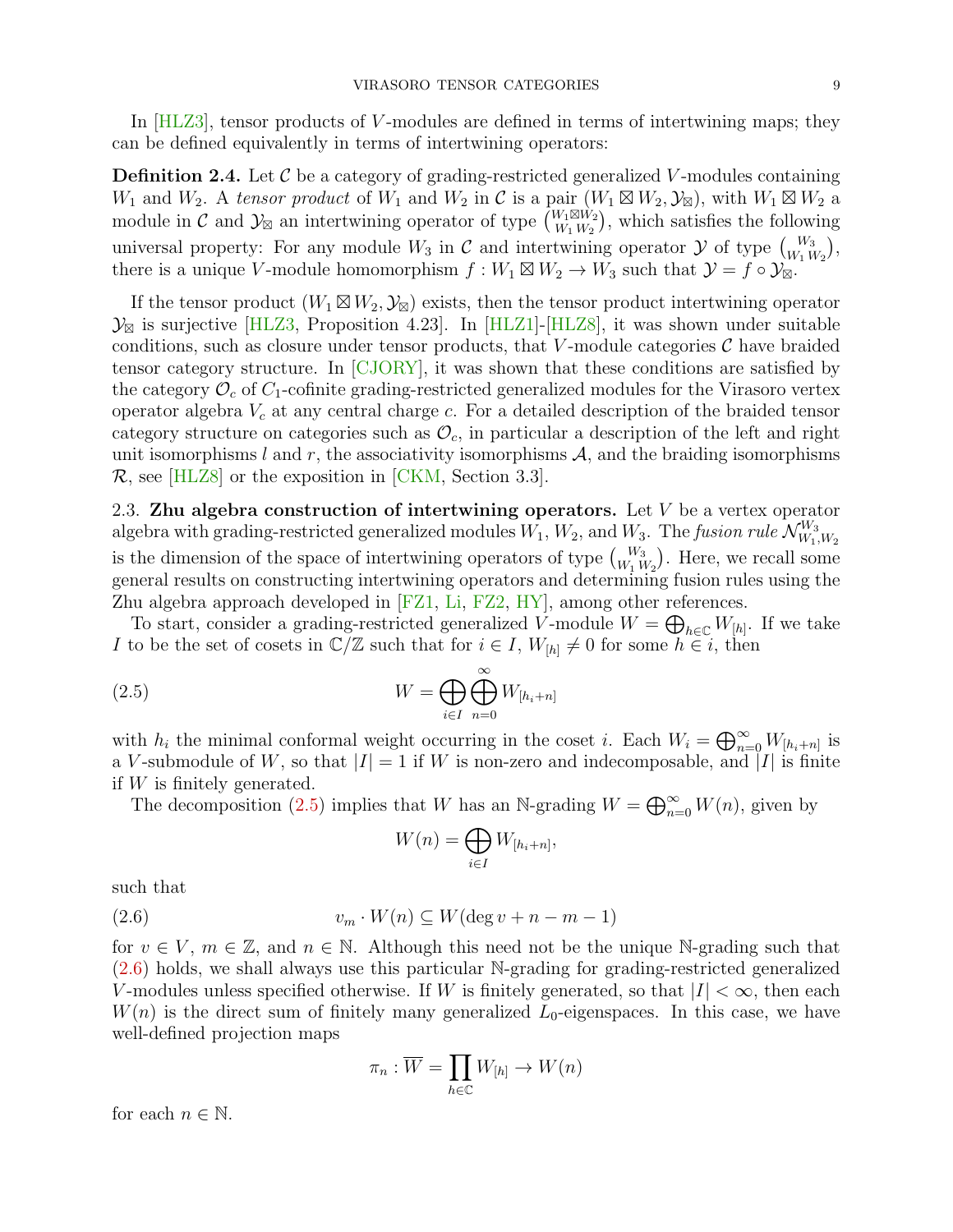Now suppose  $W_1, W_2$ , and  $W_3$  are three grading-restricted generalized V-modules such that  $W_3$  is finitely generated (to guarantee that the projection map  $\pi_0 : \overline{W}_3 \to W_3(0)$  exists). Let  $A(V)$  denote the Zhu algebra of V defined in [\[Zh\]](#page-54-1) and let  $A(W_1)$  denote the  $A(V)$ -bimodule defined in [\[FZ1\]](#page-52-0). The degree-0 subspaces  $W_2(0)$  and  $W_3(0)$  are left  $A(V)$ -modules [\[Zh\]](#page-54-1). Now for any intertwining operator  $\mathcal Y$  of type  $\binom{W_3}{W_1 W_2}$ , the following  $A(V)$ -module map was first constructed in [\[FZ1\]](#page-52-0):

$$
\pi(\mathcal{Y}): A(W_1) \otimes_{A(V)} W_2(0) \longrightarrow W_3(0)
$$

$$
[w_1] \otimes u_2 \longmapsto \pi_0(\mathcal{Y}(w_1, 1)u_2),
$$

where  $[w_1]$  is the image of  $w_1 \in W_1$  in  $A(W_1)$  and  $\mathcal{Y}(\cdot, 1)$  is the intertwining map associated to  $\mathcal Y$ . The next proposition is essentially a version of  $\langle TW, P$ roposition 24, where the result is attributed to Nahm [\[Na\]](#page-54-9):

<span id="page-9-0"></span>**Proposition 2.5.** Assume that  $W_1$ ,  $W_2$ , and  $W_3$  are grading-restricted generalized V-modules such that  $W_2$  is generated by  $W_2(0)$  as a V-module and  $W_3$  is finitely generated. If  $\mathcal Y$  is a surjective intertwining operator, then  $\pi(\mathcal{Y})$  is surjective.

*Proof.* Since  $\mathcal Y$  is surjective, Corollary [2.3](#page-7-1) says that  $W_3(0)$  is spanned by  $\pi_0(\mathcal Y(w_1, 1)w_2)$  for  $w_1 \in W_1$  and  $w_2 \in W_2$ . Thus we need to show that

$$
\pi_0(\mathcal{Y}(w_1, 1)w_2) \in \operatorname{Im} \pi(\mathcal{Y})
$$

for any  $w_1 \in W_1$ ,  $w_2 \in W_2$ . This holds by definition for  $w_2 \in W_2(0)$ . For  $w_2 \in \bigoplus_{n \geq 1} W_2(n)$ , we note that because  $W_2(0)$  generates  $W_2$  as a V-module,  $w_2$  is a linear combination of vectors  $v_nu_2$  for  $u_2 \in W_2(0)$ , homogeneous  $v \in V$ , and  $n \in \mathbb{Z}$  such that deg  $v - n - 1 > 0$  (see [\[LL,](#page-53-13) Proposition 4.5.6]). The commutator formula [\(2.1\)](#page-6-1) then implies that for any  $w_1 \in W_1$ ,

$$
\pi_0(\mathcal{Y}(w_1, 1)v_n u_2) = \pi_0\left(v_n \mathcal{Y}(w_1, 1)u_2 - \sum_{i \ge 0} {n \choose i} \mathcal{Y}(v_i w_1, 1)u_2\right)
$$

$$
= -\sum_{i \ge 0} {n \choose i} \pi_0(\mathcal{Y}(v_i w_1, 1)u_2) \in \text{Im}\,\pi(\mathcal{Y})
$$

since deg  $v_n > 0$ . This proves the proposition.

Note that  $\mathcal{Y} \mapsto \pi(\mathcal{Y})$  defines a linear map from intertwining operators of type  $\binom{W_3}{W_1 W_2}$  to  $\text{Hom}_{A(V)}(A(W_1) \otimes_{A(V)} W_2(0), W_3(0)).$  The main theorem of [\[Li\]](#page-53-8) (generalized to logarithmic intertwining operators in  $[HY]$ ) is that this linear map is an isomorphism under suitable conditions on  $W_1, W_2$ , and  $W_3$ . For simplicity, we will describe these conditions only when V is a Virasoro vertex operator algebra  $V_c$ , in which case we have an isomorphism  $A(V_c) \cong \mathbb{C}[x]$ given by  $[\omega] \mapsto x$  [\[FZ1\]](#page-52-0).

Any C[x]-module U is equivalently an  $A(V_c)$ -module, which is equivalently a  $Vir_{\geq 0}$ -module on which  $L_0$  acts by x and  $L_n$  acts by 0 for  $n > 0$ . We then have the induced generalized Verma module  $\mathcal{V} = \text{Ind}_{\mathcal{V}ir_{\geq 0}}^{\mathcal{V}ir} \mathcal{U}$ . If  $\mathcal{U}$  is finite dimensional, then we have an  $A(\mathcal{V}_c) \cong \mathbb{C}[x]$ . module isomorphism  $\mathcal{U} \cong \mathcal{U}^*$ , so that the lowest conformal weight space  $\mathcal{V}'(0)$  of the generalized Verma module contragredient is isomorphic to  $\mathcal{U}$ . Now the following theorem is the main result of [\[Li,](#page-53-8) [HY\]](#page-53-9) for Virasoro vertex operator algebras (see also  $[{\rm FZ2, Lemma 2.19}]$ ):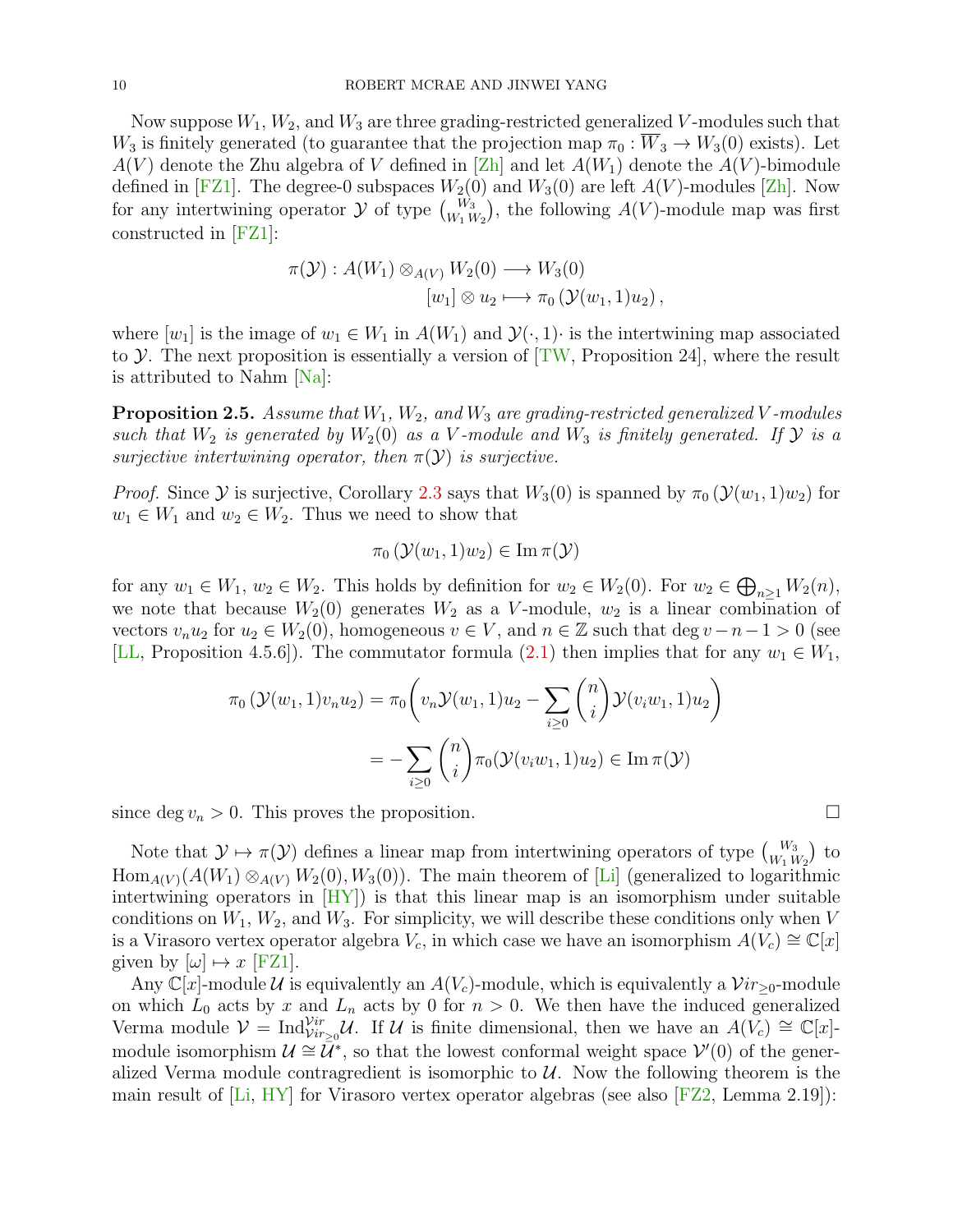<span id="page-10-2"></span>**Theorem 2.6.** Suppose  $W_1$  is a grading-restricted generalized  $V_c$ -module generated by  $W_1(0)$ and  $\mathcal{U}_2$ ,  $\mathcal{U}_3$  are finite-dimensional  $A(V_c)$ -modules. Then  $\mathcal{Y} \mapsto \pi(\mathcal{Y})$  defines a linear isomorphism from intertwining operators of type  $\begin{pmatrix} V_3' \ W_1 \ V_2 \end{pmatrix}$  to  $\text{Hom}_{A(V_c)}(A(W_1) \otimes_{A(V_c)} U_2, U_3)$ , where  $\mathcal{V}_i = \text{Ind}_{\mathcal{V}ir_{\geq 0}}^{\mathcal{V}ir} \mathcal{U}_i$  for  $i = 2, 3$ . In particular, fusion rules satisfy

$$
\mathcal{N}_{\mathcal{W}_1,\mathcal{V}_2}^{\mathcal{V}_3'} = \dim \mathrm{Hom}_{A(V_c)}(A(\mathcal{W}_1) \otimes_{A(V_c)} \mathcal{U}_2, \mathcal{U}_3).
$$

<span id="page-10-4"></span>**Remark 2.7.** In the preceding theorem, we need to define  $\pi(\mathcal{Y})$  using the N-grading on  $\mathcal{V}'_3$ such that  $\mathcal{V}'_3(0) = \mathcal{U}^*_3 \cong \mathcal{U}_3$ . This N-grading will differ slightly from our usual N-grading convention if  $L_0$  has two eigenvalues on  $\mathcal{U}_3$  that differ by a non-zero integer.

#### 3. First results on Virasoro fusion

<span id="page-10-0"></span>In this section, our goal is to use Proposition [2.5](#page-9-0) to obtain upper bounds on tensor products of certain  $V_c$ -modules in  $\mathcal{O}_c$ , and to use Theorem [2.6](#page-10-2) to obtain lower bounds. At first, we consider arbitrary central charges, and then we specialize to the central charge  $c_{p,1}$ .

<span id="page-10-1"></span>3.1. Results at general central charge. In this subsection, we assume  $c = 13 - 6t - 6t^{-1}$ for any  $t \in \mathbb{C} \setminus \{0\}$ . We want to see what Proposition [2.5,](#page-9-0) applied to the surjective tensor product intertwining operator  $\mathcal{Y}_{\boxtimes}$ , says about the tensor products  $\mathcal{L}_{1,2} \boxtimes \mathcal{L}_{r,s}$  and  $\mathcal{L}_{2,1} \boxtimes \mathcal{L}_{r,s}$ for  $r, s \in \mathbb{Z}_+$ . Thus we must first determine the  $A(V_c)$ -bimodules  $A(\mathcal{L}_{1,2})$  and  $A(\mathcal{L}_{2,1})$ . This was done in [\[FZ2,](#page-52-5) Lemmas 2.10 and 2.11] under the assumption  $t \notin \mathbb{Q}$ . Here, we review the calculations to confirm that the same results hold for general t (except that when  $t = \frac{p}{q}$ q for relatively prime  $p, q \in \mathbb{Z}_{\geq 2}$ , the calculations actually compute Zhu bimodules for certain non-simple Verma module quotients).

In this and the following sections, we use  $v_{r,s}$  to denote a lowest-conformal-weight vector generating either  $\mathcal{V}_{r,s}$  or one of its quotients, such as  $\mathcal{L}_{r,s}$ . We now compute  $A(\mathcal{L}_{1,2})$ , noting that  $A(\mathcal{L}_{2,1})$  can be determined almost identically with the substitutions  $v_{1,2} \mapsto v_{2,1}, h_{1,2} \mapsto$  $h_{2,1}$ , and  $t^{-1} \mapsto t$ . To begin, the isomorphism  $A(V_c) \cong \mathbb{C}[x]$  corresponds to an isomorphism

$$
\mathbb{C}[x,y] \to A(\mathcal{V}_{1,2})
$$
  

$$
x^m y^n \mapsto [\omega]^m \cdot [v_{1,2}] \cdot [\omega]^n
$$

,

where the left and right actions of  $\mathbb{C}[x]$  on the bimodule  $\mathbb{C}[x, y]$  are multiplication by x and y, respectively, while the left and right actions of  $A(V_c)$  on  $A(V_{1,2})$  are given by

$$
[\omega] \cdot [\nu] = [(L_0 + 2L_{-1} + L_{-2})\nu], \qquad [\nu] \cdot [\omega] = [(L_{-2} + L_{-1})\nu]
$$

for  $v \in V_{1,2}$ . Under this isomorphism, we can then identify

$$
A(\mathcal{L}_{1,2}) \cong \mathbb{C}[x,y]/(f_{1,2}(x,y)),
$$

where  $f_{1,2}(x, y)$  is the polynomial corresponding to the singular vector  $(L_{-1}^2 - \frac{1}{t})$  $\frac{1}{t}L_{-2})v_{1,2}\in \mathcal{V}_{1,2}$ generating the maximal proper submodule of  $\mathcal{V}_{1,2}$ .

To determine  $f_{1,2}(x, y)$ , we first note that for  $v \in \mathcal{V}_{1,2}$ ,

(3.1) 
$$
[L_{-2}v] = [v] \cdot [\omega] - [L_{-1}v].
$$

This together with

<span id="page-10-5"></span><span id="page-10-3"></span>
$$
[\omega] \cdot [v] = (\text{wt } v)[v] + 2[L_{-1}v] + [L_{-2}v]
$$

implies

(3.2) 
$$
[L_{-1}v] = [\omega] \cdot [v] - [v] \cdot [\omega] - (\text{wt } v)[v].
$$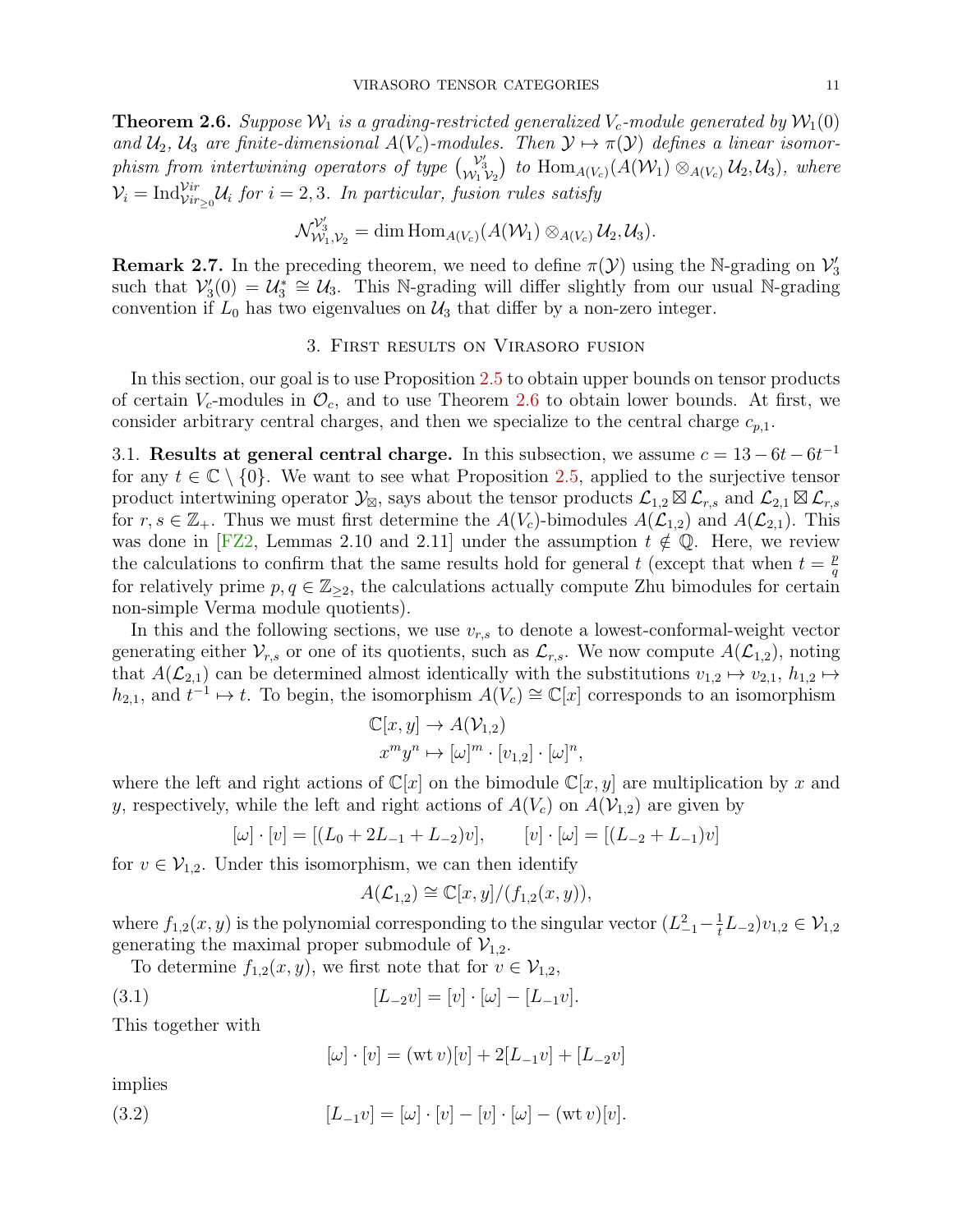Consequently,

$$
\begin{aligned}\n\left[ \left( L_{-1}^{2} - \frac{1}{t} L_{-2} \right) v_{1,2} \right] &= [\omega] \cdot [L_{-1} v_{1,2}] - [L_{-1} v_{1,2}] \cdot [\omega] - (h_{1,2} + 1)[L_{-1} v_{1,2}] \\
&\quad - \frac{1}{t} ([v_{1,2}] \cdot [\omega] - [L_{-1} v_{1,2}]) \\
&= [\omega] \cdot \left( [\omega] \cdot [v_{1,2}] - [v_{1,2}] \cdot [\omega] - h_{1,2}[v_{1,2}] \right) - \left( [\omega] \cdot [v_{1,2}] - [v_{1,2}] \cdot [\omega] - h_{1,2}[v_{1,2}] \right) \cdot [\omega] \\
&\quad - (h_{1,2} + 1) ([\omega] \cdot [v_{1,2}] - [v_{1,2}] \cdot [\omega] - h_{1,2}[v_{1,2}] ) \\
&\quad - \frac{1}{t} [v_{1,2}] \cdot [\omega] + \frac{1}{t} ([\omega] \cdot [v_{1,2}] - [v_{1,2}] \cdot [\omega] - h_{1,2}[v_{1,2}] ) \\
&\quad = [\omega]^2 \cdot [v_{1,2}] - 2[\omega] \cdot [v_{1,2}] \cdot [\omega] + [v_{1,2}] \cdot [\omega]^2 - \left( 2h_{1,2} + 1 - \frac{1}{t} \right) [\omega] \cdot [v_{1,2}] \\
&\quad + \left( 2h_{1,2} + 1 - \frac{2}{t} \right) [v_{1,2}] \cdot [\omega] + h_{1,2} \left( h_{1,2} + 1 - \frac{1}{t} \right) [v_{1,2}].\n\end{aligned}
$$

This corresponds to the polynomial

$$
f_{1,2}(x,y) = x^2 - 2xy + y^2 - \left(2h_{1,2} + 1 - \frac{1}{t}\right)x + \left(2h_{1,2} + 1 - \frac{2}{t}\right)y + h_{1,2}\left(h_{1,2} + 1 - \frac{1}{t}\right)
$$
  
=  $\left(x - y - \left(h_{1,2} + 1 - \frac{1}{t}\right)\right)(x - y - h_{1,2}) - \frac{1}{t}y.$ 

We have now determined  $A(\mathcal{L}_{1,2})$ ; similarly, we can use the singular vector  $(L_{-1}^2-t L_{-2})v_{2,1} \in$  $\mathcal{V}_{2,1}$  to show that

$$
A(\mathcal{L}_{2,1}) \cong \mathbb{C}[x,y]/(f_{2,1}(x,y))
$$

where

$$
f_{2,1}(x,y) = (x - y - (h_{2,1} + 1 - t)) (x - y - h_{2,1}) - ty.
$$

Now it is easy to determine the  $A(V_c)$ -modules  $\mathcal{M}_{r,s} = A(\mathcal{L}_{1,2}) \otimes_{A(V_c)} \mathbb{C}v_{r,s}$  and  $\mathcal{N}_{r,s} =$  $A(\mathcal{L}_{2,1}) \otimes_{A(V_c)} \mathbb{C}v_{r,s}$  for  $r, s \in \mathbb{Z}_+$ , where  $\mathbb{C}v_{r,s}$  is both  $\mathcal{V}_{r,s}(0)$  and  $\mathcal{L}_{r,s}(0)$ . We have

$$
\mathcal{M}_{r,s} \cong \mathbb{C}[x]/(f_{1,2}(x,h_{r,s})),
$$
  

$$
\mathcal{N}_{r,s} \cong \mathbb{C}[x]/(f_{2,1}(x,h_{r,s})),
$$

where

$$
f_{1,2}(x, h_{r,s}) = \left(x - \left(h_{1,2} + h_{r,s} + 1 - \frac{1}{t}\right)\right)(x - (h_{1,2} + h_{r,s})) - \frac{h_{r,s}}{t}
$$
  
=  $(x - h_{r,s-1})(x - h_{r,s+1}),$   

$$
f_{2,1}(x, h_{r,s}) = (x - (h_{2,1} + h_{r,s} + 1 - t))(x - (h_{2,1} + h_{r,s})) - t h_{r,s}
$$
  
=  $(x - h_{r-1,s})(x - h_{r+1,s}).$ 

In other words,  $L_0$  has eigenvalue(s)  $h_{r,s\pm 1}$  on  $\mathcal{M}_{r,s}$  and eigenvalue(s)  $h_{r\pm 1,s}$  on  $\mathcal{N}_{r,s}$ .

We can now apply Proposition [2.5:](#page-9-0)

<span id="page-11-0"></span>**Proposition 3.1.** Let  $r, s \in \mathbb{Z}_+$  and let W be a grading-restricted generalized  $V_c$ -module in  $\mathcal{O}_c$ .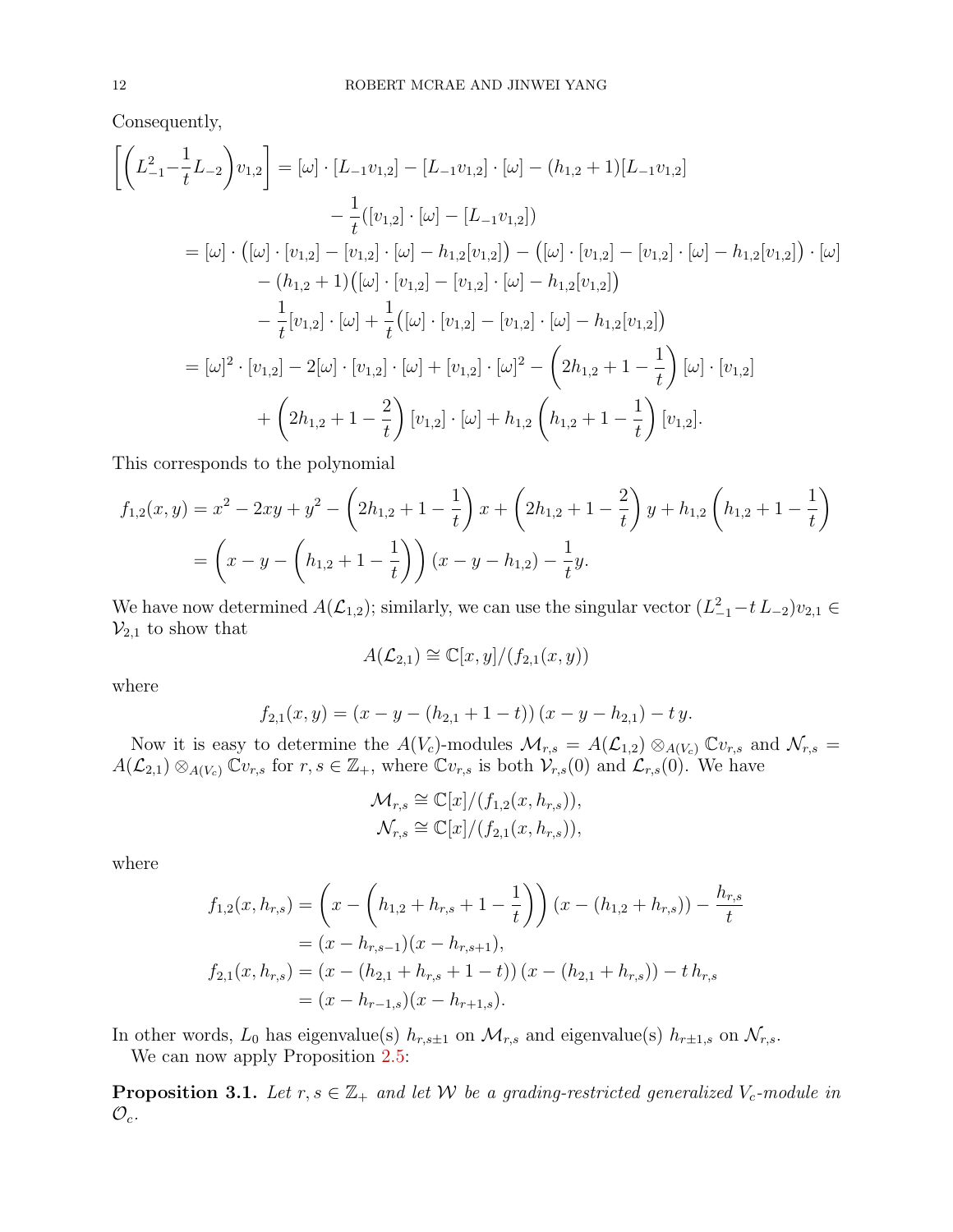- (1) If there is a surjective intertwining operator of type  $\binom{W}{\mathcal{L}_{1,2}\mathcal{L}_{r,s}}$ , then the conformal weights of W are contained in  $\{h_{r,s-1}+\mathbb{N}\}\cup\{h_{r,s+1}+\mathbb{N}\}\$ . In particular, this conclusion holds for  $\mathcal{W} = \mathcal{L}_{1,2} \boxtimes \mathcal{L}_{r,s}$ .
- (2) If there is a surjective intertwining operator of type  $\binom{W}{\mathcal{L}_{2,1}\mathcal{L}_{r,s}}$ , then the conformal weights of W are contained in  $\{h_{r-1,s}+\mathbb{N}\}\cup\{h_{r+1,s}+\mathbb{N}\}\$ . In particular, this conclusion holds for  $\mathcal{W} = \mathcal{L}_{2,1} \boxtimes \mathcal{L}_{r,s}$ .

*Proof.* First note that  $\mathcal{L}_{r,s}$  is generated by  $\mathcal{L}_{r,s}(0)$  and that W, as a  $C_1$ -cofinite module in  $\mathcal{O}_c$ , is finitely generated. So in the first case, Proposition [2.5](#page-9-0) says that  $W(0)$  is a homomorphic image of  $\mathcal{M}_{r,s}$  as an  $A(V_c)$ -module. Thus the generalized  $L_0$ -eigenvalue(s) on  $\mathcal{W}(0)$  are  $h_{r,s+1}$ , and then the first conclusion of the proposition follows from our N-grading convention. The proof of the second part of the proposition is the same.  $\Box$ 

From now on, we will mainly focus on the tensor products  $\mathcal{L}_{1,2} \boxtimes \mathcal{L}_{r,s}$ . We have shown that there is a surjective  $A(V_c)$ -homomorphism  $\pi(\mathcal{Y}_{\boxtimes}) : \mathcal{M}_{r,s} \to (\mathcal{L}_{1,2} \boxtimes \mathcal{L}_{r,s})(0)$ . We may also regard  $\pi(\mathcal{Y}_{\boxtimes})$  as a  $Vir_{\geq 0}$ -homomorphism, so if we set  $\mathcal{W}_{r,s} = \text{Ind}_{Vir_{\geq 0}}^{\mathcal{V}ir} \mathcal{M}_{r,s}$ , then the universal property of induced modules leads to a  $V_c$ -module homomorphism

$$
\Pi_{r,s}: \mathcal{W}_{r,s} \to \mathcal{L}_{1,2}\boxtimes \mathcal{L}_{r,s}
$$

such that  $(\mathcal{L}_{1,2} \boxtimes \mathcal{L}_{r,s})(0) \subseteq \text{Im }\Pi_{r,s}$ . We show that  $\Pi_{r,s}$  is usually surjective:

<span id="page-12-0"></span>**Proposition 3.2.** If  $h_{r,s-1} - h_{r,s+1} \notin \mathbb{Z} \setminus \{0\}$ , then the homomorphism  $\Pi_{r,s}$  is surjective.

Proof. Set  $W = (\mathcal{L}_{1,2} \boxtimes \mathcal{L}_{r,s})/ \text{Im} \Pi_{r,s}$  and let  $\pi : \mathcal{L}_{1,2} \boxtimes \mathcal{L}_{r,s} \to W$  denote the canonical quotient map. The grading-restricted generalized module W is in  $\mathcal{O}_c$ , and  $\pi \circ \mathcal{Y}_{\boxtimes}$  is a surjective intertwining operator of type  $\begin{pmatrix} \mathcal{W} \\ \mathcal{L}_{1,2} \mathcal{L}_{r,s} \end{pmatrix}$ . Thus from Propositions [2.5](#page-9-0) and [3.1\(](#page-11-0)1),

$$
\mathcal{W}(0) \subseteq \mathcal{W}_{[h_{r,s-1}]} + \mathcal{W}_{[h_{r,s+1}]}.
$$

The two sets  $\{h_{r,s-1}+\mathbb{N}\}\$  and  $\{h_{r,s+1}+\mathbb{N}\}\$  of potential conformal weights of W are either disjoint (if  $h_{r,s-1} - h_{r,s+1} \notin \mathbb{Z}$ ) or identical (if  $h_{r,s-1} = h_{r,s+1}$ ). Thus

$$
(\mathcal{L}_{1,2}\boxtimes\mathcal{L}_{r,s})_{[h_{r,s-1}]}+(\mathcal{L}_{1,2}\boxtimes\mathcal{L}_{r,s})_{[h_{r,s+1}]}=(\mathcal{L}_{1,2}\boxtimes\mathcal{L}_{r,s})(0)\subseteq\text{Im}\,\Pi_{r,s},
$$

which means  $W(0) = 0$ . By our N-grading convention,  $W = 0$  as well, that is,  $\mathcal{L}_{1,2} \boxtimes \mathcal{L}_{r,s} =$ Im  $\Pi_{r,s}$  and  $\Pi_{r,s}$  is surjective.

**Remark 3.3.** The proof of the above proposition fails when, say,  $h_{r,s-1}-h_{r,s+1} \in \mathbb{Z}_+$ , because then it is possible that  $(\mathcal{L}_{1,2} \boxtimes \mathcal{L}_{r,s})(0) = (\mathcal{L}_{1,2} \boxtimes \mathcal{L}_{r,s})_{[h_r,s+1]}$  and that  $(\mathcal{L}_{1,2} \boxtimes \mathcal{L}_{r,s})/\text{Im}\,\Pi_{r,s}$ has a non-zero space of conformal weight  $h_{r,s-1}$ .

Note that if  $h_{r,s-1} \neq h_{r,s+1}$ , then  $\mathcal{W}_{r,s} \cong \mathcal{V}_{r,s-1} \oplus \mathcal{V}_{r,s+1}$ . In these cases, we can determine the images of  $v_{r,s+1} \in V_{r,s+1}$  in  $\mathcal{L}_{1,2} \boxtimes \mathcal{L}_{r,s}$  under the homomorphism  $\Pi_{r,s}$ . In fact, we get the following by determining the x-eigenvectors in  $\mathbb{C}[x]/(f_{1,2}(x, h_{r,s})$  and using definitions:

$$
\mathbb{C}v_{r,s-1} \oplus \mathbb{C}v_{r,s+1} \rightarrow \mathbb{C}[x]/(f_{1,2}(x,h_{r,s}) \rightarrow A(\mathcal{L}_{1,2}) \otimes_{A(V_c)} \mathbb{C}v_{r,s}
$$
  

$$
v_{r,s+1} \mapsto x - h_{r,s+1} + (f_{1,2}(x,h_{r,s})) \mapsto ([\omega] - h_{r,s+1}) \cdot [v_{1,2}] \otimes_{A(V_c)} v_{r,s}
$$

Then [\(3.2\)](#page-10-3) implies

$$
\begin{aligned} ([\omega] - h_{r,s+1}) \cdot [v_{1,2}] \otimes_{A(V_c)} v_{r,s} &= [v_{1,2}] \cdot ([\omega] + h_{1,2} - h_{r,s+1}) \otimes_{A(V_c)} v_{r,s} \\ &+ [L_{-1}v_{1,2}] \otimes_{A(V_c)} v_{r,s} \\ &= (h_{1,2} + h_{r,s} - h_{r,s+1}) [v_{1,2}] \otimes_{A(V_c)} v_{r,s} + [L_{-1}v_{1,2}] \otimes_{A(V_c)} v_{r,s}, \end{aligned}
$$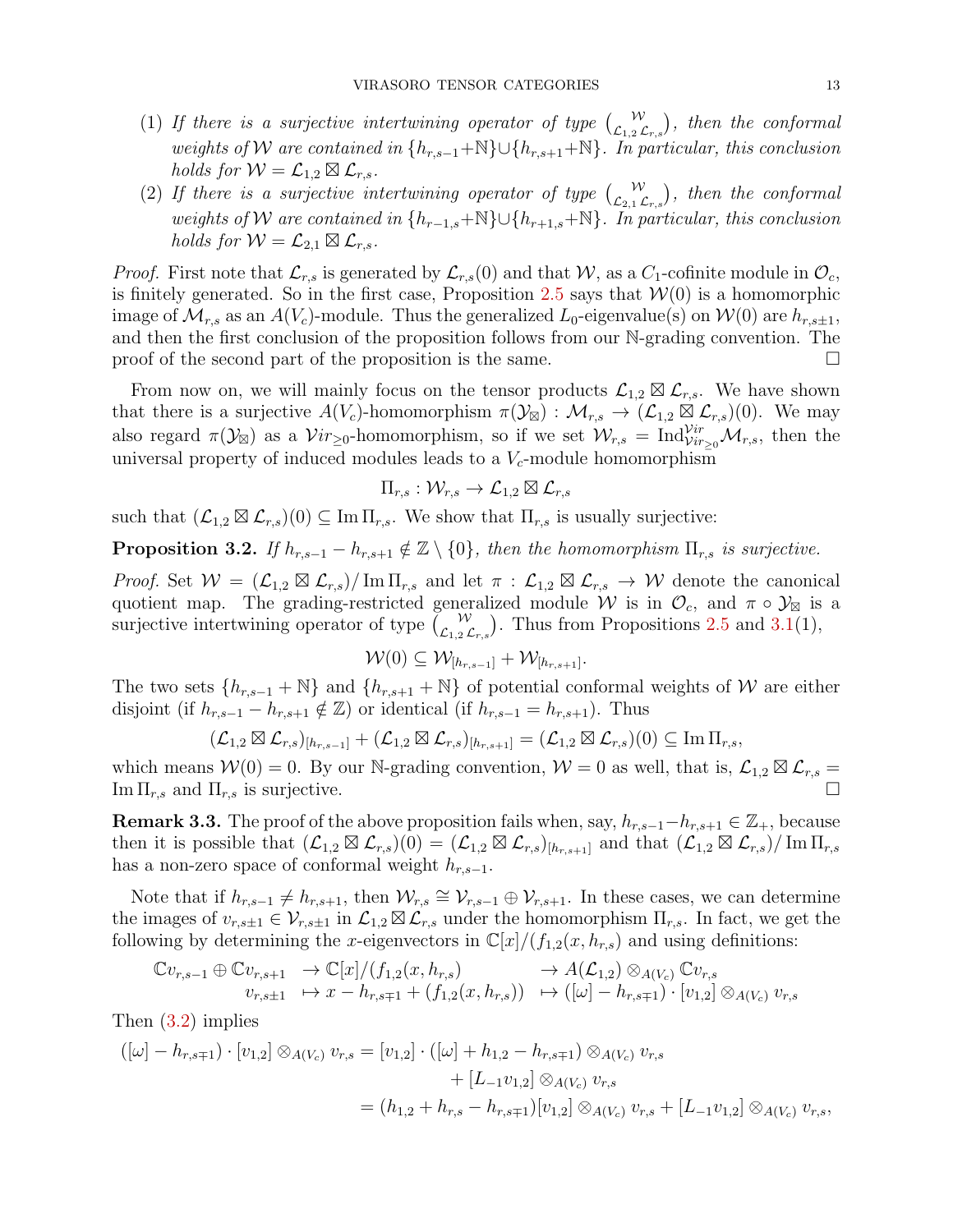which  $\pi(\mathcal{Y}_{\boxtimes})$  maps to

$$
\left(-\frac{1\pm r}{2} + \frac{1\pm s}{2}t^{-1}\right)\pi_0(v_{1,2}\boxtimes v_{r,s}) + \pi_0(L_{-1}v_{1,2}\boxtimes v_{r,s});
$$

here  $\boxtimes$  denotes the tensor product intertwining map  $\mathcal{Y}_{\boxtimes}(\cdot,1)$ . Rescaling these vectors a little, we may conclude:

<span id="page-13-4"></span>**Proposition 3.4.** For  $r, s \in \mathbb{Z}_+$ , the vectors

$$
\Pi_{r,s}(v_{r,s\pm 1}) = (1 \pm s - (1 \pm r)t) \pi_0(v_{1,2} \boxtimes v_{1,2}) + 2t \pi_0(L_{-1}v_{1,2} \boxtimes v_{1,2}) \in (\mathcal{L}_{1,2} \boxtimes \mathcal{L}_{r,s})(0)
$$

are, if non-zero,  $L_0$ -eigenvectors with eigenvalues  $h_{r,s\pm 1}$ .

<span id="page-13-0"></span>3.2. Results at specialized central charge. In this section, we now assume that  $c =$  $13 - 6p - 6p^{-1}$  where  $p > 1$  is an integer. In this case, irreducible modules in  $\mathcal{O}_c$  are given by  $\mathcal{L}_{r,s}$  for  $r \geq 1$  and  $1 \leq s \leq p$ , and conformal weights satisfy

$$
h_{r,s-1} - h_{r,s+1} = r - \frac{s}{p}.
$$

We see that  $h_{r,s-1} = h_{r,s+1}$  only when  $(r, s) = (1, p)$ , so that the generalized Verma module  $\mathcal{W}_{r,s} = \text{Ind}_{\mathcal{V}ir_{\geq 0}}^{\mathcal{V}ir} \mathcal{M}_{r,s}$  is given by

$$
\mathcal{W}_{r,s} \cong \left\{ \begin{array}{ccc} \mathcal{V}_{r,s-1} \oplus \mathcal{V}_{r,s+1} & \text{if} & (r,s) \neq (1,p) \\ \mathcal{V}_{1,p-1}^{(2)} & \text{if} & (r,s) = (1,p) \end{array} \right.,
$$

where  $\mathcal{V}_{1,p}^{(2)}$  $\sum_{1,p-1}^{(2)}$  is the generalized Verma module induced from the two-dimensional  $Vir_{\geq 0}$ module on which  $L_0$  acts by the matrix  $\begin{bmatrix} h_{1,p-1} & 1 \\ 0 & h \end{bmatrix}$ 0  $h_{1,p-1}$ 1 . Moreover, Proposition [3.2](#page-12-0) yields:

<span id="page-13-1"></span>**Corollary 3.5.** The homomorphism  $\Pi_{r,s}: \mathcal{W}_{r,s} \to \mathcal{L}_{1,2} \boxtimes \mathcal{L}_{r,s}$  is surjective when  $1 \leq s \leq p-1$ and when  $(r, s) = (1, p)$ .

Corollary [3.5](#page-13-1) gives an upper bound for the tensor product  $\mathcal{L}_{1,2} \boxtimes \mathcal{L}_{r,s}$  when  $1 \leq s \leq p-1$ or when  $(r, s) = (1, p)$ : in the first case,  $\mathcal{L}_{1,2} \boxtimes \mathcal{L}_{r,s}$  is a quotient of  $\mathcal{V}_{r,s-1} \oplus \mathcal{V}_{r,s+1}$ , and in the second,  $\mathcal{L}_{1,2} \boxtimes \mathcal{L}_{1,p}$  is a quotient of  $\mathcal{V}_{1,p}^{(2)}$  $1_{1,p-1}^{(2)}$ . We next use Theorem [2.6](#page-10-2) to get lower bounds for these tensor products. We start by obtaining some non-zero intertwining operators:

## <span id="page-13-3"></span>Proposition 3.6.

- (1) When  $r \geq 1$  and  $s = 1$ , there is a non-zero intertwining operator of type  $\begin{pmatrix} \mathcal{V}'_{r,2} \\ \mathcal{L}_{1,2} \mathcal{L}_{r,1} \end{pmatrix}$ .
- (2) When  $r \geq 1$  and  $2 \leq s \leq p-1$ , or when  $(r, s) = (1, p)$ , there is an intertwining operator of type  $\binom{\mathcal{W}_{r,s}^{\prime}}{\mathcal{L}_{1,2}\mathcal{L}_{r,s}}$  that contains  $\mathcal{W}_{r,s}^{\prime}(0) \cong \mathcal{M}_{r,s}$  in its image.

*Proof.* Note that  $\mathcal{L}_{1,2}$  is generated by  $\mathcal{L}_{1,2}(0)$  and that  $\mathcal{M}_{r,s}$  is finite dimensional. Thus by Theorem [2.6,](#page-10-2) the identity on  $\mathcal{M}_{r,s}$  induces an intertwining operator  $\mathcal{Y}$  of type  $\begin{pmatrix} \mathcal{W}_{r,s}^{\prime} \\ L_{1,2} \mathcal{V}_{r,s} \end{pmatrix}$  such that  $\pi(\mathcal{Y}) = \text{Id}_{\mathcal{M}_{r,s}}$ . This intertwining operator will induce a non-zero quotient intertwining operator  $\overline{\mathcal{Y}}$  of type  $\binom{\mathcal{W}_{r,s}'}{\mathcal{L}_{1,2}\mathcal{L}_{r,s}}$  is  $\mathcal{Y}|_{\mathcal{L}_{1,2}\otimes\mathcal{J}_{r,s}}=0$ , where  $\mathcal{J}_{r,s}$  is the maximal proper submodule of  $\mathcal{V}_{r,s}$ . To show this, it is enough to show that there are no non-zero intertwining operators of type  $\binom{\mathcal{W}_{r,s}}{\mathcal{L}_{1,2}\mathcal{J}_{r,s}}$ . Since  $\mathcal{J}_{r,s}$  is a Verma module, this is equivalent to

<span id="page-13-2"></span>(3.3) 
$$
\dim \text{Hom}_{A(V_c)}(A(\mathcal{L}_{1,2}) \otimes_{A(V_c)} \mathcal{J}_{r,s}(0), \mathcal{M}_{r,s}) = 0,
$$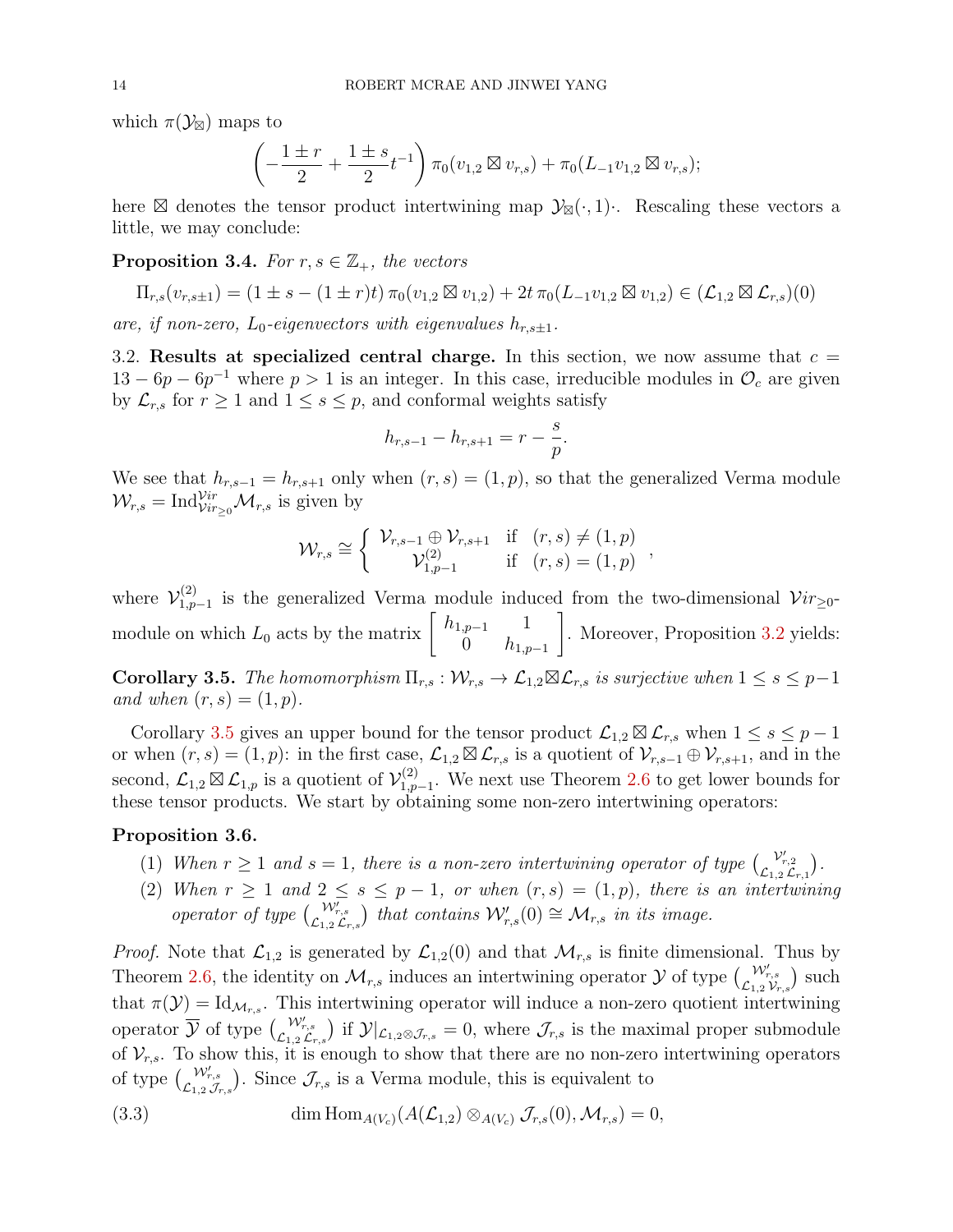by Theorem [2.6.](#page-10-2)

For  $1 \leq s \leq p-1$ ,  $\mathcal{J}_{r,s} = \mathcal{V}_{r+1,p-s}$ , so the  $L_0$ -eigenvalues on  $A(\mathcal{L}_{1,2}) \otimes_{A(V_c)} \mathcal{J}_{r,s}(0) =$  $\mathcal{M}_{r+1,p-s}$  are  $h_{r+1,p-s\pm 1}$ . For  $2 \leq s \leq p-1$ , these never equal the  $L_0$ -eigenvalues  $h_{r,s\pm 1}$  on  $\mathcal{M}_{r,s}$ , proving the second assertion in the proposition for  $s < p$ . But when  $s = 1$ , we have

$$
h_{r+1,p-1+1} = h_{r+1,p} = h_{r,0} = h_{r,1-1},
$$

so [\(3.3\)](#page-13-2) fails. However, since

$$
\dim \mathrm{Hom}_{A(V_c)}(\mathcal{M}_{r+1,p-1}, \mathbb{C}v_{r,2}) = 0,
$$

we do get a non-zero intertwining operator of type  $\binom{\mathcal{V}'_{r,2}}{\mathcal{L}_{r,1}}$  induced by a non-zero homomorphism  $A(\mathcal{L}_{1,2}) \otimes_{A(V_c)} \mathbb{C}v_{r,1} \to \mathbb{C}v_{r,2}$ . This proves the first assertion of the proposition.

For  $(r, s) = (1, p)$ ,  $\mathcal{J}_{1,p} = \mathcal{V}_{3,p}$ , and the eigenvalues of  $L_0$  on  $\mathcal{M}_{3,p}$  are

$$
h_{3,p\pm 1} = h_{3,p-1}, h_{2,1}.
$$

Neither equals the generalized eigenvalue  $h_{1,p-1}$  of  $L_0$  on  $\mathcal{M}_{1,p}$ , so [\(3.3\)](#page-13-2) holds, proving the second assertion of the proposition for  $(r, s) = (1, p)$ .

**Remark 3.7.** For  $r \geq 2$  and  $s = p$ , there is also a non-zero intertwining operator  $\mathcal Y$  of type  $\binom{\mathcal{W}_{r,p}}{\mathcal{L}_{1,2}\mathcal{L}_{r,p}}$  induced by the identity on  $\mathcal{M}_{r,p}$ , but we cannot conclude that its image includes  $\mathcal{M}_{r,p} \cong \mathbb{C}v_{r,p-1} \oplus \mathbb{C}v_{r-1,1}$ , even though Im  $\pi(\mathcal{Y}) = \mathcal{M}_{r,p}$ . The reason is that  $\pi(\mathcal{Y})$  is defined using the non-standard N-grading of Remark [2.7](#page-10-4) for  $\mathcal{W}'_{r,p}$ . In particular, the projection  $\pi_0$ does not quite correspond to projection onto conformal weight spaces, which means that we cannot conclude that  $\text{Im } \pi(\mathcal{Y})$  is contained in  $\text{Im } \mathcal{Y}$ .

Using the intertwining operators we have obtained, we can prove:

#### <span id="page-14-0"></span>Proposition 3.8.

- (1) For  $r \geq 1$  and  $s = 1$ , there is a surjective  $V_c$ -module map  $\mathcal{L}_{1,2} \boxtimes \mathcal{L}_{r,1} \to \mathcal{L}_{r,2}$ .
- (2) For  $r \geq 1$  and  $2 \leq s \leq p-1$ , there is a surjective  $V_c$ -module map  $\mathcal{L}_{1,2} \boxtimes \mathcal{L}_{r,s} \rightarrow$  $\mathcal{L}_{r,s-1}\oplus\mathcal{L}_{r,s+1}.$
- (3) For  $(r, s) = (1, p)$ ,  $(\mathcal{L}_{1,2} \boxtimes \mathcal{L}_{1,p})(0) \cong \mathcal{M}_{1,p}$  as  $A(V_c)$ -modules.

*Proof.* For the cases of  $(r, s)$  that we are considering, we have shown that

$$
(\mathcal{L}_{1,2}\boxtimes \mathcal{L}_{r,s})(0)=(\mathcal{L}_{1,2}\boxtimes \mathcal{L}_{r,s})_{[h_{r,s-1}]}+(\mathcal{L}_{1,2}\boxtimes \mathcal{L}_{r,s})_{[h_{r,s+1}]}
$$

and that  $\Pi_{r,s}: \mathcal{W}_{r,s} \to \mathcal{L}_{1,2} \boxtimes \mathcal{L}_{r,s}$  is surjective.

When  $s = 1$ , the image of any non-zero intertwining operator of type  $\begin{pmatrix} \mathcal{V}'_{r,2} \\ \mathcal{L}_{1,2} \mathcal{L}_{r,1} \end{pmatrix}$  is a  $C_1$ cofinite module in  $\mathcal{O}_c$  by [\[Miy,](#page-53-16) Key Theorem]. Thus the universal property of the tensor product induces a non-zero map  $f: \mathcal{L}_{1,2} \boxtimes \mathcal{L}_{r,1} \to \mathcal{V}'_{r,2}$ , whose image must contain the unique minimal non-zero submodule  $\mathcal{L}_{r,2}$ . Moreover, Im f is a quotient of  $\mathcal{W}_{r,1} \cong \mathcal{V}_{r,0} \oplus \mathcal{V}_{r,2}$  because  $\Pi_{r,1}$  is surjective. As  $\mathcal{L}_{r,2}$  is the only non-zero quotient of  $\mathcal{V}_{r,0} \oplus \mathcal{V}_{r,2}$  that is also a submodule of  $\mathcal{V}'_{r,2}$ , it follows that  $\text{Im } f = \mathcal{L}_{r,2}$ , that is, we have a surjective map  $\mathcal{L}_{1,2} \boxtimes \mathcal{L}_{r,1} \to \mathcal{L}_{r,2}$ .

Similarly, for  $2 \leq s \leq p-1$  or  $(r, s) = (1, p)$ , Proposition [3.6](#page-13-3) and the universal property of tensor products yield a homomorphism  $f: \mathcal{L}_{1,2} \boxtimes \mathcal{L}_{r,s} \to \mathcal{W}'_{r,s}$  whose image contains

$$
\mathcal{W}'_{r,s}(0)=(\mathcal{W}'_{r,s})_{[h_{r,s-1}]}+(\mathcal{W}'_{r,s})_{[h_{r,s+1}]}\cong \mathcal{M}_{r,s}.
$$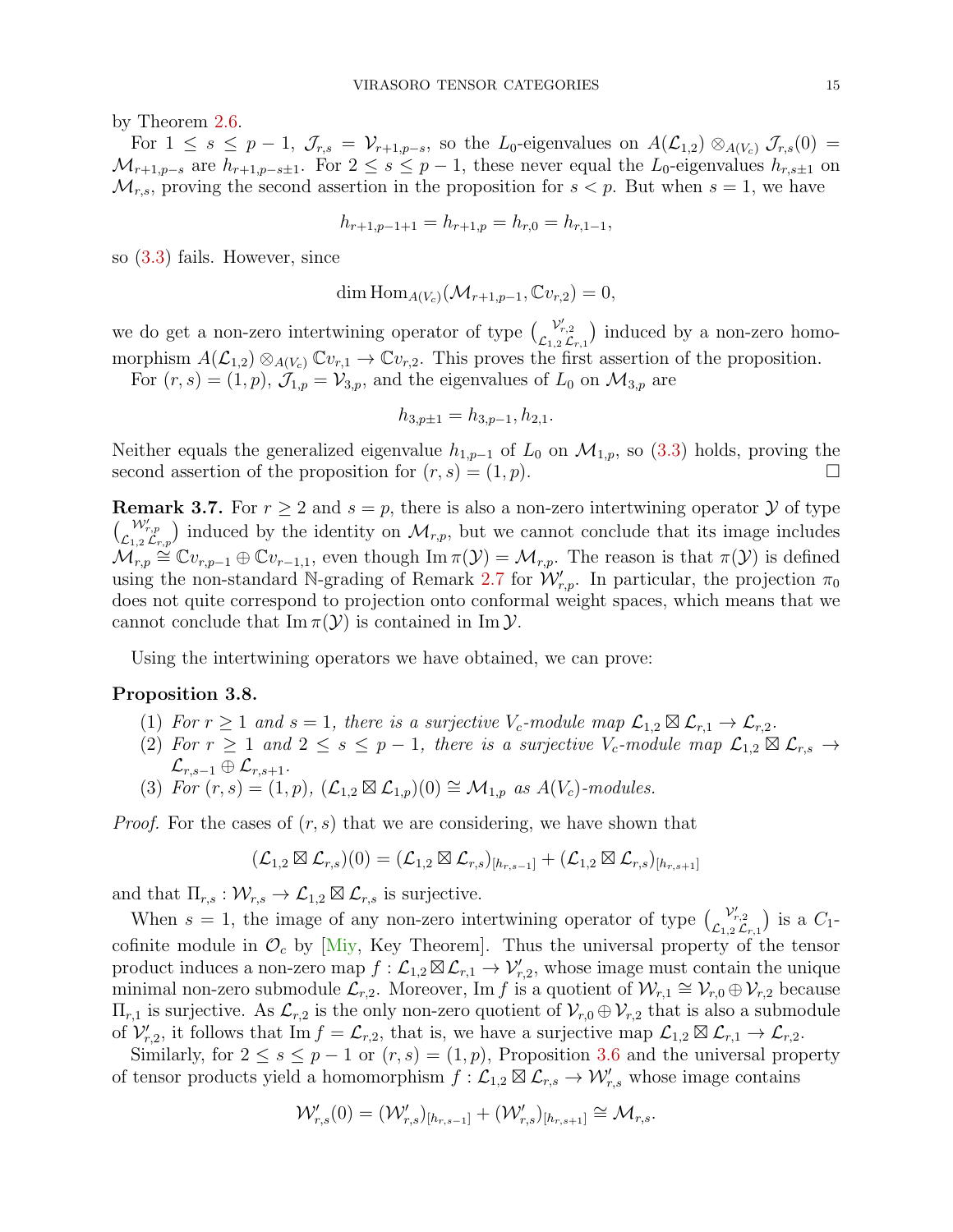This forces dim  $(\mathcal{L}_{1,2} \boxtimes \mathcal{L}_{r,s})(0) \geq 2$ , so  $\Pi_{r,s}|_{\mathcal{M}_{r,s}}$  must be injective as well as surjective, proving the proposition in the  $(r, s) = (1, p)$  case. When  $2 \leq s \leq p-1$ , surjectivity of  $\Pi_{r,s}$ implies that  $\text{Im } f$  is generated by

$$
(f \circ \Pi_{r,s})(v_{r,s+1}) \in \mathcal{M}_{r,s} \subseteq \mathcal{W}'_{r,s} \cong \mathcal{V}'_{r,s-1} \oplus \mathcal{V}'_{r,s+1}.
$$

These vectors generate a submodule isomorphic to  $\mathcal{L}_{r,s-1} \oplus \mathcal{L}_{r,s+1}$ , so we have a surjection  $\mathcal{L}_{1,2} \boxtimes \mathcal{L}_{r,s} \rightarrow \mathcal{\breve{L}}_{r,s-1} \oplus \mathcal{L}_{r,s+1}.$ 

The upper bound of Corollary [3.5](#page-13-1) and the lower bound of Proposition [3.8](#page-14-0) already provide strong constraints on the tensor product  $\mathcal{L}_{1,2} \boxtimes \mathcal{L}_{r,s}$ . To fully identify this tensor product, we will need  $\mathcal{L}_{1,2} \boxtimes \mathcal{L}_{r,s}$  to be a self-contragredient  $V_c$ -module. This will follow from the rigidity of  $\mathcal{L}_{1,2}$  and  $\mathcal{L}_{r,s}$  in the tensor category  $\mathcal{O}_c$ , which we prove for  $\mathcal{L}_{1,2}$  next.

#### 4. Rigidity, categorical dimensions, and some fusion rules

<span id="page-15-0"></span>In this section, we show that  $\mathcal{O}_c$  is a rigid (and also ribbon) tensor category, and we calculate the categorical dimensions of all simple modules  $\mathcal{L}_{r,s}$ . In addition, we determine some tensor products in  $\mathcal{O}_c$  involving  $\mathcal{L}_{1,2}$ , and some involving the modules  $\mathcal{L}_{r,1}$  for  $r \geq 1$ .

<span id="page-15-1"></span>4.1. Rigidity and categorical dimension for  $\mathcal{L}_{1,2}$ . We begin by showing that  $\mathcal{L}_{1,2}$  is rigid and self-dual in  $\mathcal{O}_c$ . Since  $V_c = \mathcal{L}_{1,1}$  is the unit object of  $\mathcal{O}_c$ , we first of all need an evaluation map  $e: \mathcal{L}_{1,2} \boxtimes \mathcal{L}_{1,2} \to \mathcal{L}_{1,1}$  and a coevaluation  $i: \mathcal{L}_{1,1} \to \mathcal{L}_{1,2} \boxtimes \mathcal{L}_{1,2}$ .

The evaluation is easy: Since  $\mathcal{L}_{1,2}$  is self-contragredient with lowest conformal weight  $h_{1,2}$ , symmetries of intertwining operators from [\[FHL,](#page-52-13) [HLZ2\]](#page-53-15) applied to (possibly a rescaling of) the vertex operator  $Y_{\mathcal{L}_{1,2}}$  yield an intertwining operator  $\mathcal{E}$  of type  $\begin{pmatrix} \mathcal{L}_{1,1} \\ \mathcal{L}_{1,2} \end{pmatrix}$  $\mathcal{L}_{1,2}$   $\mathcal{L}_{1,2}$ ) such that

$$
\mathcal{E}(v_{1,2},x)v_{1,2} \in x^{-2h_{1,2}}(1+x\mathcal{L}_{1,1}[[x]]).
$$

We then define the evaluation  $e: \mathcal{L}_{1,2} \boxtimes \mathcal{L}_{1,2} \to \mathcal{L}_{1,1}$  to be the unique map such that  $e \circ \mathcal{Y}_{\boxtimes} = \mathcal{E}$ .

For the coevaluation, Proposition [3.4](#page-13-4) describes a homomorphism  $V_{1,1} \to \mathcal{L}_{1,2} \boxtimes \mathcal{L}_{1,2}$ . It will descend to a map  $i: \mathcal{L}_{1,1} \to \mathcal{L}_{1,2} \boxtimes \mathcal{L}_{1,2}$  such that

$$
i(1) = -\pi_0(v_{1,2}\boxtimes v_{1,2}) + 2p\,\pi_0(L_{-1}v_{1,2}\boxtimes v_{1,2})
$$

provided that  $L_{-1}i(1) = 0$  (since  $L_{-1}v_{1,1}$  generates the maximal proper submodule of  $\mathcal{V}_{1,1}$ ). To prove this, we use the commutator formula [\(2.2\)](#page-6-2), the iterate formula [\(2.4\)](#page-7-2), and the relation  $(L_{-1}^2 - \frac{1}{p})$  $(\frac{1}{p}L_{-2})v_{1,2}=0$  in  $\mathcal{L}_{1,2}$  to compute

$$
L_{-1}\pi_0(L_{-1}v_{1,2}\boxtimes v_{1,2}) = \pi_1(L_{-1}^2v_{1,2}\boxtimes v_{1,2}) + \pi_1(L_{-1}v_{1,2}\boxtimes L_{-1}v_{1,2})
$$
  
\n
$$
= \frac{1}{p}\pi_1(L_{-2}v_{1,2}\boxtimes v_{1,2}) + L_{-1}\pi_0(v_{1,2}\boxtimes L_{-1}v_{1,2}) - \pi_1(v_{1,2}\boxtimes L_{-1}^2v_{1,2})
$$
  
\n
$$
= \frac{1}{p}\pi_1(v_{1,2}\boxtimes (L_{-1} + L_0)v_{1,2}) - L_{-1}\pi_0(L_{-1}v_{1,2}\boxtimes v_{1,2})
$$
  
\n
$$
- \frac{1}{p}\pi_1(v_{1,2}\boxtimes L_{-2}v_{1,2}).
$$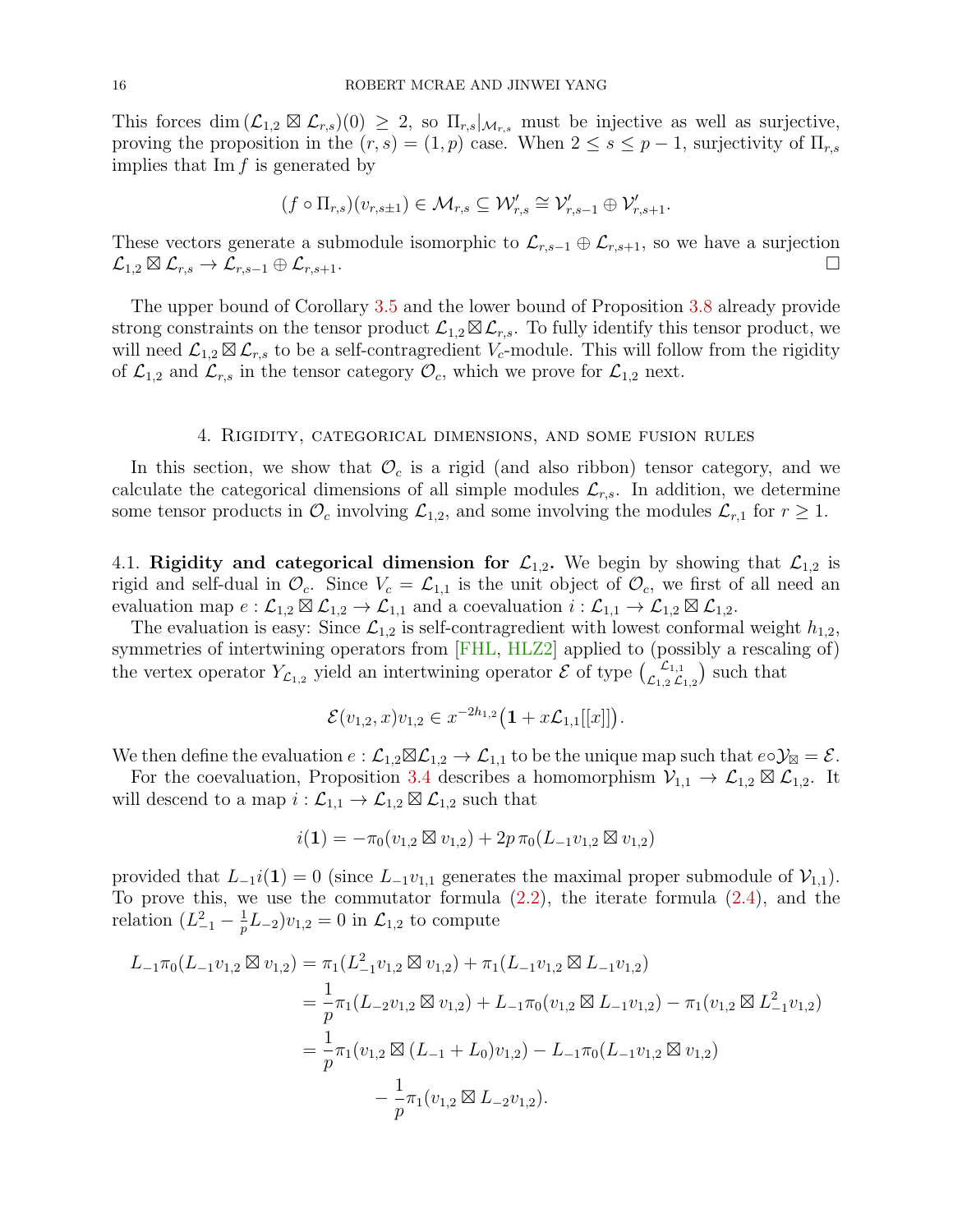We solve for  $L_{-1}\pi_0(L_{-1}v_{1,2}\boxtimes v_{1,2})$  and apply the commutator formula [\(2.2\)](#page-6-2) to get

$$
L_{-1}\pi_0(L_{-1}v_{1,2}\boxtimes v_{1,2}) = \frac{h_{1,2}}{2p}\pi_1(v_{1,2}\boxtimes v_{1,2}) + \frac{1}{2p}\pi_1(v_{1,2}\boxtimes L_{-1}v_{1,2})
$$
  

$$
+ \frac{1}{2p}\pi_1((L_{-1}-L_0)v_{1,2}\boxtimes v_{1,2})
$$
  

$$
= \frac{1}{2p}(\pi_1(L_{-1}v_{1,2}\boxtimes v_{1,2} + \pi_1(v_{1,2}\boxtimes L_{-1}v_{1,2}))
$$
  

$$
= \frac{1}{2p}L_{-1}\pi_0(v_{1,2}\boxtimes v_{1,2}).
$$

Thus indeed

$$
L_{-1}\big(-\pi_0(v_{1,2}\boxtimes v_{1,2})+2p\,\pi_0(L_{-1}v_{1,2}\boxtimes v_{1,2})\big)=0,
$$

showing that the coevaluation *i* exists.

We now prove the rigidity of  $\mathcal{L}_{1,2}$ :

<span id="page-16-0"></span>**Theorem 4.1.** The module  $\mathcal{L}_{1,2}$  is rigid and self-dual in the tensor category  $\mathcal{O}_c$ .

Proof. We need to show that the compositions

$$
\mathcal{L}_{1,2} \xrightarrow{l^{-1}} \mathcal{L}_{1,1} \boxtimes \mathcal{L}_{1,2} \xrightarrow{i \boxtimes Id} (\mathcal{L}_{1,2} \boxtimes \mathcal{L}_{1,2}) \boxtimes \mathcal{L}_{1,2} \xrightarrow{\mathcal{A}^{-1}} \mathcal{L}_{1,2} \boxtimes (\mathcal{L}_{1,2} \boxtimes \mathcal{L}_{1,2}) \xrightarrow{Id \boxtimes e} \mathcal{L}_{1,2} \boxtimes \mathcal{L}_{1,1} \xrightarrow{r} \mathcal{L}_{1,2}
$$
  
and

 $\mathcal{L}_{1,2} \stackrel{r^{-1}}{\longrightarrow} \mathcal{L}_{1,2}\boxtimes \mathcal{L}_{1,1} \stackrel{\mathrm{Id}\boxtimes i}{\longrightarrow} \mathcal{L}_{1,2}\boxtimes (\mathcal{L}_{1,2}\boxtimes \mathcal{L}_{1,2}) \stackrel{\mathcal{A}}{\rightarrow} (\mathcal{L}_{1,2}\boxtimes \mathcal{L}_{1,2}) \boxtimes \mathcal{L}_{1,2} \stackrel{e\boxtimes \mathrm{Id}}{\longrightarrow} \mathcal{L}_{1,1}\boxtimes \mathcal{L}_{1,2} \stackrel{l}{\rightarrow} \mathcal{L}_{1,2}$ 

are identical non-zero multiples of the identity (we can then rescale either  $e$  or  $i$  to get the identity). By Lemma 4.2.1 and Corollary 4.2.2 of [\[CMY3\]](#page-51-18), it is enough to show that one of these two compositions is non-zero. We shall show that the second, which we label  $\Re$  for convenience, is non-zero. In particular, we just need to show that  $\langle v_{1,2}, \Re(v_{1,2}) \rangle \neq 0$ , where  $\langle \cdot, \cdot \rangle$  is the nondegenerate invariant bilinear form on  $\mathcal{L}_{1,2}$  such that  $\langle v_{1,2}, v_{1,2} \rangle = 1$ .

To compute  $\langle v_{1,2}, \mathfrak{R}(v_{1,2}) \rangle$ , we first use the definition of r to get

$$
r^{-1}(v_{1,2}) = r^{-1} \left( \pi_0 \left( e^{L_{-1}} Y_{\mathcal{L}_{1,2}}(1,-1) v_{1,2} \right) \right) = \pi_0 \left( \mathcal{Y}_{\boxtimes}(v_{1,2},1) \mathbf{1} \right).
$$

Then we observe that  $i(1)$  is the coefficient of the monomial  $x^{-2h_{1,2}}(\log x)^0$  in

$$
x^{L_0} (2p (L_{-1} x^{-L_0} v_{1,2} \boxtimes x^{-L_0} v_{1,2}) - x^{-L_0} v_{1,2} \boxtimes x^{-L_0} v_{1,2})
$$
  
=  $2p x \mathcal{Y}_{\boxtimes} (L_{-1} v_{1,2}, x) v_{1,2} - \mathcal{Y}_{\boxtimes} (v_{1,2}, x) v_{1,2}$   
=  $\left(2p x \frac{d}{dx} - 1\right) \mathcal{Y}_{\boxtimes} (v_{1,2}, x) v_{1,2}.$ 

Thus  $\langle v_{1,2}, \Re(v_{1,2}) \rangle$  is the coefficient of  $x^{-2h_{1,2}}(\log x)^0$  in

$$
\left(2p\,x\frac{d}{dx}-1\right)\langle v_{1,2},\left[l\circ(e\boxtimes\mathrm{Id})\circ\mathcal{A}\circ\mathcal{Y}_{\boxtimes}\right](v_{1,2},1)\mathcal{Y}_{\boxtimes}(v_{1,2},x)v_{1,2}\rangle\,.
$$

This series is the expansion of a multivalued analytic function on the punctured unit disk. Alternatively, it is a single-valued analytic function on the simply-connected region

$$
U_1 = \{ z \in \mathbb{C} \mid |z| < 1 \} \setminus (-1, 0],
$$

where we choose the single-valued branch corresponding to the branch of logarithm

$$
\log z = \ln |z| + i \arg z
$$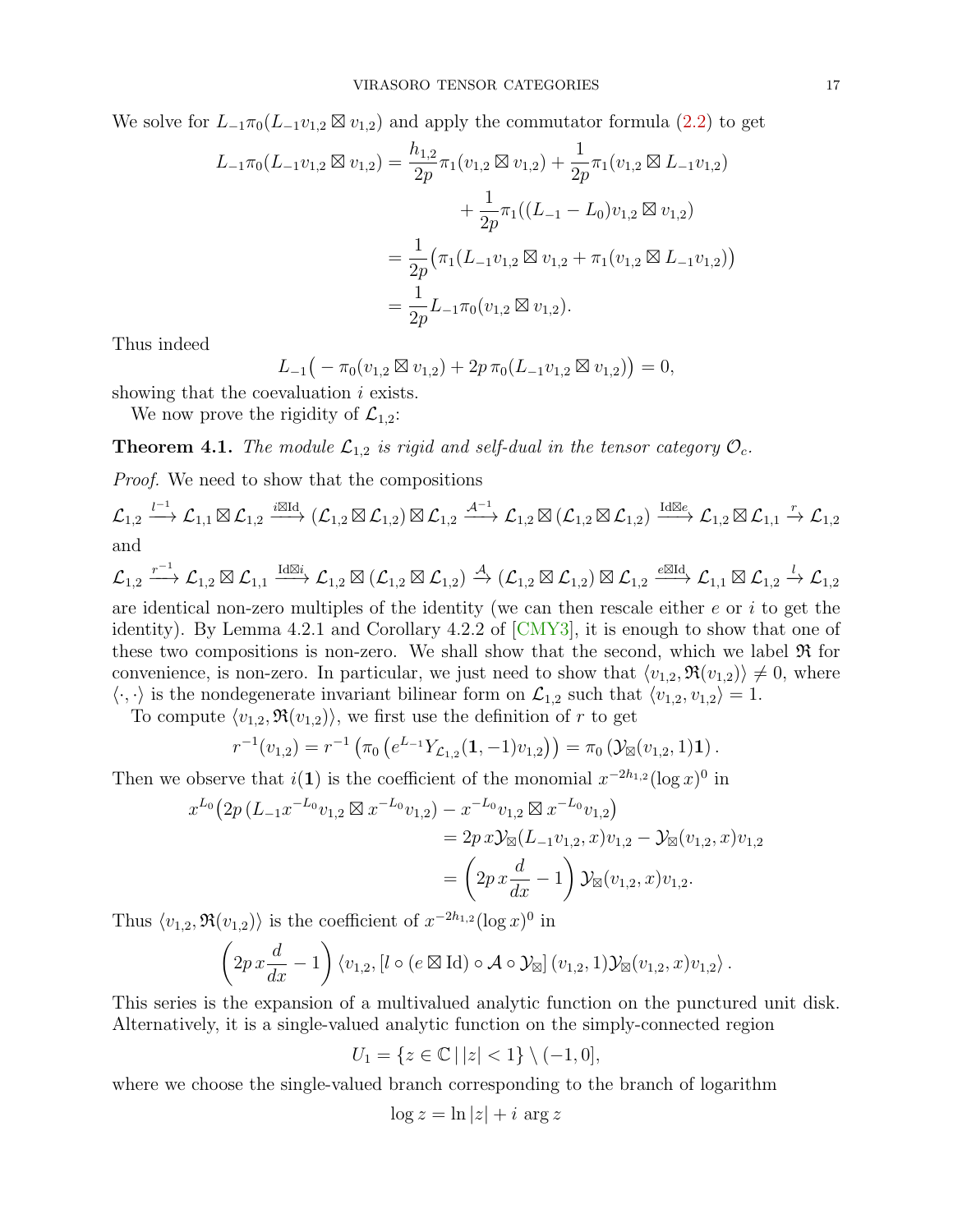with  $-\pi < \arg z < \pi$ . From the definitions of A, e, and l, the analytic continuation of this function to the simply-connected region

$$
U_2 = \{ z \in \mathbb{C} \mid |z| > |1 - z| > 0 \} \setminus [1, \infty) = \{ z \in \mathbb{C} \mid \text{Re } z > 1/2 \} \setminus [1, \infty)
$$

is

<span id="page-17-0"></span>(4.1) 
$$
\left(2p x \frac{d}{dx} - 1\right) \langle v_{1,2}, [l \circ (e \boxtimes \text{Id}) \circ \mathcal{Y}_{\boxtimes}](\mathcal{Y}_{\boxtimes}(v_{1,2}, 1 - x)v_{1,2}, x) v_{1,2}\rangle = \left(2p x \frac{d}{dx} - 1\right) \langle v_{1,2}, Y_{\mathcal{L}_{1,2}}(\mathcal{E}(v_{1,2}, 1 - x)v_{1,2}, x)v_{1,2}\rangle.
$$

This expression should be interpreted as a double series in  $1 - x$  and x, with the branch of logarithm log z used for both  $1 - x$  and x. Thus to show  $\langle v_{1,2}, \Re(v_{1,2}) \rangle \neq 0$ , we need to find the explicit expansion of [\(4.1\)](#page-17-0) as a series in x and log x on  $U_1 \cap U_2$ , and then extract the coefficient of  $x^{-2h_{1,2}}(\log x)^0$ .

Compositions of intertwining operators involving  $C_1$ -cofinite modules for the Virasoro algebra are solutions to Belavin-Polyakov-Zamolodchikov equations [\[BPZ,](#page-51-1) [Hu1\]](#page-52-2). When all insertions in the intertwining operators are lowest-conformal-weight vectors in  $\mathcal{L}_{1,2}$  at central charge  $c_{p,1}$ , the specific differential equation appears in [\[TW\]](#page-54-4); see also [\[CMY2\]](#page-51-3) for a more detailed derivation. On  $U_1$ , the series

$$
\langle v_{1,2}, [l \circ (e \boxtimes \mathrm{Id}) \circ \mathcal{A} \circ \mathcal{Y}_{\boxtimes}](v_{1,2}, 1) \mathcal{Y}_{\boxtimes}(v_{1,2}, x) v_{1,2} \rangle
$$

is a solution to the second-order regular-singular-point differential equation

$$
x(1-x)\phi''(x) + \frac{1}{p}(1-2x)\phi'(x) - \frac{h_{1,2}}{p}x^{-1}(1-x)^{-1}\phi(x) = 0.
$$

Thus the analytic continuation

<span id="page-17-2"></span>
$$
\psi(x) = \langle v_{1,2}, Y_{\mathcal{L}_{1,2}}(\mathcal{E}(v_{1,2}, 1-x)v_{1,2}, x)v_{1,2}\rangle
$$

solves the same differential equation on  $U_2$ . If we write

(4.2) 
$$
\psi(x) = x^{1/2p} (1-x)^{1/2p} f(x)
$$

for some analytic function  $f(x)$ , then  $f(x)$  solves the hypergeometric differential equation

<span id="page-17-1"></span>(4.3) 
$$
x(1-x)f''(x) + \frac{2}{p}(1-2x)f'(x) + \frac{1}{p}\left(1-\frac{3}{p}\right)f(x) = 0,
$$

whose solutions are well known (see for example [\[DLMF,](#page-52-19) Section 15.10]).

For  $p \geq 3$ , [\(4.3\)](#page-17-1) has the following basis of solutions on  $U_2$  (see [\[DLMF,](#page-52-19) Equations 15.10.13 and 15.10.14]):

<span id="page-17-3"></span>(4.4) 
$$
f_1(x) = x^{-1/p} {}_2F_1\left(\frac{1}{p}, 1 - \frac{1}{p}; \frac{2}{p}; -\frac{1-x}{x}\right)
$$

$$
f_2(x) = x^{-1/p} (1-x)^{1-2/p} {}_2F_1\left(\frac{1}{p}, 1 - \frac{1}{p}; 2 - \frac{2}{p}; -\frac{1-x}{x}\right).
$$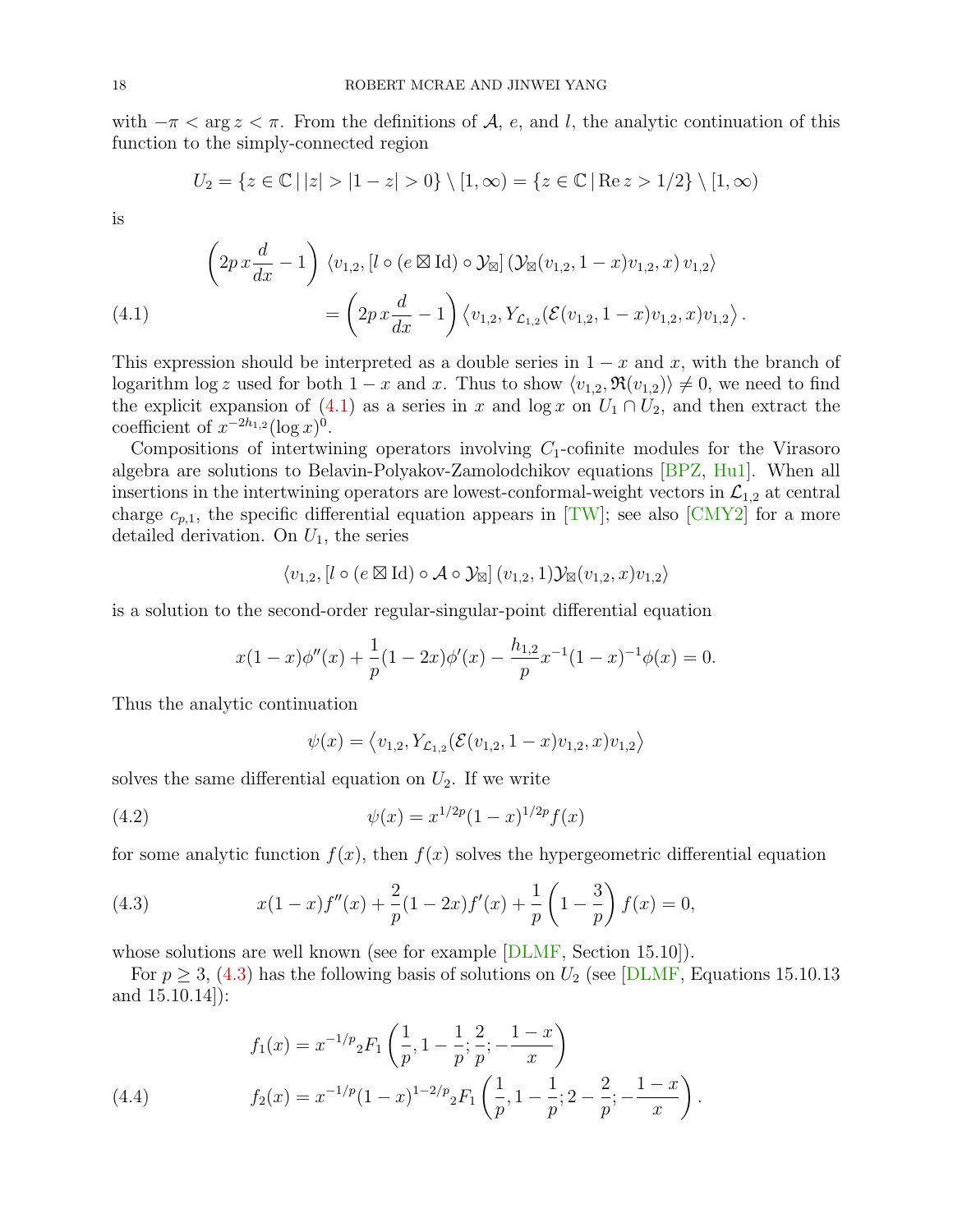On the other hand, the  $L_0$ -conjugation formula and the definition of  $\mathcal E$  shows that

$$
(1-x)^{2h_{1,2}}\psi(x) = \left(\frac{1-x}{x}\right)^{2h_{1,2}} \left\langle v_{1,2}, Y_{\mathcal{L}_{1,2}}\left(\mathcal{E}\left(v_{1,2}, \frac{1-x}{x}\right)v_{1,2}, 1\right)v_{1,2}\right\rangle
$$

$$
= \left(\frac{1-x}{x}\right)^{2h_{1,2}} \left\langle \langle v_{1,2}, Y_{\mathcal{L}_{1,2}}(1,1)v_{1,2}\rangle \left(\frac{1-x}{x}\right)^{-2h_{1,2}} + \ldots \right)
$$

$$
(4.5) \qquad \in 1 + \left(\frac{1-x}{x}\right) \mathbb{C} \left[\left[\frac{1-x}{x}\right] \right].
$$

<span id="page-18-0"></span>By examining the powers of  $\frac{1-x}{x}$  in [\(4.2\)](#page-17-2) and [\(4.4\)](#page-17-3), we see that

$$
\psi(x) = x^{1/2p} (1-x)^{1/2p} f_2(x) = (1-x)^{-2h_{1,2}} \left(1 + \frac{1-x}{x}\right)^{1/2p} {}_2F_1\left(\frac{1}{p}, 1 - \frac{1}{p}; 2 - \frac{2}{p}; -\frac{1-x}{x}\right).
$$

Now we need to expand  $\psi(x)$  in  $U_1$  as a series in x. By the connection formulas for hypergeometric functions (see for example [\[DLMF,](#page-52-19) Equation 15.10.18]), we have

$$
f_2(x) = \frac{\Gamma\left(1 - \frac{2}{p}\right)\Gamma\left(2 - \frac{2}{p}\right)}{\Gamma\left(1 - \frac{1}{p}\right)\Gamma\left(2 - \frac{3}{p}\right)}{}_2F_1\left(\frac{1}{p}, \frac{3}{p} - 1; \frac{2}{p}; x\right) \\
+ \frac{\Gamma\left(\frac{2}{p} - 1\right)\Gamma\left(2 - \frac{2}{p}\right)}{\Gamma\left(\frac{1}{p}\right)\Gamma\left(1 - \frac{1}{p}\right)}x^{1 - 2/p}{}_2F_1\left(\frac{1}{p}, 1 - \frac{1}{p}; 2 - \frac{2}{p}; x\right)
$$

on  $U_1 \cap U_2$ . Only the second term contributes to the coefficient of  $x^{-2h_{1,2}}$  in  $(2p x \frac{d}{dx} - 1)\psi(x)$ :

$$
\left(2p x \frac{d}{dx} - 1\right) x^{-2h_{1,2}} (1-x)^{1/2p} {}_{2}F_{1}\left(\frac{1}{p}, 1 - \frac{1}{p}; 2 - \frac{2}{p}; x\right)
$$
\n
$$
= x^{-2h_{1,2}} (1-x)^{1/2p} \left[\left(-4p h_{1,2} - \frac{x}{1-x} - 1\right) {}_{2}F_{1}\left(\frac{1}{p}, 1 - \frac{1}{p}; 2 - \frac{2}{p}; x\right) + 2p x {}_{2}F'_{1}\left(\frac{1}{p}, 1 - \frac{1}{p}; 2 - \frac{2}{p}; x\right)\right]
$$
\n
$$
\in x^{-2h_{1/2}} \left(2(p-2) + x\mathbb{C}[[x]]\right).
$$

We conclude that when  $p \geq 3$ ,

$$
\langle v_{1,2}, \Re(v_{1,2}) \rangle = 2(p-2) \frac{\Gamma(\frac{2}{p}-1)\Gamma(2-\frac{2}{p})}{\Gamma(\frac{1}{p})\Gamma(1-\frac{1}{p})} = -2(p-2) \frac{\sin(\pi/p)}{\sin(2\pi/p)} = -\frac{p-2}{\cos(\pi/p)} \neq 0,
$$

using [\[DLMF,](#page-52-19) Equation 5.5.3] in the second equality. This proves  $\mathcal{L}_{1,2}$  is rigid when  $p \geq 3$ .

For  $p = 2$ , the equation [\(4.3\)](#page-17-1) has logarithmic solutions. On the simply-connected region

$$
1 - U_1 = \{ z \in \mathbb{C} \, | \, |1 - z| < 1 \} \setminus [1, 2),
$$

which has non-empty intersection with  $U_2$ ,  $(4.3)$  has the following basis of solutions:

$$
f_1(x) = {}_2F_1\left(\frac{1}{2}, \frac{1}{2}; 1; 1-x\right)
$$
  

$$
f_2(x) = f_1(x) \log(1-x) + G(1-x),
$$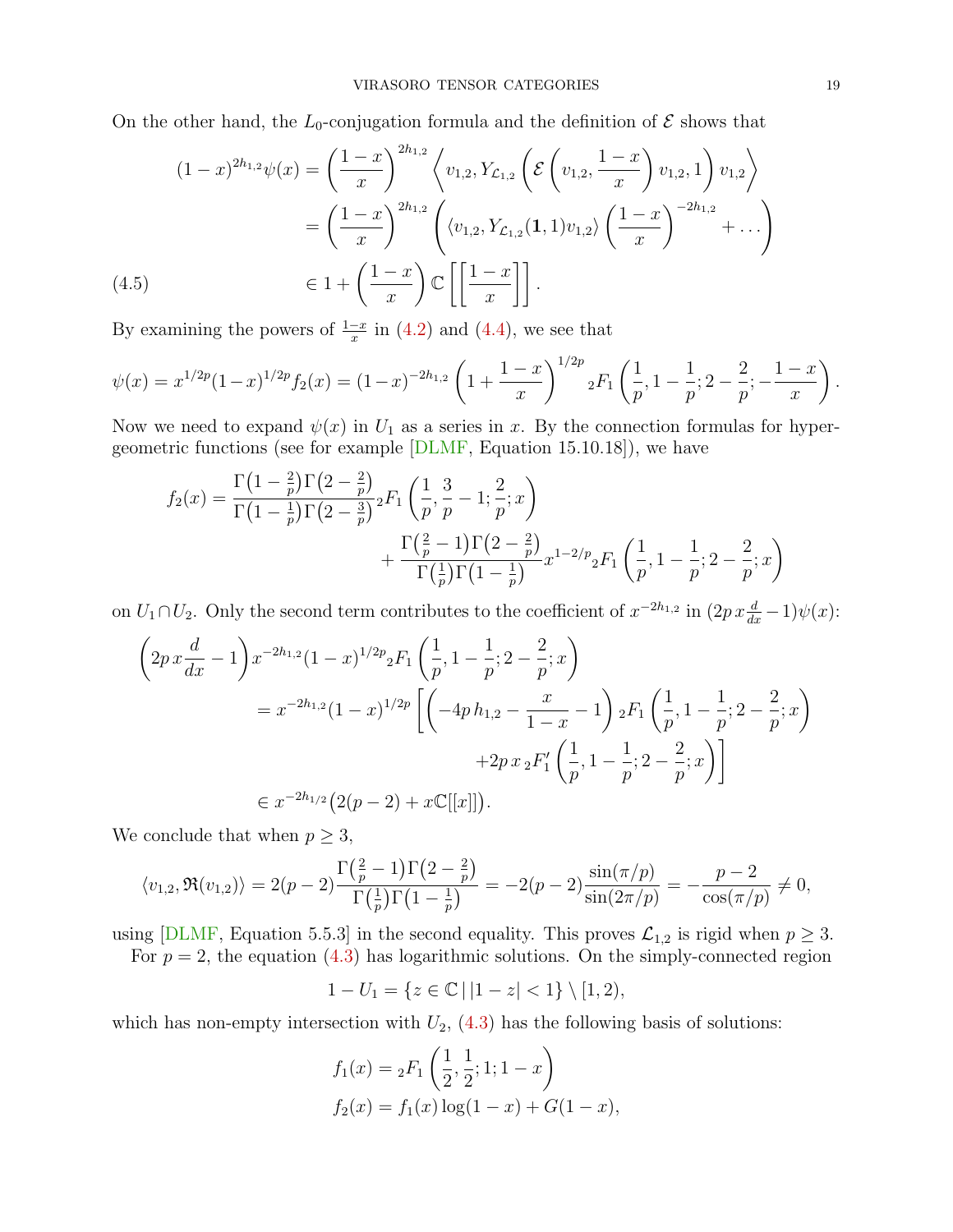where  $G(x)$  is a power series (which we may assume has no constant term). Since  $(4.5)$  shows that  $(1-x)^{-2h_{1,2}}\psi(x)$  is analytic at  $x=1$  with value 1, we must have

$$
\psi(x) = x^{1/4} (1-x)^{1/4} f_1(x) = x^{1/4} (1-x)^{1/4} {}_2F_1\left(\frac{1}{2}, \frac{1}{2}; 1; 1-x\right)
$$

on  $(1-U_1) \cap U_2$ . We need to expand  $\psi(x)$  on  $U_1$  as a series in x; to do so, we use [\[DLMF,](#page-52-19) Equation 15.8.10], which states that

$$
{}_2F_1\left(\frac{1}{2},\frac{1}{2};1;1-x\right)=-\frac{1}{\Gamma(\frac{1}{2})\Gamma(\frac{1}{2})}\sum_{n=0}^{\infty}\frac{\left(\frac{1}{2}\right)_n\left(\frac{1}{2}\right)_n}{(n!)^2}x^n\cdot\left(\log x+C_n\right),
$$

for  $x \in U_1 \cap (1 - U_1)$ , where the constants  $C_n$  can be expressed in terms of the digamma function. Thus on the non-empty open region  $U_1 \cap (1 - U_1) \cap U_2$ ,

$$
\left(4x\frac{d}{dx}-1\right)\psi(x) = x^{1/4}\left(1-x\right)^{1/4}\left[4\cdot\frac{1}{4}-\frac{x}{1-x}-1\right]{}_2F_1\left(\frac{1}{2},\frac{1}{2};1;1-x\right)
$$

$$
-\frac{4\,x^{1/4}(1-x)^{1/4}}{\Gamma\left(\frac{1}{2}\right)\Gamma\left(\frac{1}{2}\right)}\sum_{n=0}^{\infty}\frac{\left(\frac{1}{2}\right)_n\left(\frac{1}{2}\right)_n}{(n!)^2}\cdot\left[nx^n(\log x+C_n)+x^n\right],
$$

and the coefficient of  $x^{1/4}$  is

$$
-\frac{4}{\Gamma(\frac{1}{2})\Gamma(\frac{1}{2})} = -\frac{4}{\pi/\sin(\pi/2)} = -\frac{4}{\pi} \neq 0.
$$

We conclude that  $\langle v_{1,2}, \Re(v_{1,2}) \rangle \neq 0$  and thus  $\mathcal{L}_{1,2}$  is rigid when  $p = 2$ .

Our calculations allow us to describe the evaluation and coevaluation for  $\mathcal{L}_{1,2}$  explicitly. If we fix a non-zero lowest-conformal weight vector  $v_{1,2} \in \mathcal{L}_{1,2}$ , we take the evaluation to be

$$
e: \mathcal{L}_{1,2} \boxtimes \mathcal{L}_{1,2} \to \mathcal{L}_{1,1}
$$

$$
\pi_0(v_{1,2} \boxtimes v_{1,2}) \mapsto \mathbf{1}.
$$

The  $L_0$ -conjugation formula determines e on the other possibly linearly independent lowestconformal-weight vector:

$$
e(\pi_0(L_{-1}v_{1,2}\boxtimes v_{1,2})) = e(\pi_0(L_0(v_{1,2}\boxtimes v_{1,2}) - L_0v_{1,2}\boxtimes v_{1,2} - v_{1,2}\boxtimes L_0v_{1,2}))
$$
  
=  $(L_0 - 2h_{1,2})e(\pi_0(v_{1,2}\boxtimes v_{1,2})) = -2h_{1,2}\mathbf{1}.$ 

With this choice of evaluation, we must take the coevaluation as follows:

$$
i(1) = \begin{cases} \frac{\cos(\pi/p)}{p-2} (\pi_0(v_{1,2} \boxtimes v_{1,2}) - 2p \pi_0(L_{-1}v_{1,2} \boxtimes v_{1,2})) & \text{if } p \ge 3\\ \frac{\pi}{4} (\pi_0(v_{1,2} \boxtimes v_{1,2}) - 4 \pi_0(L_{-1}v_{1,2} \boxtimes v_{1,2})) & \text{if } p = 2 \end{cases}
$$

Using these explicit evaluation and coevaluation, we determine the categorical dimension

$$
\dim_{\mathcal{O}_{c}} \mathcal{L}_{1,2} = e \circ \mathcal{R} \circ (\theta \boxtimes \text{Id}) \circ i : \mathcal{L}_{1,1} \to \mathcal{L}_{1,1}
$$

of  $\mathcal{L}_{1,2}$  in  $\mathcal{O}_c$ , where  $\theta = e^{2\pi i L_0}$  is the ribbon twist on  $\mathcal{O}_c$ :

<span id="page-19-0"></span>**Proposition 4.2.** In the tensor category  $\mathcal{O}_c$ ,  $\dim_{\mathcal{O}_c} \mathcal{L}_{1,2} = -2 \cos(\pi/p) \mathrm{Id}_{\mathcal{L}_{1,1}}$ .

.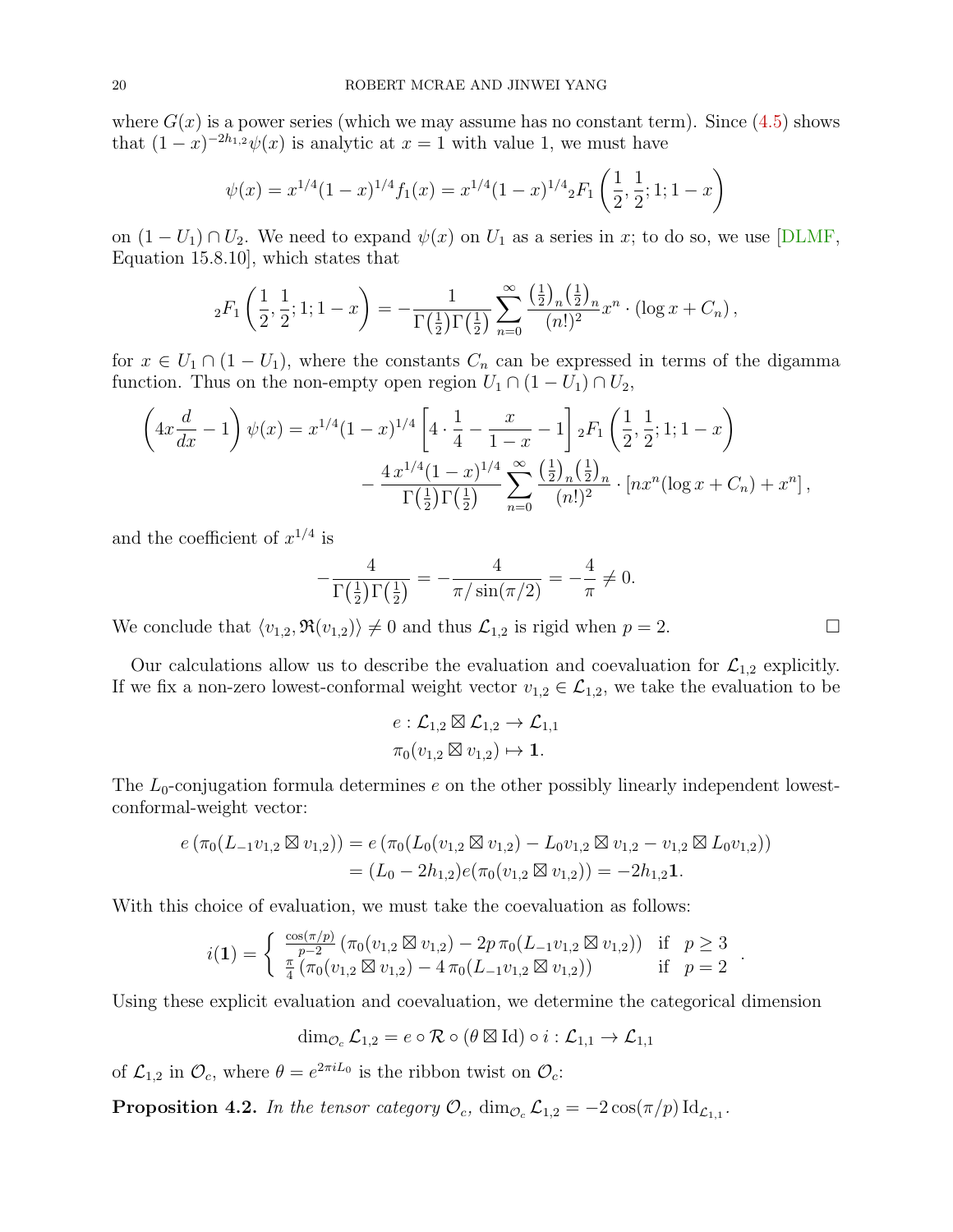Proof. Since 
$$
\mathcal{L}_{1,1}
$$
 is simple, the dimension is just a scalar multiple of the identity. Using  $a_p$   
to denote  $\frac{\cos(\pi/p)}{p-2}$  or  $\frac{\pi}{4}$  according as  $p \ge 3$  or  $p = 2$  (note that  $a_2 = \lim_{p \to 2} a_p$ ), we calculate  
 $\dim_{\mathcal{O}_c} \mathcal{L}_{1,2} : 1 \mapsto a_p e^{2\pi i h_{1,2}} (e \circ \mathcal{R}) (\pi_0(v_{1,2} \boxtimes v_{1,2}) - 2p \pi_0(L_{-1}v_{1,2} \boxtimes v_{1,2}))$   
 $= a_p e^{2\pi i h_{1,2}} (e \circ \pi_0) (e^{L_{-1}} \mathcal{Y}_{\boxtimes}(v_{1,2}, e^{\pi i}) v_{1,2} - 2p e^{L_{-1}} \mathcal{Y}_{\boxtimes}(v_{1,2}, e^{\pi i}) L_{-1}v_{1,2})$   
 $= a_p e^{2\pi i h_{1,2}} e^{\pi i L_0} (e \circ \pi_0) (e^{-\pi i L_0} v_{1,2} \boxtimes e^{-\pi i L_0} v_{1,2} - 2p (e^{-\pi i L_0} v_{1,2} \boxtimes e^{-\pi i L_0} L_{-1}v_{1,2}))$   
 $= a_p (e \circ \pi_0) (v_{1,2} \boxtimes v_{1,2} + 2p (v_{1,2} \boxtimes L_{-1}v_{1,2}))$   
 $= a_p e (\pi_0(v_{1,2} \boxtimes v_{1,2}) - 2p \pi_0(L_{-1}v_{1,2} \boxtimes v_{1,2}))$   
 $= a_p (1 + 4ph_{1,2})$   
 $= 2a_p(2 - p)1 = -2 \cos(\pi/p)1$   
as required.

Note that the dimension formula is valid for all  $p \geq 2$ ; in particular,  $\dim_{\mathcal{O}_c} \mathcal{L}_{1,2} = 0$  when  $p = 2$ . Note also that if we ignore the braiding and twist isomorphisms, we still get

<span id="page-20-3"></span>(4.6) 
$$
e \circ i = -2 \cos(\pi/p) \operatorname{Id}_{\mathcal{L}_{1,1}}.
$$

This quantity is an invariant of the tensor category structure on  $\mathcal{O}_c$  (it depends on the associativity isomorphisms, but not on the braiding or ribbon twist).

<span id="page-20-0"></span>4.2. Rigidity of  $\mathcal{O}_c$  and some fusion rules. In this section, we determine the tensor products of  $\mathcal{L}_{1,2}$  with the irreducible modules in  $\mathcal{O}_c$ , and we prove that  $\mathcal{O}_c$  is rigid. But first, we establish rigidity and fusion products of the modules  $\mathcal{L}_{r,1}$ :

<span id="page-20-1"></span>**Theorem 4.3.** The irreducible V<sub>c</sub>-modules  $\mathcal{L}_{r,1}$  are rigid for  $r \geq 1$ , and

<span id="page-20-2"></span>(4.7) 
$$
\mathcal{L}_{r,1} \boxtimes \mathcal{L}_{r',1} \cong \bigoplus_{\substack{k=|r-r'|+1\\k+r+r' \equiv 1 \pmod{2}}}^{r+r'-1} \mathcal{L}_{k,1}
$$

for  $r, r' \geq 1$ .

*Proof.* We use a realization of  $V_c$  as the fixed-point subalgebra of a compact automorphism group of an abelian intertwining algebra. The triplet vertex operator algebra  $\mathcal{W}(p)$  is a  $C_2$ -cofinite vertex operator algebra extension of  $V_c$ ; its automorphism group is  $PSL(2,\mathbb{C})$  $[\text{ALM}]$  and  $V_c$  is the fixed-point subalgebra. In particular,  $V_c$  is the fixed-point subalgebra of the compact automorphism group  $SO(3,\mathbb{R})$  acting on  $\mathcal{W}(p)$ .

The triplet  $\mathcal{W}(p)$  admits a simple current extension  $\mathcal{A}(p)$  called the doublet  $[AM4]$ ; it is an abelian intertwining algebra. The Lie algebra  $\mathfrak{sl}_2$  acts by derivations on  $\mathcal{A}(p)$  |ACGY, Remark 2, and this action exponentiates to an action of  $SL(2,\mathbb{C})$  by automorphisms. In particular,  $V_c$  is the fixed-point subalgebra of the compact automorphism group  $SU(2)$  acting continuously on  $\mathcal{A}(p)$ . As an  $SU(2) \times V_c$ -module,

$$
\mathcal{A}(p) \cong \bigoplus_{r \geq 1} M_r \otimes \mathcal{L}_{r,1}
$$

where  $M_r$  is the r-dimensional irreducible  $SU(2)$ -module (again see [\[ACGY,](#page-51-11) Remark 2]).

Now by the main theorems of  $[McR1]$ , the modules  $\mathcal{L}_{r,1}$  are the simple objects of a semisimple tensor subcategory of  $\mathcal{O}_c$  that is braided tensor equivalent to Rep  $SU(2)$  (twisted by an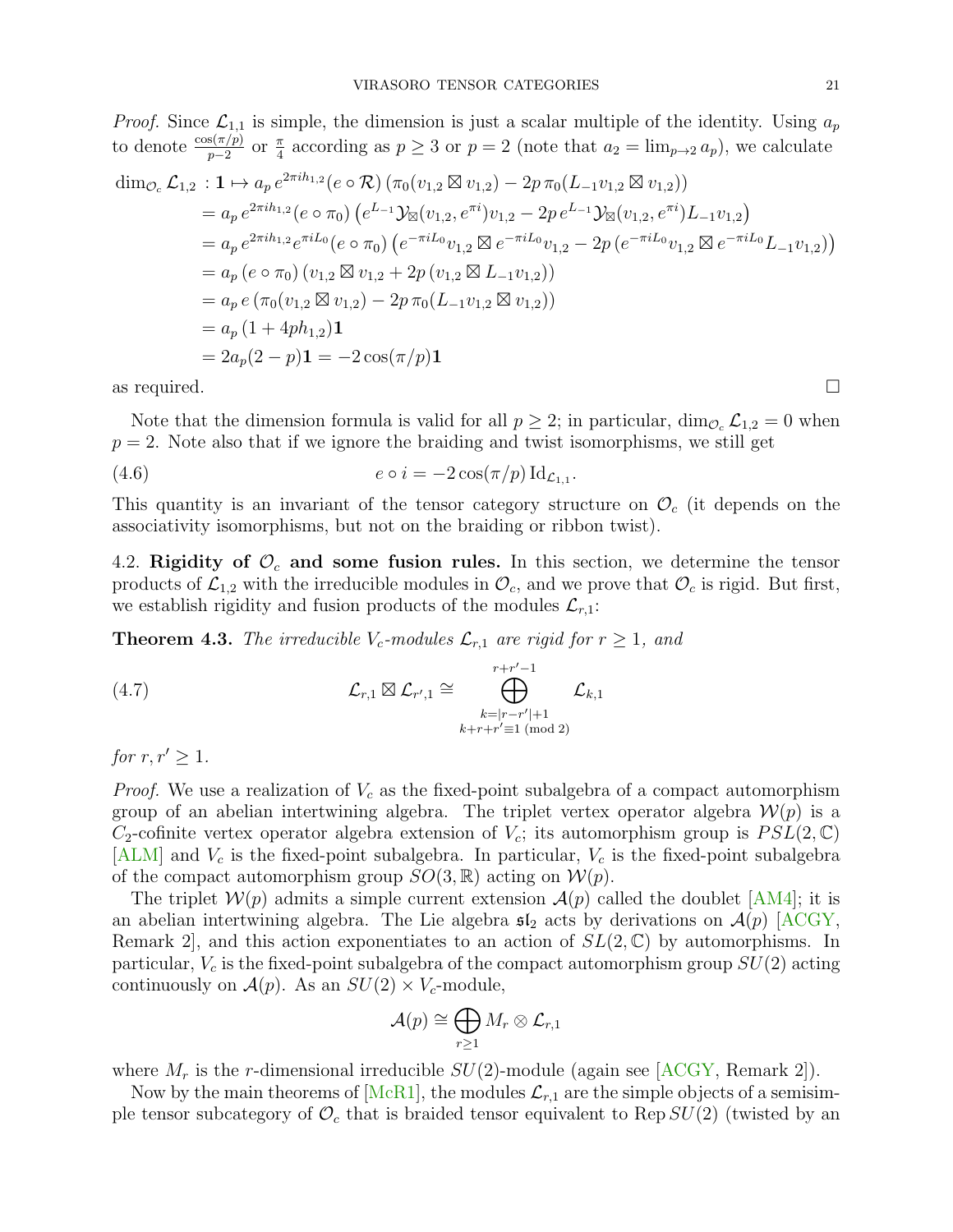abelian 3-cocycle of  $\mathbb{Z}/2\mathbb{Z}$ ). In particular, the modules  $\mathcal{L}_{r,1}$  are rigid (since finite-dimensional  $SU(2)$ -modules are rigid) and the fusion rules  $(4.7)$  hold.

Now we can determine the tensor products of  $\mathcal{L}_{1,2}$  with most irreducible modules in  $\mathcal{O}_c$ :

<span id="page-21-1"></span>**Theorem 4.4.** For  $r \geq 1$  and  $1 \leq s \leq p$ , the irreducible  $V_c$ -module  $\mathcal{L}_{r,s}$  is rigid. Moreover,

<span id="page-21-0"></span>(4.8) 
$$
\mathcal{L}_{1,2} \boxtimes \mathcal{L}_{r,s} \cong \begin{cases} \mathcal{L}_{r,2} & \text{if } s = 1 \\ \mathcal{L}_{r,s-1} \oplus \mathcal{L}_{r,s+1} & \text{if } 2 \leq s \leq p-1 \end{cases}
$$

for all  $r \geq 1$ .

*Proof.* We prove the theorem by induction on s. For  $s = 1$ , Theorem [4.3](#page-20-1) shows that  $\mathcal{L}_{r,1}$  is rigid, but we still need to determine  $\mathcal{L}_{1,2} \boxtimes \mathcal{L}_{r,1}$ . We will prove that this tensor product is  $\mathcal{L}_{r,2}$  by induction on r, with the base case  $\mathcal{L}_{1,2} \boxtimes \mathcal{L}_{1,1} \cong \mathcal{L}_{1,2}$  clear because  $\mathcal{L}_{1,1}$  is the unit object of  $\mathcal{O}_c$ .

Now assume that we know  $\mathcal{L}_{1,2} \boxtimes \mathcal{L}_{r,1} \cong \mathcal{L}_{r,2}$  for some  $r \geq 1$ , and consider  $\mathcal{L}_{r+1,1}$ . Because  $\mathcal{L}_{1,2}$  is rigid, the tensoring functor  $\mathcal{L}_{1,2} \boxtimes \bullet$  is exact, so by  $(4.7)$  and the inductive hypothesis, we have an injection

$$
\mathcal{L}_{1,2}\boxtimes \mathcal{L}_{r+1,1}\to \mathcal{L}_{1,2}\boxtimes (\mathcal{L}_{2,1}\boxtimes \mathcal{L}_{r,1})\cong \mathcal{L}_{2,1}\boxtimes \mathcal{L}_{r,2}.
$$

Now on the one hand, Proposition [3.1\(](#page-11-0)1) says that the conformal weights of  $\mathcal{L}_{1,2} \boxtimes \mathcal{L}_{r+1,1}$  are contained in  $\{h_{r+1,0} + \mathbb{N}\}\cup \{h_{r+1,2} + \mathbb{N}\}\$ , while on the other hand, Proposition [3.1\(](#page-11-0)2) says that the weights are contained in  $\{h_{r-1,2} + \mathbb{N}\}\cup \{h_{r+1,2} + \mathbb{N}\}\.$  Since

$$
h_{r+1,0} - h_{r\pm 1,2} = (r \mp r)\frac{p}{2} + r \pm 1 - p^{-1} \notin \mathbb{Z},
$$

we have  $h_{r+1,0} \notin \{h_{r-1,2} + \mathbb{N}\} \cup \{h_{r+1,2} + \mathbb{N}\}$ . Thus  $v_{r+1,0}$  is in the kernel of the surjection

$$
\Pi_{r+1,1}: \mathcal{V}_{r+1,0} \oplus \mathcal{V}_{r+1,2} \to \mathcal{L}_{1,2} \boxtimes \mathcal{L}_{r+1,1}
$$

from Section [3,](#page-10-0) and so there is a surjective map  $\mathcal{V}_{r+1,2} \to \mathcal{L}_{1,2} \boxtimes \mathcal{L}_{r+1,1}$ . But now because  $\mathcal{L}_{1,2}$ and  $\mathcal{L}_{r+1,1}$  are rigid and self-dual, their tensor product is also rigid and we have isomorphisms

$$
\mathcal{L}_{1,2}\boxtimes\mathcal{L}_{r+1,1}\cong\mathcal{L}_{r+1,1}\boxtimes\mathcal{L}_{1,2}\cong\mathcal{L}_{r+1,1}'\boxtimes\mathcal{L}_{1,2}'\cong(\mathcal{L}_{1,2}\boxtimes\mathcal{L}_{r+1,1})'.
$$

As  $\mathcal{L}_{r+1,2}$  is the only quotient of  $\mathcal{V}_{r+1,2}$  that is self-contragredient, we conclude that  $\mathcal{L}_{1,2} \boxtimes$  $\mathcal{L}_{r+1,1} \cong \mathcal{L}_{r+1,2}$ . This proves the  $s=1$  case of the theorem.

Now assume by induction that for all  $r \geq 1$  and some  $s \in \{1, \ldots, p-1\}$ ,  $\mathcal{L}_{r,s}$  is rigid and [\(4.8\)](#page-21-0) holds. Then for all  $r \geq 1$ ,  $\mathcal{L}_{r,s+1}$  is also rigid, since it is a direct summand of the tensor product of rigid objects. If  $s \leq p-2$ , we still need to compute the fusion products  $\mathcal{L}_{1,2} \boxtimes \mathcal{L}_{r,s+1}$ . By Corollary [3.5](#page-13-1) and Proposition [3.8,](#page-14-0) this tensor product is a homomorphic image of  $\mathcal{V}_{r,s} \oplus \mathcal{V}_{r,s+2}$  that has  $\mathcal{L}_{r,s} \oplus \mathcal{L}_{r,s+2}$  as a quotient. Also, since  $\mathcal{L}_{1,2}$  and  $\mathcal{L}_{r,s+1}$  are both rigid and self-dual, their tensor product is also rigid and self-dual. Thus  $\mathcal{L}_{1,2} \boxtimes \mathcal{L}_{r,s+1}$  also contains  $\mathcal{L}_{r,s} \oplus \mathcal{L}_{r,s+2}$  as a submodule. As the only such homomorphic image of  $\mathcal{V}_{r,s} \oplus \mathcal{V}_{r,s+2}$ is  $\mathcal{L}_{r,s} \oplus \mathcal{L}_{r,s+2}$  itself, this proves the fusion rules of the theorem in the  $s+1$  case.

We shall descibe the fusion products  $\mathcal{L}_{1,2} \boxtimes \mathcal{L}_{r,p}$  soon, but first note that we have now proved that all simple modules in  $\mathcal{O}_c$  are rigid. This means we can use [\[CMY2,](#page-51-3) Theorem 4.4.1 to extend rigidity to general finite-length modules in  $\mathcal{O}_c$ :

<span id="page-21-2"></span>**Theorem 4.5.** For  $c = 13 - 6p - 6p^{-1}$  with  $p > 1$  an integer, the tensor category  $\mathcal{O}_c$  of  $C_1$ -cofinite grading-restricted generalized  $V_c$ -modules is rigid. Moreover, it is a braided ribbon tensor category with natural twist isomorphism  $\theta = e^{2\pi i L_0}$ .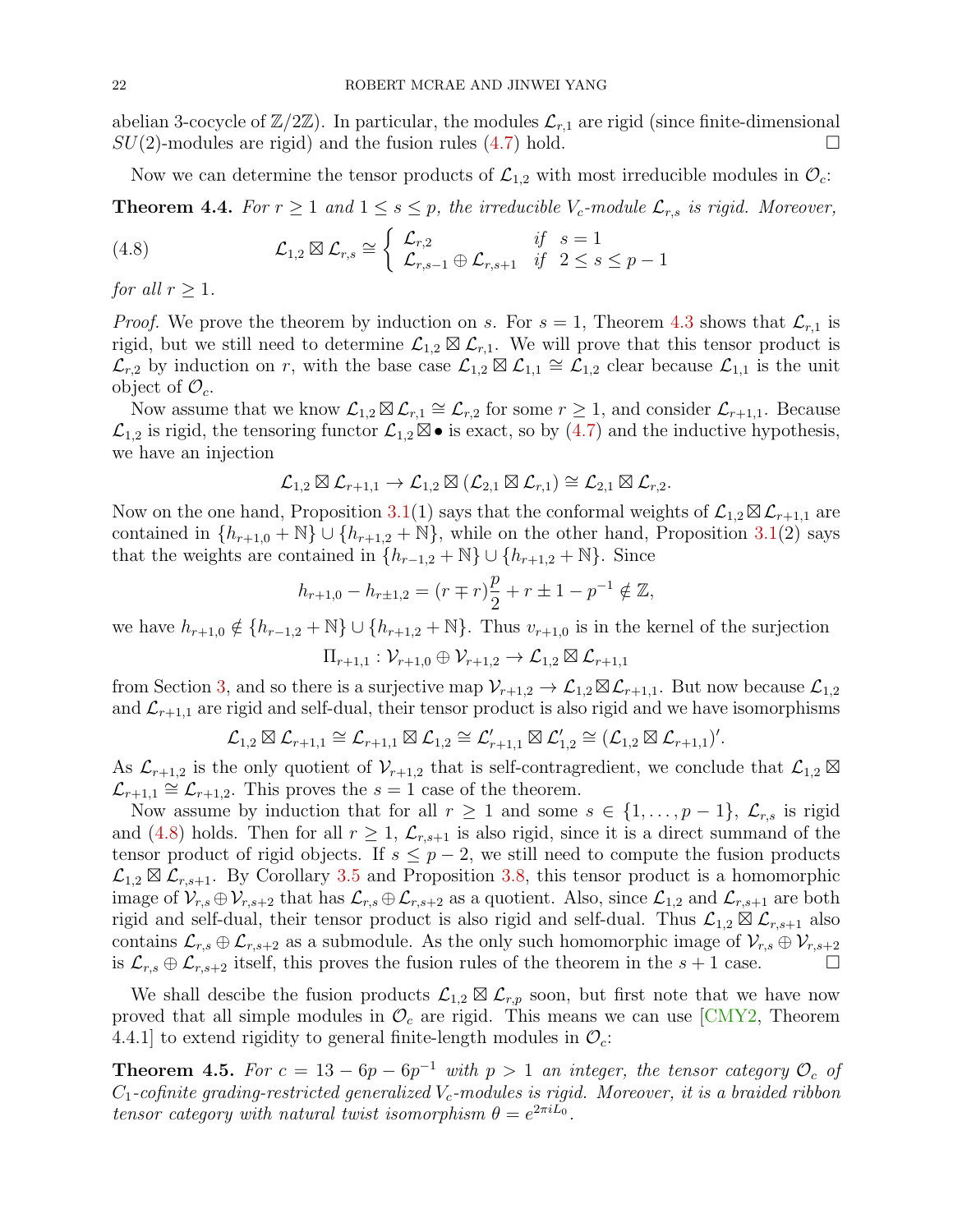As another consequence of Theorem [4.4,](#page-21-1) we can derive some more fusion rules in  $\mathcal{O}_c$ :

<span id="page-22-1"></span>**Theorem 4.6.** For  $r \geq 1$  and  $1 \leq s \leq p$ ,

$$
\mathcal{L}_{r,1}\boxtimes\mathcal{L}_{1,s}\cong\mathcal{L}_{r,s}.
$$

*Proof.* The  $s = 1$  case is clear and the  $s = 2$  case was proved in Theorem [4.4.](#page-21-1) We can prove the general case by induction on s. In particular, for  $2 \leq s \leq p-1$ , Theorem [4.4](#page-21-1) shows that we have an exact sequence

$$
0 \longrightarrow \mathcal{L}_{1,s-1} \longrightarrow \mathcal{L}_{1,2} \boxtimes \mathcal{L}_{1,s} \longrightarrow \mathcal{L}_{1,s+1} \longrightarrow 0.
$$

Since  $\mathcal{L}_{r,1}$  is rigid, the tensoring functor  $\mathcal{L}_{r,1} \boxtimes \bullet$  is exact, and the inductive hypothesis implies that there is an exact sequence

$$
0 \longrightarrow \mathcal{L}_{r,s-1} \longrightarrow \mathcal{L}_{1,2} \boxtimes \mathcal{L}_{r,s} \longrightarrow \mathcal{L}_{r,1} \boxtimes \mathcal{L}_{1,s+1} \longrightarrow 0.
$$

Since  $\mathcal{L}_{1,2} \boxtimes \mathcal{L}_{r,s} \cong \mathcal{L}_{r,s-1} \oplus \mathcal{L}_{r,s+1}$  by Theorem [4.4,](#page-21-1) it follows that  $\mathcal{L}_{r,1} \boxtimes \mathcal{L}_{1,s+1} \cong \mathcal{L}_{r,s+1}$ .  $\Box$ 

We now turn to the fusion products  $\mathcal{L}_{1,2} \boxtimes \mathcal{L}_{r,p}$ . In the next section, we will show that these modules are projective covers of  $\mathcal{L}_{r,p-1}$  in a certain tensor subcategory of  $\mathcal{O}_c$ , so we will use the notation  $\mathcal{P}_{r,p-1} = \mathcal{L}_{1,2} \boxtimes \mathcal{L}_{r,p}$ . First we handle  $r = 1$ :

<span id="page-22-0"></span>**Proposition 4.7.** The tensor product  $\mathcal{P}_{1,p-1}$  is a self-dual indecomposable length-3 module with subquotients as indicated in the diagram



and Loewy diagram



*Proof.* First,  $\mathcal{P}_{1,p-1}$  is self-dual because  $\mathcal{L}_{1,2}$  and  $\mathcal{L}_{r,p}$  are self-dual and because the tensor product is commutative. Also, since  $\Pi_{1,p-1}$  is surjective by Corollary [3.5,](#page-13-1)  $\mathcal{P}_{1,p-1}$  is a quotient of the generalized Verma module  $\mathcal{V}_{1,p}^{(2)}$  $1,_{p-1}^{(2)}$ . As this generalized Verma module has a unique maximal proper submodule (the sum of all proper submodules is proper because any proper submodule is graded and must intersect  $\mathcal{V}_{1,p}^{(2)}$  $\mathcal{L}_{1,p-1}^{(2)}(0)$  in its L<sub>0</sub>-eigenspace),  $\mathcal{P}_{1,p-1}$  has unique irreducible quotient  $\mathcal{L}_{1,p-1}$ . Then because  $\mathcal{P}_{1,p-1}$  is self-dual, it also contains  $\mathcal{L}_{1,p-1}$  as unique irreducible submodule. Since  $\Pi_{1,p-1}$  is an isomorphism on degree-0 spaces by Proposition [3.8\(](#page-14-0)3), the submodule  $\mathcal{L}_{1,p-1}$  is generated by the image under  $\Pi_{1,p-1}$  of an  $L_0$ -eigenvector in  $\mathcal{V}_{1,n}^{(2)}$  $1_{1,p-1}^{(2)}(0)$ . This means that Ker  $\Pi_{1,p-1}$  contains the maximal proper submodule of the Verma submodule  $\mathcal{V}_{1,p-1} \subseteq \mathcal{V}_{1,p-1}^{(2)}$ .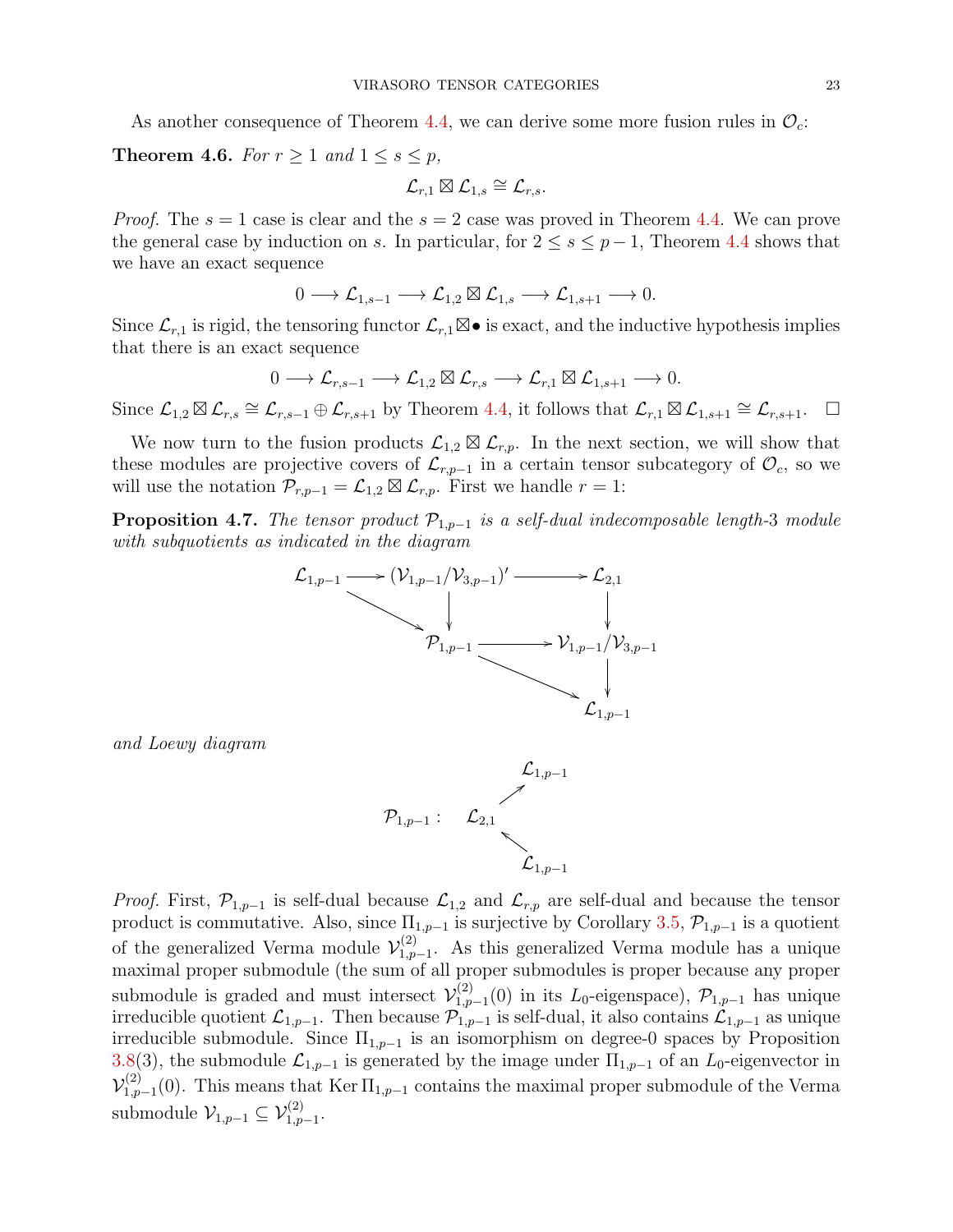So far, we have shown that there is an exact sequence

$$
0\longrightarrow \mathcal{L}_{1,p-1}\longrightarrow \mathcal{P}_{1,p-1}\longrightarrow \mathcal{V}_{1,p-1}/\mathcal{J}\longrightarrow 0,
$$

where the submodule  $\mathcal{J} \subseteq \mathcal{V}_{1,p-1}$  is a Verma module occurring in the embedding diagram

$$
\mathcal{V}_{1,p-1}\longleftarrow \mathcal{V}_{2,1}\longleftarrow \mathcal{V}_{3,p-1}\longleftarrow \mathcal{V}_{4,1}\longleftarrow \cdots
$$

Let  $\mathcal{L}_{r,s}$  denote the unique irreducible submodule of  $\mathcal{V}_{1,p-1}/\mathcal{J}$  (that is,  $\mathcal{J} = \mathcal{V}_{r+1,p-s}$ ). We have  $r \geq 2$  because  $\mathcal{L}_{1,p-1}$  does not admit non-split self-extensions at central charge  $c_{p,1}$ [\[GoK,](#page-52-20) Section 5.4]. Now let  $\mathcal{Z}_{1,p-1} \subseteq \mathcal{P}_{1,p-1}$  denote the inverse image of  $\mathcal{L}_{r,s}$  under the surjection  $\mathcal{P}_{1,p-1} \to \mathcal{V}_{1,p-1}/\mathcal{J}$ ; thus we have an exact sequence

$$
0 \longrightarrow \mathcal{L}_{1,p-1} \longrightarrow \mathcal{Z}_{1,p-1} \longrightarrow \mathcal{L}_{r,s} \longrightarrow 0.
$$

This sequence does not split because  $\mathcal{L}_{1,p-1}$  is the unique irreducible submodule of  $\mathcal{P}_{1,p-1}$ , and  $r \geq 2$ . Applying the exact contragredient functor, we get the non-split sequence

$$
0 \longrightarrow \mathcal{L}_{r,s} \longrightarrow \mathcal{Z}'_{1,p-1} \longrightarrow \mathcal{L}_{1,p-1} \longrightarrow 0.
$$

Since  $h_{r,s} - h_{1,p-1} \in \mathbb{Z}_+$ ,  $\mathcal{Z}'_{1,p-1}$  contains a singular vector of weight  $h_{1,p-1}$ , and therefore there is a non-zero homomorphism  $\mathcal{V}_{1,p-1} \to \mathcal{Z}'_{1,p-1}$ . The image has length at least 2 (since  $\mathcal{Z}_{1,p-1}'$  does not contain  $\mathcal{L}_{1,p-1}$  as a submodule), and thus  $\mathcal{Z}_{1,p-1}'$  is a homomorphic image of  $\mathcal{V}_{1,p-1}^{1,p-1}$ . The only length-2 quotient of  $\mathcal{V}_{1,p-1}$  is  $\mathcal{V}_{1,p-1}/\mathcal{V}_{3,p-1}$ , so  $\mathcal{Z}_{1,p-1} \cong (\mathcal{V}_{1,p-1}/\mathcal{V}_{3,p-1})'$  and therefore  $(r, s) = (2, 1)$ .

This verifies the top row in the subquotient diagram for  $\mathcal{P}_{1,p-1}$ , and also  $\mathcal{P}_{1,p-1}/\mathcal{L}_{1,p-1} \cong$  $\mathcal{V}_{1,p-1}/\mathcal{J}$  with  $\mathcal{J} = \mathcal{V}_{3,p-1}$ . This finishes the proof that  $\mathcal{P}_{1,p-1}$  has the subquotients indicated in the diagram. Now the Loewy diagram is easy: the socle of  $\mathcal{P}_{1,p-1}$  is  $\mathcal{L}_{1,p-1}$  since this is the unique irreducible submodule, and then the socle of  $\mathcal{P}_{1,p-1}/\mathcal{L}_{1,p-1}^{\mathcal{P}_{1,p-1}} \cong \mathcal{V}_{1,p-1}/\mathcal{V}_{3,p-1}$  is  $\mathcal{L}_{2,1}$ . Moreover, the two extensions  $(\mathcal{V}_{1,p-1}/\mathcal{V}_{3,p-1})'$  and  $\mathcal{V}_{1,p-1}/\mathcal{V}_{3,p-1}$  of irreducible subquotients of  $\mathcal{P}_{1,p-1}$  are both indecomposable. Finally,  $\mathcal{P}_{1,p-1}$  itself is indecomposable since the intersection of any two non-zero submodules must contain the unique irreducible submodule  $\mathcal{L}_{1,p-1}$ .  $\Box$ 

**Remark 4.8.** Note that  $\mathcal{P}_{1,p-1}$  is a logarithmic  $V_c$ -module, with maximum Jordan block size 2 for  $L_0$  beginning in degree 0.

Now we handle  $r \geq 2$ :

<span id="page-23-0"></span>**Proposition 4.9.** For  $r \geq 2$ , the tensor product  $\mathcal{P}_{r,p-1}$  is a self-dual indecomposable length-4 module with subquotients as indicated in the diagram

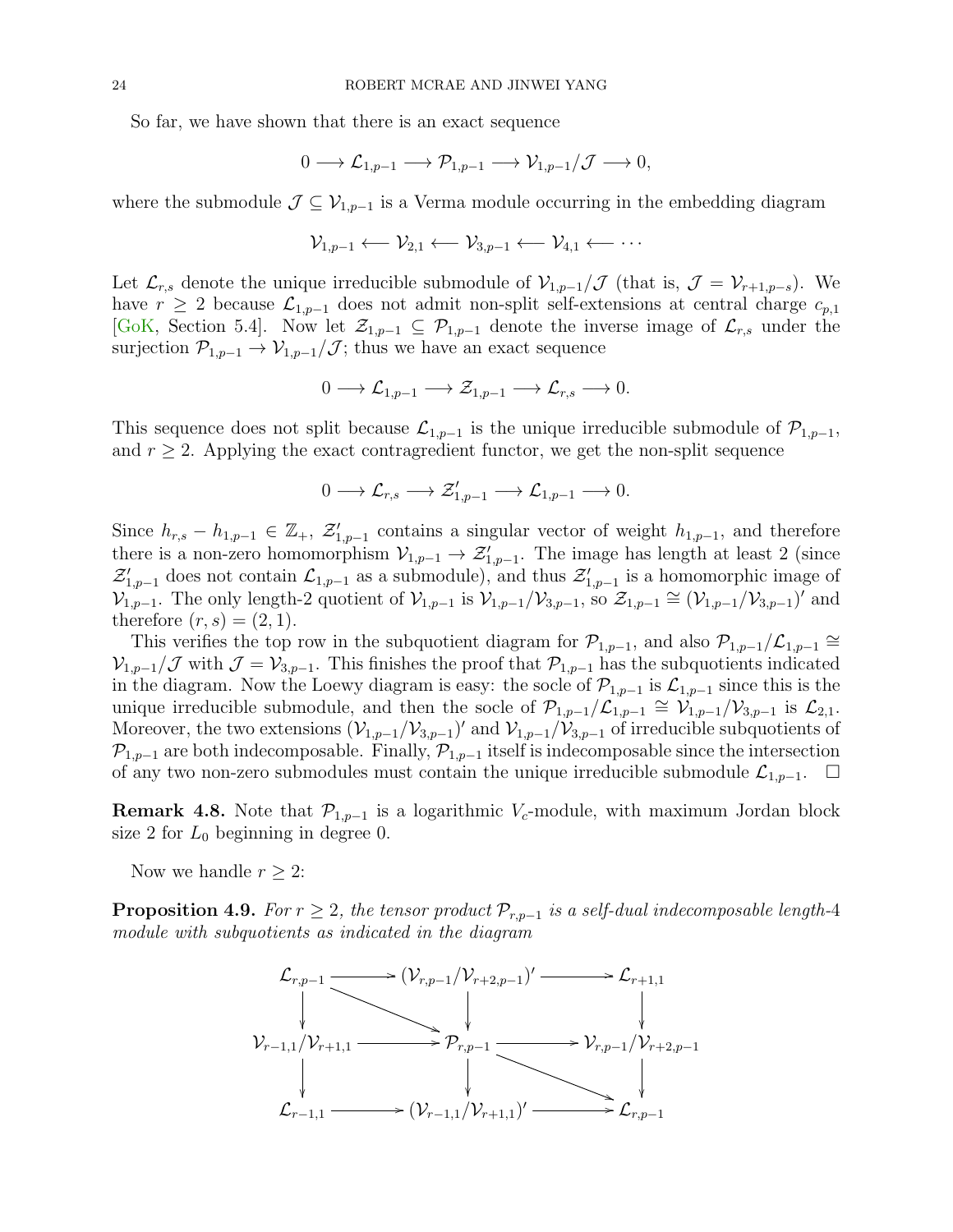and Loewy diagram



*Proof.* First,  $\mathcal{P}_{r,p-1}$  is self-dual exactly as in the  $r = 1$  case. Then from Theorem [4.6,](#page-22-1)

(4.9) 
$$
\mathcal{P}_{r,p-1} = \mathcal{L}_{1,2} \boxtimes \mathcal{L}_{r,p} \cong \mathcal{L}_{r,1} \boxtimes (\mathcal{L}_{1,2} \boxtimes \mathcal{L}_{1,p}) = \mathcal{L}_{r,1} \boxtimes \mathcal{P}_{1,p-1}.
$$

Thus because  $\mathcal{L}_{r,1} \boxtimes \bullet$  is exact (since  $\mathcal{L}_{r,1}$  is rigid),  $\mathcal{P}_{r,p-1}$  contains submodules  $\mathcal{L}_{r,p-1} \cong$  $\mathcal{L}_{r,1} \boxtimes \mathcal{L}_{1,p-1}$  and  $\mathcal{Z}_{r,p-1} \cong \mathcal{L}_{r,1} \boxtimes (\mathcal{V}_{1,p-1}/\mathcal{V}_{3,p-1})'$ , and using [\(4.7\)](#page-20-2), we have an exact sequence

<span id="page-24-0"></span>
$$
0 \longrightarrow \mathcal{L}_{r,p-1} \longrightarrow \mathcal{Z}_{r,p-1} \longrightarrow \mathcal{L}_{r-1,1} \oplus \mathcal{L}_{r+1,1} \longrightarrow 0.
$$

Moreover,  $\mathcal{Z}_{r,p-1}$  is a maximal proper submodule of  $\mathcal{P}_{r,p-1}$  because we have an exact sequence

$$
0 \longrightarrow \mathcal{Z}_{r,p-1} \longrightarrow \mathcal{P}_{r,p-1} \longrightarrow \mathcal{L}_{r,p-1} \longrightarrow 0.
$$

So  $\mathcal{L}_{r,p-1}$  is both a submodule and quotient of  $\mathcal{P}_{r,p-1}$ .

We claim that  $\mathcal{L}_{r\pm1,1}$  are neither submodules nor quotients of  $\mathcal{P}_{r,p-1}$ . Indeed, using rigidity,

$$
\text{Hom}_{V_c}(\mathcal{L}_{r\pm 1,1}, \mathcal{P}_{r,p-1}) \cong \text{Hom}_{V_c}(\mathcal{L}_{r\pm 1,1}, \mathcal{L}_{r,1} \boxtimes \mathcal{P}_{1,p-1})
$$
  

$$
\cong \text{Hom}_{V_c}(\mathcal{L}_{r\pm 1,1} \boxtimes \mathcal{L}_{r,1}, \mathcal{P}_{1,p-1}) = 0,
$$

since  $\mathcal{L}_{r+1,1} \boxtimes \mathcal{L}_{r,1}$  is a direct sum of submodules  $\mathcal{L}_{r',1}$  that does not include  $\mathcal{L}_{1,1}$  (by [\(4.7\)](#page-20-2)) and since  $\mathcal{L}_{1,p-1}$  is the only irreducible submodule of  $\mathcal{P}_{1,p-1}$ . Then since  $\mathcal{P}_{r,p-1}$  is self-dual,

$$
\operatorname{Hom}_{V_c}(\mathcal{P}_{r,p-1},\mathcal{L}_{r\pm 1,1})=0
$$

as well. So if we use  $\mathcal{X}_{r\pm1,1} \subseteq \mathcal{Z}_{r,p-1}$  to denote the inverse images of  $\mathcal{L}_{r\pm1,1}$  under the surjection  $\mathcal{Z}_{r,p-1} \to \mathcal{L}_{r-1,1} \oplus \mathcal{L}_{r+1,1}$ , the exact sequences

$$
0 \longrightarrow \mathcal{L}_{r,p-1} \longrightarrow \mathcal{X}_{r\pm 1,1} \longrightarrow \mathcal{L}_{r\pm 1,1} \longrightarrow 0
$$

do not split. Then using conformal weight considerations as in the  $r = 1$  case,  $\mathcal{X}'_{r+1,1}$  is a quotient of  $\mathcal{V}_{r,p-1}$  while  $\mathcal{X}_{r-1,1}$  is a quotient of  $\mathcal{V}_{r-1,1}$ . Specifically,

$$
\mathcal{X}_{r+1,1} \cong (\mathcal{V}_{r,p-1}/\mathcal{V}_{r+2,p-1})'
$$

and

$$
\mathcal{X}_{r-1,1} \cong \mathcal{V}_{r-1,1} / \mathcal{V}_{r+1,1},
$$

verifying the upper left half of the subquotient diagram for  $\mathcal{P}_{r,p-1}$ .

We still need to determine  $\mathcal{P}_{r,p-1}/\mathcal{X}_{r\pm 1,1}$ . These quotients appear in the exact sequences

$$
0 \longrightarrow \mathcal{Z}_{r,p-1}/\mathcal{X}_{r\pm 1,1} \longrightarrow \mathcal{P}_{r,p-1}/\mathcal{X}_{r\pm 1,1} \longrightarrow \mathcal{L}_{r,p-1} \longrightarrow 0,
$$

with  $\mathcal{Z}_{r,p-1}/\mathcal{X}_{r\pm 1,1} \cong \mathcal{L}_{r\mp 1,1}$ . These sequences do not split because  $\mathcal{L}_{r\pm 1,1}$  are not quotients of  $\mathcal{P}_{r,p-1}$ , so conformal weight considerations as before show that

$$
\mathcal{P}_{r,p-1}/\mathcal{X}_{r+1,1}\cong(\mathcal{V}_{r-1,1}/\mathcal{V}_{r+1,1})'
$$

and

$$
\mathcal{P}_{r,p-1}/\mathcal{X}_{r-1,1}\cong \mathcal{V}_{r,p-1}/\mathcal{V}_{r+2,p-1}.
$$

This verifies all subquotients in the diagram for  $\mathcal{P}_{r,p-1}$ , and the Loewy diagram also follows easily. In particular,  $\text{Soc}(\mathcal{P}_{r,p-1}) \cong \mathcal{L}_{r,p-1}$  because  $\mathcal{L}_{r\pm 1,1}$  are not submodules and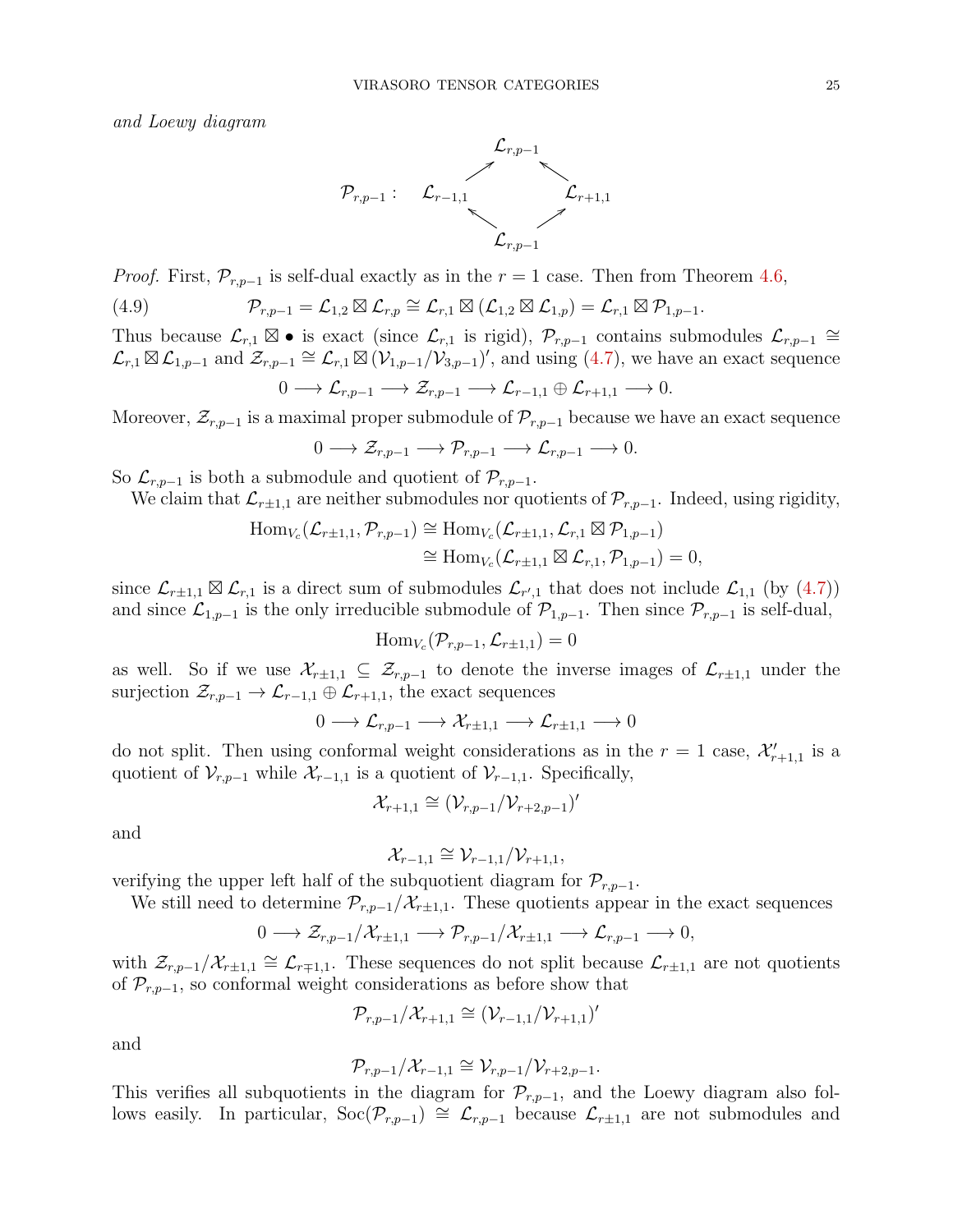$\mathcal{L}_{r,p-1}$  occurs as a submodule only once (otherwise  $\mathcal{L}_{r\pm 1,1}$  would be quotients), and then Soc( $\mathcal{P}_{r,p-1}/\mathcal{L}_{r,p-1}$ ) ≅  $\mathcal{L}_{r-1,1} \oplus \mathcal{L}_{r+1,1}$  because again  $\mathcal{L}_{r\pm 1,1}$  are not quotients of  $\mathcal{P}_{r,p-1}$ . Finally, as in the  $r = 1$  case,  $\mathcal{P}_{r,p-1}$  is indecomposable because the intersection of any two non-zero submodules must contain the irreducible socle  $\mathcal{L}_{r,p-1}$ .

**Remark 4.10.** Proposition [4.9](#page-23-0) shows that for  $r \geq 2$ , the homomorphism  $\Pi_{r,p} : \mathcal{V}_{r,p-1} \oplus$  $\mathcal{V}_{r,p+1} \to \mathcal{L}_{1,2} \boxtimes \mathcal{L}_{r,p}$  is not surjective: its image is the Verma module quotient  $\mathcal{V}_{r-1,1}/\mathcal{V}_{r+1,1}$ (note that  $\mathcal{V}_{r-1,1} = \mathcal{V}_{r,p+1}$ ).

We summarize the fusion rules of this section in the following theorem:

<span id="page-25-1"></span>**Theorem 4.11.** The following fusion rules hold in  $\mathcal{O}_c$ :

<span id="page-25-3"></span>(1) For  $r, r' \geq 1$  and  $1 \leq s \leq p$ ,

(4.10) 
$$
\mathcal{L}_{r',1} \boxtimes \mathcal{L}_{r,s} \cong \bigoplus_{\substack{k=|r-r'|+1\\k+r+r'\equiv 1 \pmod{2}}}^{r+r'-1} \mathcal{L}_{k,s}.
$$

(2) For  $r \geq 1$  and  $1 \leq s \leq p$ ,

(4.11) 
$$
\mathcal{L}_{1,2} \boxtimes \mathcal{L}_{r,s} \cong \begin{cases} \mathcal{L}_{r,2} & \text{if } s = 1 \\ \mathcal{L}_{r,s-1} \oplus \mathcal{L}_{r,s+1} & \text{if } 2 \leq s \leq p-1 \\ \mathcal{P}_{r,p-1} & \text{if } s = p \end{cases}
$$

<span id="page-25-2"></span>where  $\mathcal{P}_{r,p-1}$  is the indecomposable module described in Propositions [4.7](#page-22-0) and [4.9.](#page-23-0)

We will use these formulas to compute all fusion products of irreducible modules later, but we will first need to construct additional indecomposable modules  $\mathcal{P}_{r,s}$  that will appear in the fusion products.

<span id="page-25-0"></span>4.3. Categorical dimensions in  $\mathcal{O}_c$ . Now we can use Proposition [4.2](#page-19-0) and Theorem [4.11](#page-25-1) to compute the categorical dimensions of all irreducible modules in  $\mathcal{O}_c$ :

**Theorem 4.12.** In the ribbon tensor category  $\mathcal{O}_c$ ,

(4.12) 
$$
\dim_{\mathcal{O}_c} \mathcal{L}_{r,s} = (-1)^{(p+1)(r+1)+s+1} r \cdot \frac{\sin(\pi s/p)}{\sin(\pi/p)}
$$

for all  $r \geq 1$  and  $1 \leq s \leq p$ .

*Proof.* We have  $\dim_{\mathcal{O}_c} \mathcal{L}_{1,1} = 1$ , and Proposition [4.2](#page-19-0) shows that

<span id="page-25-4"></span>
$$
\dim_{\mathcal{O}_c} \mathcal{L}_{1,2} = -2\cos(\pi/p) = -\frac{\sin(2\pi/p)}{\sin(\pi/p)} = -\frac{q^2 - q^{-2}}{q - q^{-1}}
$$

where  $q = e^{\pi i/p}$ . We can now prove by induction on s that  $\dim_{\mathcal{O}_c} \mathcal{L}_{1,s} = (-1)^{s+1} \frac{\sin(s\pi/p)}{\sin(\pi/p)}$  for  $1 \leq s \leq p$ . Indeed, if this formula holds for s, then using the fusion rules [\(4.11\)](#page-25-2) and the fact that categorical dimension respects tensor products, we get

$$
\dim_{\mathcal{O}_c} \mathcal{L}_{1,s+1} = (\dim_{\mathcal{O}_c} \mathcal{L}_{1,2})(\dim_{\mathcal{O}_c} \mathcal{L}_{1,s}) - \dim_{\mathcal{O}_c} \mathcal{L}_{1,s-1}
$$
\n
$$
= (-1)^{s+2} \frac{(q^2 - q^{-2})(q^s - q^{-s})}{(q - q^{-1})^2} - (-1)^s \frac{q^{s-1} - q^{-s+1}}{q - q^{-1}}
$$
\n
$$
= \frac{(-1)^{s+2}}{q - q^{-1}} \left( (q + q^{-1})(q^s - q^{-s}) - q^{s-1} + q^{-s+1} \right) = (-1)^{s+2} \frac{q^{s+1} - q^{-s-1}}{q - q^{-1}},
$$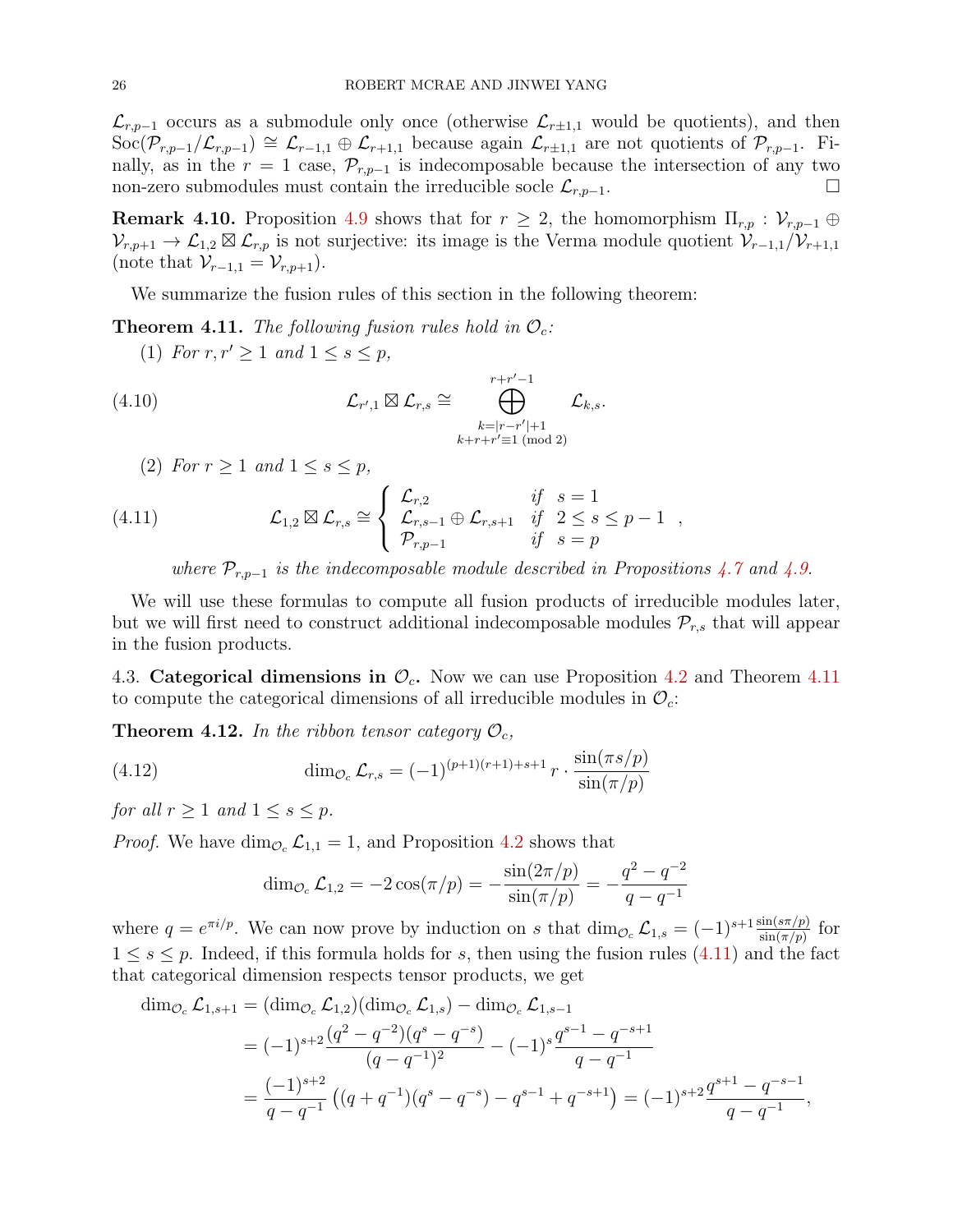as required. From this dimension formula, we can see that  $\dim_{\mathcal{O}_c} \mathcal{L}_{1,p} = 0$ .

Next we consider  $\mathcal{L}_{2,1}$ . Since this is a composition factor of  $\mathcal{P}_{1,p-1} = \mathcal{L}_{1,2} \boxtimes \mathcal{L}_{1,p}$  and since categorical dimension respects extensions,

$$
\dim_{\mathcal{O}_c} \mathcal{L}_{2,1} = \dim_{\mathcal{O}_c} \mathcal{P}_{1,p-1} - 2 \dim_{\mathcal{O}_c} \mathcal{L}_{1,p-1}
$$
  
=  $(\dim_{\mathcal{O}_c} \mathcal{L}_{1,2})(\dim_{\mathcal{O}_c} \mathcal{L}_{1,p}) - 2(-1)^p \frac{\sin((p-1)\pi/p)}{\sin(\pi/p)}$   
=  $0 + (-1)^{p+1} 2 \cdot \frac{\sin(\pi - \pi/p)}{\sin(\pi/p)} = (-1)^{p+1} 2.$ 

From this, the  $\mathfrak{sl}_2$ -type fusion rules [\(4.10\)](#page-25-3) and induction on r show that

$$
\dim_{\mathcal{O}_c} \mathcal{L}_{r,1} = (-1)^{(p+1)(r+1)} r
$$

for all  $r \ge 1$ . Then [\(4.12\)](#page-25-4) for general r and s follows from  $\mathcal{L}_{r,s} \cong \mathcal{L}_{r,1} \boxtimes \mathcal{L}_{1,s}$ .

#### 5. Projective modules

<span id="page-26-0"></span>The category  $\mathcal{O}_c$  is quite wild: for example, since all Verma modules  $\mathcal{V}_{r,s}$  have infinite length, each irreducible module  $\mathcal{L}_{r,s}$  has non-split extensions in  $\mathcal{O}_c$  of arbitrary length. This means that no irreducible module  $\mathcal{L}_{r,s}$  has a projective cover in  $\mathcal{O}_c$ , and consequently, there is probably no hope of any reasonable classification or description of the indecomposable objects in  $\mathcal{O}_c$ . We can remedy this situation somewhat by restricting attention to a tamer tensor subcategory, which we introduce next.

<span id="page-26-1"></span>5.1. The tensor subcategory  $\mathcal{O}_c^0$ . Recall from Theorem [4.3](#page-20-1) that the modules  $\mathcal{L}_{r,1}$  for  $r \geq 1$  are the simple objects of a semisimple tensor subcategory of  $\mathcal{O}_c$  that is braided tensor equivalent to an abelian 3-cocycle twist of Rep  $SU(2)$ . Moreover, the modules  $\mathcal{L}_{2n+1,1}$  for  $n \in \mathbb{N}$  are the simple objects of a semisimple symmetric tensor subcategory that is equivalent to Rep  $SO(3,\mathbb{R})$ . These are the irreducible  $V_c$ -modules that appear in the decomposition of the triplet vertex operator algebra  $W(p)$  as a  $V_c$ -module: specifically,

$$
\mathcal{W}(p) \cong \bigoplus_{n=0}^{\infty} (2n+1) \cdot \mathcal{L}_{2n+1,0}.
$$

Because the subcategory Rep  $SO(3,\mathbb{R})$  of  $\mathcal{O}_c$  is symmetric, monodromies satisfy

$$
\mathcal{R}_{\mathcal{L}_{2n'+1,1},\mathcal{L}_{2n+1,1}}\circ \mathcal{R}_{\mathcal{L}_{2n+1,1},\mathcal{L}_{2n'+1,1}}=\text{Id}_{\mathcal{L}_{2n+1,1}\boxtimes \mathcal{L}_{2n'+1,1}}
$$

for all  $n, n' \in \mathbb{N}$ , that is, the modules  $\mathcal{L}_{2n+1,1}$  and  $\mathcal{L}_{2n'+1,1}$  centralize each other. We define the subcategory  $\mathcal{O}_c^0 \subseteq \mathcal{O}_c$  to consist of all modules that centralize the  $\mathcal{L}_{2n+1,1}$ :

**Definition 5.1.** The category  $\mathcal{O}_c^0$  is the Müger centralizer of Rep  $SO(3,\mathbb{R})$  in  $\mathcal{O}_c$ , that is,  $\mathcal{O}_c^0 \subseteq \mathcal{O}_c$  is the full subcategory whose objects  $\mathcal W$  satisfy

$$
\mathcal{R}_{\mathcal{L}_{2n+1,1},\mathcal{W}}\circ \mathcal{R}_{\mathcal{W},\mathcal{L}_{2n+1,1}}=\mathrm{Id}_{\mathcal{W}\boxtimes \mathcal{L}_{2n+1,1}}
$$

for all  $n \in \mathbb{N}$ .

The next result establishes the fundamental properties of  $\mathcal{O}_c^0$ :

**Proposition 5.2.** The category  $\mathcal{O}_c^0$  is a ribbon tensor subcategory of  $\mathcal{O}_c$  that contains all irreducible  $V_c$ -modules  $\mathcal{L}_{r,s}$  for  $r \geq 1, 1 \leq s \leq p$ .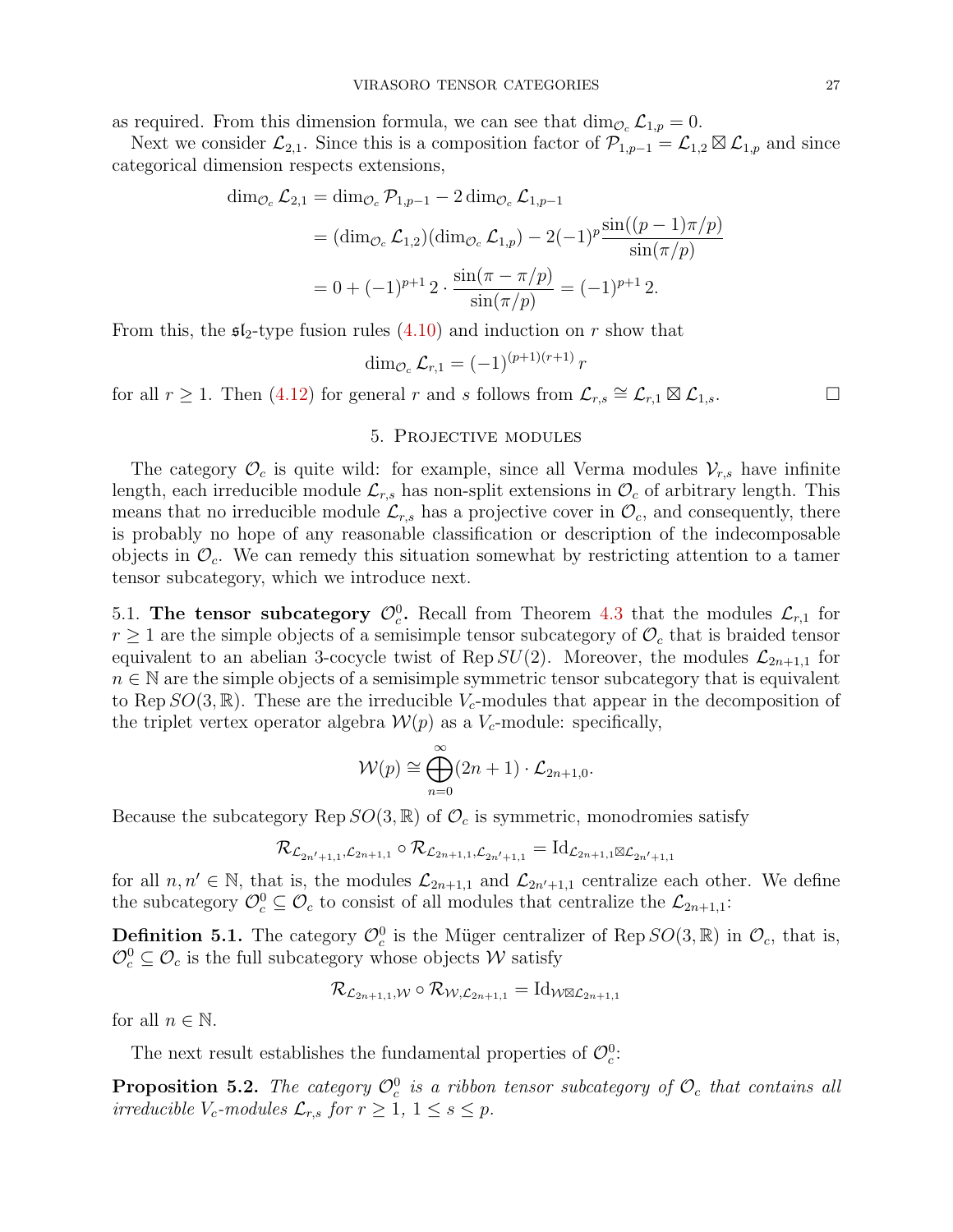*Proof.* To show that  $\mathcal{O}_c^0$  is a monoidal subcategory of  $\mathcal{O}_c$ , we just need to show that if  $\mathcal{W}_1$ and  $\mathcal{W}_2$  are modules in  $\mathcal{O}_c^0$ , then so is  $\mathcal{W}_1 \boxtimes \mathcal{W}_2$ , that is,

$$
\mathcal{R}^2_{\mathcal{W}_1 \boxtimes \mathcal{W}_2, \mathcal{L}_{2n+1,1}} = \mathrm{Id}_{(\mathcal{W}_1 \boxtimes \mathcal{W}_2) \boxtimes \mathcal{L}_{2n+1,1}}
$$

for all  $n \in \mathbb{N}$ . But this is straightforward from the hexagon axiom for the braiding R. Then to show that  $\mathcal{O}_c^0$  is abelian and thus a tensor subcategory of  $\mathcal{O}_c$ , it is enough to show that  $\mathcal{O}_c^0$ is closed under submodules and quotient modules. This follows from the rigidity of  $\mathcal{L}_{2n+1,1}$ and corresponding exactness of  $\mathcal{L}_{2n+1,1} \boxtimes \bullet$ , as well as the naturality of the braiding in  $\mathcal{O}_c$ .

To show that  $\mathcal{O}_c^0$  is rigid and thus a ribbon subcategory of  $\mathcal{O}_c$ , we just need to show closure under contragredients, that is, if  $\mathcal{R}_{W,\mathcal{L}_{2n+1,1}}^2$  is the identity for each  $n \in \mathbb{N}$ , then so is  $\mathcal{R}_{\mathcal{W}',\mathcal{L}_{2n+1,1}}^2$ . Since any such W is rigid (in  $\mathcal{O}_c$ ) by Theorem [4.5,](#page-21-2) we can use [\[EGNO,](#page-52-21) Lemma 8.9.1], which states that  $\mathcal{R}_{\mathcal{W}',\mathcal{L}_{2n+1,1}}$  agrees with the composition

$$
\mathcal{W}'\boxtimes \mathcal{L}_{2n+1,1} \xrightarrow{r^{-1}} (\mathcal{W}'\boxtimes \mathcal{L}_{2n+1,1}) \boxtimes V_c \xrightarrow{\mathrm{Id}\boxtimes i_{\mathcal{W}}} (\mathcal{W}'\boxtimes \mathcal{L}_{2n+1,1}) \boxtimes (\mathcal{W}\boxtimes \mathcal{W}')
$$
  

$$
\xrightarrow{\mathrm{assoc.}} \mathcal{W}'\boxtimes ((\mathcal{L}_{2n+1,1} \boxtimes \mathcal{W}) \boxtimes \mathcal{W}') \xrightarrow{\mathrm{Id}\boxtimes (\mathcal{R}_{\mathcal{W},\mathcal{L}_{2n+1,1}} \boxtimes \mathrm{Id})} \mathcal{W}'\boxtimes ((\mathcal{W}\boxtimes \mathcal{L}_{2n+1,1}) \boxtimes \mathcal{W}')
$$
  

$$
\xrightarrow{\mathrm{assoc.}} (\mathcal{W}'\boxtimes \mathcal{W}) \boxtimes (\mathcal{L}_{2n+1,1} \boxtimes \mathcal{W}') \xrightarrow{e_{\mathcal{W}} \boxtimes \mathrm{Id}} V_c \boxtimes (\mathcal{L}_{2n+1,1} \boxtimes \mathcal{W}') \xrightarrow{l} \mathcal{L}_{2n+1,1} \boxtimes \mathcal{W}',
$$

where the arrows marked *assoc*. represent compositions of associativity isomorphisms in  $\mathcal{O}_c$ . Using the opposite braiding,  $\mathcal{R}_{\mathcal{L}_{2n+1,1},\mathcal{W}'}^{-1}$  is the identical composition, except that  $\mathcal{R}_{\mathcal{W},\mathcal{L}_{2n+1,1}}^{-1}$ is replaced with  $\mathcal{R}_{\mathcal{L}_{2n+1,1},\mathcal{W}}$ . But  $\mathcal{R}_{\mathcal{W},\mathcal{L}_{2n+1,1}}^{-1} = \mathcal{R}_{\mathcal{L}_{2n+1,1},\mathcal{W}}$  since W is an object of  $\mathcal{O}_c^0$ , so the compositions giving  $\mathcal{R}_{W',\mathcal{L}_{2n+1,1}}$  and  $\mathcal{R}_{\mathcal{L}_{2n+1,1},W'}^{-1}$  are the same. Therefore the monodromy of  $W'$  with each  $\mathcal{L}_{2n+1,1}$  is the identity.

Finally, to show that each  $\mathcal{L}_{r,s}$  is an object of  $\mathcal{O}_c^0$ , we use the balancing equation for monodromies:

$$
\mathcal{R}_{\mathcal{L}_{r,s},\mathcal{L}_{2n+1,1}}^2 = \theta_{\mathcal{L}_{r,s}\boxtimes\mathcal{L}_{2n+1,1}} \circ (\theta_{\mathcal{L}_{r,s}}^{-1} \boxtimes \theta_{\mathcal{L}_{2n+1,1}}^{-1}).
$$

Recall that  $\theta = e^{2\pi i L_0}$  and that

$$
\mathcal{L}_{r,s} \boxtimes \mathcal{L}_{2n+1,1} \cong \bigoplus_{\substack{k=|r-2n-1|+1\\k+r+2n\equiv 0\,\,(\text{mod}\,\,2)}}^{r+2n} \mathcal{L}_{k,s} = \bigoplus_{k=1}^{\min(r,2n+1)} \mathcal{L}_{r+2(n-k+1),s}
$$

(from Theorem [4.11\)](#page-25-1). Thus on the  $\mathcal{L}_{r+2(n-k+1),s}$  summand of  $\mathcal{L}_{r,s}\boxtimes \mathcal{L}_{2n+1,1}$ , the monodromy is given by the scalar

$$
e^{2\pi i(h_{r+2(n-k+1),s}-h_{r,s}-h_{2n+1,1})} = e^{2\pi i \left[ (pr-s)(n-k+1)+(k-1)^2 p - (2k-1)np+n \right]} = 1.
$$

Thus  $\mathcal{R}_{\mathcal{L}_{r,s},\mathcal{L}_{2n+1,1}}^2 = \mathrm{Id}_{\mathcal{L}_{r,s}\boxtimes \mathcal{L}_{2n+1,1}}$  for all  $n \in \mathbb{N}$  as required.

**Remark 5.3.** Although  $\mathcal{O}_c^0$  is closed under submodules, quotients, and contragredients, it need not be closed under arbitrary (non-split) extensions. Thus it is possible for a module to be projective in the subcategory  $\mathcal{O}_c^0$  even if it is not projective in  $\mathcal{O}_c$ . In fact, we will show that every irreducible module  $\mathcal{L}_{r,s}$  has a projective cover in  $\mathcal{O}_c^0$ , although not in  $\mathcal{O}_c$ .

We now begin to obtain projective objects in  $\mathcal{O}_c^0$ :

<span id="page-27-0"></span>**Theorem 5.4.** For all  $r \geq 1$ , the module  $\mathcal{L}_{r,p}$  is both projective and injective in  $\mathcal{O}_c^0$ .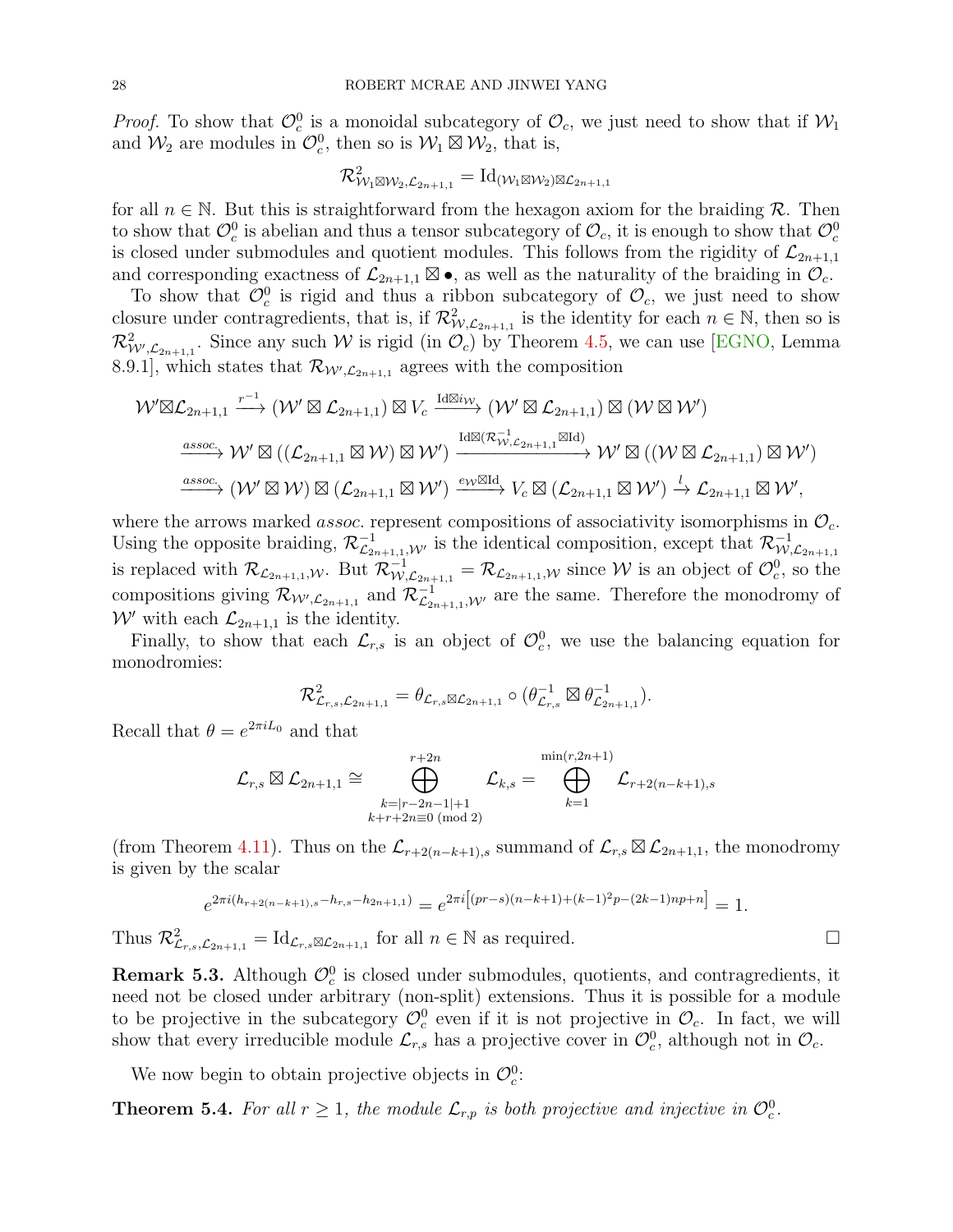*Proof.* Since  $\mathcal{L}_{r,p}$  is self-dual, injectivity of  $\mathcal{L}_{r,p}$  will follow from projectivity. Moreover, it is enough to show that  $\mathcal{L}_{1,p}$  is projective because  $\mathcal{L}_{r,p} \cong \mathcal{L}_{r,1} \boxtimes \mathcal{L}_{1,p}$  from Theorem [4.6](#page-22-1) (recall that projective objects form a tensor ideal in any rigid tensor category).

Now because  $\mathcal{L}_{1,p}$  is simple, it will be projective in  $\mathcal{O}_c^0$  if all surjections  $\mathcal{W} \to \mathcal{L}_{1,p}$  with  $\mathcal{W}$ an object of  $\mathcal{O}_c^0$  split. In fact, because all modules in  $\mathcal{O}_c^0$  have finite length, we may assume that W has length 2. (If all length-2 extensions of  $\mathcal{L}_{1,p}$  split, then so do all finite-length extensions by induction on length.) Thus we are reduced to considering extensions

<span id="page-28-0"></span>
$$
(5.1) \t\t 0 \longrightarrow \mathcal{L}_{r,s} \longrightarrow \mathcal{W} \longrightarrow \mathcal{L}_{1,p} \longrightarrow 0.
$$

It is easy to see that  $h_{1,p}$  is the minimum of all conformal weights  $h_{r,s}$  at central charge  $c_{p,1}$ , so because  $\mathcal{L}_{1,p}$  does not admit non-split self-extensions (see [\[GoK,](#page-52-20) Section 5.4]), we may assume  $h_{r,s} > h_{1,p}$ . This means that W contains a singular vector of conformal weight  $h_{1,p}$ , and thus W contains a homomorphic image of the Verma module  $\mathcal{V}_{1,p}$ .

If the image of  $\mathcal{V}_{1,p}$  in W has length 1, the exact sequence [\(5.1\)](#page-28-0) splits, so we may assume the length is 2. In this case, the structure of  $\mathcal{V}_{1,p}$  as a Vir-module shows that  $\mathcal{W} \cong \mathcal{V}_{1,p}/\mathcal{V}_{5,p}$ and  $(r, s) = (3, p)$ . Thus we just need to show that  $\mathcal{V}_{1,p}/\mathcal{V}_{5,p}$  is not an object of  $\mathcal{O}_c^0$ , and for this it is sufficient to show that the monodromy  $\mathcal{R}^2_{\mathcal{L}_{3,1},\mathcal{V}_{1,p}/\mathcal{V}_{5,p}}$  is non-trivial. From the balancing equation

$$
\mathcal{R}^2_{\mathcal{L}_{3,1},\mathcal{V}_{1,p}/\mathcal{V}_{5,p}} = \theta_{\mathcal{L}_{3,1}\boxtimes(\mathcal{V}_{1,p}/\mathcal{V}_{5,p})} \circ (\theta_{\mathcal{L}_{3,1}}^{-1} \boxtimes \theta_{\mathcal{V}_{1,p}/\mathcal{V}_{5,p}}^{-1}) = e^{2\pi i (L_0 - h_{3,1} - h_{1,p})},
$$

it is enough to show that  $\mathcal{L}_{3,1} \boxtimes (\mathcal{V}_{1,p}/\mathcal{V}_{5,p})$  is a logarithmic  $V_c$ -module, that is,  $L_0$  acts nonsemisimply on the tensor product. To show this, we prove that  $\mathcal{L}_{3,1} \boxtimes (\mathcal{V}_{1,p}/\mathcal{V}_{5,p})$  surjects onto a logarithmic self-extension of  $\mathcal{L}_{3,p}$ .

First, the exactness of  $\mathcal{L}_{3,1} \boxtimes \bullet$  and the fusion rules of Theorem [4.11](#page-25-1) imply there is an exact sequence

$$
0\longrightarrow {\mathcal L}_{1,p}\oplus {\mathcal L}_{3,p}\oplus {\mathcal L}_{5,p}\longrightarrow {\mathcal L}_{3,1}\boxtimes ({\mathcal V}_{1,p}/{\mathcal V}_{5,p})\longrightarrow {\mathcal L}_{3,p}\longrightarrow 0.
$$

We quotient out the submodule  $\mathcal{L}_{1,p} \oplus \mathcal{L}_{5,p}$  from the tensor product to get a surjection

$$
f: \mathcal{L}_{3,1}\boxtimes (\mathcal{V}_{1,p}/\mathcal{V}_{5,p})\longrightarrow \mathcal{L}_{3,p}^{(2)},
$$

where  $\mathcal{L}_{3,p}^{(2)}$  is some self-extension of  $\mathcal{L}_{3,p}$ . We want to show that  $L_0$  acts non-semisimply on  $\mathcal{L}_{3,p}^{(2)}(0)$ ; this  $A(V_c)$ -module is 2-dimensional and  $h_{3,p}$  is its only  $L_0$ -eigenvalue.

The intertwining operator  $\mathcal{Y} = f \circ \mathcal{Y}_{\boxtimes}$  of type  $\begin{pmatrix} \mathcal{L}_{3,p}^{(2)} \\ \mathcal{L}_{3,1} \mathcal{V}_{1,p} / \mathcal{V}_{5,p} \end{pmatrix}$  is surjective because f and  $\mathcal{Y}_{\boxtimes}$ are surjective. Then Proposition [2.5](#page-9-0) implies that

$$
\pi(\mathcal{Y}): A(\mathcal{L}_{3,1}) \otimes_{A(V_c)} (\mathcal{V}_{1,p}/\mathcal{V}_{5,p})(0) \longrightarrow \mathcal{L}_{3,p}^{(2)}(0)
$$

is surjective, so  $\mathcal{L}_{3,p}^{(2)}(0)$  is a homomorphic image of  $A(\mathcal{L}_{3,1}) \otimes_{A(V_c)} \mathbb{C}v_{1,p}$ . This latter  $A(V_c)$ -module was determined in [\[FZ2\]](#page-52-5) (under the unnecessary assumption that  $p \notin \mathbb{Q}$ ): we now review the computation.

The computation of the  $A(V_c) \cong \mathbb{C}[x]$ -bimodule  $A(\mathcal{L}_{3,1})$  is similar to the computation of  $A(\mathcal{L}_{1,2})$  from Section [3.](#page-10-0) Recall there is an isomorphism

$$
\varphi: A(\mathcal{V}_{3,1}) \to \mathbb{C}[x, y]
$$

$$
[\omega]^m \cdot [v_{3,1}] \cdot [\omega]^n \mapsto x^m y^n,
$$

and that

$$
A(\mathcal{L}_{3,1}) \cong \mathbb{C}[x,y]/(f_{3,1}(x,y))
$$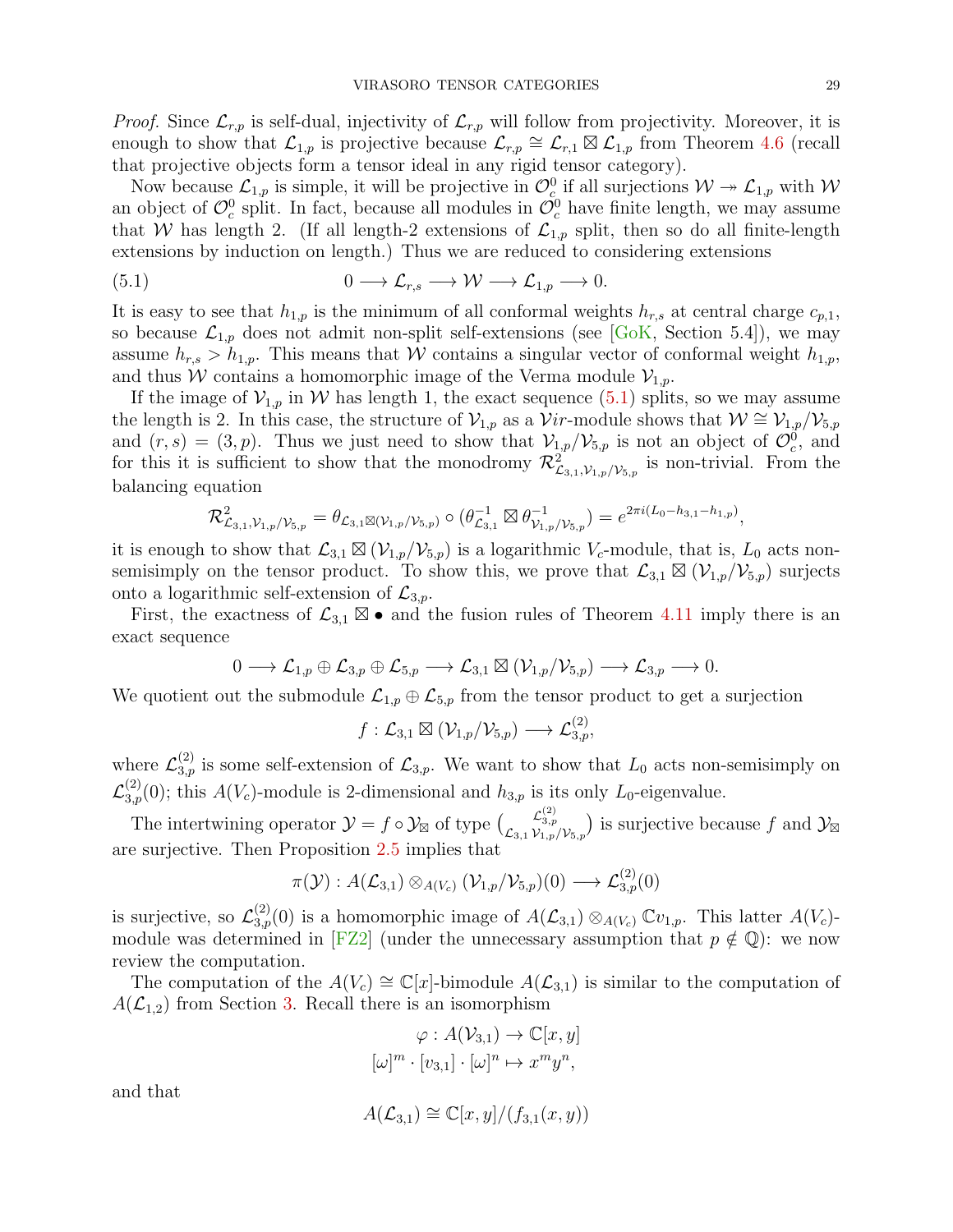where  $f_{3,1}(x,y) = \varphi([\tilde{v}])$  for a singular vector  $\tilde{v} \in V_{3,1}$  generating the maximal proper submodule. We can take

$$
\widetilde{v} = (L_{-1}^3 - 4pL_{-1}L_{-2} + 2p(2p+1)L_{-3}) v_{3,1}.
$$

Then to compute  $\varphi([\tilde{v}]),$  first note that  $(3.2)$  implies

$$
\varphi([L_{-1}v]) = (x - y - \operatorname{wt} v)\varphi([v])
$$

for  $v \in V_{3,1}$ , while  $(3.1)$  implies

$$
\varphi([L_{-2}v]) = y\varphi([v]) - \varphi([L_{-1}v]) = (2y - x + \text{wt }v)\varphi([v]).
$$

Then the relation

$$
[L_{-n}v] = (-1)^n [(n-1)L_{-2}v + (n-2)L_{-1}v]
$$

in  $A(V_{3,1})$  specialized to  $n = 3$  (see the proof of [\[FZ2,](#page-52-5) Lemma 2.11]) implies

$$
\varphi([L_{-3}v]) = -2\varphi([L_{-2}v]) - \varphi([L_{-1}v]) = (x - 3y - \text{wt }v)\varphi([v]).
$$

Using these formulas, we get

$$
f_{3,1}(x,y) = (x - y - h_{3,1} - 2)(x - y - h_{3,1} - 1)(x - y - h_{3,1})
$$
  
- 4p(x - y - h\_{3,1} - 2)(2y - x + h\_{3,1}) + 2p(2p + 1)(x - 3y - h\_{3,1})  
= (x - y)((x - y - 2p + 1)(x - y - 1) - 4py)

(see [\[FZ2,](#page-52-5) Example 2.12]).

We now have

$$
A(\mathcal{L}_{3,1}) \otimes_{A(V_c)} \mathbb{C}v_{1,p} \cong \mathbb{C}[x]/(f_{3,1}(x,h_{1,p})),
$$

and it turns out that

$$
f_{3,1}(x, h_{1,p}) = (x - h_{1,p})(x - h_{3,p})^2.
$$

Thus  $L_0$  acts non-semisimply on the only 2-dimensional quotient of  $A(\mathcal{L}_{3,1})\otimes_{A(V_c)}\mathbb{C}v_{1,p}$  whose only L<sub>0</sub>-eigenvalue is  $h_{3,p}$ . So  $\mathcal{L}_{3,p}^{(2)}$  is a logarithmic module in  $\mathcal{O}_c$ , proving that  $\mathcal{V}_{1,p}/\mathcal{V}_{5,p}$  is not an object of  $\mathcal{O}_c^0$ . This completes the proof that  $\mathcal{L}_{1,p}$  is projective in  $\mathcal{O}_c^0$ .

As the modules  $\mathcal{L}_{r,p}$  are irreducible, they are their own projective covers in  $\mathcal{O}_c^0$ . For this reason, we will sometimes use the alternate notation  $\mathcal{L}_{r,p} = \mathcal{P}_{r,p}$  for  $r \geq 1$ . The irreducible modules  $\mathcal{L}_{r,p-1}$  also have projective covers in  $\mathcal{O}_c^0$ :

<span id="page-29-0"></span>**Proposition 5.5.** For  $r \geq 1$ , the module  $\mathcal{P}_{r,p-1}$  is a projective cover of  $\mathcal{L}_{r,p-1}$  in  $\mathcal{O}_c^0$ .

*Proof.* The module  $\mathcal{P}_{r,p-1}$  is projective in  $\mathcal{O}_c^0$  because it is by definition the tensor product of a rigid with a projective module. From Propositions [4.7](#page-22-0) and [4.9,](#page-23-0) there is also a surjective homomorphism  $q: \mathcal{P}_{r,p-1} \to \mathcal{L}_{r,p-1}$ .

Now let P be any projective module in  $\mathcal{O}_c^0$  with surjective homomorphism  $\tilde{q}: \mathcal{P} \to \mathcal{L}_{r,p-1}$ .<br>ceause both  $\mathcal{P}$  and  $\mathcal{P}$  are projective, there are homomorphisms  $f: \mathcal{P} \to \mathcal{P}$  and Because both P and  $\mathcal{P}_{r,p-1}$  are projective, there are homomorphisms  $f: \mathcal{P} \to \mathcal{P}_{r,p-1}$  and  $g: \mathcal{P}_{r,p-1} \to \mathcal{P}$  such that the diagrams

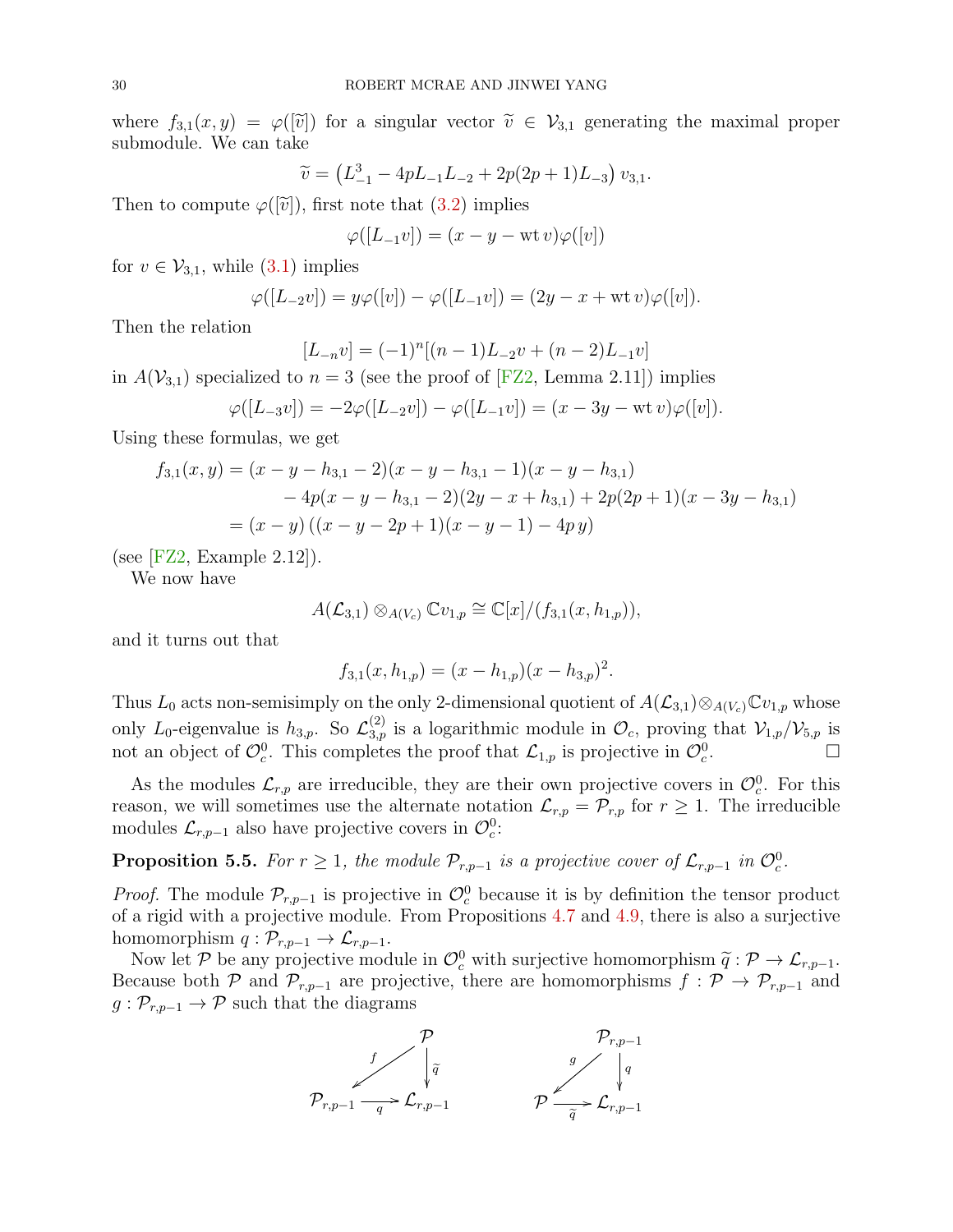commute; we need to show that f is surjective. Indeed,  $f \circ q$ , as an endomorphism of a finitelength indecomposable module, is either nilpotent or an isomorphism by Fitting's Lemma, and it cannot be nilpotent because for all  $N \in \mathbb{N}$ ,

$$
q \circ (f \circ g)^N = q \neq 0.
$$

Therefore  $f \circ q$  is an isomorphism, which means f is surjective (and q is injective).

<span id="page-30-0"></span>5.2. The remaining projective covers. For  $p = 2$ , we have shown that every irreducible module has a projective cover in  $\mathcal{O}_c^0$ . For  $p \geq 3$ , we now construct projective covers of the remaining irreducible modules  $\mathcal{L}_{r,s}$ ,  $s \leq p-2$ , using the method of [\[CMY2,](#page-51-3) Section 5.1]. In fact, many of the arguments from [\[CMY2\]](#page-51-3) go through almost verbatim in this context.

5.2.1. The case  $r = 1$ . From Proposition [4.7,](#page-22-0) the maximal submodule  $\mathcal{Z}_{1,p-1}$  of the projective module  $\mathcal{P}_{1,p-1}$  is isomorphic to  $(\mathcal{V}_{1,p-1}/\mathcal{V}_{3,p-1})'$ , and there is an exact sequence

(5.2) 
$$
0 \longrightarrow \mathcal{L}_{1,p-1} \longrightarrow \mathcal{Z}_{1,p-1} \longrightarrow \mathcal{L}_{2,1} \longrightarrow 0.
$$

Since  $\mathcal{L}_{1,2}$  is rigid, the functor  $\mathcal{L}_{1,2} \boxtimes \bullet$  is exact. Applying  $\mathcal{L}_{1,2} \boxtimes \bullet$  to [\(5.2\)](#page-30-1) and using the fusion rules [\(4.11\)](#page-25-2), we get an exact sequence

<span id="page-30-3"></span><span id="page-30-1"></span>
$$
0 \longrightarrow \mathcal{L}_{1,p-2} \oplus \mathcal{L}_{1,p} \longrightarrow \mathcal{L}_{1,2} \boxtimes \mathcal{Z}_{1,p-1} \longrightarrow \mathcal{L}_{2,2} \longrightarrow 0.
$$

Because  $\mathcal{L}_{1,p}$  is injective in  $\mathcal{O}_c^0$ , it is a direct summand of  $\mathcal{L}_{1,2} \boxtimes \mathcal{Z}_{1,p-1}$ . Let  $\mathcal{Z}_{1,p-2}$  be a submodule complement of  $\mathcal{L}_{1,p}$  in  $\mathcal{L}_{1,2} \boxtimes \mathcal{Z}_{1,p-1}$ , that is,

(5.3) 
$$
\mathcal{L}_{1,2} \boxtimes \mathcal{Z}_{1,p-1} = \mathcal{L}_{1,p} \oplus \mathcal{Z}_{1,p-2}.
$$

It is easy to see that there is an exact sequence

(5.4) 
$$
0 \longrightarrow \mathcal{L}_{1,p-2} \longrightarrow \mathcal{Z}_{1,p-2} \longrightarrow \mathcal{L}_{2,2} \longrightarrow 0.
$$

We claim that this exact sequence does not split. Indeed, the rigidity of  $\mathcal{L}_{1,2}$ , the fusion rules  $(4.11)$ , and the Loewy diagram of  $\mathcal{Z}_{1,p-1}$  imply

<span id="page-30-2"></span>
$$
\begin{aligned} \mathrm{Hom}(\mathcal{L}_{2,2},\mathcal{L}_{1,2} \boxtimes \mathcal{Z}_{1,p-1}) &\cong \mathrm{Hom}(\mathcal{L}_{1,2} \boxtimes \mathcal{L}_{2,2},\mathcal{Z}_{1,p-1}) \\ &\cong \mathrm{Hom}(\mathcal{L}_{2,1} \oplus \mathcal{L}_{2,3},\mathcal{Z}_{1,p-1}) = 0. \end{aligned}
$$

So  $\mathcal{L}_{2,2}$  cannot be a submodule of  $\mathcal{Z}_{1,p-2} \subseteq \mathcal{L}_{1,2} \boxtimes \mathcal{Z}_{1,p-1}$ . Note that the non-splitting of  $(5.4)$ together with conformal weight considerations show that  $\mathcal{Z}_{1,p-2} \cong (\mathcal{V}_{1,p-2}/\mathcal{V}_{3,p-2})'$ , just as in the proof of Proposition [4.7.](#page-22-0)

Now we apply  $\mathcal{L}_{1,2} \boxtimes \bullet$  to the exact sequence

$$
0 \longrightarrow \mathcal{Z}_{1,p-1} \longrightarrow \mathcal{P}_{1,p-1} \longrightarrow \mathcal{L}_{1,p-1} \longrightarrow 0.
$$

Using  $(4.11)$  and the decomposition  $(5.3)$ , we get the exact sequence

<span id="page-30-4"></span>
$$
0\longrightarrow {\mathcal L}_{1,p}\oplus {\mathcal Z}_{1,p-2}\longrightarrow {\mathcal L}_{1,2}\boxtimes {\mathcal P}_{1,p-1}\longrightarrow {\mathcal L}_{1,p-2}\oplus {\mathcal L}_{1,p}\longrightarrow 0.
$$

Because  $\mathcal{L}_{1,p}$  is both projective and injective in  $\mathcal{O}_c^0$ ,  $2 \cdot \mathcal{L}_{1,p}$  is a direct summand of  $\mathcal{L}_{1,2} \boxtimes \mathcal{P}_{1,p-1}$ . Defining  $\mathcal{P}_{1,p-2}$  to be a direct summand of  $\mathcal{L}_{1,2} \boxtimes \mathcal{P}_{1,p-1}$  complementary to  $2 \cdot \mathcal{L}_{1,p}$ , we get an exact sequence

$$
(5.5) \t\t 0 \longrightarrow \mathcal{Z}_{1,p-2} \longrightarrow \mathcal{P}_{1,p-2} \longrightarrow \mathcal{L}_{1,p-2} \longrightarrow 0.
$$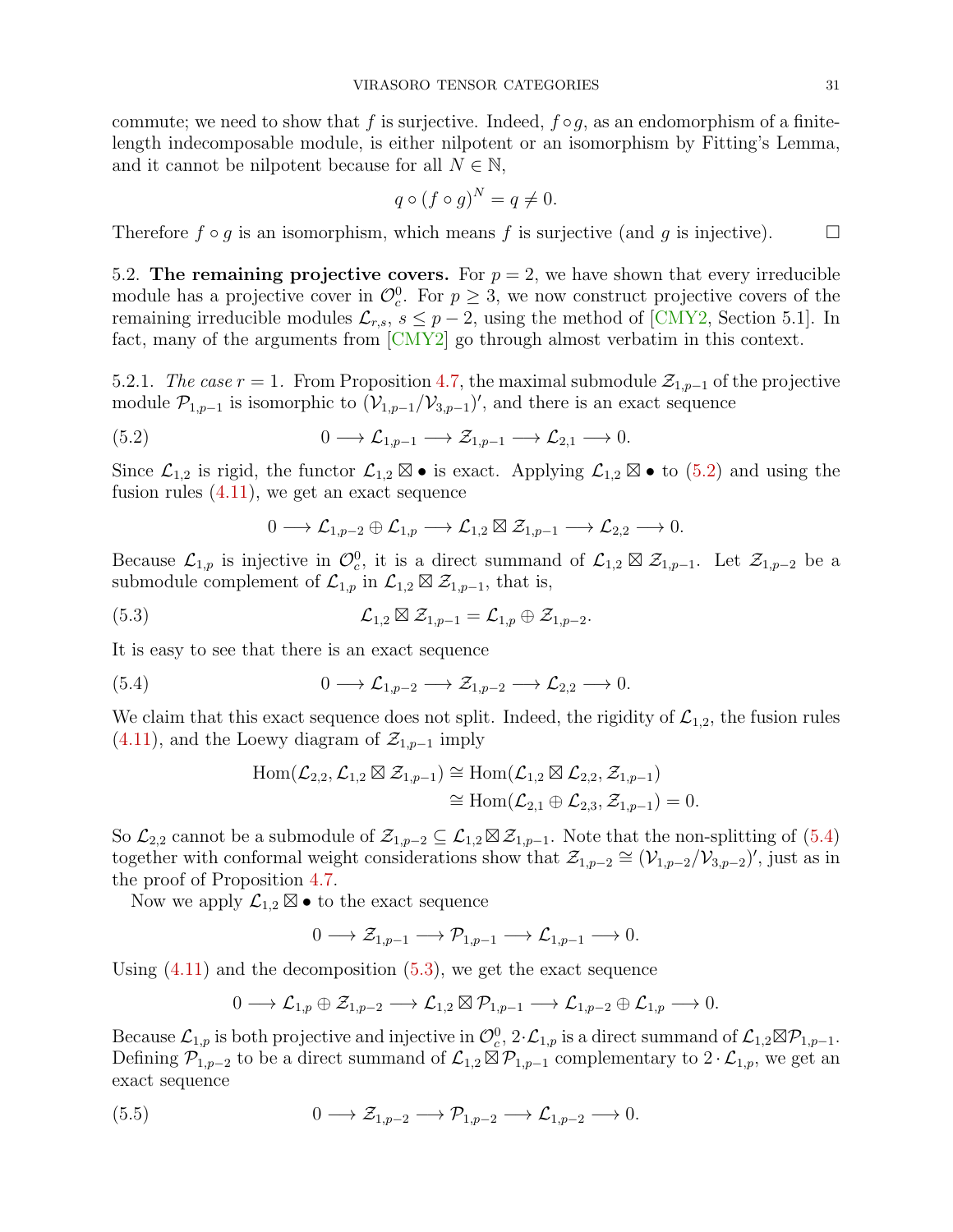We claim that  $\text{Soc}(\mathcal{P}_{1,p-2}) = \mathcal{L}_{1,p-2}$ . Indeed, [\(5.4\)](#page-30-2) and [\(5.5\)](#page-30-4) show that the composition factors of  $\mathcal{P}_{1,p-2}$  are  $\mathcal{L}_{1,p-2}$ ,  $\mathcal{L}_{1,p-2}$ , and  $\mathcal{L}_{2,2}$ . We have already seen that  $\mathcal{L}_{2,2}$  is not a submodule of  $\mathcal{P}_{1,p-2}$ , while

dim Hom(
$$
\mathcal{L}_{1,p-2}
$$
,  $\mathcal{P}_{1,p-2}$ ) = dim Hom( $\mathcal{L}_{1,p-2}$ ,  $\mathcal{L}_{1,2} \boxtimes \mathcal{P}_{1,p-1}$ )  
= dim Hom( $\mathcal{L}_{1,2} \boxtimes \mathcal{L}_{1,p-2}$ ,  $\mathcal{P}_{1,p-1}$ )  
= dim Hom( $\mathcal{L}_{1,p-3} \oplus \mathcal{L}_{1,p-1}$ ,  $\mathcal{P}_{1,p-1}$ ) = 1,

proving the claim.

Next, the exact sequences  $(5.5)$  and  $(5.4)$  give

(5.6) 
$$
0 \longrightarrow \mathcal{L}_{2,2} \longrightarrow \mathcal{P}_{1,p-2}/\mathcal{L}_{1,p-2} \longrightarrow \mathcal{L}_{1,p-2} \longrightarrow 0.
$$

We claim this sequence does not split and thus  $\text{Soc}(\mathcal{P}_{1,p-2}/\mathcal{L}_{1,p-2}) = \mathcal{L}_{2,2}$ . Otherwise, we would have  $\mathcal{P}_{1,p-2}/\mathcal{L}_{1,p-2} \cong \mathcal{L}_{1,p-2} \oplus \mathcal{L}_{2,2}$ ; using the rigidity of  $\mathcal{L}_{1,2}$ , this would imply

<span id="page-31-0"></span>
$$
\begin{aligned} \mathrm{Hom}(\mathcal{P}_{1,p-1}/\mathcal{L}_{1,p-1},\mathcal{L}_{1,2} \boxtimes \mathcal{L}_{2,2}) &\cong \mathrm{Hom}(\mathcal{L}_{1,2} \boxtimes (\mathcal{P}_{1,p-1}/\mathcal{L}_{1,p-1}),\mathcal{L}_{2,2}) \\ &\cong \mathrm{Hom}((\mathcal{L}_{1,2} \boxtimes \mathcal{P}_{1,p-1})/(\mathcal{L}_{1,2} \boxtimes \mathcal{L}_{1,p-1}),\mathcal{L}_{2,2}) \\ &\cong \mathrm{Hom}((\mathcal{P}_{1,p-2}/\mathcal{L}_{1,p-2}) \oplus \mathcal{L}_{1,p},\mathcal{L}_{2,2}) \neq 0, \end{aligned}
$$

whereas in fact the Loewy diagram of  $\mathcal{P}_{1,p-1}$  shows

$$
\operatorname{Hom}(\mathcal{P}_{1,p-1}/\mathcal{L}_{1,p-1},\mathcal{L}_{1,2}\boxtimes\mathcal{L}_{2,2})\cong\operatorname{Hom}(\mathcal{V}_{1,p-1}/\mathcal{V}_{3,p-1},\mathcal{L}_{2,1}\oplus\mathcal{L}_{2,3})=0.
$$

This proves the claim; note that because [\(5.6\)](#page-31-0) does not split,  $\mathcal{P}_{1,p-2}/\mathcal{L}_{1,p-2} \cong \mathcal{V}_{1,p-2}/\mathcal{V}_{3,p-2}$ , just as in the proof of Proposition [4.7.](#page-22-0)

We have now derived the Loewy diagram for  $\mathcal{P}_{1,p-2}$  stated in the next proposition. Moreover,  $\mathcal{P}_{1,p-2}$  is indecomposable for the same reasons as  $\mathcal{P}_{1,p-1}$ , and  $\mathcal{P}_{1,p-2}$  is projective in  $\mathcal{O}_c^0$  because it is a direct summand of the projective tensor product  $\mathcal{L}_{1,2}$   $\boxtimes$   $\mathcal{P}_{1,p-1}$ . Thus the argument of Proposition [5.5](#page-29-0) shows that  $\mathcal{P}_{1,p-2}$  is a projective cover of  $\mathcal{L}_{1,p-2}$ :

**Proposition 5.6.** The module  $\mathcal{P}_{1,p-2}$  is indecomposable and a projective cover of  $\mathcal{L}_{1,p-2}$  in  $\mathcal{O}_c^0$ . It has Loewy diagram



Now that we have projective covers  $\mathcal{P}_{1,p-2}$ ,  $\mathcal{P}_{1,p-1}$ , and  $\mathcal{P}_{1,p}$ , we proceed to construct modules  $\mathcal{P}_{1,s}$  for  $1 \leq s \leq p-3$  recursively (assuming now that  $p \geq 4$ ). Fix  $s \in \{1, 2, \ldots, p-3\}$ and assume we have  $\mathcal{P}_{1,\sigma}$  for all  $s + 1 \leq \sigma \leq p - 1$  such that:

- The module  $\mathcal{P}_{1,\sigma}$  is a projective cover of  $\mathcal{L}_{1,\sigma}$  in  $\mathcal{O}_c^0$ .
- The Loewy diagram of  $\mathcal{P}_{1,\sigma}$  is

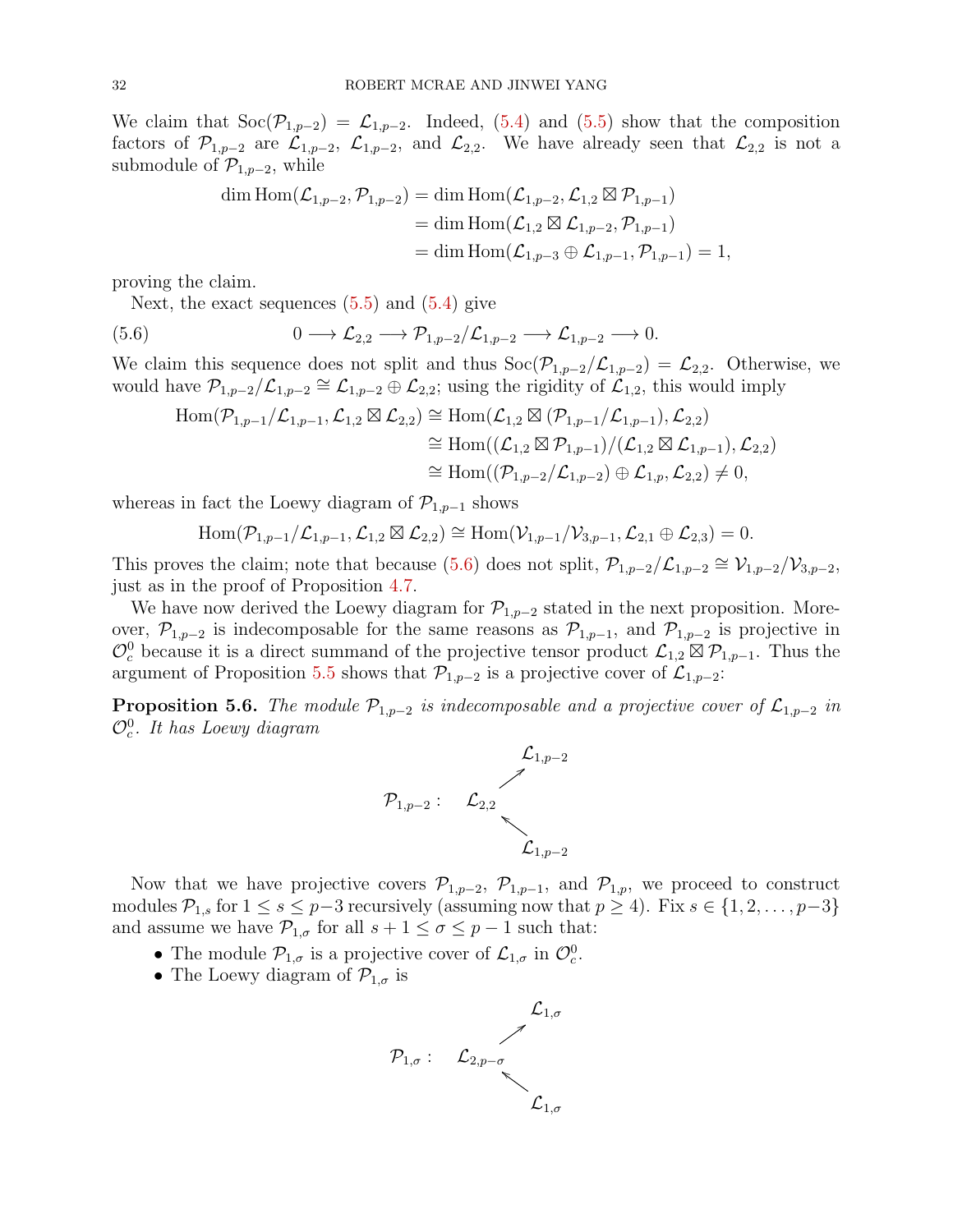We now define  $\mathcal{P}_{1,s}$  as follows. We have a surjection

$$
\mathcal{L}_{1,2}\boxtimes \mathcal{P}_{1,s+1}\longrightarrow \mathcal{L}_{1,2}\boxtimes \mathcal{L}_{1,s+1}\cong \mathcal{L}_{1,s}\oplus \mathcal{L}_{1,s+2}\longrightarrow \mathcal{L}_{1,s+2}.
$$

Because  $\mathcal{L}_{1,2}$  is rigid and  $\mathcal{P}_{1,s+1}$  is projective,  $\mathcal{L}_{1,2} \boxtimes \mathcal{P}_{1,s+1}$  is also projective. So because  $\mathcal{P}_{1,s+2}$  is the projective cover of  $\mathcal{L}_{1,s+2}$ , we get a surjective map

$$
\mathcal{L}_{1,2} \boxtimes \mathcal{P}_{1,s+1} \longrightarrow \mathcal{P}_{1,s+2}.
$$

Since  $\mathcal{P}_{1,s+2}$  is projective, this surjection splits and  $\mathcal{P}_{1,s+2}$  is a direct summand of  $\mathcal{L}_{1,2} \boxtimes \mathcal{P}_{1,s+1}$ . Define  $\mathcal{P}_{1,s}$  to be a complement of  $\mathcal{P}_{1,s+2}$ :

$$
\mathcal{L}_{1,2}\boxtimes \mathcal{P}_{1,s+1}=\mathcal{P}_{1,s}\oplus \mathcal{P}_{1,s+2}.
$$

The module  $\mathcal{P}_{1,s}$  is in  $\mathcal{O}_c^0$  because this category is a tensor subcategory of  $\mathcal{O}_c$ , and it is projective in  $\mathcal{O}_c^0$  because it is a summand of a projective module. We can now prove:

<span id="page-32-0"></span>**Theorem 5.7.** The module  $\mathcal{P}_{1,s}$  is a projective cover of  $\mathcal{L}_{1,s}$  in  $\mathcal{O}_c^0$  with Loewy diagram



*Proof.* From its Loewy diagram,  $\mathcal{P}_{1,s+1}$  has a maximal proper submodule  $\mathcal{Z}_{1,s+1}$  with nonsplit exact sequence

$$
(5.7) \t\t 0 \longrightarrow \mathcal{L}_{1,s+1} \longrightarrow \mathcal{Z}_{1,s+1} \longrightarrow \mathcal{L}_{2,p-s-1} \longrightarrow 0.
$$

We apply  $\mathcal{L}_{1,2} \boxtimes \bullet$  to [\(5.7\)](#page-32-1) and use the fusion rules [\(4.11\)](#page-25-2) to get an exact sequence

<span id="page-32-1"></span>
$$
0 \longrightarrow \mathcal{L}_{1,s} \oplus \mathcal{L}_{1,s+2} \longrightarrow \mathcal{L}_{1,2} \boxtimes \mathcal{Z}_{1,s+1} \longrightarrow \mathcal{L}_{2,p-s} \oplus \mathcal{L}_{2,p-s-2} \longrightarrow 0.
$$

This shows that the conformal weights of  $\mathcal{L}_{1,2} \boxtimes \mathcal{Z}_{1,s+1}$  are contained in the two distinct cosets  $h_{1,s} + \mathbb{Z}$  and  $h_{1,s+2} + \mathbb{Z}$ , and thus  $\mathcal{L}_{1,2} \boxtimes \mathcal{Z}_{1,s+1}$  decomposes as a direct sum of two modules, say  $\mathcal{Z}_{1,s}$  and  $\mathcal{Z}_{1,s+2}$ , with exact sequences

$$
(5.8) \t\t 0 \longrightarrow \mathcal{L}_{1,s} \longrightarrow \mathcal{Z}_{1,s} \longrightarrow \mathcal{L}_{2,p-s} \longrightarrow 0
$$

and

<span id="page-32-2"></span>
$$
0 \longrightarrow \mathcal{L}_{1,s+2} \longrightarrow \widetilde{\mathcal{Z}}_{1,s+2} \longrightarrow \mathcal{L}_{2,p-s-2} \longrightarrow 0.
$$

We claim that [\(5.8\)](#page-32-2) does not split. Otherwise,  $\mathcal{L}_{2,p-s}$  is a submodule of  $\mathcal{Z}_{1,s}$ , and thus also a submodule of  $\mathcal{L}_{1,2} \boxtimes \mathcal{Z}_{1,s+1}$ . Rigidity of  $\mathcal{L}_{1,2}$  would then imply

$$
\operatorname{Hom}(\mathcal{L}_{1,2} \boxtimes \mathcal{L}_{2,p-s}, \mathcal{Z}_{1,s+1}) \cong \operatorname{Hom}(\mathcal{L}_{2,p-s}, \mathcal{L}_{1,2} \boxtimes \mathcal{Z}_{1,s+1}) \neq 0.
$$

However by the fusion rules [\(4.11\)](#page-25-2) and the non-split exact sequence [\(5.7\)](#page-32-1) for  $\mathcal{Z}_{1,s+1}$ , there is no non-zero homomorphism

$$
\mathcal{L}_{1,2}\boxtimes\mathcal{L}_{2,p-s}\cong\mathcal{L}_{2,p-s-1}\oplus\mathcal{L}_{2,p-s+1}\longrightarrow\mathcal{Z}_{1,s+1}.
$$

As a result,  $Soc(\mathcal{Z}_{1,s}) = \mathcal{L}_{1,s}$ .

Now we apply  $\mathcal{L}_{1,2}$   $\boxtimes \bullet$  to the exact sequence

 $0 \longrightarrow \mathcal{Z}_{1,s+1} \longrightarrow \mathcal{P}_{1,s+1} \longrightarrow \mathcal{L}_{1,s+1} \longrightarrow 0$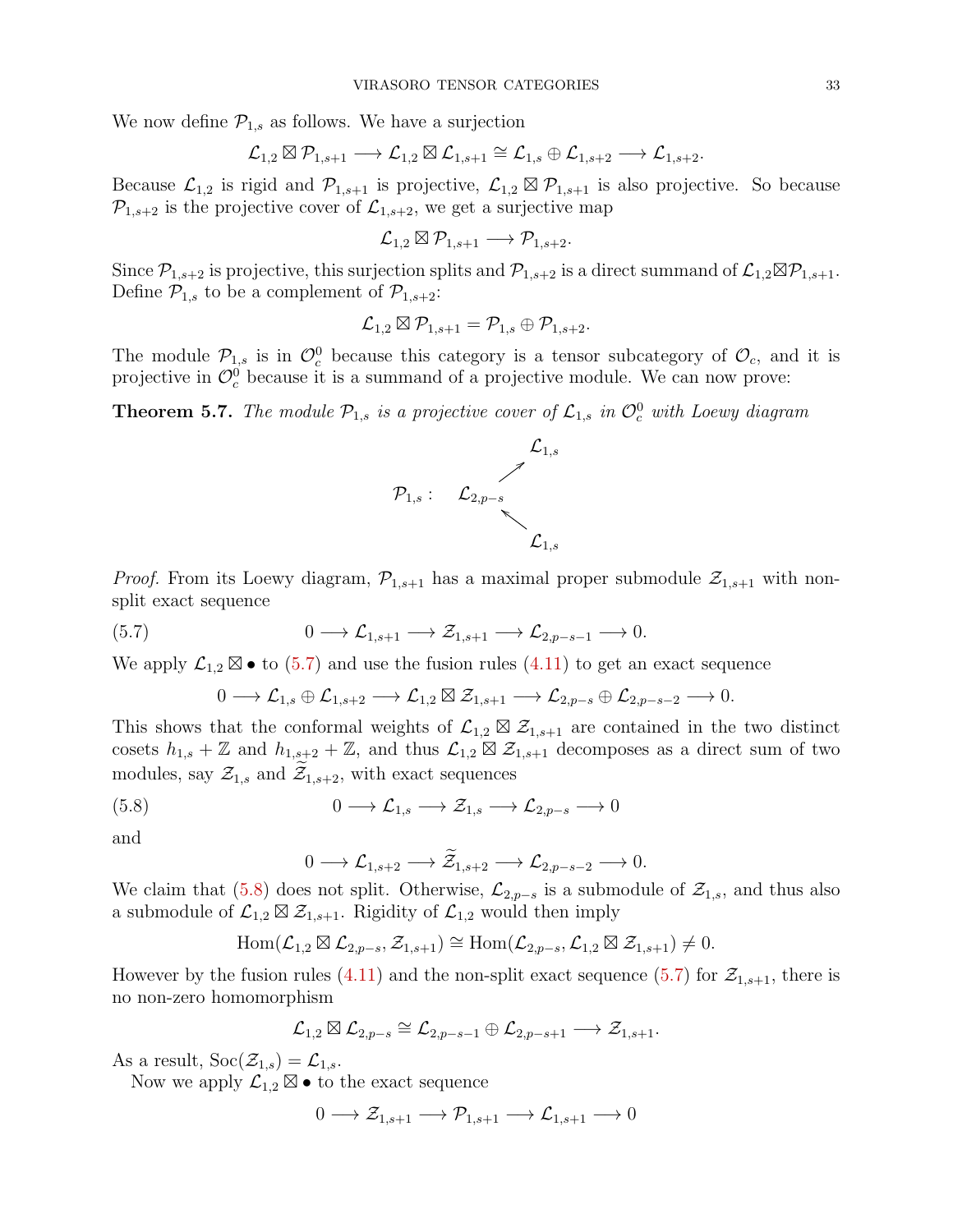and get an exact sequence

<span id="page-33-1"></span>
$$
0 \longrightarrow \mathcal{Z}_{1,s} \oplus \widetilde{\mathcal{Z}}_{1,s+2} \longrightarrow \mathcal{L}_{1,2} \boxtimes \mathcal{P}_{1,s+1} \longrightarrow \mathcal{L}_{1,s} \oplus \mathcal{L}_{1,s+2} \longrightarrow 0.
$$

Conformal weight considerations again show that  $\mathcal{P}_{1,s}$  satisfies the exact sequence

(5.9) 
$$
0 \longrightarrow \mathcal{Z}_{1,s} \longrightarrow \mathcal{P}_{1,s} \longrightarrow \mathcal{L}_{1,s} \longrightarrow 0.
$$

We claim that  $\text{Soc}(\mathcal{P}_{1,s}) = \mathcal{L}_{1,s}$ . Otherwise, since [\(5.8\)](#page-32-2) is non-split, we would have  $\text{Soc}(\mathcal{P}_{1,s})$  $2 \cdot \mathcal{L}_{1,s}$ , and rigidity of  $\mathcal{L}_{1,2}$  would imply

$$
\dim\operatorname{Hom}(\mathcal{L}_{1,2}\boxtimes\mathcal{L}_{1,s},\mathcal{P}_{1,s+1})=\dim\operatorname{Hom}(\mathcal{L}_{1,s},\mathcal{L}_{1,2}\boxtimes\mathcal{P}_{1,s+1})=2.
$$

However, this would conflict with

<span id="page-33-2"></span>
$$
\dim\operatorname{Hom}(\mathcal{L}_{1,2}\boxtimes\mathcal{L}_{1,s},\mathcal{P}_{1,s+1})=\dim\operatorname{Hom}([\mathcal{L}_{1,s-1}\oplus]\mathcal{L}_{1,s+1},\mathcal{P}_{1,s+1})=1,
$$

where the summand in the brackets occurs for  $s \geq 2$ .

The exact sequences [\(5.8\)](#page-32-2) and [\(5.9\)](#page-33-1) give an exact sequence

$$
(5.10) \t\t 0 \longrightarrow \mathcal{L}_{2,p-s} \longrightarrow \mathcal{P}_{1,s}/\mathcal{L}_{1,s} \longrightarrow \mathcal{L}_{1,s} \longrightarrow 0.
$$

We claim that [\(5.10\)](#page-33-2) does not split and thus  $\text{Soc}(\mathcal{P}_{1,s}/\mathcal{L}_{1,s}) = \mathcal{L}_{2,p-s}$ . Otherwise, we would have  $\mathcal{P}_{1,s}/\mathcal{L}_{1,s} = \mathcal{L}_{2,p-s} \oplus \mathcal{L}_{1,s}$ , and rigidity of  $\mathcal{L}_{1,2}$  would imply

$$
\text{Hom}(\mathcal{P}_{1,s+1}/\mathcal{L}_{1,s+1},\mathcal{L}_{1,2} \boxtimes \mathcal{L}_{2,p-s}) \cong \text{Hom}((\mathcal{L}_{1,2} \boxtimes \mathcal{P}_{1,s+1})/(\mathcal{L}_{1,2} \boxtimes \mathcal{L}_{1,s+1}),\mathcal{L}_{2,p-s})
$$
  

$$
\cong \text{Hom}((\mathcal{P}_{1,s+2}/\mathcal{L}_{1,s+2}) \oplus (\mathcal{P}_{1,s}/\mathcal{L}_{1,s}),\mathcal{L}_{2,p-s}) \neq 0.
$$

However, in fact

$$
\mathrm{Hom}(\mathcal{P}_{1,s+1}/\mathcal{L}_{1,s+1},\mathcal{L}_{1,2}\boxtimes\mathcal{L}_{2,p-s})\cong \mathrm{Hom}(\mathcal{P}_{1,s+1}/\mathcal{L}_{1,s+1},\mathcal{L}_{2,p-s-1}\oplus\mathcal{L}_{2,p-s+1})=0.
$$

Thus  $\mathcal{P}_{1,s}/\mathcal{L}_{1,s}$  is indecomposable, and we have verified the Loewy diagram for  $\mathcal{P}_{1,s}$ .

Finally,  $\mathcal{P}_{1,s}$  is a projective cover of  $\mathcal{L}_{1,s}$  in  $\mathcal{O}_c^0$  by the argument of Proposition [5.5.](#page-29-0)  $\Box$ 

**Remark 5.8.** As in the proof of Proposition [4.7,](#page-22-0) we have  $\mathcal{P}_{1,s}/\mathcal{L}_{1,s} \cong \mathcal{V}_{1,s}/\mathcal{V}_{3,s}$  and  $\mathcal{Z}_{1,s} \cong$  $({\cal V}_{1,s}/{\cal V}_{3,s})'$ .

5.2.2. The case  $r \geq 2$ . We can construct the projective cover  $\mathcal{P}_{r,s}$  for  $r \geq 2$ ,  $1 \leq s \leq p-2$ exactly as in [\[CMY2,](#page-51-3) Section 5]. Alternatively, we can simply define  $\mathcal{P}_{r,s} = \mathcal{L}_{r,1} \boxtimes \mathcal{P}_{1,s}$ .

<span id="page-33-0"></span>**Theorem 5.9.** For  $r \geq 2$  and  $1 \leq s \leq p-2$ , the module  $\mathcal{P}_{r,s} = \mathcal{L}_{r,1} \boxtimes \mathcal{P}_{1,s}$  is a projective cover of  $\mathcal{L}_{r,s}$  in  $\mathcal{O}_c^0$ . It has Loewy diagram



*Proof.* The Loewy diagram for  $\mathcal{P}_{r,s}$  follows from that for  $\mathcal{P}_{1,s}$  exactly as in the  $s = p - 1$ case of Proposition [4.9.](#page-23-0) Also as in Proposition [4.9,](#page-23-0)  $\mathcal{P}_{r,s}$  is indecomposable and there is a surjection  $\mathcal{P}_{r,s} \to \mathcal{L}_{r,s}$ . Moreover,  $\mathcal{P}_{r,s}$  is projective in  $\mathcal{O}_c^0$  since it is the tensor product of a rigid with a projective module. Thus the argument of Proposition [5.5](#page-29-0) shows that  $\mathcal{P}_{r,s}$  is a projective cover of  $\mathcal{L}_{r,s}$ .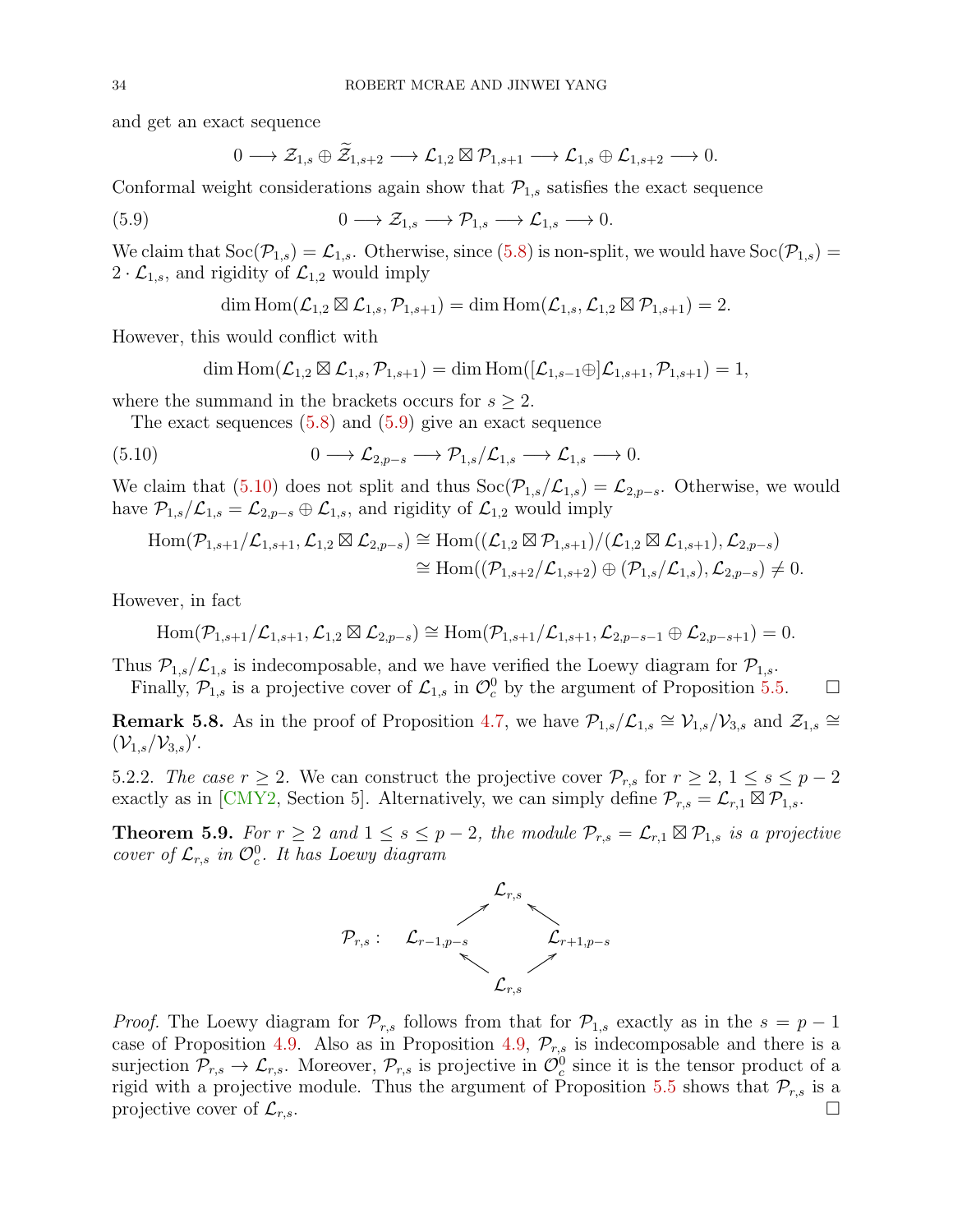#### 6. Tensor product formulas and semisimplification

<span id="page-34-0"></span>We now compute all tensor products involving irreducible modules  $\mathcal{L}_{r,s}$  and their projective covers  $\mathcal{P}_{r,s}$ . As a consequence, we show that there is a semisimple subquotient category of  $\mathcal{O}_c$  which is a product of two  $\mathfrak{sl}_2$ -type tensor subcategories.

<span id="page-34-1"></span>6.1. General fusion rules. We first show how the irreducible modules  $\mathcal{L}_{r',1}$  and  $\mathcal{L}_{1,2}$  tensor with the projective covers; recall that  $\mathcal{P}_{r,p} = \mathcal{L}_{r,p}$  for  $r \geq 1$ :

**Theorem 6.1.** (1) For  $r, r' \geq 1$  and  $1 \leq s \leq p$ ,

(6.1) 
$$
\mathcal{L}_{r',1} \boxtimes \mathcal{P}_{r,s} \cong \bigoplus_{\substack{k=|r-r'|+1\\k+r+r' \equiv 1 \pmod{2}}}^{r+r'-1} \mathcal{P}_{k,s}
$$

<span id="page-34-3"></span><span id="page-34-2"></span>(2) For  $p \geq 3$  and  $r \geq 1$ ,  $1 \leq s \leq p-1$ ,

(6.2) 
$$
\mathcal{L}_{1,2} \boxtimes \mathcal{P}_{r,s} \cong \begin{cases} \mathcal{P}_{1,2} \oplus \mathcal{P}_{2,p} & \text{if } r=s=1\\ \mathcal{P}_{r,2} \oplus \mathcal{P}_{r-1,p} \oplus \mathcal{P}_{r+1,p} & \text{if } s=1, r \geq 2\\ \mathcal{P}_{r,s-1} \oplus \mathcal{P}_{r,s+1} & \text{if } 2 \leq s \leq p-2\\ \mathcal{P}_{r,p-2} \oplus 2 \cdot \mathcal{P}_{r,p}, & \text{if } s=p-1 \end{cases}
$$

(3) For  $p = 2$  and  $r \geq 1$ ,

(6.3) 
$$
\mathcal{L}_{1,2} \boxtimes \mathcal{P}_{r,1} \cong \begin{cases} 2 \cdot \mathcal{P}_{1,2} \oplus \mathcal{P}_{2,2} & \text{if } r = 1 \\ \mathcal{P}_{r-1,2} \oplus 2 \cdot \mathcal{P}_{r,2} \oplus \mathcal{P}_{r+1,2} & \text{if } r \geq 2 \end{cases}
$$

*Proof.* The  $s = p$  case of [\(6.1\)](#page-34-2) is just the  $s = p$  case of [\(4.10\)](#page-25-3). For  $1 \le s \le p - 1$  and  $r = 1$ ,  $(6.1)$  is just  $(4.9)$  and the definition of  $\mathcal{P}_{r',s}$  in Theorem [5.9.](#page-33-0) For  $r \geq 2$ , we simply calculate

<span id="page-34-6"></span>
$$
\mathcal{L}_{r',1} \boxtimes \mathcal{P}_{r,s} = \mathcal{L}_{r',1} \boxtimes (\mathcal{L}_{r,1} \boxtimes \mathcal{P}_{1,s}) \cong (\mathcal{L}_{r',1} \boxtimes \mathcal{L}_{r,1}) \boxtimes \mathcal{P}_{1,s} \cong \bigoplus_{\substack{r+r'-1 \\ k=|r-r'|+1 \\ k+r+r' \equiv 1 \ (\mathrm{mod}\ 2)}}^r \mathcal{L}_{k,1} \boxtimes \mathcal{P}_{1,s} \cong \bigoplus_{\substack{ k=|r-r'|+1 \\ k+r+r' \equiv 1 \ (\mathrm{mod}\ 2)}}^r \mathcal{P}_{k,s},
$$

using the  $r = 1$  case and  $(4.10)$ .

Next, note that the  $r = 1, 2 \le s \le p-1$  cases of  $(6.2)$  are immediate from our construction of the modules  $\mathcal{P}_{1,s}$  in Section [5.2.](#page-30-0) For  $r \geq 2$ , we can then use [\(6.1\)](#page-34-2) and the  $r = 1$  case. It remains to prove the  $s = 1$  cases of  $(6.2)$ .

Taking  $s = 1$  now, the maximal proper submodule  $\mathcal{Z}_{r,1}$  of  $\mathcal{P}_{r,1}$  satisfies the exact sequence

$$
0 \longrightarrow \mathcal{L}_{r,1} \longrightarrow \mathcal{Z}_{r,1} \longrightarrow [\mathcal{L}_{r-1,p-1} \oplus] \mathcal{L}_{r+1,p-1} \longrightarrow 0,
$$

where from now on, terms in brackets vanish if  $r = 1$ . Applying  $\mathcal{L}_{1,2} \boxtimes \bullet$  and using the fusion rules  $(4.11)$ , we have

<span id="page-34-5"></span>
$$
(6.4) \qquad 0 \longrightarrow \mathcal{L}_{r,2} \longrightarrow \mathcal{L}_{1,2} \boxtimes \mathcal{Z}_{r,1} \longrightarrow [\mathcal{L}_{r-1,p-2} \oplus \mathcal{L}_{r-1,p}] \oplus \mathcal{L}_{r+1,p-2} \oplus \mathcal{L}_{r+1,p} \longrightarrow 0.
$$

Since both of  $\mathcal{L}_{r+1,p}$  are projective,  $[\mathcal{L}_{r-1,p} \oplus] \mathcal{L}_{r+1,p}$  is a direct summand of  $\mathcal{L}_{1,2} \boxtimes \mathcal{Z}_{r,1}$ . Then the complement  $\mathcal{Z}_{r,2}$  of  $[\mathcal{L}_{r-1,p} \oplus] \mathcal{L}_{r+1,p}$  satisfies the exact sequence

<span id="page-34-4"></span>(6.5) 
$$
0 \longrightarrow \mathcal{L}_{r,2} \longrightarrow \widetilde{\mathcal{Z}}_{r,2} \longrightarrow [\mathcal{L}_{r-1,p-2} \oplus] \mathcal{L}_{r+1,p-2} \longrightarrow 0.
$$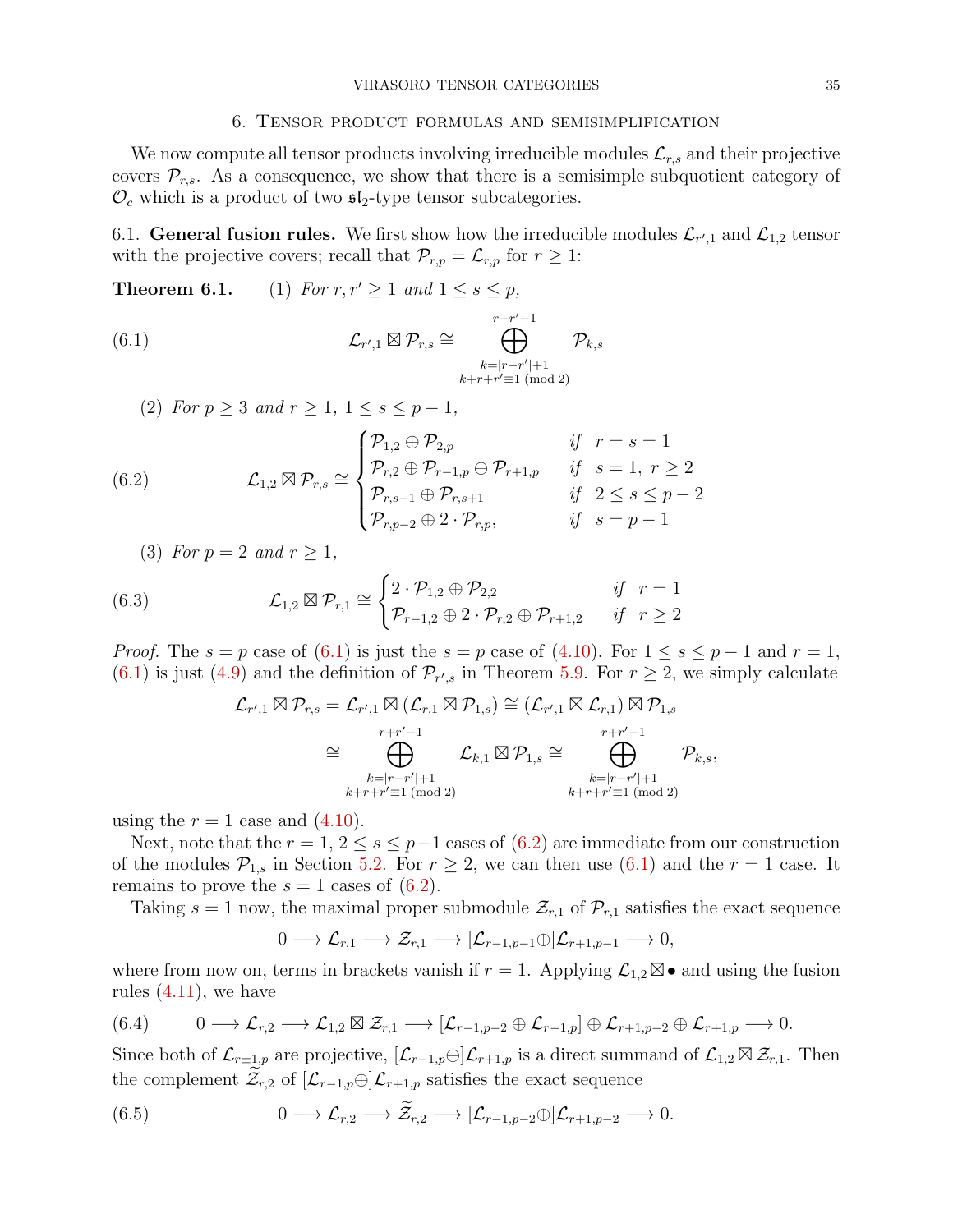Now consider the exact sequence

$$
0 \longrightarrow \mathcal{Z}_{r,1} \longrightarrow \mathcal{P}_{r,1} \longrightarrow \mathcal{L}_{r,1} \longrightarrow 0.
$$

Applying  $\mathcal{L}_{1,2} \boxtimes \bullet$  and using the fusion rules [\(4.11\)](#page-25-2), we have

$$
0 \longrightarrow \widetilde{\mathcal{Z}}_{r,2} \oplus [\mathcal{L}_{r-1,p} \oplus] \mathcal{L}_{r+1,p} \longrightarrow \mathcal{L}_{1,2} \boxtimes \mathcal{P}_{r,1} \longrightarrow \mathcal{L}_{r,2} \longrightarrow 0.
$$

Since both of  $\mathcal{L}_{r\pm1,p}$  are injective, there exists a direct summand  $\widetilde{\mathcal{P}}_{r,2}$  of  $\mathcal{L}_{1,2} \boxtimes \mathcal{P}_{r,1}$  complementary to  $[\mathcal{L}_{r-1,p} \oplus] \mathcal{L}_{r+1,p}$  satisfying the exact sequence

(6.6) 
$$
0 \longrightarrow \widetilde{\mathcal{Z}}_{r,2} \longrightarrow \widetilde{\mathcal{P}}_{r,2} \longrightarrow \mathcal{L}_{r,2} \longrightarrow 0.
$$

The module  $P_{r,2}$  is projective in  $\mathcal{O}_c^0$  since it is a summand of a projective module. Since  $\mathcal{P}_{r,2}$ is a projective cover of  $\mathcal{L}_{r,2}$ , there is thus a surjection  $\widetilde{P}_{r,2} \longrightarrow \mathcal{P}_{r,2}$ ; but since [\(6.5\)](#page-34-4) and [\(6.6\)](#page-35-1) show that these two modules have the same length, we get  $\widetilde{P}_{r,2} \cong \mathcal{P}_{r,2}$ . Therefore

<span id="page-35-1"></span>
$$
\mathcal{L}_{1,2}\boxtimes \mathcal{P}_{r,1}\cong \mathcal{P}_{r,2}\oplus \mathcal{L}_{r+1,p}[\oplus \mathcal{L}_{r-1,p}],
$$

proving  $(6.2)$  for  $s = 1$ .

Now when  $p = 2$ , we need to replace the exact sequence  $(6.4)$  with

$$
0 \longrightarrow \mathcal{L}_{r,2} \longrightarrow \mathcal{L}_{1,2} \boxtimes \mathcal{Z}_{r,1} \longrightarrow [\mathcal{L}_{r-1,2} \oplus] \mathcal{L}_{r+1,2} \longrightarrow 0.
$$

Since both  $\mathcal{L}_{r\pm1,2} = \mathcal{P}_{r\pm1,2}$  are projective, this exact sequence splits. The exact sequence

$$
0 \longrightarrow \mathcal{L}_{1,2} \boxtimes \mathcal{Z}_{r,1} \longrightarrow \mathcal{L}_{1,2} \boxtimes \mathcal{P}_{r,1} \longrightarrow \mathcal{L}_{1,2} \boxtimes \mathcal{L}_{r,1} \longrightarrow 0
$$

also splits because  $\mathcal{L}_{1,2} \boxtimes \mathcal{L}_{r,1} \cong \mathcal{L}_{r,2}$  is projective. Then these two split exact sequences together imply  $(6.3)$ .

Finally, here are all fusion rules involving the simple modules  $\mathcal{L}_{r,s}$  and their projective covers in  $\mathcal{O}_c^0$ :

<span id="page-35-0"></span>**Theorem 6.2.** All tensor products in  $\mathcal{O}_c$  of the  $V_c$ -modules  $\mathcal{L}_{r,s}$  and  $\mathcal{P}_{r,s}$  are as follows, with sums taken to be empty if the lower bound exceeds the upper bound:

(1) For  $r, r' > 1$  and  $1 \leq s, s' \leq p$ ,

<span id="page-35-3"></span><span id="page-35-2"></span>(6.7) 
$$
\mathcal{L}_{r,s} \boxtimes \mathcal{L}_{r',s'} \cong \bigoplus_{k=|r-r'|+1}^{r+r'-1} \left( \bigoplus_{\substack{\ell=s-s'|+1 \\ \ell+s+s'\equiv 1 \pmod{2}}}^{min(s+s'-1,2p-1-s-s')} \mathcal{L}_{k,\ell} \oplus \bigoplus_{\substack{\ell=2p+1-s-s' \\ \ell+s+s'\equiv 1 \pmod{2}}}^{p} \mathcal{P}_{k,\ell} \right).
$$
  
\n(2) For  $r, r' \geq 1, 1 \leq s \leq p$ , and  $1 \leq s' \leq p-1$ ,  
\n
$$
\mathcal{L}_{r,s} \boxtimes \mathcal{P}_{r',s'} \cong \bigoplus_{\substack{r+r'-1 \\ k+r+r'\equiv 1 \pmod{2}}}^{r+r'-1} \left( \bigoplus_{\substack{\ell=s-s'|+1 \\ \ell=s-s'|+1}}^{min(s+s'-1,2p-1-s-s')} \mathcal{P}_{k,\ell} \oplus \bigoplus_{\substack{\ell=2p+1-s-s' \\ \ell+s+s'\equiv 1 \pmod{2}}}^{p} \mathcal{P}_{k,\ell} \right)
$$
  
\n(6.8) 
$$
\oplus \bigoplus_{\substack{\ell=p-s+s'+1 \\ \ell=p-s+s'+1 \\ \ell+p+s+s'\equiv 1 \pmod{2}}}^{p} \left( \bigoplus_{\substack{k=\max(|r-r'|,1) \\ k=\max(|r-r'|,1)}}^{r+r'-2} \mathcal{P}_{k,\ell} \oplus \bigoplus_{\substack{k=|r-r'|+2 \\ k=|r-r'|+2}}^{r+r'} \mathcal{P}_{k,\ell} \right).
$$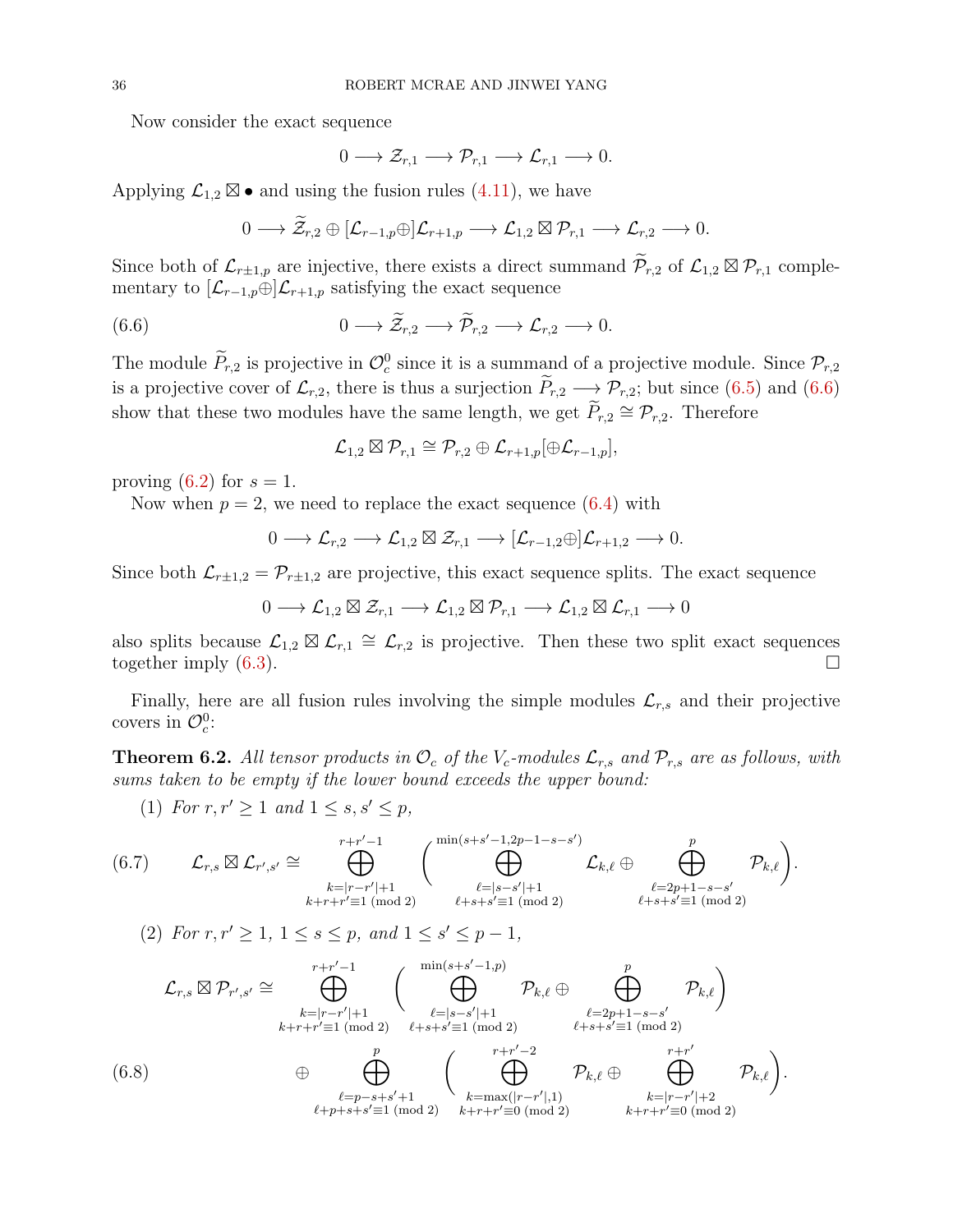$$
(3) \ For r, r' \geq 1 \ and \ 1 \leq s, s' \leq p - 1,
$$
\n
$$
\mathcal{P}_{r,s} \boxtimes \mathcal{P}_{r',s'} \cong 2 \cdot \bigoplus_{k=r-r'+1}^{r+r'-1} \left( \bigoplus_{\substack{\ell=s-s'+1\\ \ell=s-s'+1}}^{min(s+s'-1,p)} \mathcal{P}_{k,\ell} \oplus \bigoplus_{\substack{\ell=s-s'+1\\ \ell+s+s'=1 \pmod{2}}}^{r} \mathcal{P}_{k,\ell} \oplus \bigoplus_{\substack{\ell+s+s'=1\\ \ell=s+s'+1}}^{r} \mathcal{P}_{k,\ell}
$$
\n
$$
\oplus \bigoplus_{\substack{\ell=s+s'+1\\ \ell+s+s'=1 \pmod{2}}}^{r} \left( \bigoplus_{\substack{k=\max(|r-r'|-1,1)\\ \ell+r+r'=1 \pmod{2}}}^{r+r'-3} \mathcal{P}_{k,\ell} \oplus \bigoplus_{\substack{k+r+r'=1\\ \ell+r+r'=1 \pmod{2}}}^{r+r'-1} \mathcal{P}_{k,\ell}
$$
\n
$$
\oplus \bigoplus_{\substack{k=r-r'|+1\\ \ell+r+r'=1 \pmod{2}}}^{r+r'-2} \mathcal{P}_{k,\ell} \oplus \bigoplus_{\substack{k+r+r'=1 \pmod{2} \\ \ell+r+r'=1 \pmod{2}}}^{r+r'-2} \mathcal{P}_{k,\ell} \oplus \bigoplus_{\substack{k=r-r'|+3\\ \ell+r+r'=1 \pmod{2}}}^{r} \mathcal{P}_{k,\ell}
$$
\n
$$
(6.9) \oplus \bigoplus_{\substack{k=\max(|r-r'|,1)\\ \ell+r+r'=1 \pmod{2}}}^{r+r'} \left( \bigoplus_{\substack{\ell=p-s-s'+1\\ \ell+p+s+s'=1 \pmod{2}}}^{p} \mathcal{P}_{k,\ell} \oplus \bigoplus_{\substack{\ell=p-s-s'+1\\ \ell+p+s+s'=1 \pmod{2}}}^{p} \mathcal{P}_{k,\ell}
$$
\n
$$
(6.9) \oplus \bigoplus_{\substack{k=r-r'|+2\\ \ell+r+r'=0 \pmod{2}}}^{r+r'} \left( \bigoplus_{\substack{\ell=p-s-s'+1\\ \ell+p+s+s'=1 \pmod{2}}}^{p} \mathcal{P}_{k,\ell} \oplus \bigoplus_{\substack{\ell=p-|s-s'+1\\ \ell+p+s+s'=1 \
$$

<span id="page-36-1"></span>*Proof.* The proof of the  $r = r' = 1$  case of [\(6.7\)](#page-35-2) is exactly the same as the corresponding proof in [\[CMY2,](#page-51-3) Theorem 5.2.1], so we omit the details:

$$
\mathcal{L}_{1,s} \boxtimes \mathcal{L}_{1,s'} \cong \bigoplus_{\substack{\ell=|s-s'|+1\\ \ell+s+s' \equiv 1 \ (\mathrm{mod}\ 2)}}^{\min\{s+s'-1,2p-1-s-s'\}} \mathcal{L}_{1,\ell} \oplus \bigoplus_{\substack{\ell=2p+1-s-s'\\ \ell+s+s' \equiv 1 \ (\mathrm{mod}\ 2)}}^p \mathcal{P}_{1,\ell}.
$$

The general case then follows from the commutativity and associativity of tensor products in  $\mathcal{O}_c$  and the fusion rules [\(4.10\)](#page-25-3) and [\(6.1\)](#page-34-2):

$$
\mathcal{L}_{r,s} \boxtimes \mathcal{L}_{r',s'} \cong (\mathcal{L}_{r,1} \boxtimes \mathcal{L}_{r',1}) \boxtimes (\mathcal{L}_{1,s} \boxtimes \mathcal{L}_{1,s'})
$$
\n
$$
\cong \left(\bigoplus_{\substack{k=|r-r'|+1\\k+r+r'=1 \pmod{2}}}^{r+r'-1} \mathcal{L}_{k,1}\right) \boxtimes \left(\bigoplus_{\substack{\ell=|s-s'|+1\\ell+s+s'\equiv 1 \pmod{2}}}^{min\{s+s'-1,2p-1-s-s'\}} \mathcal{L}_{1,\ell} \oplus \bigoplus_{\substack{\ell=2p+1-s-s'\\ell+s+s'\equiv 1 \pmod{2}}}^{p} \mathcal{P}_{1,\ell}\right)
$$
\n
$$
\cong \bigoplus_{\substack{k=|r-r'|+1\\k+r+r'\equiv 1 \pmod{2}}}^{r+r'-1} \left(\bigoplus_{\substack{\ell=|s-s'|+1\\ell=s-s'|+1}}^{min\{s+s'-1,2p-1-s-s'\}} \mathcal{L}_{k,\ell} \oplus \bigoplus_{\substack{\ell=2p+1-s-s'\\ell+s+s'\equiv 1 \pmod{2}}}^{p} \mathcal{P}_{k,\ell}\right).
$$

Let us now consider the  $r = r' = 1$  case of [\(6.8\)](#page-35-3):

<span id="page-36-0"></span>
$$
(6.10) \qquad \mathcal{L}_{1,s} \boxtimes \mathcal{P}_{1,s'} \cong \bigoplus_{\substack{\ell=|s-s'|+1\\ \ell+s+s'\equiv 1\;(\text{mod}\;2)}}^{\min(s+s'-1,p)} \mathcal{P}_{1,\ell} \oplus \bigoplus_{\substack{\ell=2p+1-s-s'\\ \ell+s+s'\equiv 1\;(\text{mod}\;2)}}^p \mathcal{P}_{1,\ell} \oplus \bigoplus_{\substack{\ell=p-s+s'+1\\ \ell+p+s+s'\equiv 1\;(\text{mod}\;2)}}^p \mathcal{P}_{2,\ell}.
$$

The case  $s = 1$  is easy since  $\mathcal{L}_{1,1}$  is the unit object of  $\mathcal{O}_c$  and since only the first sum in [\(6.10\)](#page-36-0) is non-empty (because  $s' \leq p-1$ ). Then for  $s = 2$ , [\(6.10\)](#page-36-0) in the cases  $s' = 1$ ,  $2 \leq s' \leq p-2$ ,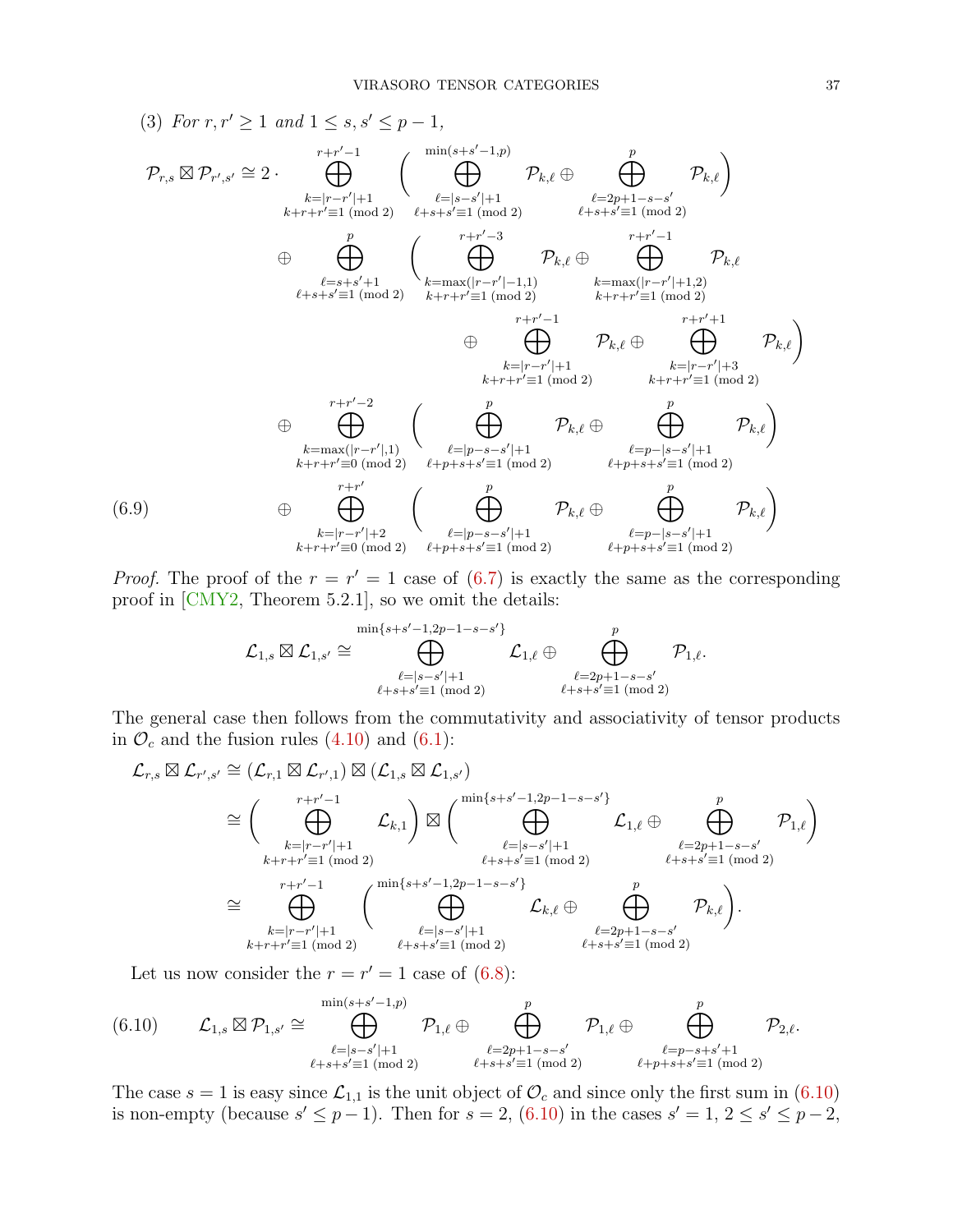and  $s' = p - 1$  yields the corresponding cases of  $(6.2)$  and  $(6.3)$ . This proves  $(6.10)$  when  $p = 2$ , and for  $p \geq 3$ , we can finish the proof using induction on s.

Thus assume we have proved [\(6.10\)](#page-36-0) for some s such that  $2 \leq s \leq p-1$ , and consider the  $s + 1$  case. Since

$$
\mathcal{L}_{1,2}\boxtimes(\mathcal{L}_{1,s}\boxtimes\mathcal{P}_{1,s'})\cong(\mathcal{L}_{1,2}\boxtimes\mathcal{L}_{1,s})\boxtimes\mathcal{P}_{1,s'}\cong(\mathcal{L}_{1,s-1}\boxtimes\mathcal{P}_{1,s'})\oplus(\mathcal{L}_{1,s+1}\boxtimes\mathcal{P}_{1,s'})
$$

and since all these tensor products have finite length, the Krull-Schmidt Theorem guarantees that we can determine the indecomposable summands of  $\mathcal{L}_{1,s+1} \boxtimes \mathcal{P}_{1,s'}$  by subtracting the indecomposable summands of  $\mathcal{L}_{1,s-1} \boxtimes \mathcal{P}_{1,s'}$  from those of  $\mathcal{L}_{1,2} \boxtimes (\mathcal{L}_{1,s} \boxtimes \mathcal{P}_{1,s'})$ . So we get

$$
\mathcal{L}_{1,s+1}\boxtimes \mathcal{P}_{1,s'}\cong \left\{\begin{array}{ll} (\mathcal{L}_{1,s}\boxtimes \mathcal{P}_{1,2})\oplus (\mathcal{L}_{1,s}\boxtimes \mathcal{L}_{2,p})\ominus (\mathcal{L}_{1,s-1}\boxtimes \mathcal{P}_{1,1}) & \text{if} \hspace{0.2cm} s'=1\\ (\mathcal{L}_{1,s}\boxtimes \mathcal{P}_{1,s'-1})\oplus (\mathcal{L}_{1,s}\boxtimes \mathcal{P}_{1,s'+1})\ominus (\mathcal{L}_{1,s-1}\boxtimes \mathcal{P}_{1,s'}) & \text{if} \hspace{0.2cm} 2\leq s'\leq p-2\\ (\mathcal{L}_{1,s}\boxtimes \mathcal{P}_{1,p-2})\oplus 2\cdot (\mathcal{L}_{1,s}\boxtimes \mathcal{L}_{1,p})\ominus (\mathcal{L}_{1,s-1}\boxtimes \mathcal{P}_{1,p-1}) & \text{if} \hspace{0.2cm} s'=p-1 \end{array} \right.
$$

using the fusion rules [\(6.2\)](#page-34-3). Analysis of these three formulas using the s and  $s - 1$  cases of  $(6.10)$  (which hold by induction), as well as  $s' = p$  cases of  $(6.7)$ , then yields the  $s+1$  case of [\(6.10\)](#page-36-0). For  $s' = p - 1$ , it is helpful to divide the analysis into cases  $s < p - 1$  and  $s = p - 1$ .

Now we prove [\(6.8\)](#page-35-3) for general r, r' using the  $r = r' = 1$  case along with [\(4.10\)](#page-25-3) and [\(6.1\)](#page-34-2):

$$
\mathcal{L}_{r,s} \boxtimes \mathcal{P}_{r',s'} \cong (\mathcal{L}_{r,1} \boxtimes \mathcal{L}_{r',1}) \boxtimes (\mathcal{L}_{1,s} \boxtimes \mathcal{P}_{1,s'})
$$
\n
$$
\cong \bigoplus_{\substack{k=|r-r'|+1\\k+r+r'=1 \pmod{2}}}^r \left( \bigoplus_{\substack{\ell=|s-s'|+1\\ \ell+s+s'\equiv 1 \pmod{2}}}^{\min(s+s'-1,p)} (\mathcal{L}_{k,1} \boxtimes \mathcal{P}_{1,\ell}) \oplus \bigoplus_{\substack{\ell=2p+1-s-s'\\ \ell+s+s'\equiv 1 \pmod{2}}}^r (\mathcal{L}_{k,1} \boxtimes \mathcal{P}_{1,\ell}) \right)
$$
\n
$$
\oplus \bigoplus_{\substack{k=|r-r'|+1\\k+r+r'\equiv 1 \pmod{2}}}^r \bigoplus_{\substack{\ell=p-s+s'+1\\ \ell+p+s+s'\equiv 1 \pmod{2}}}^r (\mathcal{L}_{k,1} \boxtimes \mathcal{P}_{2,\ell})
$$
\n
$$
\cong \bigoplus_{\substack{k=|r-r'|+1\\k+r+r'\equiv 1 \pmod{2}}}^r \left( \bigoplus_{\substack{\ell=|s-s'|+1\\ \ell=s-s'\mid+1}}^r \mathcal{P}_{k,\ell} \oplus \bigoplus_{\substack{\ell=2p+1-s-s'\\ \ell+s+s'\equiv 1 \pmod{2}}}^r \mathcal{P}_{k,\ell} \right)
$$
\n
$$
\oplus \bigoplus_{\substack{\ell=p-s+s'+1\\ \ell=p-s+s'+1}}^r \left( \bigoplus_{\substack{k=\max(|r-r'|,1)\\ \ell+m+s+s'\equiv 1 \pmod{2}}}^r \mathcal{P}_{k,\ell} \oplus \bigoplus_{\substack{\ell=r-r'+2\\ \ell+p+s+s'\equiv 1 \pmod{2}}}^r \mathcal{P}_{k,\ell} \oplus \bigoplus_{\substack{k=|r-r'|+2\\ \ell+p+s+s'\equiv 1 \pmod{2}}}^r \mathcal{P}_{k,\ell}
$$

as required.

To prove [\(6.9\)](#page-36-1), we again take  $r = r' = 1$  first. The exact sequences

$$
0 \longrightarrow \mathcal{Z}_{1,s} \boxtimes \mathcal{P}_{1,s'} \longrightarrow \mathcal{P}_{1,s} \boxtimes \mathcal{P}_{1,s'} \longrightarrow \mathcal{L}_{1,s} \boxtimes \mathcal{P}_{1,s'} \longrightarrow 0
$$

and

$$
0\longrightarrow{\mathcal L}_{1,s}\boxtimes{\mathcal P}_{1,s'}\longrightarrow{\mathcal Z}_{1,s}\boxtimes{\mathcal P}_{1,s'}\longrightarrow{\mathcal L}_{2,p-s}\boxtimes{\mathcal P}_{1,s'}\longrightarrow0,
$$

both of which split since  $\mathcal{L}_{1,s} \boxtimes \mathcal{P}_{1,s'}$  and  $\mathcal{L}_{2,p-s} \boxtimes \mathcal{P}_{1,s'}$  are projective in  $\mathcal{O}_c^0$ , imply that

$$
\mathcal{P}_{1,s}\boxtimes \mathcal{P}_{1,s'}\cong 2\cdot (\mathcal{L}_{1,s}\boxtimes \mathcal{P}_{1,s'})\oplus (\mathcal{L}_{2,p-s}\boxtimes \mathcal{P}_{1,s'}).
$$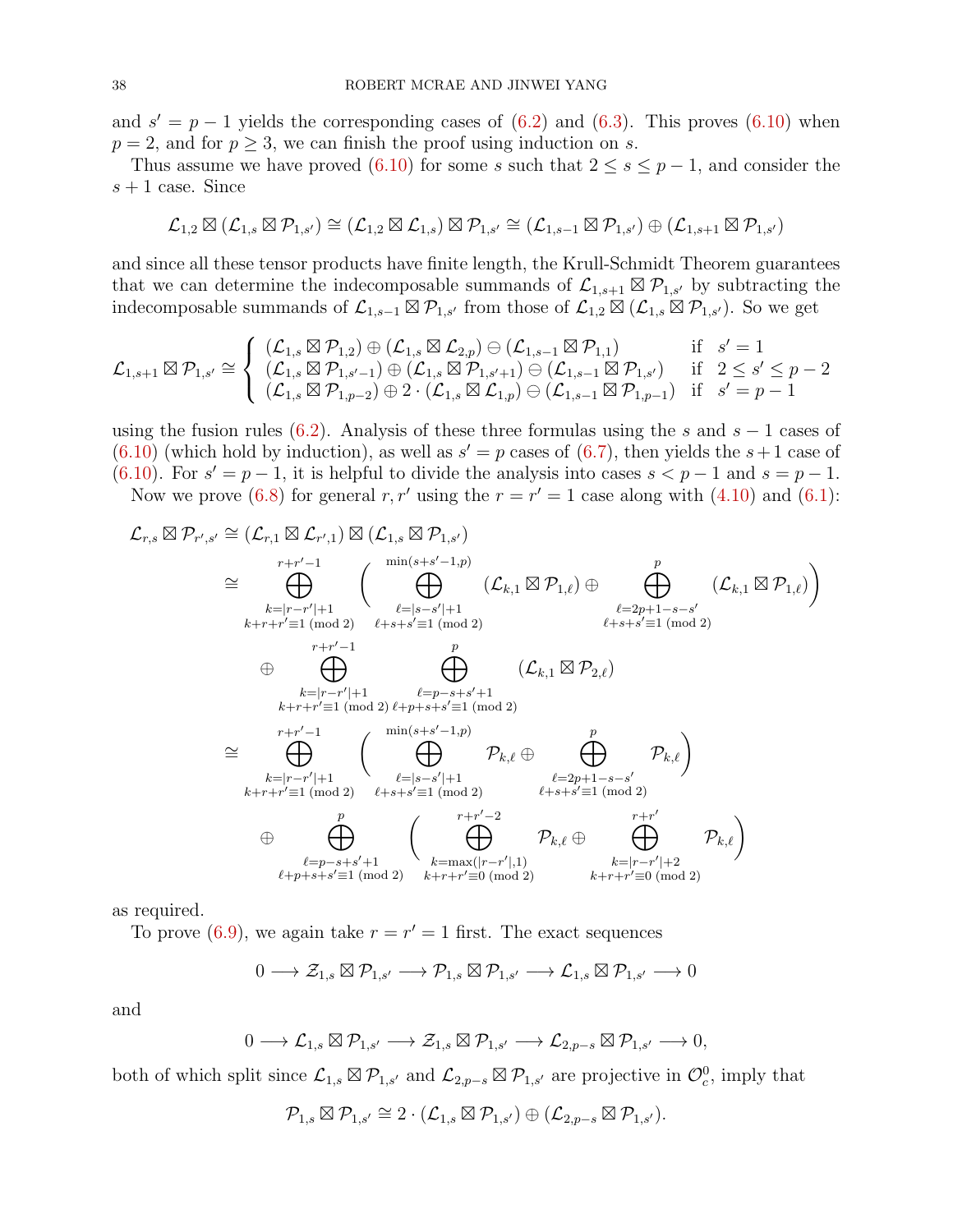Thus by  $(6.8)$ ,

$$
\begin{array}{l} \mathcal{P}_{1,s}\boxtimes\mathcal{P}_{1,s'}\cong 2\cdot\Big(\bigoplus_{\ell=|s-s'|+1}^{\min(s+s'-1,p)}\mathcal{P}_{1,\ell}\oplus\bigoplus_{\ell=p+1-s-s'}^p\mathcal{P}_{1,\ell}\oplus\bigoplus_{\ell=p-s+s'+1}^p\mathcal{P}_{2,\ell}\Big)\\ \oplus\bigoplus_{\substack{\min(p-s+s'-1,p)\\ \ell=p-s-s'|+1}}^{\min(p-s+s'-1,p)}\mathcal{P}_{2,\ell}\oplus\bigoplus_{\substack{\ell=p+s-s'+1\\ \ell+p+s+s'\equiv 1\,(\mathrm{mod}\;2)\\ \ell+p+s+s'\equiv 1\,(\mathrm{mod}\;2)\\ \ell+p+s+s'\equiv 1\,(\mathrm{mod}\;2)\end{array}\qquad\begin{array}{l} p\\ \ell=p+s-s'+1\\ \ell=s+s'+1\\ \ell+s+s'\equiv 1\,(\mathrm{mod}\;2)\\ \ell+s+s'\equiv 1\,(\mathrm{mod}\;2)\\ \ell+s+s'\equiv 1\,(\mathrm{mod}\;2)\\ \ell+s+s'\equiv 1\,(\mathrm{mod}\;2)\end{array}\qquad\begin{array}{l} p\\ \ell+s+s'\equiv 1\,(\mathrm{mod}\;2)\\ \ell+s+s'\equiv 1\,(\mathrm{mod}\;2)\\ \ell+s+s'\equiv 1\,(\mathrm{mod}\;2)\\ \ell+s+s'\equiv 1\,(\mathrm{mod}\;2)\end{array}\qquad\begin{array}{l} p\\ \ell=s+s'+1\\ \ell=s+s'+1\\ \ell=s+s'+1\\ \ell+s+s'\equiv 1\,(\mathrm{mod}\;2)\end{array}\qquad\begin{array}{l} p\\ \mathcal{P}_{2,\ell}\oplus\bigoplus_{\substack{\ell=s+s'+1\\ \ell=s+s'\equiv 1\,(\mathrm{mod}\;2)\\ \ell+p+s+s'\equiv 1\,(\mathrm{mod}\;2)\end{array}}\qquad\begin{array}{l} p\\ \mathcal{P}_{2,\ell}\oplus\bigoplus_{\substack{\ell=p-s-s'|+1\\ \ell=p-s-s'|+1\\ \ell+p+s+s'\equiv 1\,(\mathrm{mod}\;2)\end{array}}\mathcal{P}_{2,\ell}\oplus\bigoplus_{\substack{\ell=p-s-s'|+1\\ \ell+p+s+s'\equiv 1\,(\mathrm{mod}\;2)\end{array}\qquad\begin{array}{l} p\\ \mathcal{P}_{2,\ell}\oplus\bigoplus_{\substack{\ell=p-s-s'|+1\\ \ell+p+s+s'\equiv
$$

We now get [\(6.9\)](#page-36-1) by tensoring this expression with  $\mathcal{L}_{r,1} \boxtimes \mathcal{L}_{r',1}$  as before.

**Remark 6.3.** The fusion rules for irreducible  $V_c$ -modules in  $\mathcal{O}_c$  follow from the tensor product formula [\(6.7\)](#page-35-2): For  $r, r', r'' \ge 1$  and  $1 \le s, s', s'' \le p$ ,

$$
\dim \mathrm{Hom}_{V_c}(\mathcal{L}_{r,s} \boxtimes \mathcal{L}_{r',s'}, \mathcal{L}_{r'',s''}) \leq 1,
$$

with equality if and only if

s

$$
r'' \in \{r + r' - 1, r + r' - 3, \dots, |r - r'| + 1\}
$$

and

$$
s'' \in \{s + s' - 1, s + s' - 3, \dots, |s - s'| + 1\}
$$

(with  $s'' \leq p$  also). This agrees with [\[Lin,](#page-53-4) Theorem 2.3], but note that the fusion rule result of [\[Lin\]](#page-53-4) does not distinguish between  $\mathcal{L}_{r'',s''}$  or  $\mathcal{P}_{r'',s''}$  appearing as a summand of  $\mathcal{L}_{r,s} \boxtimes \mathcal{L}_{r',s'}$ .

<span id="page-38-0"></span>[6.2](#page-35-0). **Semisimplification.** Theorem 6.2 show that the full subcategory  $\mathcal{O}'_c \subseteq \mathcal{O}_c$  whose objects are finite direct sums of modules  $\mathcal{L}_{r,s}$  and  $\mathcal{P}_{r,s}$  for  $r \geq 1, 1 \leq s \leq p$  is an additive monoidal subcategory of  $\mathcal{O}_c$  (but it is not abelian since it is not closed under submodules and quotients). Since the modules  $\mathcal{L}_{r,s}$  and  $\mathcal{P}_{r,s}$  are all self-dual,  $\mathcal{O}'_c$  is a ribbon category, and thus we can define its semisimplification  $\overline{\mathcal{O}'_c}$  as usual to be the quotient of  $\mathcal{O}'_c$  by the tensor ideal of negligible morphisms. Recall (see for example [\[BK,](#page-51-19) Definition 3.3.16]) that  $f: \mathcal{W}_1 \to \mathcal{W}_2$  in  $\mathcal{O}'_c$  is negligible if the categorical trace  $\text{Tr}_{\mathcal{O}'_c} f \circ g$  vanishes for all morphisms  $g: \mathcal{W}_2 \to \mathcal{W}_1$ . Moreover, an object  $\mathcal W$  in  $\mathcal O_c'$  is negligible if Id<sub>W</sub> is negligible; such objects are isomorphic to 0 in the semisimplification  $\overline{\mathcal{O}'_c}$ .

**Lemma 6.4.** An irreducible module  $\mathcal{L}_{r,s}$  is negligible in  $\mathcal{O}'_c$  if and only if  $s = p$ . Moreover, all projective modules  $\mathcal{P}_{r,s}$  are negligible.

*Proof.* Since  $\mathcal{L}_{r,s}$  is irreducible,  $\text{End}_{\mathcal{O}_c}(\mathcal{L}_{r,s}) = \mathbb{C} \cdot \text{Id}_{\mathcal{L}_{r,s}}$  and thus  $\mathcal{L}_{r,s}$  is negligible if and only if its categorical dimension  $\text{Tr}_{\mathcal{O}_c'} \text{Id}_{\mathcal{L}_{r,s}}$  vanishes. Then [\(4.12\)](#page-25-4) shows that  $\dim_{\mathcal{O}_c} \mathcal{L}_{r,s} = 0$  if and only if  $s = p$ . For the projective modules, the definitions and constructions in Sections [4.2](#page-20-0) and [5.2](#page-30-0) show that every  $\mathcal{P}_{r,s}$  is in the tensor ideal generated by the modules  $\mathcal{L}_{r,p}$ . Since negligible morphisms are a tensor ideal containing all  $\overline{Id}_{\mathcal{L}_{r,p}}$ , each  $\overline{\mathcal{P}}_{r,s}$  is negligible.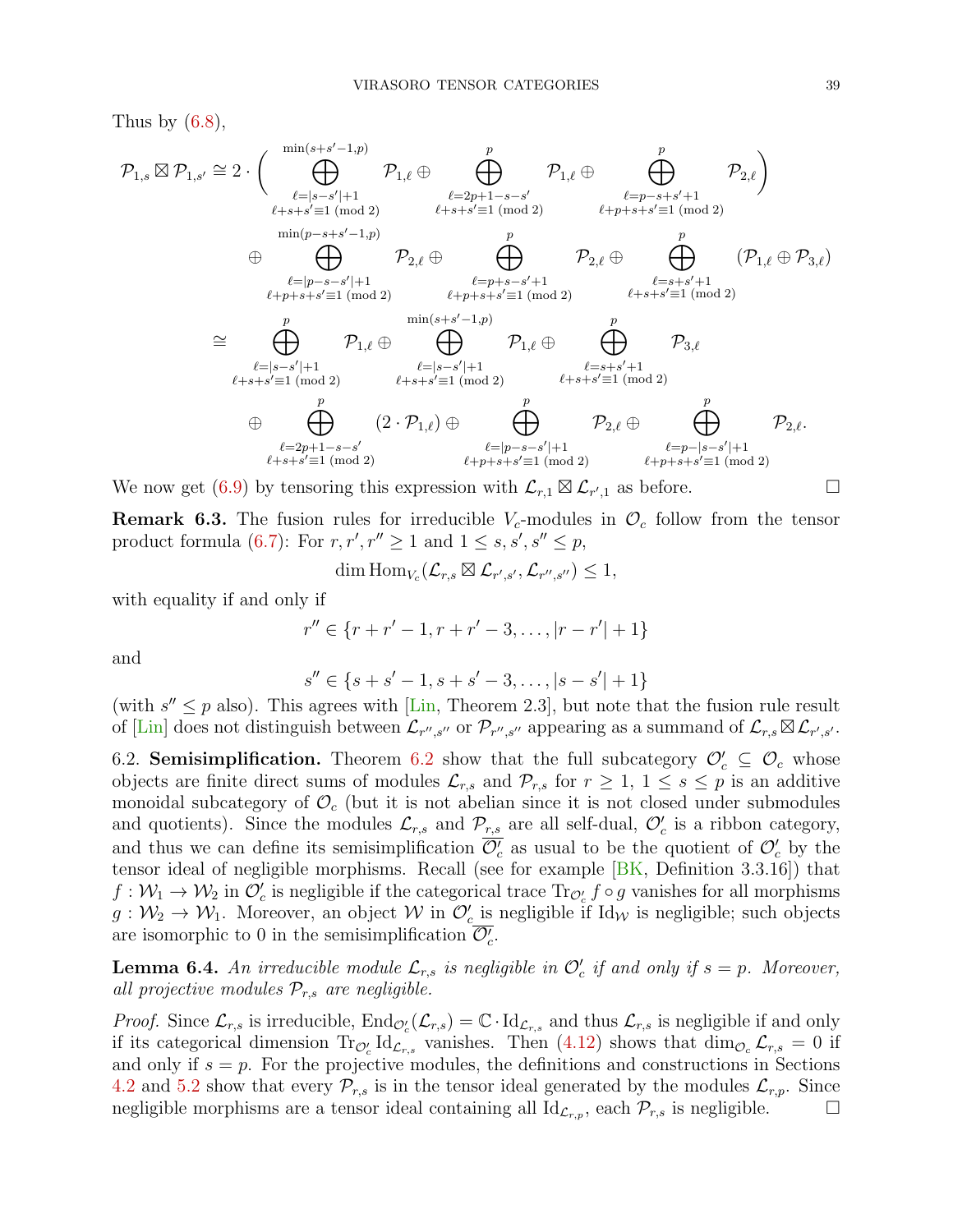**Corollary 6.5.** The category  $\overline{\mathcal{O}'_c}$  is a semisimple abelian category with simple objects  $\mathcal{L}_{r,s}$ for  $r \geq 1$  and  $1 \leq s \leq p-1$ .

Since negligible morphisms form a tensor ideal, the semisimplification  $\overline{\mathcal{O}'_c}$  is also a (ribbon) tensor category. Tensor products of simple objects in  $\overline{\mathcal{O}'_c}$  follow from Theorem [6.2\(](#page-35-0)1):

<span id="page-39-0"></span>**Proposition 6.6.** Simple objects in  $\overline{\mathcal{O}'_c}$  have the following tensor products:

$$
\mathcal{L}_{r,s}\boxtimes\mathcal{L}_{r',s'}\cong\bigoplus_{\substack{k=|r-r'|+1\\k+r+r'\equiv 1\,\,(\text{mod}\,\,2)}}^{\scriptstyle r+r'-1}\bigoplus_{\substack{\ell=|s-s'|+1\\ \ell+s+s'\equiv 1\,\,(\text{mod}\,\,2)}}^{\scriptstyle \min(s+s'-1,2p-1-s-s')}\mathcal{L}_{k,\ell}
$$

for  $r, r' > 1$  and  $1 \le s, s' \le p - 1$ .

From this proposition, we see that as an abelian category,  $\overline{\mathcal{O}'_c}$  decomposes as the Deligne product of two tensor subcategories. First, the modules  $\mathcal{L}_{r,1}$  are the simple objects of a tensor subcategory which we denote by  $\mathcal{O}_c^L$ . As discussed in the proof of Theorem [4.3](#page-20-1) (see also [\[ACGY,](#page-51-11) Corollary 14]),  $\mathcal{O}_c^L$  is braided tensor equivalent to an abelian 3-cocycle twist of Rep  $SU(2)$  (or Rep  $\mathfrak{sl}_2$ ). This same cocycle twist of Rep  $\mathfrak{sl}_2$  is also braided tensor equivalent to the Kazhdan-Lusztig category  $KL_{-2+1/p}(\mathfrak{sl}_2)$  of modules for the simple affine vertex operator algebra  $L_{-2+1/p}(\mathfrak{sl}_2)$  at level  $-2+\frac{1}{p}$  [\[ACGY,](#page-51-11) Corollary 9]. Thus  $\mathcal{O}_c^L$  is braided tensor equivalent to  $KL_{-2+1/p}(\mathfrak{sl}_2)$ , although they have different ribbon twists because the conformal weights of  $\mathcal{L}_{2,1}$  differ from those of the corresponding simple  $L_{-2+1/p}(\mathfrak{sl}_2)$ -module.

Secondly, although the modules  $\mathcal{L}_{1,s}$  for  $1 \leq s \leq p-1$  do not form the simple objects of a tensor subcategory of  $\mathcal{O}_c$ , they do in the semisimple subquotient  $\overline{\mathcal{O}'_c}$ . We denote by  $\mathcal{O}_c^R$  the subcategory generated by  $\mathcal{L}_{1,s}$  for  $1 \leq s \leq p-1$ . Then the  $r = r' = 1$  case of Proposition [6.6](#page-39-0) yields precisely the Frenkel-Zhu fusion rules [\[FZ1\]](#page-52-0) for the simple affine vertex operator algebra  $L_{-2+p}(\mathfrak{sl}_2)$ , under the identification of  $\mathcal{L}_{1,s}$  with the simple  $L_{-2+p}(\mathfrak{sl}_2)$ -module induced from the s-dimensional simple  $\mathfrak{sl}_2$ -module. We can actually prove a stronger relationship:

**Proposition 6.7.** The subcategory  $\mathcal{O}_c^R$  is tensor equivalent to the category  $KL_{-2+p}(\mathfrak{sl}_2)$  of modules for the simple affine vertex operator algebra  $L_{-2+p}(\mathfrak{sl}_2)$ .

*Proof.* From [\[Fi\]](#page-52-22), the category  $KL_{-2+p}(\mathfrak{sl}_2)$  is equivalent (as modular tensor categories) to the semisimplification of the category of tilting modules for the Lusztig quantum group  $U_q(\mathfrak{sl}_2)$  at  $q = e^{\pi i/p}$  [\[AP\]](#page-51-20). We denote this category by  $\mathcal{C}(q, \mathfrak{sl}_2)$ .

Proposition [6.6](#page-39-0) shows that the Grothendieck rings of the categories  $\mathcal{O}_c^R$  and  $\mathcal{C}(q, \mathfrak{sl}_2)$  are isomorphic under the map  $[\mathcal{L}_{1,s}] \to [V_{s-1}]$ , with  $V_{s-1}$  the s-dimensional irreducible representation of  $U_q(\mathfrak{sl}_2)$ . Then by [\[KW,](#page-53-11) Theorem  $A_\ell$ ],  $\mathcal{O}_c^R$  is tensor equivalent to  $\mathcal{C}(\tilde{q}, \mathfrak{sl}_2)^\tau$ , where  $\tilde{q}^2$ is a primitive root of unity of order p (unique up to  $\tilde{q}^2 \to \tilde{q}^{-2}$ ) and  $\tau$  denotes modification of the associativity isomorphisms in  $\mathcal{C}(\tilde{q}, \mathfrak{sl}_2)$  by a 3-cocycle on  $\mathbb{Z}/2\mathbb{Z}$ . Up to coboundaries, there is only one non-trivial 3-cocycle  $\tau$  on  $\mathbb{Z}/2\mathbb{Z}$ : it modifies the usual associativity isomorphism  $V_1 \otimes (V_1 \otimes V_1) \rightarrow (V_1 \otimes V_1) \otimes V_1$  in  $\mathcal{C}(\tilde{q}, \mathfrak{sl}_2)$  by a sign.

The tensor categories  $\mathcal{C}(\tilde{q}, \mathfrak{sl}_2)$  for various 2pth roots of unity can be distinguished using the evaluation  $e_{V_1}: V_1^* \otimes V_1 \to \mathbb{C}$  and coevaluation  $i_{V_1}: \mathbb{C} \to V_1 \otimes V_1^*$  (see for example [\[EGNO,](#page-52-21) Exercise 8.18.8]). Specifically, if we identify  $V_1 = V_1^* = V_1^{**}$ , then  $e_{V_1} \circ i_{V_1} \in \mathbb{C}$  is an invariant of the tensor category structure on  $\mathcal{C}(\tilde{q}, \mathfrak{sl}_2)$ , and in fact

<span id="page-39-1"></span>(6.11) 
$$
e_{V_1} \circ i_{V_1} = -\tilde{q} - \tilde{q}^{-1}.
$$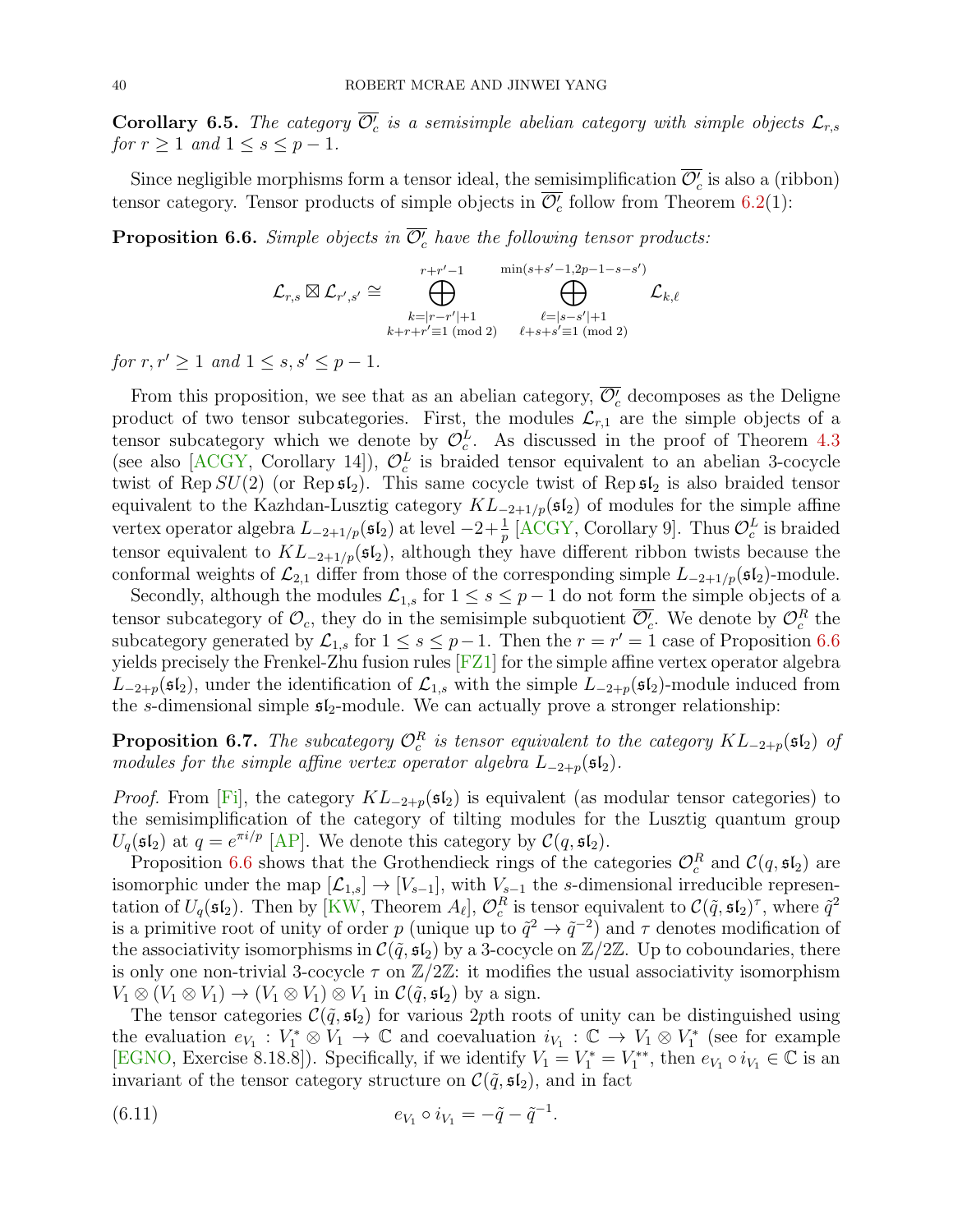If  $\tau$  is the non-trivial 3-cocycle on  $\mathbb{Z}/2\mathbb{Z}$ , then  $e_{V_1} \circ i_{V_1} = \tilde{q} + \tilde{q}^{-1}$  in  $\mathcal{C}(\tilde{q}, \mathfrak{sl}_2)^\tau$ , since modification of  $\mathcal{A}_{V_1,V_1,V_1}$  by a sign means that either  $e_{V_1}$  or  $i_{V_1}$  should be modified by a sign to get rigidity.

For our tensor category  $\mathcal{O}_c^R$ , we showed in [\(4.6\)](#page-20-3) that

$$
e_{\mathcal{L}_{1,2}} \circ i_{\mathcal{L}_{1,2}} = -2\cos(\pi/p) = -\frac{\sin(2\pi/p)}{\sin(\pi/p)} = -\frac{e^{2\pi i/p} - e^{-2\pi i/p}}{e^{\pi i/p} - e^{-\pi i/p}} = -e^{\pi i/p} - e^{-\pi i/p}.
$$

Comparing with [\(6.11\)](#page-39-1), we see that  $\mathcal{O}_c^R$  must be tensor equivalent to either  $\mathcal{C}(q, \mathfrak{sl}_2)$  or  $C(-q, \mathfrak{sl}_2)$ <sup>T</sup>. But these two quantum group categories are equivalent to each other: Since  $\pm q$  square to the same primitive pth root of unity, [\[KW\]](#page-53-11) implies that  $\mathcal{C}(q, \mathfrak{s}l_2)$  is tensor equivalent to a 3-cocycle twist of  $\mathcal{C}(-q, \mathfrak{sl}_2)$ , and this cocycle has to be the non-trivial one because  $\mathcal{C}(q,\mathfrak{sl}_2)$  and  $\mathcal{C}(-q,\mathfrak{sl}_2)$  are not tensor equivalent. We conclude that  $\mathcal{O}_c^R$  is tensor equivalent to  $\mathcal{C}(q, \mathfrak{sl}_2)$ , and thus also to the tensor category of  $L_{-2+p}(\mathfrak{sl}_2)$ -modules.  $\Box$ 

**Remark 6.8.** The appearance of affine  $sI_2$  tensor categories in the semisimplification of  $\mathcal{O}_c$  is not surprising because the Virasoro algebra at central charge  $13 - 6p - 6p^{-1}$  is the quantum Drinfeld-Sokolov reduction [\[FFr\]](#page-52-14) of both universal affine vertex operator algebras  $V_{-2+1/p}(\mathfrak{sl}_2)$  and  $V_{-2+p}(\mathfrak{sl}_2)$  (see also [\[FB,](#page-52-15) Chapter 15]).

**Remark 6.9.** As a braided tensor category,  $\overline{\mathcal{O}'_c}$  is not quite the Deligne product of  $\mathcal{O}_c^L$  and  $\mathcal{O}_c^R$ , since these two subcategories do not quite centralize each other. Indeed, the balancing equation for monodromies implies

$$
\mathcal{R}^2_{\mathcal{L}_{r,1},\mathcal{L}_{1,s}} = \theta_{\mathcal{L}_{r,s}} \circ (\theta_{\mathcal{L}_{r,1}}^{-1} \boxtimes \theta_{\mathcal{L}_{1,s}}^{-1}) = e^{2\pi i (h_{r,s} - h_{r,1} - h_{1,s})} = e^{\pi i (r+s-rs-1)},
$$

which is not trivial if  $r, s \in 2\mathbb{Z}$ .

### <span id="page-40-0"></span>7. Connections between Virasoro and triplet vertex operator algebras

In this section, we show how to obtain basic results in the representation theory of triplet vertex operator algebras  $W(p)$  using extension theory [\[HKL,](#page-52-17) [CKM,](#page-51-15) [CMY1\]](#page-51-16) applied to the Virasoro category  $\mathcal{O}_c^0$ . Then, we show that the Virasoro category  $\mathcal{O}_c^0$  is braided tensor equivalent to the  $PSL(2,\mathbb{C})$ -equivariantization of the category of grading-restricted generalized  $W(p)$ -modules.

<span id="page-40-1"></span>7.1. Representation theory of triplet vertex operator algebras. We have already used the vertex operator algebra embedding  $V_c \subseteq \mathcal{W}(p)$  in Section [4.2,](#page-20-0) where  $c = 13 6p - 6p^{-1}$  for  $p > 1$  an integer. The triplet algebra  $\mathcal{W}(p)$  is  $C_2$ -cofinite [\[AM2\]](#page-51-7), so by [\[Hu3\]](#page-52-23), every grading-restricted generalized  $W(p)$  module has finite length, the category  $\mathcal{C}_{W(p)}$  of grading-restricted generalized  $W(p)$ -modules has the vertex algebraic braided tensor category structure of [\[HLZ8\]](#page-53-1), and every irreducible  $W(p)$ -module has a projective cover in  $\mathcal{C}_{W(p)}$ . Two of these projective covers were constructed explicitly in [\[AM3\]](#page-51-8), and the remaining ones were obtained in [\[NT\]](#page-54-3). Fusion rules and rigidity of  $\mathcal{C}_{W(p)}$  were established in [\[TW\]](#page-54-4). We now rederive these results as a straightforward consequence of the braided tensor category structure on  $\mathcal{O}_c^0$ ; we would especially like to emphasize that our tensor-categorical approach provides an alternative to the technical projective cover constructions in [\[NT\]](#page-54-3).

To begin, we recall from  $|AM2|$  that  $W(p)$  has 2p distinct irreducible modules, which we label  $W_{r,s}$  for  $r = 1, 2$  and  $1 \leq s \leq p$ , with  $W_{1,1}$  isomorphic to  $W(p)$  itself. As  $V_c$ -modules,

<span id="page-40-2"></span> $\infty$ 

(7.1) 
$$
\mathcal{W}_{r,s} \cong \bigoplus_{n=0} (2n+r) \cdot \mathcal{L}_{2n+r,s}.
$$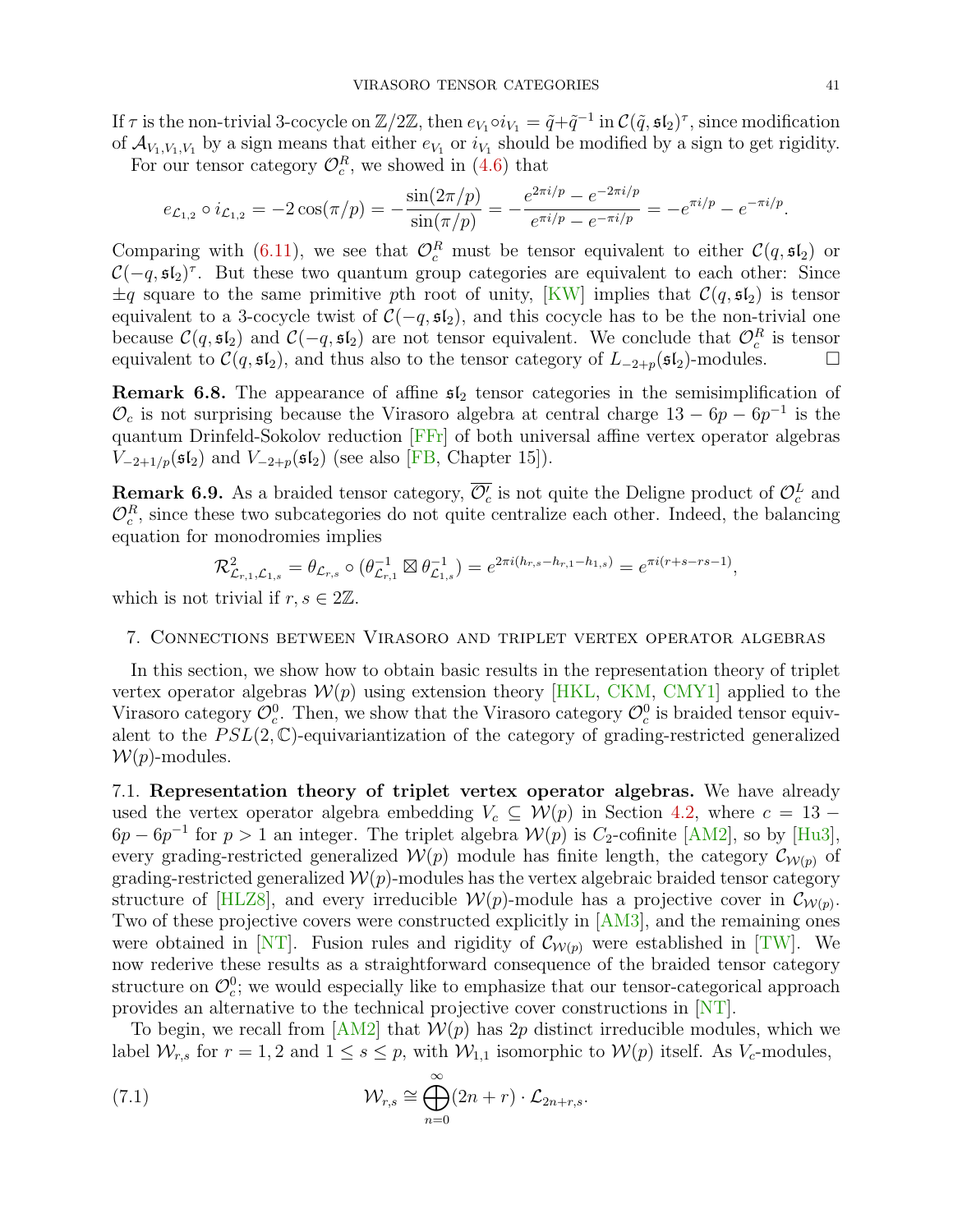This means that every irreducible  $W(p)$ -module is an object in the direct limit completion Ind( $\mathcal{O}_c$ ), which consists of all generalized  $V_c$ -modules that are unions of their  $C_1$ -cofinite submodules. As shown in  $[CMY1]$ ,  $Ind(\mathcal{O}_c)$  has the vertex algebraic braided tensor category structure of  $[\text{HLZ8}]$ , and thus  $\mathcal{W}(p)$  is a commutative algebra object in Ind $(\mathcal{O}_c)$  [\[HKL\]](#page-52-17). We can then define Rep<sup>0</sup>  $W(p)$  to be the category of generalized  $W(p)$ -modules which, as  $V_c$ modules, are objects of  $Ind(\mathcal{O}_c)$ . This category also has the vertex algebraic braided tensor category structure of [\[HLZ8\]](#page-53-1) (see [\[CKM,](#page-51-15) Theorem 3.65] and [\[CMY1,](#page-51-16) Theorem 7.7]). From Proposition 3.1.3 and Remark 3.1.4 of [\[CMY2\]](#page-51-3),  $\mathcal{C}_{W(p)}$  is a subcategory of Rep<sup>0</sup>  $\mathcal{W}(p)$ ; since  $\mathcal{C}_{\mathcal{W}(p)}$  also has braided tensor category structure, it is a tensor subcategory of Rep<sup>0</sup>  $\mathcal{W}(p)$ .

We also have the category Rep  $\mathcal{W}(p)$  of not-necessarily-local  $\mathcal{W}(p)$ -modules which, as  $V_c$ modules, are objects of  $\text{Ind}(\mathcal{O}_c)$ . There is an induction tensor functor

$$
\mathcal{F}: \mathcal{O}_c \to \text{Rep}\,\mathcal{W}(p)
$$

$$
\mathcal{W} \mapsto \mathcal{W}(p) \boxtimes \mathcal{W}
$$

$$
f \mapsto \text{Id}_{\mathcal{W}(p)} \boxtimes f.
$$

Since the modules  $\mathcal{L}_{2n+1,1}$  appearing in the decomposition of  $\mathcal{W}(p)$  as a  $V_c$ -module are rigid, induction is an exact functor (see the similar [\[CMY2,](#page-51-3) Proposition 3.2.2] and its proof). Moreover, induction satisfies Frobenius reciprocity: if we use  $\mathcal{G}: \text{Rep}^0 \mathcal{W}(p) \to \text{Ind}(\mathcal{O}_c)$  to denote the forgetful functor, then

$$
\operatorname{Hom}_{\mathcal{W}(p)}(\mathcal{F}(\mathcal{W}),\mathcal{X})\cong \operatorname{Hom}_{V_c}(\mathcal{W},\mathcal{G}(\mathcal{X}))
$$

for objects W in  $\mathcal{O}_c$  and X in Rep  $\mathcal{W}(p)$ .

<span id="page-41-0"></span>**Lemma 7.1.** Induction restricts to a functor  $\mathcal{F}: \mathcal{O}_c^0 \to \mathcal{C}_{\mathcal{W}(p)}$ .

*Proof.* From the  $r = s = 1$  case of [\(7.1\)](#page-40-2) and naturality of the braiding,

$$
\mathcal{R}_{\mathcal{W},\mathcal{W}(p)} \circ \mathcal{R}_{\mathcal{W}(p),\mathcal{W}} = \bigoplus_{n=0}^{\infty} (2n+1) \cdot \mathcal{R}_{\mathcal{W},\mathcal{L}_{2n+1}} \circ \mathcal{R}_{\mathcal{L}_{2n+1},\mathcal{W}}
$$

$$
= \bigoplus_{n=0}^{\infty} (2n+1) \cdot \mathrm{Id}_{\mathcal{L}_{2n+1} \boxtimes \mathcal{W}} = \mathrm{Id}_{\mathcal{W}(p) \boxtimes \mathcal{W}}
$$

if W is in  $\mathcal{O}_c^0$ . Then [\[CKM,](#page-51-15) Theorem 2.65] implies  $\mathcal{F}(\mathcal{W})$  is an object of Rep<sup>0</sup>  $\mathcal{W}(p)$ . Also, finite-length modules in  $\mathcal{O}_c$  induce to finite-length modules in Rep  $\mathcal{W}(p)$  because induction is exact and because simple modules in  $\mathcal{O}_c$  induce to finite-length  $\mathcal{W}(p)$ -modules, as we will compute in Proposition [7.4](#page-42-0) below. In particular, modules in  $\mathcal{O}_c^0$  induce to finite-length modules in Rep<sup>0</sup>  $\mathcal{W}(p)$ , which are necessarily grading restricted and thus are in  $\mathcal{C}_{\mathcal{W}(p)}$ .  $\Box$ 

**Remark 7.2.** Our definition of  $\mathcal{O}_c^0$  was chosen so that  $\mathcal{O}_c^0$  is precisely the subcategory of modules in  $\mathcal{O}_c$  that induce to local  $\mathcal{W}(p)$ -modules (in Rep<sup>0</sup> $\mathcal{W}(p)$ ).

We now compute the inductions of simple  $V_c$ -modules. First we need the following lemma, which is just basic algebra:

**Lemma 7.3.** Suppose X is an object of Rep  $W(p)$  and W is an irreducible  $W(p)$ -module such that dim Hom $_{W(p)}(\mathcal{X}, \mathcal{W}) < \infty$ . Then there is a surjective  $\mathcal{W}(p)$ -homomorphism  $\mathcal{X} \to$  $\mathrm{Hom}_{\mathcal{W}(p)}(\mathcal{X},\mathcal{W})^*\otimes \mathcal{W}.$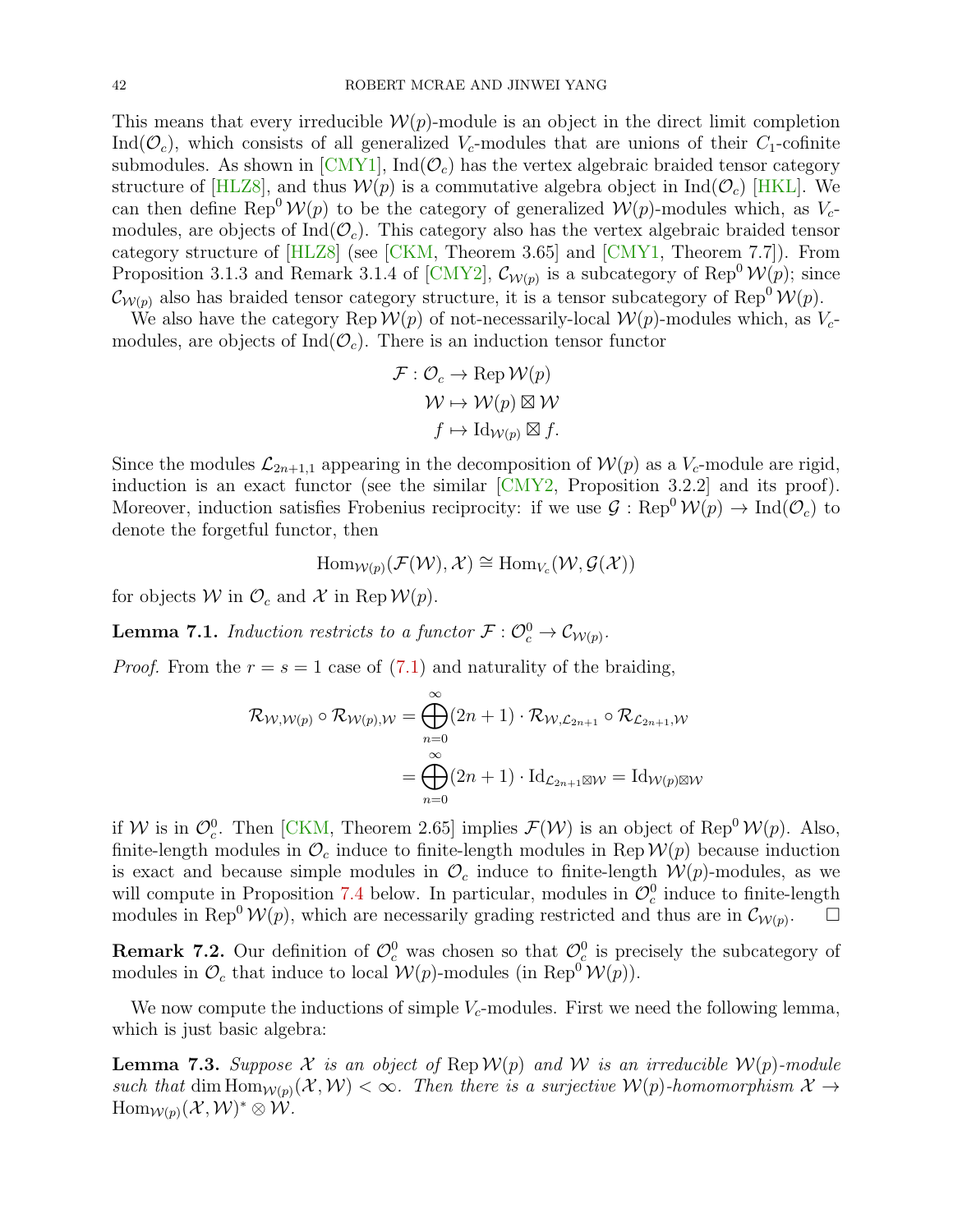*Proof.* Let  $\{f_i\}_{i=1}^I$  be a basis of  $\text{Hom}_{\mathcal{W}(p)}(\mathcal{X}, \mathcal{W})$  and let  $\{f_i^*\}_{i=1}^I$  be the corresponding dual basis of  $\text{Hom}_{\mathcal{W}(p)}(\mathcal{X}, \mathcal{W})^*$ . Then we have the  $\mathcal{W}(p)$ -homomorphism

$$
F: \mathcal{X} \to \text{Hom}_{\mathcal{W}(p)}(\mathcal{X}, \mathcal{W})^* \otimes \mathcal{W}
$$

$$
b \mapsto \sum_{i=1}^I f_i^* \otimes f_i(b).
$$

To show that F is surjective, note that the cokernel Coker  $F = \text{Hom}_{W(p)}(\mathcal{X}, \mathcal{W})^* \otimes \mathcal{W}/\text{Im } F$ is isomorphic to a finite direct sum of copies of  $W$  (since  $W$  is irreducible), so F is surjective if and only if  $\text{Hom}_{\mathcal{W}(p)}(\text{Coker } F, \mathcal{W}) = 0.$ 

Thus suppose  $g \in \text{Hom}_{\mathcal{W}(p)}(\text{Coker } F, \mathcal{W})$ ; it is enough to show that  $g \circ q = 0$ , where  $q: \text{Hom}_{\mathcal{W}(p)}(\mathcal{X}, \mathcal{W})^* \otimes \mathcal{W} \to \text{Coker } F$  is the natural quotient map. Now, because W is irreducible, there is a linear isomorphism

$$
\text{Hom}_{\mathcal{W}(p)}(\mathcal{X},\mathcal{W}) \to \text{Hom}_{\mathcal{W}(p)}\left(\text{Hom}_{\mathcal{W}(p)}(\mathcal{X},\mathcal{W})^* \otimes \mathcal{W},\mathcal{W}\right) f \mapsto [f^* \otimes w \mapsto \langle f^*, f \rangle w]
$$

Thus  $g \circ q$  has this form for some  $f \in \text{Hom}_{W(p)}(\mathcal{X}, \mathcal{W})$ , and moreover,  $g \circ q$  annihilates Im F. In other words,

$$
0 = (g \circ q)(F(b)) = \sum_{i=1}^{I} (g \circ q)(f_i^* \otimes f_i(b)) = \sum_{i=1}^{I} \langle f_i^*, f \rangle f_i(b) = f(b)
$$

for all  $b \in \mathcal{X}$ . Thus  $f = 0$  and therefore  $q \circ q = 0$  as well, proving F is surjective.

<span id="page-42-0"></span>**Proposition 7.4.** For  $r \geq 1$  and  $1 \leq s \leq p$ ,

(7.2) 
$$
\mathcal{F}(\mathcal{L}_{r,s}) \cong r \cdot \mathcal{W}_{\bar{r},s},
$$

where r· denotes the direct sum of r copies and  $\bar{r}=1$  or 2 according as r is even or odd.

*Proof.* By Frobenius reciprocity and  $(7.1)$ ,

<span id="page-42-1"></span>
$$
\dim \mathrm{Hom}_{\mathcal{W}(p)}(\mathcal{F}(\mathcal{L}_{r,s}),\mathcal{W}_{\bar{r},s}) = \dim \mathrm{Hom}_{V_c}(\mathcal{L}_{r,s},\mathcal{G}(\mathcal{W}_{\bar{r},s})) = r,
$$

so by the preceding lemma, there is a surjective homomorphism  $F : \mathcal{F}(\mathcal{L}_{r,s}) \to r \cdot \mathcal{W}_{\bar{r},s}$ . To show that F is also injective, it is enough to show that  $\mathcal{F}(\mathcal{L}_{r,s})$  and  $r \cdot \mathcal{W}_{\bar{r},s}$  are isomorphic as grading-restricted  $V_c$ -modules, since then they will have the same graded dimension. Indeed, using the fusion rules of Theorems [4.3](#page-20-1) and [4.6,](#page-22-1)

$$
\mathcal{G}(\mathcal{F}(\mathcal{L}_{r,s})) \cong \bigoplus_{n=0}^{\infty} (2n+1) \cdot (\mathcal{L}_{2n+1,1} \boxtimes \mathcal{L}_{r,s})
$$

$$
\cong \bigoplus_{n=0}^{\infty} \bigoplus_{k=0}^{\min(r-1,2n)} (2n+1) \cdot \mathcal{L}_{2n+r-2k,s}.
$$

For any  $m \in \mathbb{N}$ , we need to determine the multiplicity of  $\mathcal{L}_{2m+\bar{r},s}$  in this direct sum: we get  $2n+1$  copies of  $\mathcal{L}_{2m+\bar{r}}$  for each  $k=n-m+\frac{r-\bar{r}}{2}$  $\frac{-\bar{r}}{2}$  such that

$$
0 \le n - m + \frac{r - \bar{r}}{2} \le \min(r - 1, 2n),
$$

that is,

$$
\left| m - \frac{r - \bar{r}}{2} \right| \le n \le m - 1 + \frac{r + \bar{r}}{2}.
$$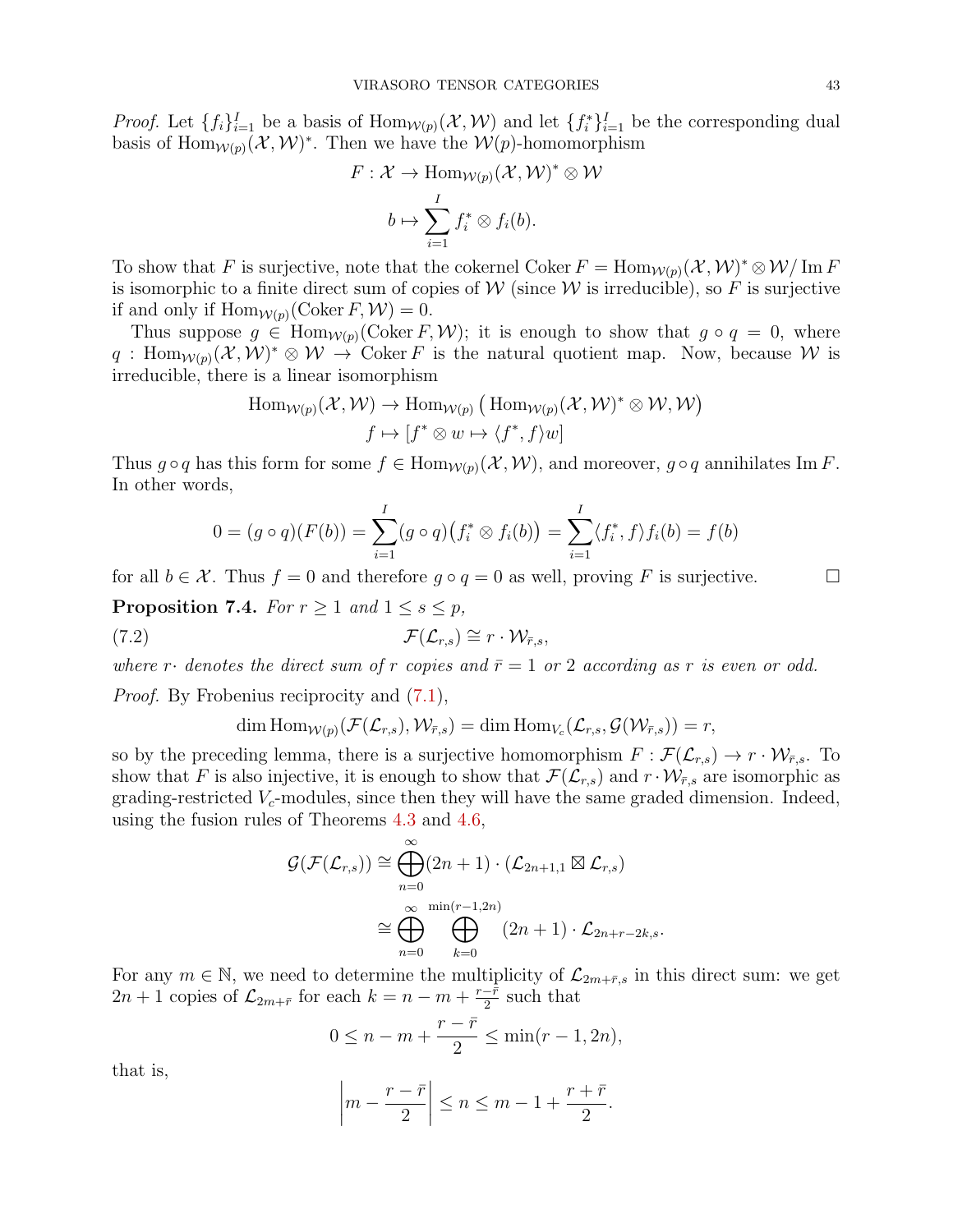Thus for  $m \leq \frac{r-\bar{r}}{2}$  $\frac{-\bar{r}}{2}$ , the multiplicity of  $\mathcal{L}_{2m+\bar{r},s}$  is

$$
\sum_{i=0}^{2m+\bar{r}-1} \left[ 2\left( -m+\frac{r-\bar{r}}{2}+i \right) + 1 \right]
$$
  
=  $(2m+\bar{r})(-2m+r-\bar{r}+1) + 2 \cdot \frac{(2m+\bar{r}-1)(2m+\bar{r})}{2} = r \cdot (2m+\bar{r}),$ 

while for  $m \geq \frac{r-\bar{r}}{2}$  $\frac{-\bar{r}}{2}$ , the multiplicity of  $\mathcal{L}_{2m+\bar{r},s}$  is

$$
\sum_{i=0}^{r-1} \left[ 2\left(m - \frac{r - \bar{r}}{2} + i\right) + 1) \right] = r \cdot (2m - r + \bar{r} + 1) + 2 \cdot \frac{(r-1)r}{2} = r \cdot (2m + \bar{r}).
$$

We conclude that

<span id="page-43-0"></span>
$$
\mathcal{G}(\mathcal{F}(\mathcal{L}_{r,s})) \cong r \cdot \bigoplus_{m=0}^{\infty} (2m+\bar{r}) \cdot \mathcal{L}_{2m+\bar{r},s} \cong \mathcal{G}(r \cdot \mathcal{W}_{\bar{r},s})
$$

as required, where the last isomorphism comes from  $(7.1)$ .

Now we use Proposition [7.4](#page-42-0) together with the fusion rules [\(4.10\)](#page-25-3) and [\(4.11\)](#page-25-2) for irreducible  $V_c$ -modules to determine fusion rules of irreducible  $W(p)$ -modules, previously proved in [\[TW\]](#page-54-4):

**Theorem 7.5.** (1) The  $W(p)$ -module  $W_{2,1}$  is a self-dual simple current with (7.3)  $\mathcal{W}_{2,1} \boxtimes \mathcal{W}_{r,s} \cong \mathcal{W}_{3-r,s}$ 

for  $r = 1, 2$  and  $1 \leq s \leq p$ . (2) The  $\mathcal{W}(p)$ -module  $\mathcal{W}_{1,2}$  has fusion rules

(7.4) 
$$
\mathcal{W}_{1,2} \boxtimes \mathcal{W}_{r,s} \cong \begin{cases} \mathcal{W}_{r,2} & \text{if } s = 1 \\ \mathcal{W}_{r,s-1} \oplus \mathcal{W}_{r,s+1} & \text{if } 2 \leq s \leq p-1 \end{cases}
$$

<span id="page-43-1"></span>for  $r = 1, 2$  and  $1 \le s \le p - 1$ .

Proof. We use the fact that induction is a monoidal functor. For [\(7.3\)](#page-43-0), we have

$$
2r \cdot (\mathcal{W}_{2,1} \boxtimes \mathcal{W}_{r,s}) \cong \mathcal{F}(\mathcal{L}_{2,1}) \boxtimes \mathcal{F}(\mathcal{L}_{r,s}) \cong \mathcal{F}(\mathcal{L}_{2,1} \boxtimes \mathcal{L}_{r,s})
$$
  
\n
$$
\cong \begin{cases} \mathcal{F}(\mathcal{L}_{2,s}) & \text{if } r = 1 \\ \mathcal{F}(\mathcal{L}_{1,s}) \oplus \mathcal{F}(\mathcal{L}_{3,s}) & \text{if } r = 2 \end{cases}
$$
  
\n
$$
\cong \begin{cases} 2 \cdot \mathcal{W}_{2,s} & \text{if } r = 1 \\ (1+3) \cdot \mathcal{W}_{1,s} & \text{if } r = 2 \end{cases} \cong 2r \cdot \mathcal{W}_{3-r,s}.
$$

From this we see that  $\mathcal{W}_{3-r,s}$  can be the only composition factor of  $\mathcal{W}_{2,1} \boxtimes \mathcal{W}_{r,s}$ , occurring with multiplicity 1. The proof of  $(7.4)$ , using  $(4.11)$ , is similar.

The category  $\mathcal{C}_{\mathcal{W}(p)}$  also inherits rigidity from  $\mathcal{O}_c^0$ :

**Theorem 7.6.** The category  $\mathcal{C}_{\mathcal{W}(p)}$  is rigid.

*Proof.* Since  $\mathcal{C}_{\mathcal{W}(p)}$  is the category of finite-length  $\mathcal{W}(p)$ -modules, it is closed under contra-gredients and [\[CMY2,](#page-51-3) Theorem 4.4.1] implies that it is enough to prove that simple  $\mathcal{W}(p)$ -modules are rigid. But this holds because by Proposition [7.4,](#page-42-0) every simple  $\mathcal{W}(p)$ -module is a summand of the induction of a rigid  $V_c$ -module (see for example [\[KO,](#page-53-17) Lemma 1.16], [\[EGNO,](#page-52-21) Exercise 2.10.6, or  $\lfloor CKM, \text{ Proposition 2.77} \rfloor$ .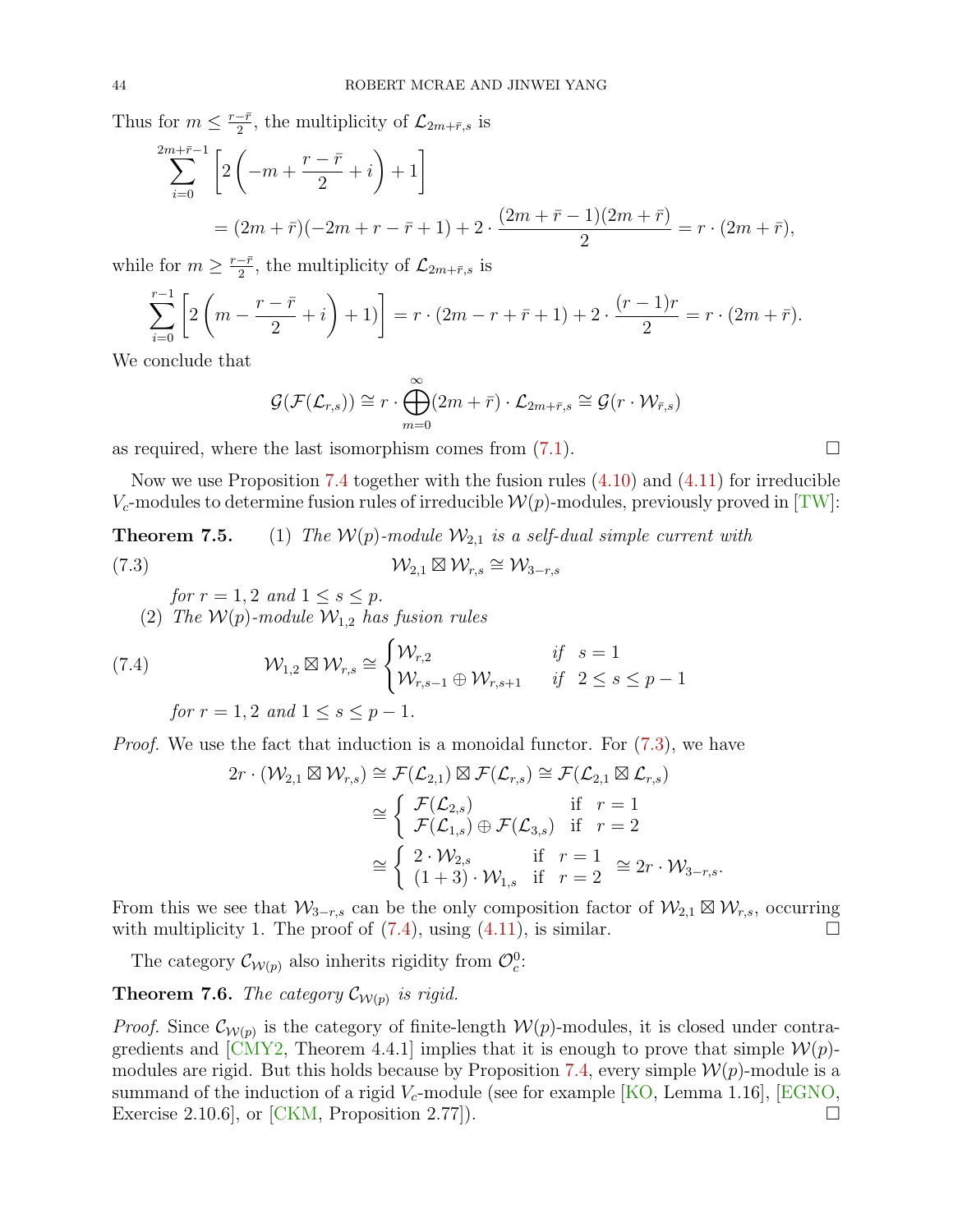Next, we use fusion rules and rigidity in  $\mathcal{C}_{W(p)}$  to obtain all projective covers of simple modules in  $\mathcal{C}_{\mathcal{W}(p)}$ ; these modules have been constructed previously in [\[AM3,](#page-51-8) [NT\]](#page-54-3). The next proposition was obtained in [\[NT,](#page-54-3) Section 5.1] using results from [\[AM2\]](#page-51-7), but we will repeat the proof for completeness:

<span id="page-44-4"></span>**Proposition 7.7.** The simple  $W(p)$ -modules  $W_{r,p}$  for  $r = 1, 2$  are projective in  $\mathcal{C}_{W(p)}$ . In particular, each  $\mathcal{W}_{r,p}$  is its own projective cover.

Proof. As in the proof of Theorem [5.4,](#page-27-0) it is enough to show that all length-2 exact sequences

$$
(7.5) \t\t 0 \longrightarrow \mathcal{W}_{r',s'} \longrightarrow \mathcal{X} \longrightarrow \mathcal{W}_{r,p} \longrightarrow 0
$$

in  $\mathcal{C}_{\mathcal{W}(p)}$  split. We first claim that  $L(0)$  acts semisimply on X if  $(r', s') \neq (r, p)$ . This is because the nilpotent part  $L(0)_{nil}$  of  $L(0)$  is a  $W(p)$ -module endomorphism of X such that  $\text{Im } L(0)_{nil} \subseteq \mathcal{W}_{r',s'} \subseteq \text{Ker } L(0)_{nil}$ . Thus  $L(0)_{nil} \neq 0$  would imply

<span id="page-44-0"></span>
$$
\mathcal{W}_{r',s'} \cong \text{Im } L(0)_{nil} \cong \mathcal{X}/\text{Ker } L(0)_{nil} \cong \mathcal{W}_{r,p},
$$

which contradicts the assumption that  $\mathcal{W}_{r',s'}$  and  $\mathcal{W}_{r,p}$  are non-isomorphic. Now because X is a non-logarithmic module and because the irreducible modules  $\mathcal{W}_{r',s'}$ ,  $\mathcal{W}_{r,p}$  lie in different Virasoro blocks by  $(7.1)$ , the block decomposition of the category of non-logarithmic  $W(p)$ modules proved in  $[AM2, Theorem 4.4]$  implies that  $(7.5)$  splits.

It remains to consider the  $(r', s') = (r, p)$  case of  $(7.5)$ . Let  $A(\mathcal{W}(p))$  be the Zhu algebra of  $W(p)$ ; then the lowest conformal weight space  $\mathcal{X}_{[h_{r,p}]}$  is a two-dimensional self-extension of the irreducible  $A(\mathcal{W}(p))$ -module  $\mathcal{W}_{[h_r,p]}$ . By [\[AM2,](#page-51-7) Theorem 5.9],  $A(\mathcal{W}(p)) \cong I \times M_r(\mathbb{C})$ where I is an ideal that acts trivially on  $(\mathcal{W}_{r,p})_{[h_{r,p}]}$  (and any of its self-extensions) and  $M_r(\mathbb{C})$  is the simple  $r \times r$  matrix algebra. Thus  $\mathcal{X}_{[h_{r,p}]}$  is a semisimple  $A(\mathcal{W}(p))$ -module that generates X as a  $W(p)$ -module. This means that X is a homomorphic image of  $\overline{F}((\mathcal{W}_{r,p})_{[h_r,p]}) \oplus \overline{F}((\mathcal{W}_{r,p})_{[h_r,p]}),$  where for a finite-dimensional  $A(\mathcal{W}(p))$ -module M,  $\overline{F}(M)$ denotes the generalized Verma  $W(p)$ -module defined in [\[Li,](#page-53-8) Definition 2.7]. In particular, X has to be the length-2 quotient  $\mathcal{W}_{r,p} \oplus \mathcal{W}_{r,p}$  of the direct sum of generalized Verma  $\mathcal{W}(p)$ modules, and thus  $(7.5)$  splits in this case as well.

To obtain the remaining projective covers, we define  $\mathcal{R}_{1,s} = \mathcal{F}(\mathcal{P}_{1,s})$  and then  $\mathcal{R}_{2,s} =$  $\mathcal{W}_{2,1} \boxtimes \mathcal{R}_{1,s}$  for  $1 \leq s \leq p$ . With this notation,  $\mathcal{R}_{r,p} \cong \mathcal{W}_{r,p}$  for  $r = 1,2$ . To show that the modules  $\mathcal{R}_{r,s}$  are projective, we will need their fusion products with  $\mathcal{W}_{2,1}$  and  $\mathcal{W}_{1,2}$  (see [\[TW,](#page-54-4) Proposition 38] where, however, the slightly different formula in the  $p = 2$  case is omitted):

**Proposition 7.8.** For  $r = 1, 2$  and  $1 \leq s \leq p$ ,

<span id="page-44-1"></span>(7.6) 
$$
\mathcal{W}_{2,1} \boxtimes \mathcal{R}_{r,s} \cong \mathcal{R}_{3-r,s},
$$

<span id="page-44-2"></span>(7.7) 
$$
\mathcal{W}_{1,2} \boxtimes \mathcal{R}_{r,s} \cong \begin{cases} \mathcal{R}_{r,2} \oplus 2 \cdot \mathcal{R}_{3-r,p} & \text{if } s = 1 \\ \mathcal{R}_{r,s-1} \oplus \mathcal{R}_{r,s+1} & \text{if } 2 \leq s \leq p-2 \\ \mathcal{R}_{r,p-2} \oplus 2 \cdot \mathcal{R}_{r,p} & \text{if } s = p-1 \end{cases} \text{if } p \geq 3,
$$

<span id="page-44-3"></span>(7.8) 
$$
\mathcal{W}_{1,2} \boxtimes \mathcal{R}_{r,s} \cong \begin{cases} 2 \cdot \mathcal{R}_{r,2} \oplus 2 \cdot \mathcal{R}_{3-r,2} & \text{if } s = 1 \\ \mathcal{R}_{r,1} & \text{if } s = 2 \end{cases} \text{ if } p = 2.
$$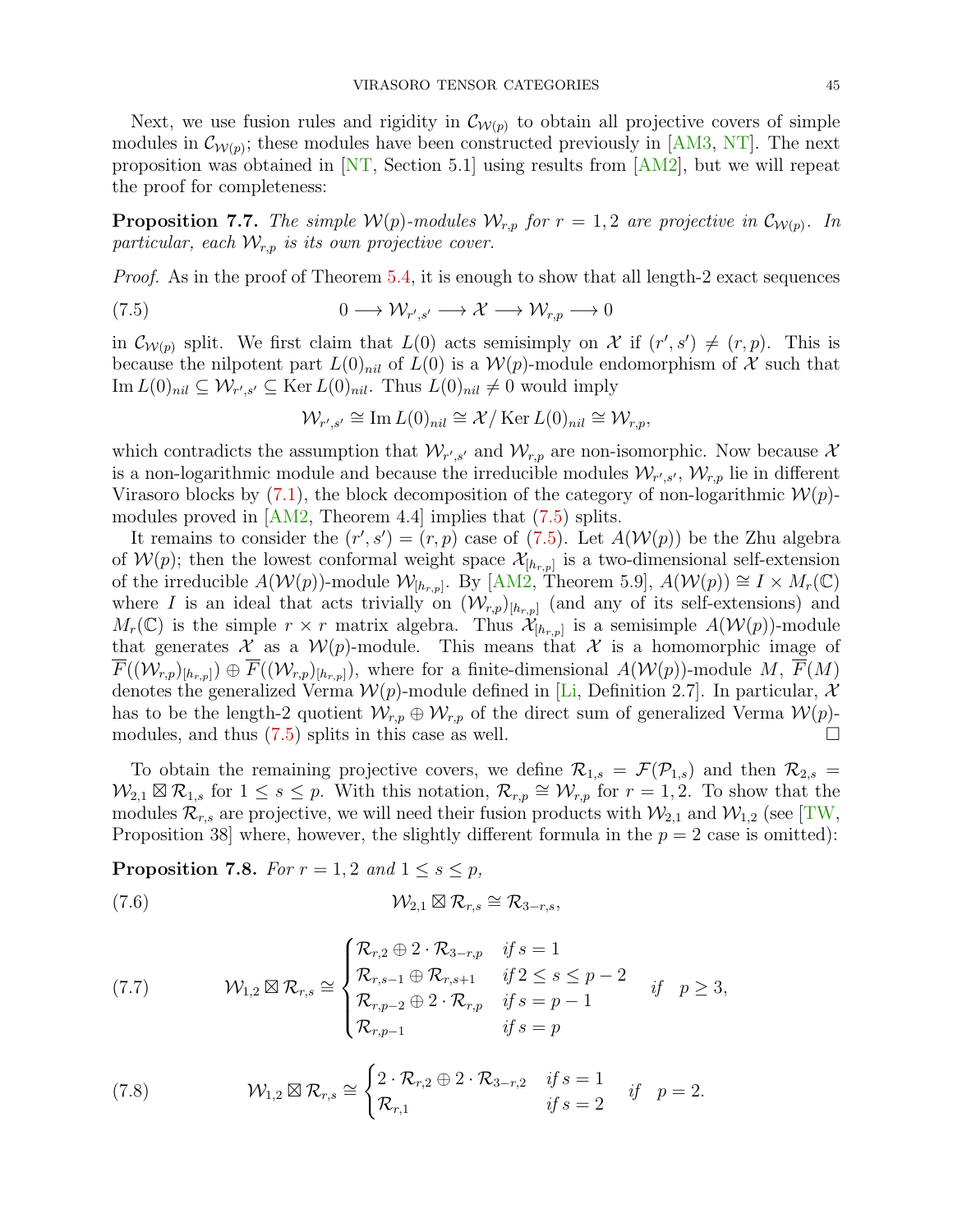*Proof.* The  $r = 1$  case of [\(7.6\)](#page-44-1) is the definition of  $\mathcal{R}_{2,s}$ , and then the  $r = 2$  case follows using  $\mathcal{W}_{2,1} \overset{\circ}{\boxtimes} \mathcal{W}_{2,1} \cong \mathcal{W}_{1,1}.$ 

The  $r = 1$  cases of  $(7.7)$  and  $(7.8)$  follow from

$$
\mathcal{W}_{1,2}\boxtimes \mathcal{R}_{1,s}\cong \mathcal{F}(\mathcal{L}_{1,2})\boxtimes \mathcal{F}(\mathcal{P}_{1,s})\cong \mathcal{F}(\mathcal{L}_{1,2}\boxtimes \mathcal{P}_{1,s})
$$

together with  $(4.11)$ ,  $(6.2)$ ,  $(6.3)$ , and the formula

$$
\mathcal{F}(\mathcal{P}_{2,s}) \cong \mathcal{F}(\mathcal{L}_{2,1} \boxtimes \mathcal{P}_{1,s}) \cong 2 \cdot (\mathcal{W}_{2,1} \boxtimes \mathcal{R}_{1,s}) \cong 2 \cdot \mathcal{R}_{2,s}.
$$

Then the  $r = 2$  cases follow by tensoring the  $r = 1$  cases with  $\mathcal{W}_{2,1}$  and applying [\(7.6\)](#page-44-1).  $\Box$ 

Now we can show that the modules  $\mathcal{R}_{r,s}$  are projective covers:

**Theorem 7.9.** For  $r = 1, 2$  and  $1 \leq s \leq p-1$ , the  $W(p)$ -module  $\mathcal{R}_{r,s}$  is a projective cover of  $\mathcal{W}_{r,s}$  in  $\mathcal{C}_{\mathcal{W}(p)}$  with Loewy diagram



*Proof.* We take  $r = 1$  first. Recall from Theorem [5.7](#page-32-0) that  $\mathcal{P}_{1,s}$  has Loewy diagram



Applying the exact functor F to  $\mathcal{P}_{1,s}$  and using [\(7.2\)](#page-42-1), we see that  $\mathcal{W}_{1,s}$  and  $\mathcal{W}_{2,p-s}$  are the only composition factors of  $\mathcal{R}_{1,s}$ , both occurring with multiplicity 2. We also see that  $\mathcal{W}_{1,s}$ is a submodule of  $\mathcal{R}_{1,s}$ , and there is a surjective  $\mathcal{W}(p)$ -module map  $\mathcal{R}_{1,s} \to \mathcal{W}_{1,s}$ .

To determine the Loewy diagram of  $\mathcal{R}_{1,s}$ , we first note that the fusion rules  $(6.1)$  and the decomposition [\(7.1\)](#page-40-2) implies that

$$
\mathcal{G}(\mathcal{R}_{1,s}) \cong \bigoplus_{n=0}^{\infty} (2n+1) \cdot \mathcal{P}_{2n+1,s}.
$$

Then by Frobenius reciprocity,

dim Hom<sub>W(p)</sub>(
$$
W_{1,s}
$$
,  $\mathcal{R}_{1,s}$ ) = dim Hom<sub>W(p)</sub>( $\mathcal{F}(\mathcal{L}_{1,s})$ ,  $\mathcal{R}_{1,s}$ )  
= dim Hom<sub>V<sub>c</sub></sub> $\left(\mathcal{L}_{1,s}, \bigoplus_{n=0}^{\infty} (2n+1) \cdot \mathcal{P}_{2n+1,s}\right) = 1,$ 

while

$$
2 \cdot \dim \text{Hom}_{\mathcal{W}(p)}(\mathcal{W}_{2,p-s}, \mathcal{R}_{1,s}) = \dim \text{Hom}_{\mathcal{W}(p)}(\mathcal{F}(\mathcal{L}_{2,p-s}), \mathcal{R}_{1,s})
$$
  
= 
$$
\dim \text{Hom}_{V_c}\left(\mathcal{L}_{2,p-s}, \bigoplus_{n=0}^{\infty} (2n+1) \cdot \mathcal{P}_{2n+1,s}\right) = 0.
$$

From these, we see that  $\text{Soc}(\mathcal{R}_{1,s}) = \mathcal{W}_{1,s}$ .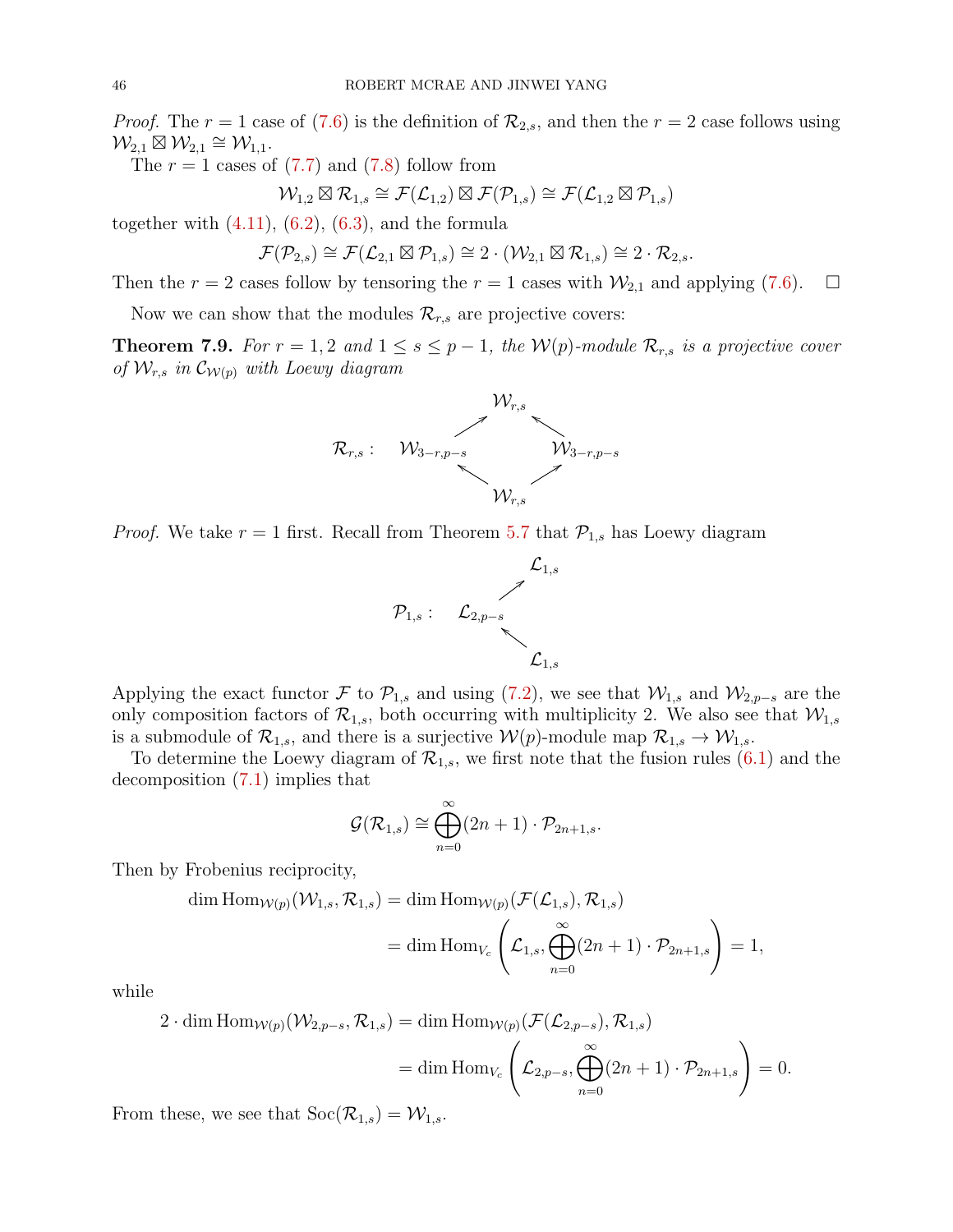Next, if we apply the exact functor  $\mathcal F$  to the exact sequence

$$
0 \longrightarrow \mathcal{L}_{2,p-s} \longrightarrow \mathcal{P}_{1,s} / \mathcal{L}_{1,s} \longrightarrow \mathcal{L}_{1,s} \longrightarrow 0,
$$

we get the exact sequence

$$
0 \longrightarrow 2 \cdot \mathcal{W}_{2,p-s} \longrightarrow \mathcal{R}_{1,s} / \mathcal{W}_{1,s} \longrightarrow \mathcal{W}_{1,s} \longrightarrow 0.
$$

This sequence does not split because by exactness of induction and Frobenius reciprocity,

$$
\text{Hom}_{\mathcal{W}(p)}(\mathcal{R}_{1,s}/\mathcal{W}_{1,s},\mathcal{W}_{2,p-s}) \cong \text{Hom}_{\mathcal{W}(p)}(\mathcal{F}(\mathcal{P}_{1,s}/\mathcal{L}_{1,s}),\mathcal{W}_{2,p-s})
$$

$$
\cong \text{Hom}_{V_c}\left(\mathcal{P}_{1,s}/\mathcal{L}_{1,s},\bigoplus_{n=0}^{\infty}(2n+2)\cdot \mathcal{L}_{2n+2,p-s}\right) = 0.
$$

Consequently,  $\text{Soc}(\mathcal{R}_{1,s}/\mathcal{W}_{1,s}) = 2 \cdot \mathcal{W}_{2,p-s}$ , and we have verified the row structure of the Loewy diagram for  $\mathcal{R}_{1,s}$ . Moreover, all four length-2 subquotients indicated in the Loewy diagram for  $\mathcal{R}_{1,s}$  are indecomposable because

$$
\operatorname{Hom}_{\mathcal{W}(p)}(\mathcal{W}_{2,p-s},\mathcal{R}_{1,s})=\operatorname{Hom}_{\mathcal{W}(p)}(\mathcal{R}_{1,s},\mathcal{W}_{2,p-s})=0.
$$

This completes the verification of the Loewy diagram for  $r = 1$ .

The Loewy diagram for  $\mathcal{R}_{2,s} = \mathcal{W}_{2,1} \boxtimes \mathcal{R}_{1,s}$  now follows from that of  $\mathcal{R}_{1,s}$  by [\[CKLR,](#page-51-21) Proposition 2.5 since  $\mathcal{W}_{2,1}$  is a simple current.

Next, the fusion rules [\(7.7\)](#page-44-2) and [\(7.8\)](#page-44-3) show that each  $\mathcal{R}_{r,s}$  for  $1 \leq s \leq p-1$  is a direct summand of  $W_{1,2} \boxtimes \mathcal{R}_{r,s+1}$ . Since  $\mathcal{R}_{r,p} \cong W_{r,p}$  is projective by Proposition [7.7,](#page-44-4) and since the subcategory of projective objects in  $\mathcal{C}_{W(p)}$  is closed under direct summands and tensoring with rigid objects, it follows that each  $\mathcal{R}_{r,s}$  is projective. Then the same argument as in the proof of Proposition [5.5](#page-29-0) shows that it is a projective cover of  $\mathcal{W}_{r,s}$ .

<span id="page-46-0"></span>7.2. The Virasoro category  $\mathcal{O}_c^0$  as an equivariantization. Here we prove a relation between the  $V_c$ -module category  $\mathcal{O}_c^0$  and the  $\mathcal{W}(p)$ -module category  $\mathcal{C}_{\mathcal{W}(p)}$  that was conjectured in [\[Ne,](#page-54-10) Conjecture 11.6]. We recall from [\[ALM,](#page-51-17) Theorem 2.3] that the full automorphism group of  $W(p)$  is  $PSL(2,\mathbb{C})$  for any integer  $p > 1$ . Moreover, the action of  $PSL(2,\mathbb{C})$  on  $\mathcal{W}(p)$  is continuous in the sense that every finite-dimensional conformal weight space of  $\mathcal{W}(p)$ with the Euclidean topology is a continuous  $PSL(2,\mathbb{C})$ -module. The group  $PSL(2,\mathbb{C})$  also acts on the category  $\mathcal{C}_{W(p)}$  of grading-restricted generalized  $W(p)$ -modules by

<span id="page-46-1"></span>(7.9) 
$$
g \cdot (\mathcal{X}, Y_{\mathcal{X}}) = (\mathcal{X}, Y_{\mathcal{X}}(g^{-1}(\cdot), x))
$$

for  $g \in PSL(2,\mathbb{C})$ . Thus we can form the  $PSL(2,\mathbb{C})$ -equivariantization of the category  $\mathcal{C}_{\mathcal{W}(p)}$ , as defined for example in [\[EGNO,](#page-52-21) Section 2.7], which consists of  $PSL(2,\mathbb{C})$ -equivariant objects in  $\mathcal{C}_{\mathcal{W}(p)}$ . We will show that  $\mathcal{O}_c^0$  is braided tensor equivalent to the  $PSL(2,\mathbb{C})$ equivariantization of  $\mathcal{C}_{W(p)}$ ; the proof is a straightforward generalization of [\[McR2,](#page-53-12) Theorem 4.17] to infinite automorphism groups.

First, we recall a slightly variant definition of equivariantization that is more convenient for our purposes. We use  $[McR2, Section 2.3]$  as a reference, but note that there, equivariantizations of categories involving twisted modules for a superalgebra were considered. Here, we only need to consider untwisted modules for a vertex operator algebra, so the situation is simpler. Let  $V$  be a vertex operator algebra,  $G$  a complex reductive Lie group acting continuously on  $V$  by automorphisms, and  $\mathcal C$  a braided tensor category of grading-restricted generalized V-modules. Assume also that  $\mathcal C$  is closed under the action of  $G$  given by  $(7.9)$ .

**Definition 7.10.** The *G*-equivariantization  $\mathcal{C}^G$  of C is the following category: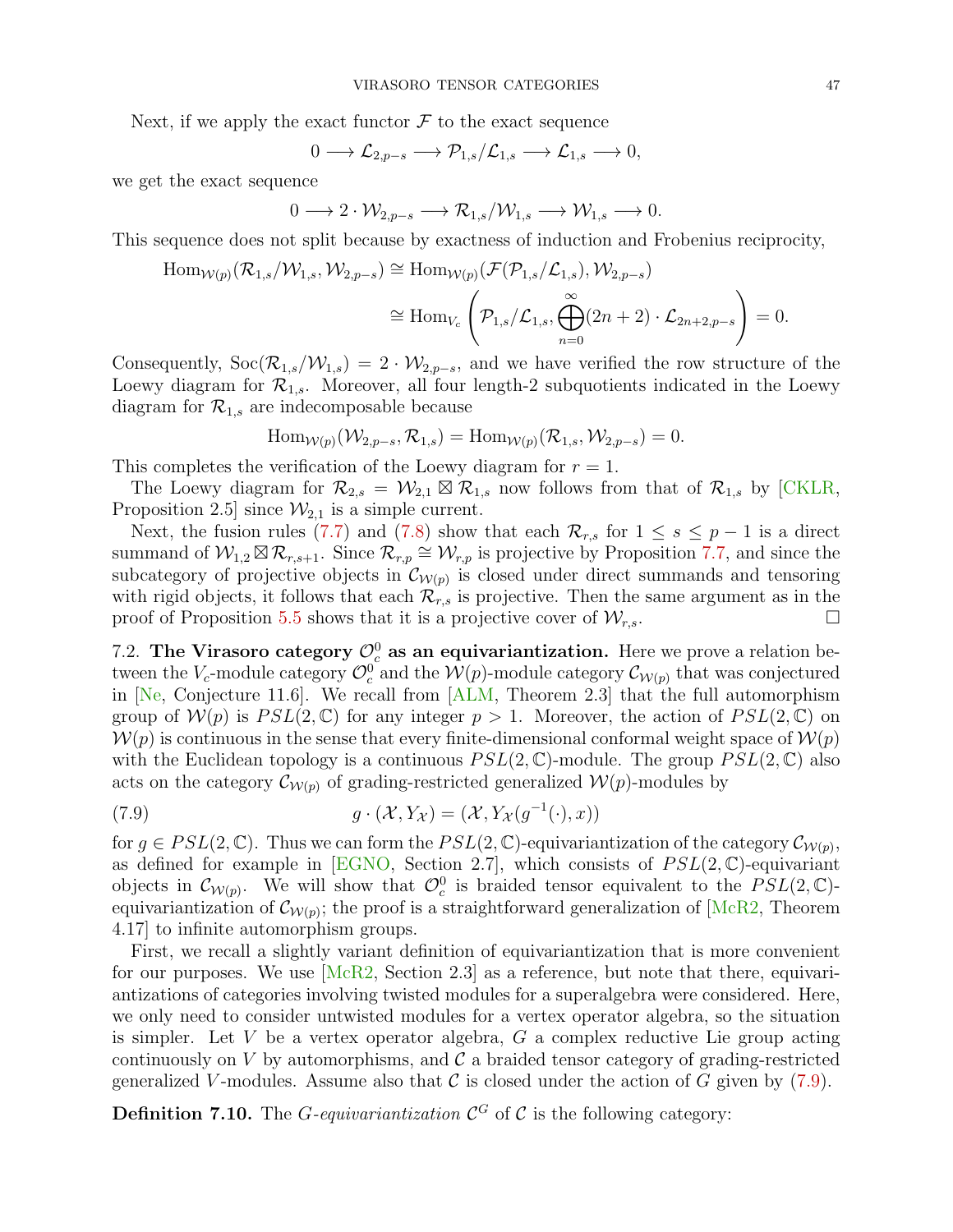• Objects of  $\mathcal{C}^G$  are pairs  $(\mathcal{X}, Y_{\mathcal{X}}; \varphi_{\mathcal{X}})$  where  $(\mathcal{X}, Y_{\mathcal{X}})$  is an object of  $\mathcal{C}$  and  $\varphi_{\mathcal{X}} : G \to$  $GL(\mathcal{X})$  is a continuous group representation such that

(7.10) 
$$
\varphi_{\mathcal{X}}(g) \cdot Y_{\mathcal{X}}(v,x) = Y_{\mathcal{X}}(g \cdot v,x) \varphi_{\mathcal{X}}(g)
$$

for all  $g \in G$ .

• Morphisms from  $(\mathcal{X}_1, Y_{\mathcal{X}_1}; \varphi_{\mathcal{X}_1})$  to  $(\mathcal{X}_2, Y_{\mathcal{X}_2}; \varphi_{\mathcal{X}_2})$  in  $\mathcal{C}^G$  consist of all  $V \times G$ -module homomorphisms  $f: \mathcal{X}_1 \to \mathcal{X}_2$ , that is,

<span id="page-47-0"></span>
$$
f \circ Y_{\mathcal{X}_1}(v, x) = Y_{\mathcal{X}_2}(v, x) \circ f
$$
 and  $f \circ \varphi_{\mathcal{X}_1}(g) = \varphi_{\mathcal{X}_2}(g) \circ f$ 

for all  $v \in V$ ,  $q \in G$ .

**Remark 7.11.** The compatibility condition [\(7.10\)](#page-47-0) implies that each  $\varphi_{\mathcal{X}}(q)$  commutes with the action of  $L(0)$  on X. Thus the condition that  $\varphi_{\mathcal{X}}$  be continuous simply means that each finite-dimensional conformal weight space of  $\mathcal X$  is a continuous  $G$ -module.

As explained for example in  $[McR2, Section 2.3], \mathcal{C}^G$  is a braided tensor category in the setting that G is a finite group and that all modules in  $\mathcal C$  are objects of a braided tensor category of modules for the G-fixed-point subalgebra  $V^G \subseteq V$ . The same constructions work when G is infinite, but we need to make sure that the action of G on a tensor product  $\mathcal{X}_1 \boxtimes \mathcal{X}_2$ is continuous:

<span id="page-47-2"></span>**Lemma 7.12.** If V-modules  $\mathcal{X}_1$  and  $\mathcal{X}_2$  are objects of  $\mathcal{C}^G$ , then  $\mathcal{X}_1 \boxtimes \mathcal{X}_2$  is also an object of  $\mathcal{C}^G$  with G-action  $\varphi_{\mathcal{X}_1 \boxtimes \mathcal{X}_2}$  characterized by

(7.11) 
$$
\varphi_{\mathcal{X}_1 \boxtimes \mathcal{X}_2}(g) \cdot \mathcal{Y}_{\boxtimes}(b_1, x) b_2 = \mathcal{Y}_{\boxtimes}(\varphi_{\mathcal{X}_1}(g) b_1, x) \varphi_{\mathcal{X}_2}(g) b_2
$$

for  $g \in G$ ,  $b_1 \in \mathcal{X}_1$ , and  $b_2 \in \mathcal{X}_2$ , where  $\mathcal{Y}_{\boxtimes}$  is the tensor product intertwining operator of  $\chi type\left(\begin{matrix} \mathcal{X}_1\boxtimes\mathcal{X}_2\ \mathcal{X}_2\end{matrix}\right)$  $\mathcal{X}_1 \boxtimes \mathcal{X}_2 \ \mathcal{X}_1 \ \mathcal{X}_2$  ) .

*Proof.* Using [\(7.10\)](#page-47-0) for  $\varphi_{\mathcal{X}_1}$  and  $\varphi_{\mathcal{X}_2}$ , it is easy to check that

<span id="page-47-1"></span>
$$
\mathcal{Y}_{\boxtimes}(\varphi_{\mathcal{X}_1}(g)(\cdot),x)\varphi_{\mathcal{X}_2}(g): \mathcal{X}_1 \otimes \mathcal{X}_2 \to (\mathcal{X}_1 \boxtimes \mathcal{X}_2)[\log x]\{x\}
$$

is an intertwining operator of type  $\binom{g^{-1} \cdot (\mathcal{X}_1 \boxtimes \mathcal{X}_2)}{\mathcal{X}_2}$  $(\mathcal{X}_1 \boxtimes \mathcal{X}_2)$  for any  $g \in G$ . Thus the universal property of tensor products induces a unique V -module homomorphism

$$
\varphi_{\mathcal{X}_1 \boxtimes \mathcal{X}_2}(g) : \mathcal{X}_1 \boxtimes \mathcal{X}_2 \to g^{-1} \cdot (\mathcal{X}_1 \boxtimes \mathcal{X}_2)
$$

such that [\(7.11\)](#page-47-1) holds. The definition of the vertex operator for  $g^{-1} \cdot (\mathcal{X}_1 \boxtimes \mathcal{X}_2)$  implies that  $\varphi_{\mathcal{X}_1 \boxtimes \mathcal{X}_2}(g)$  satisfies [\(7.10\)](#page-47-0) for all  $g \in G$ . Moreover, [\(7.11\)](#page-47-1) and the fact that  $\varphi_{\mathcal{X}_1}$  and  $\varphi_{\mathcal{X}_2}$  are group homomorphisms implies that  $\varphi_{\mathcal{X}_1 \boxtimes \mathcal{X}_2}$  defines a homomorphism from G to  $GL(\mathcal{X}_1 \boxtimes \mathcal{X}_2)$ .

We still need to check that the  $G$ -action on each finite-dimensional conformal weight space of  $X_1 \boxtimes X_2$  is continuous. Recall that for  $b_1 \in X_1$ ,  $b_2 \in X_2$ ,  $h \in \mathbb{C}$ , and  $k \in \mathbb{N}$ , the coefficient of  $x^{-h-1}(\log x)^k$  in  $\mathcal{Y}_{\boxtimes}(b_1,x_2)b_2$  is denoted by  $(b_1)_{h,k}b_2$ . Thus  $(7.11)$  implies that for each  $h \in \mathbb{C}$  and  $k \in \mathbb{N}$ ,

$$
\psi_{h,k}: \mathcal{X}_1 \otimes \mathcal{X}_2 \to \mathcal{X}_1 \boxtimes \mathcal{X}_2
$$

$$
b_1 \otimes b_2 \mapsto (b_1)_{h,k} b_2
$$

is a  $G$ -module homomorphism. Then because  $G$  is a complex reductive Lie group acting continuously on the finite-dimensional conformal weight spaces of  $\mathcal{X}_1$  and  $\mathcal{X}_2$ , each of  $\mathcal{X}_1$  and  $\mathcal{X}_2$ , and thus  $X_1 \otimes X_2$  as well, decomposes as the direct sum of finite-dimensional irreducible continuous G-modules. Consequently, the image of each  $\psi_{h,k}$  is a direct sum of finite-dimensional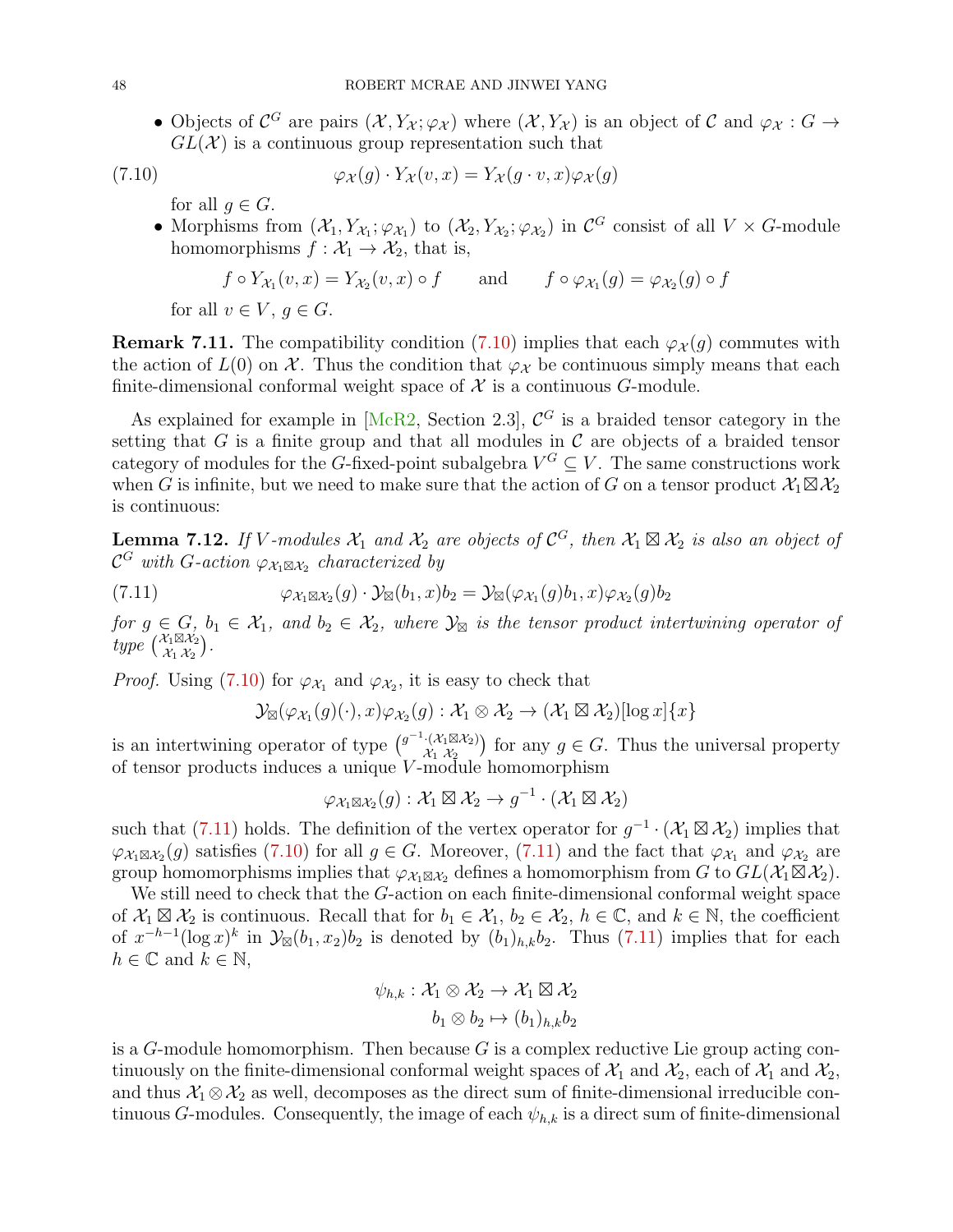irreducible continuous G-modules. Finally, because  $\mathcal{Y}_{\boxtimes}$  is a surjective intertwining operator,  $X_1 \boxtimes X_2$  is a continuous G-module.

It is now easy to see using [\(7.11\)](#page-47-1) and the vertex algebraic tensor category structure on C (see [\[HLZ8\]](#page-53-1) or the exposition in [\[CKM,](#page-51-15) Section 3.3]) that  $\mathcal{C}^G$  is a tensor category. For example, if  $f_1 : \mathcal{X}_1 \to \tilde{\mathcal{X}}_1$  and  $f_2 : \mathcal{X}_2 \to \tilde{\mathcal{X}}_2$  are morphisms in  $\mathcal{C}^G$ , then the V-module homomorphism  $f_1 \boxtimes f_2 : \mathcal{X}_1 \boxtimes \mathcal{X}_2 \to \widetilde{\mathcal{X}}_1 \boxtimes \widetilde{\mathcal{X}}_2$  is also a G-module homomorphism because

$$
(f_1 \boxtimes f_2) (\varphi_{\mathcal{X}_1 \boxtimes \mathcal{X}_2}(g) \cdot \mathcal{Y}_{\boxtimes}(b_1, x)b_2) = \mathcal{Y}_{\boxtimes}(f_1(\varphi_{\mathcal{X}_1}(g)b_1), x) f_2(\varphi_{\mathcal{X}_2}(g)b_2)
$$
  
= 
$$
\mathcal{Y}_{\boxtimes}(\varphi_{\widetilde{X}_1}(g)f_1(b_1), x) \varphi_{\widetilde{X}_2}(g) f_2(b_2)
$$
  
= 
$$
\varphi_{\widetilde{X}_1 \boxtimes \widetilde{X}_2}(g) \cdot (f_1 \boxtimes f_2) (\mathcal{Y}_{\boxtimes}(b_1, x)b_2)
$$

for  $b_1 \in \mathcal{X}_1$ ,  $b_2 \in \mathcal{X}_2$ , and  $g \in G$ . The unit object of  $\mathcal{C}^G$  is V with G-action  $\varphi_V(g) = g$  for  $q \in G$ . Then [\(7.10\)](#page-47-0), [\(7.11\)](#page-47-1), and the definitions of the structure isomorphisms in C show that the unit, associativity, and braiding isomorphisms in  $\mathcal C$  all commute with the G-actions on objects of  $\mathcal{C}^G$  and thus define braided tensor category structure on  $\mathcal{C}^G$ .

Now take  $V = \mathcal{W}(p)$ ,  $G = PSL(2, \mathbb{C})$ , and  $\mathcal{C} = \mathcal{C}_{\mathcal{W}(p)}$ . In this case, recall that Lemma [7.1](#page-41-0) and the rigidity of  $\mathcal{O}_c^0$  show that induction defines an exact functor  $\mathcal{F}: \mathcal{O}_c^0 \to \mathcal{C}_{\mathcal{W}(p)}$ . But just as explained in [\[McR2,](#page-53-12) Section 2.3], induction actually defines a functor into the  $PSL(2,\mathbb{C})$ -equivariantization:

<span id="page-48-0"></span>**Lemma 7.13.** Induction defines an exact braided tensor functor  $\mathcal{F}: \mathcal{O}_c^0 \to (\mathcal{C}_{\mathcal{W}(p)})^{PSL(2,\mathbb{C})}$ .

*Proof.* For an object W in  $\mathcal{O}_c^0$ , recall that  $\mathcal{F}(\mathcal{W}) = \mathcal{W}(p) \boxtimes \mathcal{W}$  as a generalized  $V_c$ -module, where  $\boxtimes$  is the tensor product in Ind( $\mathcal{O}_c$ ). Thus  $\mathcal{F}(\mathcal{W})$  admits the  $PSL(2,\mathbb{C})$ -action

$$
\varphi_{\mathcal{F}(\mathcal{W})}(g) = g \boxtimes \mathrm{Id}_{\mathcal{W}}
$$

for  $g \in PSL(2,\mathbb{C})$ . Just as in [\[McR2,](#page-53-12) Section 2.3],  $\varphi_{\mathcal{F}(W)}(g)$  satisfies [\(7.10\)](#page-47-0) because g is an automorphism of  $W(p)$ , but we need to check that  $\varphi_{\mathcal{F}(W)}$  is continuous. As in the proof of Lemma [7.12,](#page-47-2) we have the tensor product intertwining operator

$$
\mathcal{Y}_{\boxtimes}: \mathcal{W}(p) \otimes \mathcal{W} \to (\mathcal{W}(p) \boxtimes \mathcal{W})[\log x] \{x\}
$$

$$
v \otimes w \mapsto \mathcal{Y}_{\boxtimes}(v, x)w = \sum_{h \in \mathbb{C}} \sum_{k \in \mathbb{N}} v_{h,k} w x^{-h-1} (\log x)^k,
$$

and for any  $h \in \mathbb{C}$ ,  $k \in \mathbb{N}$ , we have a *G*-module homomorphism

$$
\psi_{h,k}: \mathcal{W}(p) \otimes \mathcal{W} \to \mathcal{W}(p) \boxtimes \mathcal{W}
$$

$$
v \otimes w \mapsto v_{h,k}w
$$

where W is a trivial G-module. Since  $W(p) \otimes W$  is a direct sum of finite-dimensional irreducible continuous G-modules, the same is true of the image of each  $\psi_{h,k}$ . Thus because  $\mathcal{Y}_{\boxtimes}$  is a surjective intertwining operator,  $\mathcal{F}(\mathcal{W})$  is a continuous G-module.

We have now shown that  $(\mathcal{F}(W); \varphi_{\mathcal{F}(W)})$  is an object of  $(\mathcal{C}_{W(p)})^{PSL(2,\mathbb{C})}$ , and it is clear that if  $f: \mathcal{W}_1 \to \mathcal{W}_2$  is a homomorphism in  $\mathcal{O}_c^0$ , then  $\mathcal{F}(f) = \text{Id}_{\mathcal{W}(p)} \boxtimes f$  is also a homomorphism of G-modules and thus a morphism in  $(\mathcal{C}_{\mathcal{W}(p)})^{PSL(2,\mathbb{C})}$ . Thus induction defines a functor  $\mathcal{F}: \mathcal{O}_c^0 \to (\mathcal{C}_{\mathcal{W}(p)})^{PSL(2,\mathbb{C})}$  which is exact because  $\mathcal{O}_c^0$  is rigid, as mentioned previously. See [\[McR2,](#page-53-12) Theorems 2.11 and 2.12] for a proof that  $\mathcal F$  is additionally a braided tensor functor. Note that these results in [\[McR2\]](#page-53-12) do not require the group to be finite and that the braided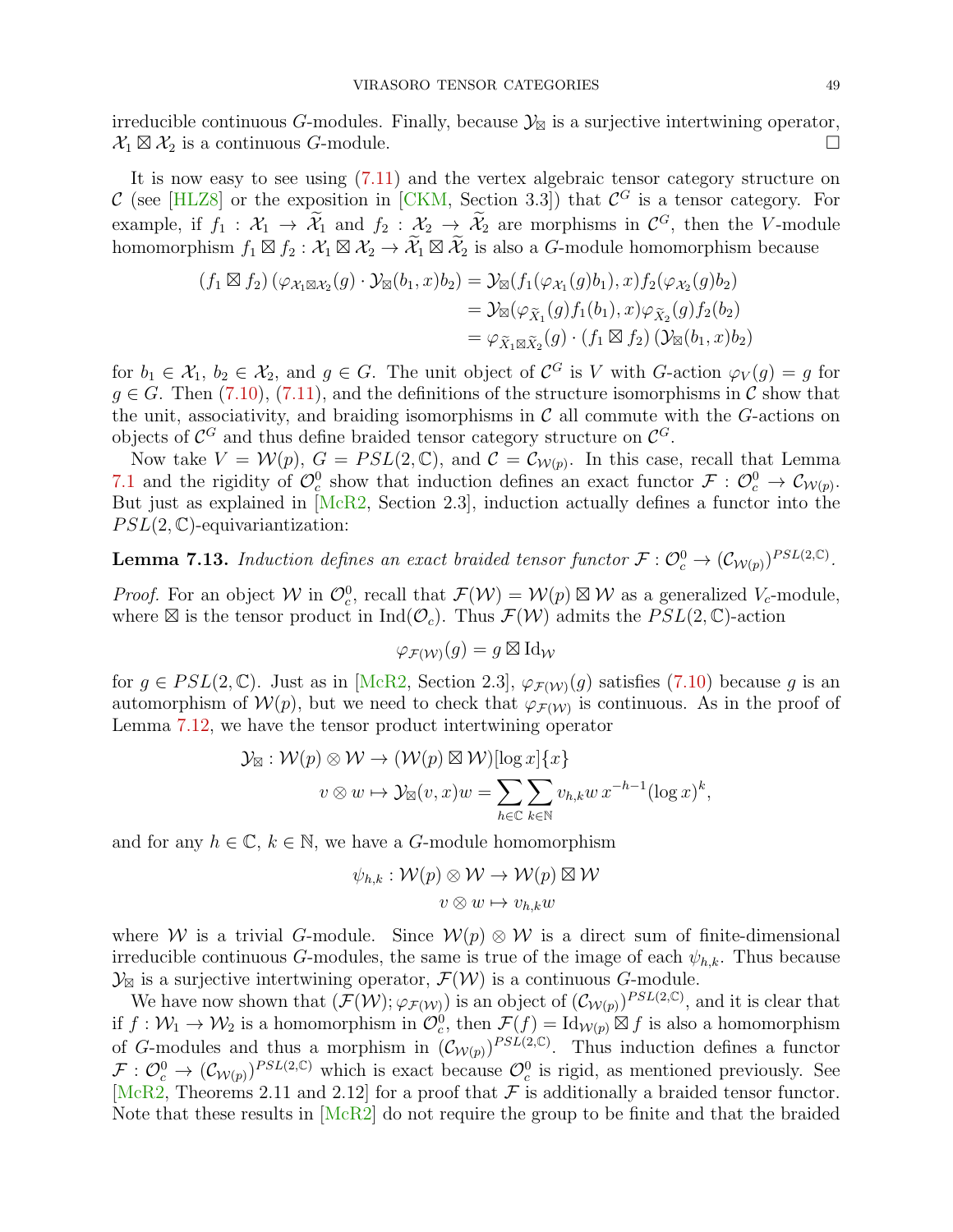tensor category structure on  $(\mathcal{C}_{W(p)})^{PSL(2,\mathbb{C})}$  defined in this subsection indeed agrees with that in [\[McR2,](#page-53-12) Section 2.3].

Now we can prove the main result of this section, that  $\mathcal F$  is actually an equivalence of braided tensor categories. The proof largely repeats that of  $[McR2, Theorem 4.17]$ , but some additional care is needed because  $PSL(2, \mathbb{C})$  is an infinite group:

<span id="page-49-0"></span>**Theorem 7.14.** The induction functor  $\mathcal{F}: \mathcal{O}_c^0 \to (\mathcal{C}_{\mathcal{W}(p)})^{PSL(2,\mathbb{C})}$  is an equivalence of braided tensor categories.

*Proof.* For notational simplicity, set  $G = PSL(2, \mathbb{C})$ . Since F is a braided tensor functor by Lemma [7.13,](#page-48-0) we just need to show it is an equivalence of categories. Thus, we will show there is a G-invariants functor  $\mathcal{I}: (\mathcal{C}_{\mathcal{W}(p)})^G \to \mathcal{O}_c^0$  such that  $\mathcal{I} \circ \mathcal{F}$  and  $\mathcal{F} \circ \mathcal{I}$  are naturally isomorphic to the respective identity functors.

For an object  $(\mathcal{X}, Y_{\mathcal{X}}; \varphi_{\mathcal{X}})$  in  $(\mathcal{C}_{\mathcal{W}(p)})^G$ , define

$$
\mathcal{X}^G = \{ b \in \mathcal{X} \mid \varphi_{\mathcal{X}}(g)b = b \text{ for all } g \in G \}.
$$

By [\(7.10\)](#page-47-0), for any  $g \in G$ ,  $v \in V_c = \mathcal{W}(p)^G$ , and  $b \in \mathcal{X}^G$ , we have

$$
\varphi_{\mathcal{X}}(g) \cdot Y_{\mathcal{X}}(v, x)b = Y_{\mathcal{X}}(g \cdot v, x)\varphi_{\mathcal{X}}(g)b = Y_{\mathcal{X}}(v, x)b,
$$

and it follows that  $\mathcal{X}^G$  is a  $V_c$ -submodule of  $\mathcal{X}$ . Then since objects of  $\mathcal{C}_{\mathcal{W}(p)}$  are modules in  $\text{Ind}(\mathcal{O}_c)$  when viewed as  $V_c$ -modules (see Proposition 3.1.3 and Remark 3.1.4 of [\[CMY2\]](#page-51-3)) and since  $\text{Ind}(\mathcal{O}_c)$  is closed under submodules,  $\mathcal{X}^G$  is a module in  $\text{Ind}(\mathcal{O}_c)$ .

For a morphism  $f: (\mathcal{X}_1, Y_{\mathcal{X}_1}; \varphi_{\mathcal{X}_1}) \to (\mathcal{X}_2, Y_{\mathcal{X}_2}; \varphi_{\mathcal{X}_2})$  in  $(\mathcal{C}_{\mathcal{W}(p)})^G$ , define  $f^G = f|_{\mathcal{X}_1^G}$ . Since f intertwines the G-actions on  $\mathcal{X}_1$  and  $\mathcal{X}_2$ , the image of  $f^G$  is contained in  $\mathcal{X}_2^G$  and hence

$$
f^G: \mathcal{X}_1^G \to \mathcal{X}_2^G
$$

is a morphism in  $\text{Ind}(\mathcal{O}_c)$ . Thus we have a G-invariants functor  $\mathcal{I} : \mathcal{C}_{\mathcal{W}(p)} \to \text{Ind}(\mathcal{O}_c)$ , and we will show below that the image of  $\mathcal I$  is actually contained in  $\mathcal O_c^0$ .

Now we show that for a module  $W \in \mathcal{O}_c^0$ , we have a natural isomorphism  $\mathcal{F}(W)^G \cong \mathcal{W}$ . Since  $W(p)$  is a semisimple G-module, there is a  $V_c$ -module projection  $\varepsilon_{W(p)}: W(p) \to W(p)^G$ that is a one-sided inverse to the inclusion  $\iota_{\mathcal{W}(p)} : \mathcal{W}(p)^G \to \mathcal{W}(p)$ . Then recalling that  $\mathcal{F}(\mathcal{W}) = \mathcal{W}(p) \boxtimes \mathcal{W}$  and  $\varphi_{\mathcal{F}(\mathcal{W})}(g) = g \boxtimes \mathrm{Id}_{\mathcal{W}}$  for  $g \in G$ , we see that

$$
\mathcal{F}(\mathcal{W})^G \hookrightarrow \mathcal{W}(p) \boxtimes \mathcal{W} \xrightarrow{\varepsilon_{\mathcal{W}(p)} \boxtimes \mathrm{Id}_\mathcal{W}} \mathcal{W}(p)^G \boxtimes \mathcal{W} \xrightarrow{l_{\mathcal{W}}} \mathcal{W}
$$

is a natural isomorphism, with inverse  $(\iota_{\mathcal{W}(p)} \boxtimes \mathrm{Id}_W) \circ l_{\mathcal{W}}^{-1}$ , just as in the proof of [\[McR2,](#page-53-12) Theorem 4.17].

Next, for  $(\mathcal{X}, Y_{\mathcal{X}}; \varphi_{\mathcal{X}})$  in  $(\mathcal{C}_{\mathcal{W}(p)})^G$ , recall that  $\mathcal{F}(\mathcal{X}^G)$  is at first an object of the category Rep  $W(p)$  of not-necessarily-local  $W(p)$ -modules which are objects of Ind( $\mathcal{O}_c$ ) when viewed as  $V_c$ -modules. Moreover, as in the proof of Lemma [7.13,](#page-48-0)  $\mathcal{F}(\mathcal{X}^G)$  is a semisimple G-module:

$$
\mathcal{F}(\mathcal{X}^G) \cong \bigoplus_{\chi \in \widehat{G}} \mathcal{W}(p)_{\chi} \boxtimes \mathcal{X}^G,
$$

where the sum runs over the finite-dimensional irreducible continuous characters of G and  $W(p)_{\chi}$  is the isotypical component of  $W(p)$  corresponding to  $\chi$ . We have a similar decomposition  $\mathcal{X} = \bigoplus_{\chi \in \widehat{G}} \mathcal{X}_{\chi}$  because by assumption, G acts continuously on the finite-dimensional conformal weight spaces of  $\mathcal{X}$ .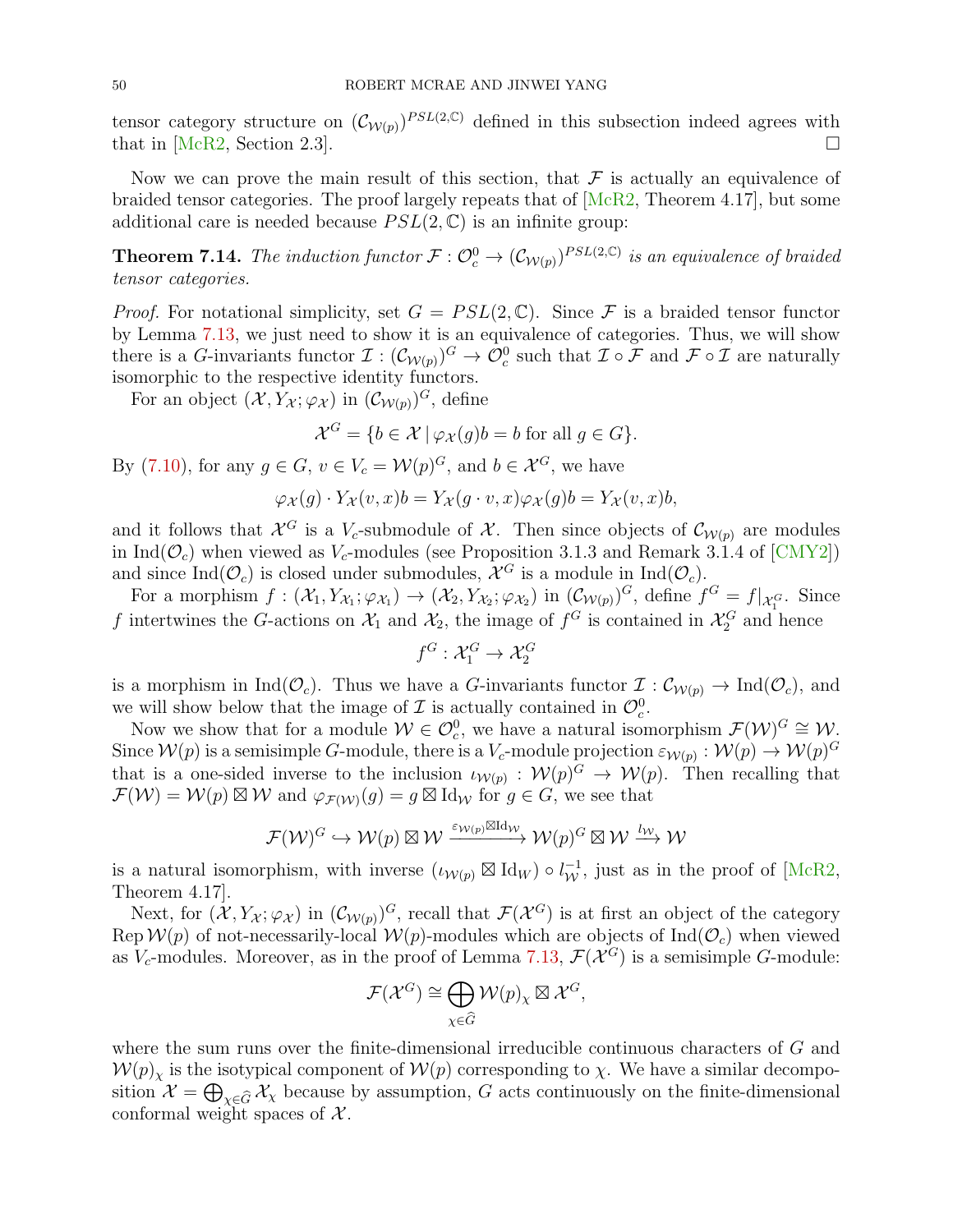Now we show that we have a natural isomorphism  $\mathcal{F}(\mathcal{X}^G) \cong \mathcal{X}$ . Let  $\iota_{\mathcal{X}} : \mathcal{X}^G \to \mathcal{X}$  denote the inclusion, and let  $\mu_{\mathcal{X}}: \mathcal{W}(p) \boxtimes \mathcal{X} \to \mathcal{X}$  denote the unique  $V_c$ -module homomorphism induced by the intertwining operator  $Y_{\mathcal{X}}$ . Then just as in the proof of [\[McR2,](#page-53-12) Theorem 4.17],

$$
\Psi_{\mathcal{X}} = \mu_{\mathcal{X}} \circ (\mathrm{Id}_{\mathcal{W}(p)} \boxtimes \iota_{\mathcal{X}}) : \mathcal{W}(p) \boxtimes \mathcal{X}^G \to \mathcal{X}
$$

is a  $W(p) \times G$ -module homomorphism, and  $\Psi_{\mathcal{X}}$  defines a natural transformation from  $\mathcal{F} \circ \mathcal{I}$ to the inclusion of  $(\mathcal{C}_{\mathcal{W}(p)})^G$  into the equivariantization  $(\text{Rep } \mathcal{W}(p))^G$ . Moreover, since  $\Psi_{\mathcal{X}}$  is a G-module homomorphism, it restricts to a map  $\mathcal{F}(\mathcal{X}^G)^G \to \mathcal{X}^G$  which is an isomorphism because it amounts to the left unit isomorphism  $W(p)^G \boxtimes \mathcal{X}^G \to \mathcal{X}^G$  in  $\text{Ind}(\mathcal{O}_c)$ . Thus the kernel and cokernel of  $\Psi_{\mathcal{X}}$  are both  $\mathcal{W}(p) \times G$ -modules in  $(\text{Rep } \mathcal{W}(p))^G$  with no  $G$ -invariants, and both are semisimple as G-modules because  $\mathcal{F}(\mathcal{X}^G)$  and X are semisimple G-modules. Then the argument that concludes the proof of  $[MeR2, Theorem 4.17]$  applies to show that the kernel and cokernel of  $\Psi_{\mathcal{X}}$  are both 0, so that  $\Psi_{\mathcal{X}}$  is an isomorphism.

It still remains to show that if  $(\mathcal{X}, Y_{\mathcal{X}}; \varphi_{\mathcal{X}})$  is in  $(\mathcal{C}_{\mathcal{W}(p)})^G$ , then  $\mathcal{X}^G$  is in  $\mathcal{O}_c^0$ . It is enough to show that  $\mathcal{X}^G$  has finite length, which is equivalent to showing that any decreasing  $V_c$ submodule sequence

$$
\mathcal{X}^G\supseteq\mathcal{W}_0\supseteq\mathcal{W}_1\supseteq\dots\supseteq\mathcal{W}_n\supseteq\dotsb
$$

and any increasing sequence

$$
\mathcal{W}_0 \subseteq \mathcal{W}_1 \subseteq \cdots \subseteq \mathcal{W}_n \subseteq \cdots \subseteq \mathcal{X}^G
$$

arestationary, that is,  $W_n = W_{n+1}$  for n sufficiently large ([\[Se,](#page-54-11) Theorem 2.1]; see also [\[KS,](#page-53-18) Exercise 8.20]). Applying the exact functor  $\mathcal F$  to the decreasing sequence yields a decreasing sequence of  $W(p)$ -submodules in  $\mathcal{F}(\mathcal{X}^G) \cong \mathcal{X}$ . Because X has finite length,  $\mathcal{F}(\mathcal{W}_n) =$  $\mathcal{F}(\mathcal{W}_{n+1})$  for n sufficiently large, which means  $\mathcal{F}(\mathcal{W}_n/\mathcal{W}_{n+1}) = 0$  since  $\mathcal F$  is exact. Moreover, since  $\mathcal{W}(p)$  is a semisimple  $V_c$ -module,  $\mathcal{F}(\mathcal{W}_n/\mathcal{W}_{n+1})$  contains  $V_c \boxtimes (\mathcal{W}_n/\mathcal{W}_{n+1}) \cong \mathcal{W}_n/\mathcal{W}_{n+1}$ as a  $V_c$ -submodule. So  $\mathcal{W}_n/\mathcal{W}_{n+1} = 0$  for *n* sufficiently large. Similarly, the increasing series is also stationary.

**Remark 7.15.** Consider the one-dimensional torus  $T^{\vee} \subseteq PSL(2,\mathbb{C})$ . The fixed-point subalgebra  $W(p)^{T\vee}$  is the singlet vertex operator algebra  $\mathcal{M}(p)$ , whose tensor categories were studied in [\[CMY2\]](#page-51-3). Then similar arguments as above show that induction yields a braided tensor equivalence from the  $\mathcal{M}(p)$ -module category  $\mathcal{C}^0_{\mathcal{M}(p)}$  defined in [\[CMY2\]](#page-51-3) to the  $T^{\vee}$ equivariantization of  $\mathcal{C}_{\mathcal{W}(p)}$ . In a little more detail:

- The definition of  $C^0_{\mathcal{M}(p)}$  in [\[CMY2,](#page-51-3) Definition 3.1.2], combined with [CMY2, Propo-sition 3.2.2] and the argument in the proof of Lemma [7.13,](#page-48-0) shows that induction defines an exact braided tensor functor  $\mathcal{F}: C^0_{\mathcal{M}(p)} \to (\mathcal{C}_{\mathcal{W}(p)})^{T^{\vee}}$ .
- Taking T<sup> $\vee$ </sup>-invariants yields a functor I from  $(\mathcal{C}_{\mathcal{W}(p)})^{T^{\vee}}$  to the category Rep<sup>0</sup>  $\mathcal{M}(p)$  of generalized  $\mathcal{M}(p)$ -modules which are objects of Ind $(\mathcal{O}_c)$  when viewed as  $V_c$ -modules. Induction extends to an exact functor from  $\text{Rep}^0 \mathcal{M}(p)$  to the T<sup> $\vee$ </sup>-equivariantization of the category Rep  $W(p)$  of not-necessarily-local  $W(p)$ -modules which are objects of  $\text{Rep}^0 \mathcal{M}(p)$  when viewed as generalized  $\mathcal{M}(p)$ -modules.
- Because  $W(p)$  is a semisimple  $\mathcal{M}(p) \times T^{\vee}$ -module, and because objects of  $(\mathcal{C}_{W(p)})^{T^{\vee}}$ are semisimple  $T^{\vee}$ -modules, the arguments in the proof of Theorem [7.14](#page-49-0) show that  $\mathcal{I} \circ \mathcal{F}$  is naturally isomorphic to the identity on  $\mathcal{C}^0_{\mathcal{M}(p)}$ , and that  $\mathcal{F} \circ \mathcal{I}$  is naturally isomorphic to the inclusion of  $(\mathcal{C}_{\mathcal{W}(p)})^{T^{\vee}}$  into  $(\text{Rep } \mathcal{W}(p))^{T^{\vee}}$ .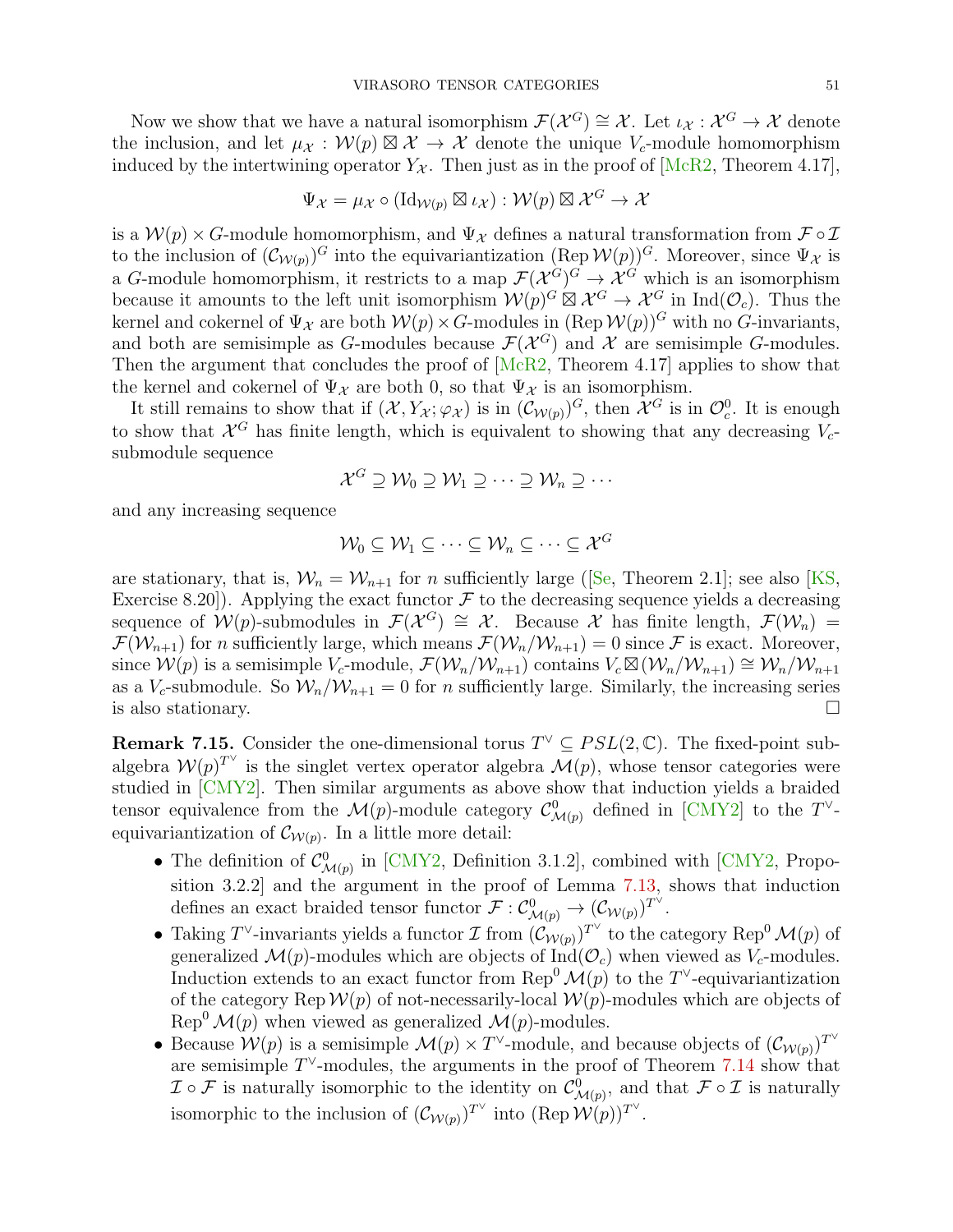• Since for any module X in  $(\mathcal{C}_{\mathcal{W}(p)})^{T^{\vee}}, \mathcal{F}(\mathcal{X}^{T^{\vee}}) \cong \mathcal{X}$  is a  $\mathcal{W}(p)$ -module in  $\mathcal{C}_{\mathcal{W}(p)}, \mathcal{X}^{T^{\vee}}$ is by definition an object of  $\mathcal{C}^0_{\mathcal{M}(p)}$ . Thus the image of  $\mathcal I$  is actually  $\mathcal{C}^0_{\mathcal{M}(p)}$ .

Note that [\[Ne,](#page-54-10) Conjecture 11.6] predicted that taking  $T^{\vee}$ -invariants should yield an embedding of  $(\mathcal{C}_{\mathcal{W}(p)})^{T^{\vee}}$  into the category of  $\mathcal{M}(p)$ -modules. Thus the above argument proves a strong form of this conjecture:  $\tilde{\mathcal{I}}$  in fact yields a braided tensor equivalence with the specific subcategory  $\mathcal{C}^0_{\mathcal{M}(p)}$  of  $\mathcal{M}(p)$ -modules.

#### <span id="page-51-0"></span>**REFERENCES**

- <span id="page-51-4"></span>[Ad] D. Adamović, Classification of irreducible modules of certain subalgebras of free boson vertex algebra, J. Algebra 270 (2003), no. 1, 115–132.
- <span id="page-51-11"></span>[ACGY] D. Adamović, T. Creutzig, N. Genra and J. Yang, The vertex algebras  $\mathcal{R}^{(p)}$  and  $\mathcal{V}^{(p)}$ , Comm. Math. Phys. 383 (2021), no. 2, 1207–1241.
- <span id="page-51-17"></span>[ALM] D. Adamović, X. Lin and A. Milas, ADE subalgebras of the triplet vertex algebra  $\mathcal{W}(p)$ : A-series, Commun. Contemp. Math. 15 (2013), no. 6, 1350028, 30 pp.
- <span id="page-51-5"></span>[AM1] D. Adamović and A. Milas, Logarithmic intertwining operators and  $\mathcal{W}(2, 2p-1)$  algebras, J. Math. Phys. 48 (2007), no. 7, 073503, 20 pp.
- <span id="page-51-7"></span>[AM2] D. Adamović and A. Milas, On the triplet vertex algebra  $\mathcal{W}(p)$ , Adv. Math. 217 (2008), no. 6, 2664–2699.
- <span id="page-51-8"></span>[AM3] D. Adamović and A. Milas, Lattice construction of logarithmic modules for certain vertex algebras, Selecta Math. (N.S.) 15 (2009), no. 4, 535–561.
- <span id="page-51-14"></span>[AM4] D. Adamović and A. Milas, The doublet vertex operator superalgebras  $\mathcal{A}(p)$  and  $\mathcal{A}_{2,p}$ , Recent Developments in Algebraic and Combinatorial Aspects of Representation Theory, 23–38, Contemp. Math., 602, Amer. Math. Soc., Providence, RI, 2013.
- <span id="page-51-20"></span>[AP] H. Andersen and J. Paradowski, Fusion categories arising from semisimple Lie algebras, Comm. Math. Phy. **169** (1995), no. 3, 563-588.
- <span id="page-51-10"></span>[ACKR] J. Auger, T. Creutzig, S. Kanade and M. Rupert, Braided tensor categories related to  $\mathcal{B}_p$  vertex algebras, Comm. Math. Phys. 378 (2020), no. 1, 219–260.
- <span id="page-51-19"></span>[BK] B. Bakalov and A. Kirillov, Jr., Lectures on Tensor Categories and Modular Functors, University Lecture Series, 21, American Mathematical Society, Providence, RI, 2001, x+221 pp.
- <span id="page-51-1"></span>[BPZ] A. Belavin, A. Polyakov and A. Zamolodchikov, Infinite conformal symmetry in two-dimensional quantum field theory, Nuclear Phys. B 241 (1984), no. 2, 333–380.
- <span id="page-51-12"></span>[BFGT] P. Bushlanov, B. Feigin, A. Gainutdinov and I. Tipunin, Lusztig limit of quantum sl(2) at root of unity and fusion of  $(1, p)$  Virasoro logarithmic minimal models, *Nuclear Phys. B* 818 (2009), no. 3, 179–195.
- <span id="page-51-13"></span>[BGT] P. Bushlanov, A. Gainutdinov and I. Tipunin, Kazhdan-Lusztig equivalence and fusion of Kac modules in Virasoro logarithmic models, Nuclear Phys. B 862 (2012), no. 1, 232–269.
- <span id="page-51-6"></span> $[CF]$  N. Carqueville and M. Flohr, Nonmeromorphic operator product expansion and  $C_2$ -cofiniteness for a family of W-algebras, *J. Phys. A* **39** (2006), no. 4, 951–966.
- <span id="page-51-9"></span>[CGR] T. Creutzig, A. Gainutdinov and I. Runkel, A quasi-Hopf algebra for the triplet vertex operator algebra, Commun. Contemp. Math. 22 (2020), no. 3, 1950024, 71 pp.
- <span id="page-51-2"></span>[CJORY] T. Creutzig, C. Jiang, F. Orosz Hunziker, D. Ridout and J. Yang, Tensor categories arising from the Virasoro algebra, Adv. Math. 380 (2021), 107601, 35 pp.
- <span id="page-51-21"></span>[CKLR] T. Creutzig, S. Kanade, A. Linshaw and D. Ridout, Schur-Weyl duality for Heisenberg cosets, Transform. Groups 24 (2019), no. 2, 301–354.
- <span id="page-51-15"></span>[CKM] T. Creutzig, S. Kanade and R. McRae, Tensor categories for vertex operator superalgebra extensions, to appear in *Mem. Amer. Math. Soc.*, arXiv:1705.05017.
- <span id="page-51-16"></span>[CMY1] T. Creutzig, R. McRae and J. Yang, Direct limit completions of vertex tensor categories, Commun. Contemp. Math. (2021), 2150033, DOI: 10.1142/S0219199721500334.
- <span id="page-51-3"></span>[CMY2] T. Creutzig, R. McRae and J. Yang, On ribbon categories for singlet vertex algebras, Comm. Math. Phys. 387 (2021), no. 2, 865–925.
- <span id="page-51-18"></span>[CMY3] T. Creutzig, R. McRae and J. Yang, Tensor structure on the Kazhdan-Lusztig category for affine  $\mathfrak{gl}(1|1)$ , *Int. Math. Res. Not. IMRN* 2021, rnab080, DOI: 10.1093/imrn/rnab080.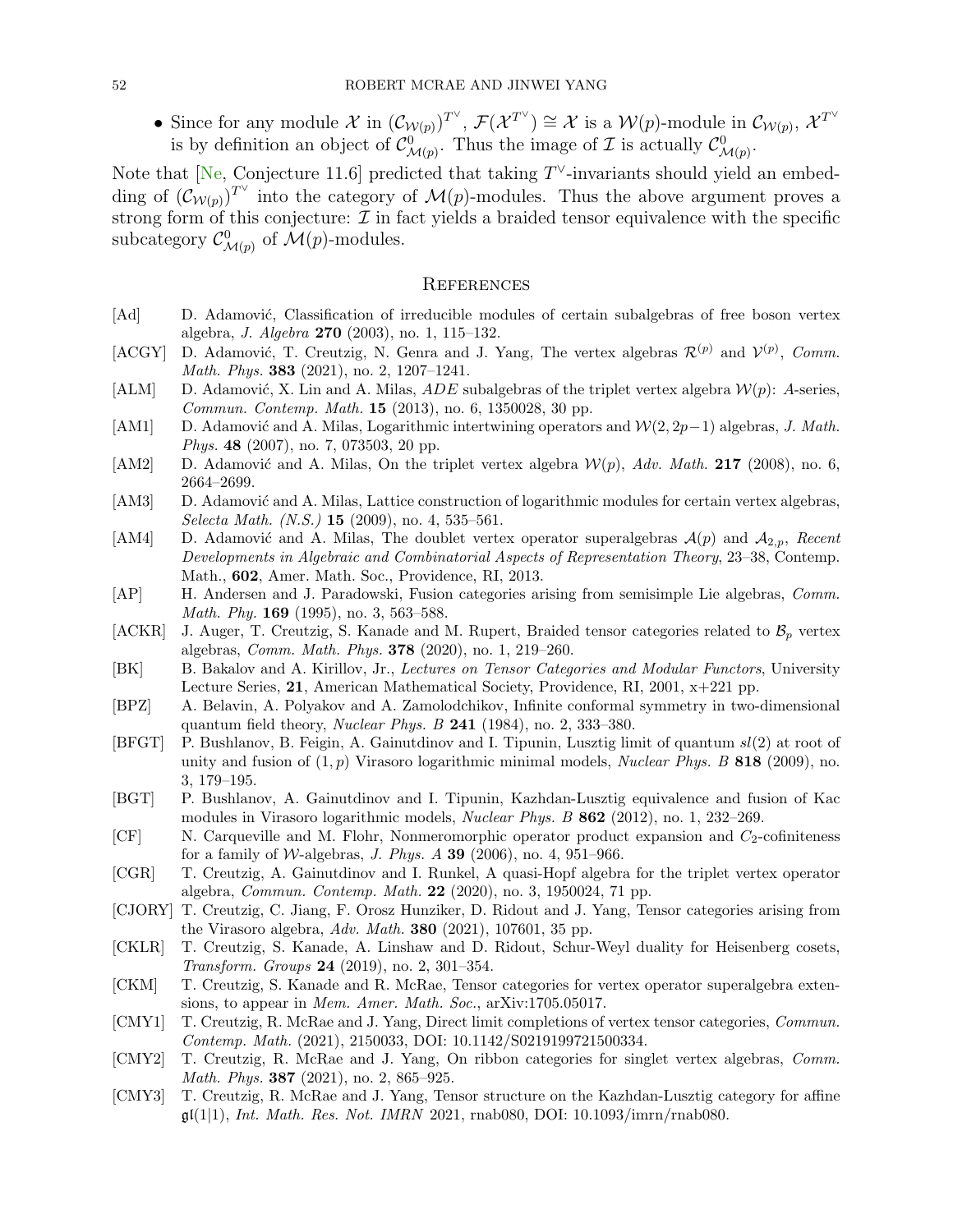- <span id="page-52-6"></span>[CMR] T. Creutzig, A. Milas and M. Rupert, Logarithmic link invariants of  $\overline{U}_q^H$  $\frac{d}{q}$  ( $\mathfrak{sl}_2$ ) and asymptotic dimensions of singlet vertex algebras, J. Pure Appl. Algebra 222 (2018), no. 10, 3224-3247.
- <span id="page-52-11"></span>[CRW] T. Creutzig, D. Ridout and S. Wood, Coset constructions of logarithmic  $(1, p)$  models, Lett. Math. Phys. 104 (2014), no. 5, 553–583.
- <span id="page-52-19"></span>[DLMF] NIST Digital Library of Mathematical Functions, http://dlmf.nist.gov/, Release 1.0.27 of 2020- 06-15, F. Olver, A. Olde Daalhuis, D. Lozier, B. Schneider, R. Boisvert, C. Clark, B. Miller, B. Saunders, H. Cohl and M. McClain, eds.
- <span id="page-52-1"></span>[DLM] C. Dong, H. Li and G. Mason, Modular-invariance of trace functions in orbifold theory and generalized Moonshine, Comm. Math. Phys.  $214$  (2000), no. 1, 1–56.
- <span id="page-52-21"></span>[EGNO] P. Etingof, S. Gelaki, D. Nikshych and V. Ostrik, Tensor Categories, Mathematical Surveys and Monographs, 205, American Mathematical Society, Providence, RI, 2015, xvi+343 pp.
- <span id="page-52-14"></span>[FFr] B. Feigin and E. Frenkel, Affine Kac-Moody algebras at the critical level and Gelfand-Dikii algebras, Infinite Analysis, Part A, B (Kyoto, 1991), 197–215, Adv. Ser. Math. Phys., 16, World Sci. Publ., River Edge, NJ, 1992.
- <span id="page-52-18"></span>[FFu] B. Feigin and D. Fuchs, Representations of the Virasoro algebra, Representation of Lie Groups and Related Topics, 465–554, Adv. Stud. Contemp. Math., 7, Gordon and Breach, New York, 1990.
- <span id="page-52-8"></span>[FGST1] B. Feigin, A. Gainutdinov, A. Semikhatov and I. Tipunin, Modular group representations and fusion in logarithmic conformal field theories and in the quantum group center, Comm. Math. Phys. 265 (2006), no. 1, 47–93.
- <span id="page-52-9"></span>[FGST2] B. Feigin, A. Gainutdinov, A. Semikhatov and I. Tipunin, Logarithmic extensions of minimal models: characters and modular transformations, Nuclear Phys. B 757 (2006), no. 3, 303–343.
- <span id="page-52-22"></span>[Fi] M. Finkelberg, An equivalence of fusion categories, Geom. Funct. Anal. 6 (1996), no. 2, 249–267; erratum ibid. 23 (2013), no. 2, 810–811.
- <span id="page-52-15"></span>[FB] E. Frenkel and D. Ben-Zvi, Vertex Algebras and Algebraic Curves, 2nd ed., Mathematical Surveys and Monographs, 88, American Mathematical Society, Providence, RI, 2004. xiv+400 pp.
- <span id="page-52-13"></span>[FHL] I. Frenkel, Y.-Z. Huang and J. Lepowsky, On axiomatic approaches to vertex operator algebras and modules, Mem. Amer. Math. Soc. 104 (1993), no. 494, viii+64 pp.
- <span id="page-52-0"></span>[FZ1] I. Frenkel and Y. Zhu, Vertex operator algebras associated to representations of affine and Virasoro algebras, Duke Math. J. 66 (1992), no. 1, 123–168.
- <span id="page-52-5"></span>[FZ2] I. Frenkel and M. Zhu, Vertex algebras associated to modified regular representations of the Virasoro algebra, Adv. Math. 229 (2012), no. 6, 3468–3507.
- <span id="page-52-7"></span>[FHST] J. Fuchs, S. Hwang, A. Semikhatov and I. Tipunin, Nonsemisimple fusion algebras and the Verlinde formula, Comm. Math. Phys. 247 (2004), no. 3, 713–742.
- <span id="page-52-12"></span>[GaK] M. Gaberdiel and H. Kausch, Indecomposable fusion products, Nuclear Phys. B 477 (1996), no. 1, 293–318.
- <span id="page-52-10"></span>[GR] M. Gaberdiel and I. Runkel, From boundary to bulk in logarithmic CFT, J. Phys. A 41 (2008), no. 7, 075402, 29 pp.
- <span id="page-52-16"></span>[GN] T. Gannon and C. Negron, Quantum  $SL(2)$  and logarithmic vertex operator algebras at  $(p, 1)$ central charge, arXiv:2104.12821.
- <span id="page-52-20"></span>[GoK] M. Gorelik and V. Kac, On complete reducibility for infinite-dimensional Lie algebras, Adv. Math. 226 (2011), no. 2, 1911–1972.
- <span id="page-52-2"></span>[Hu1] Y.-Z. Huang, Virasoro vertex operator algebras, the (nonmeromorphic) operator product expansion and the tensor product theory, J. Algebra  $182$  (1996), no. 1, 201–234.
- <span id="page-52-3"></span>[Hu2] Y.-Z. Huang, Rigidity and modularity of vertex tensor categories, *Commun. Contemp. Math.* 10 (2008), suppl. 1, 871–911.
- <span id="page-52-23"></span>[Hu3] Y.-Z. Huang, Cofiniteness conditions, projective covers and the logarithmic tensor product theory, J. Pure Appl. Algebra, 213, (2009), no. 4, 458–475.
- <span id="page-52-17"></span>[HKL] Y.-Z. Huang, A. Kirillov, Jr. and J. Lepowsky, Braided tensor categories and extensions of vertex operator algebras, Comm. Math. Phys. 337 (2015), no. 3, 1143–1159.
- <span id="page-52-4"></span>[HLZ1] Y.-Z. Huang, J. Lepowsky and L. Zhang, Logarithmic tensor category theory for generalized modules for a conformal vertex algebra, I: Introduction and strongly graded algebras and their generalized modules, Conformal Field Theories and Tensor Categories, 169–248, Math. Lect. Peking Univ., Springer, Heidelberg, 2014.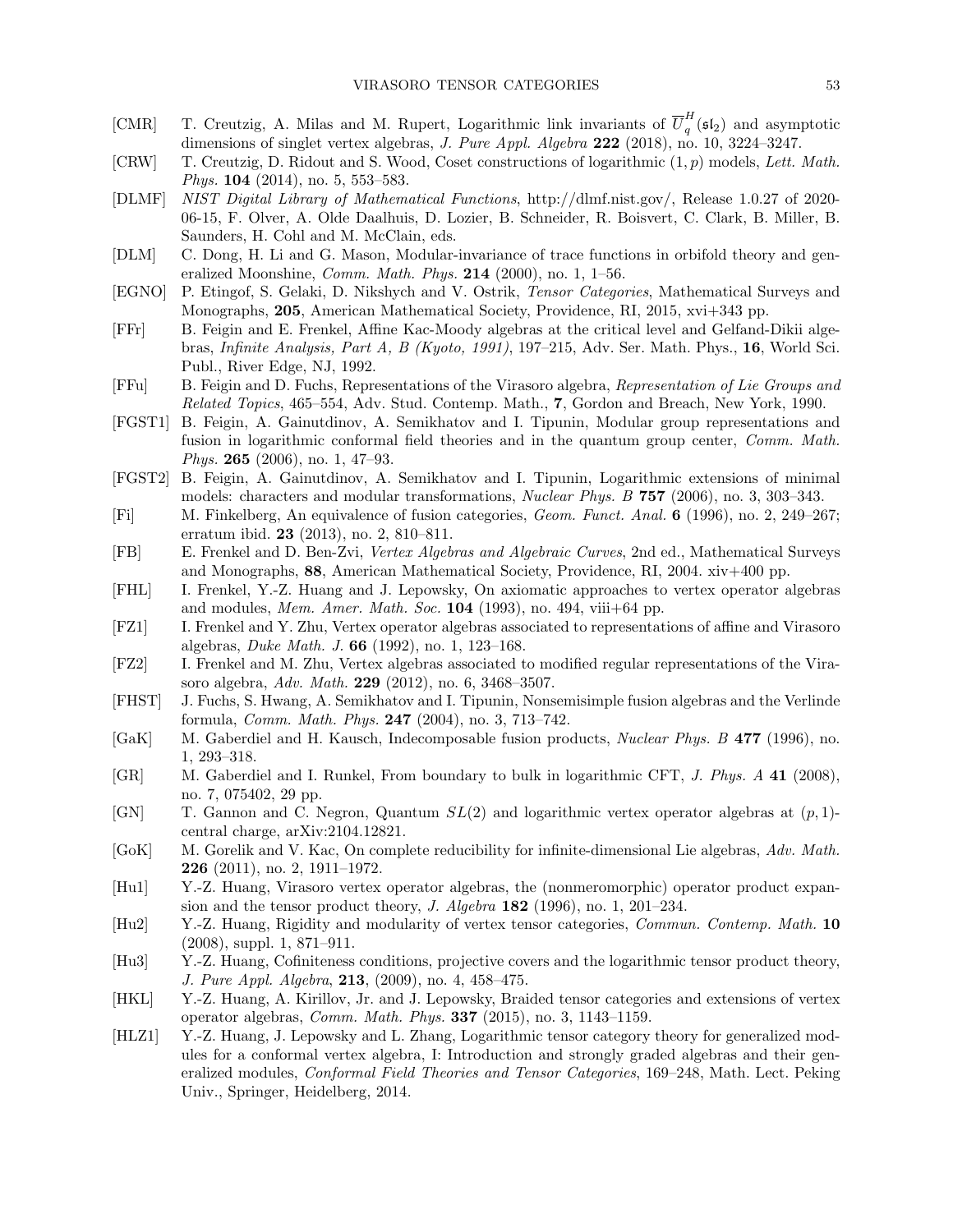- <span id="page-53-15"></span>[HLZ2] Y.-Z. Huang, J. Lepowsky and L. Zhang, Logarithmic tensor category theory for generalized modules for a conformal vertex algebra, II: Logarithmic formal calculus and properties of logarithmic intertwining operators, arXiv:1012.4196.
- <span id="page-53-0"></span>[HLZ3] Y.-Z. Huang, J. Lepowsky and L. Zhang, Logarithmic tensor category theory for generalized modules for a conformal vertex algebra, III: Intertwining maps and tensor product bifunctors, arXiv:1012.4197.
- [HLZ4] Y.-Z. Huang, J. Lepowsky and L. Zhang, Logarithmic tensor category theory for generalized modules for a conformal vertex algebra, IV: Constructions of tensor product bifunctors and the compatibility conditions, arXiv:1012.4198.
- [HLZ5] Y.-Z. Huang, J. Lepowsky and L. Zhang, Logarithmic tensor category theory for generalized modules for a conformal vertex algebra, V: Convergence condition for intertwining maps and the corresponding compatibility condition, arXiv:1012.4199.
- [HLZ6] Y.-Z. Huang, J. Lepowsky and L. Zhang, Logarithmic tensor category theory for generalized modules for a conformal vertex algebra, VI: Expansion condition, associativity of logarithmic intertwining operators, and the associativity isomorphisms, arXiv:1012.4202.
- [HLZ7] Y.-Z. Huang, J. Lepowsky and L. Zhang, Logarithmic tensor category theory for generalized modules for a conformal vertex algebra, VII: Convergence and extension properties and applications to expansion for intertwining maps, arXiv:1110.1929.
- <span id="page-53-1"></span>[HLZ8] Y.-Z. Huang, J. Lepowsky and L. Zhang, Logarithmic tensor category theory for generalized modules for a conformal vertex algebra, VIII: Braided tensor category structure on categories of generalized modules for a conformal vertex algebra, arXiv:1110.1931.
- <span id="page-53-9"></span>[HY] Y.-Z. Huang and J. Yang, Logarithmic intertwining operators and associative algebras, J. Pure Appl. Algebra 216 (2012), no. 6, 1467–1492.
- <span id="page-53-14"></span>[IK] K. Iohara and Y. Koga, Representation Theory of the Virasoro Algebra, Springer Monographs in Mathematics, Springer-Verlag London, Ltd., London, 2011, xviii+474 pp.
- <span id="page-53-10"></span>[KaR] S. Kanade and D. Ridout, NGK and HLZ: Fusion for physicists and mathematicians, Affine, Vertex and W-algebras, 135–181, INdAM Series, 37, Springer, Cham, 2019.
- <span id="page-53-18"></span>[KS] M. Kashiwara and P. Schapira, Categories and Sheaves, Grundlehren der Mathematischen Wissenschaften, 332, Springer-Verlag, Berlin, 2006, x+497 pp.
- <span id="page-53-5"></span>[Ka] H. Kausch, Extended conformal algebras generated by a multiplet of primary fields, Phys. Lett. B 259 (1991), no. 4, 448–455.
- <span id="page-53-11"></span>[KW] D. Kazhdan and H. Wenzl, Reconstructing monoidal categories, I. M. Gel'fand Seminar, 111–136, Adv. Soviet Math., 16, Part 2, Amer. Math. Soc., Providence, RI, 1993.
- <span id="page-53-17"></span>[KO] A. Kirillov, Jr. and V. Ostrik, On a q-analogue of the McKay correspondence and the ADE classification of  $\mathfrak{sl}_2$  conformal field theories, Adv. Math. 171 (2002), no. 2, 183–227.
- <span id="page-53-6"></span>[KyR] K. Kytölä and D. Ridout, On staggered indecomposable Virasoro modules, J. Math. Phys. 50 (2009), no. 12, 123503, 51 pp.
- <span id="page-53-13"></span>[LL] J. Lepowsky and H. Li, Introduction to Vertex Operator Algebras and Their Representations, Progress in Mathematics, 227, Birkhäuser Boston, Inc., Boston, MA, 2004. xiv+318 pp.
- <span id="page-53-8"></span>[Li] H. Li, Determining fusion rules by  $A(V)$ -modules and bimodules, J. Algebra 212 (1999), no. 2, 515–556.
- <span id="page-53-4"></span>[Lin] X. Lin, Fusion rules of Virasoro vertex operator algebras, Proc. Amer. Math. Soc. 143 (2015), no. 9, 3765–3776.
- <span id="page-53-2"></span>[McR1] R. McRae, On the tensor structure of modules for compact orbifold vertex operator algebras, Math. Z. 296 (2020), no. 1-2, 409–452.
- <span id="page-53-12"></span>[McR2] R. McRae, Twisted modules and G-equivariantization in logarithmic conformal field theory, Comm. Math. Phys. 383 (2021), no. 3, 1939–2019.
- <span id="page-53-3"></span>[Mil] A. Milas, Fusion rings for degenerate minimal models, J. Algebra 254 (2002), no. 2, 300–335.
- <span id="page-53-16"></span>[Miy] M. Miyamoto,  $C_1$ -cofiniteness and fusion products of vertex operator algebras, *Conformal Field* Theories and Tensor Categories, 271–279, Math. Lect. Peking Univ., Springer, Heidelberg, 2014.
- <span id="page-53-7"></span>[MRR] A. Morin-Duchesne, J. Rasmussen and D. Ridout, Boundary algebras and Kac modules for logarithmic minimal models, Nuclear Phys. B 899 (2015), 677–769.